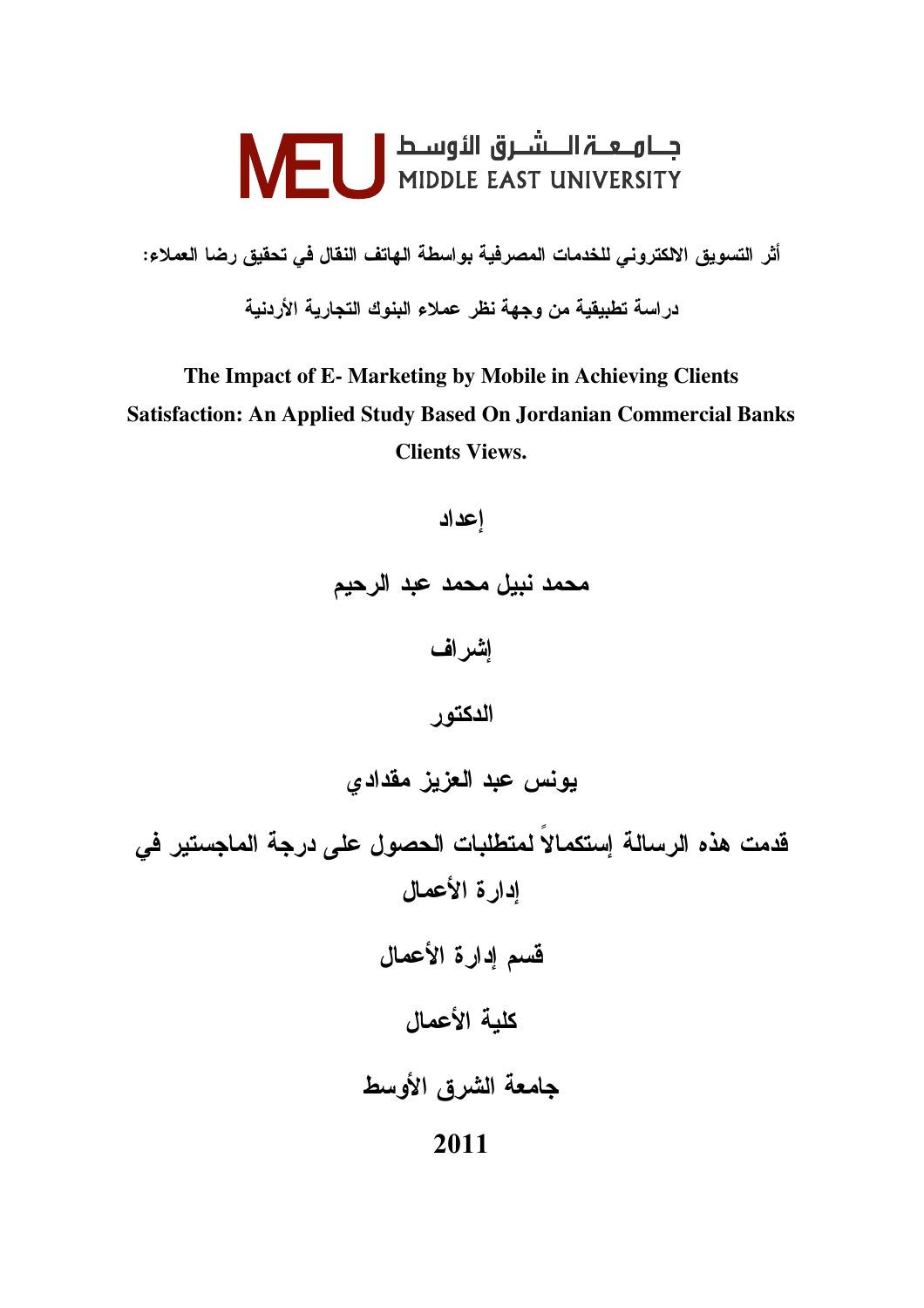### تفويض

أنا الموقع أدناه "محمد نبيل محمد عبد الرحيم" أفوض جامعة الشرق الأوســط بنزويد نسخ رسالتي للمكتبات الجامعية أو المؤسسات أو الهيئات أو الأشخاص المعنية بالأبحاث والدراسات العلمية عند طلبها.

الاســــم: محمد نبيل محمد عبد الرحيم. التوقيع:  $.2011/\sqrt{\kappa}$ التاريخ:ه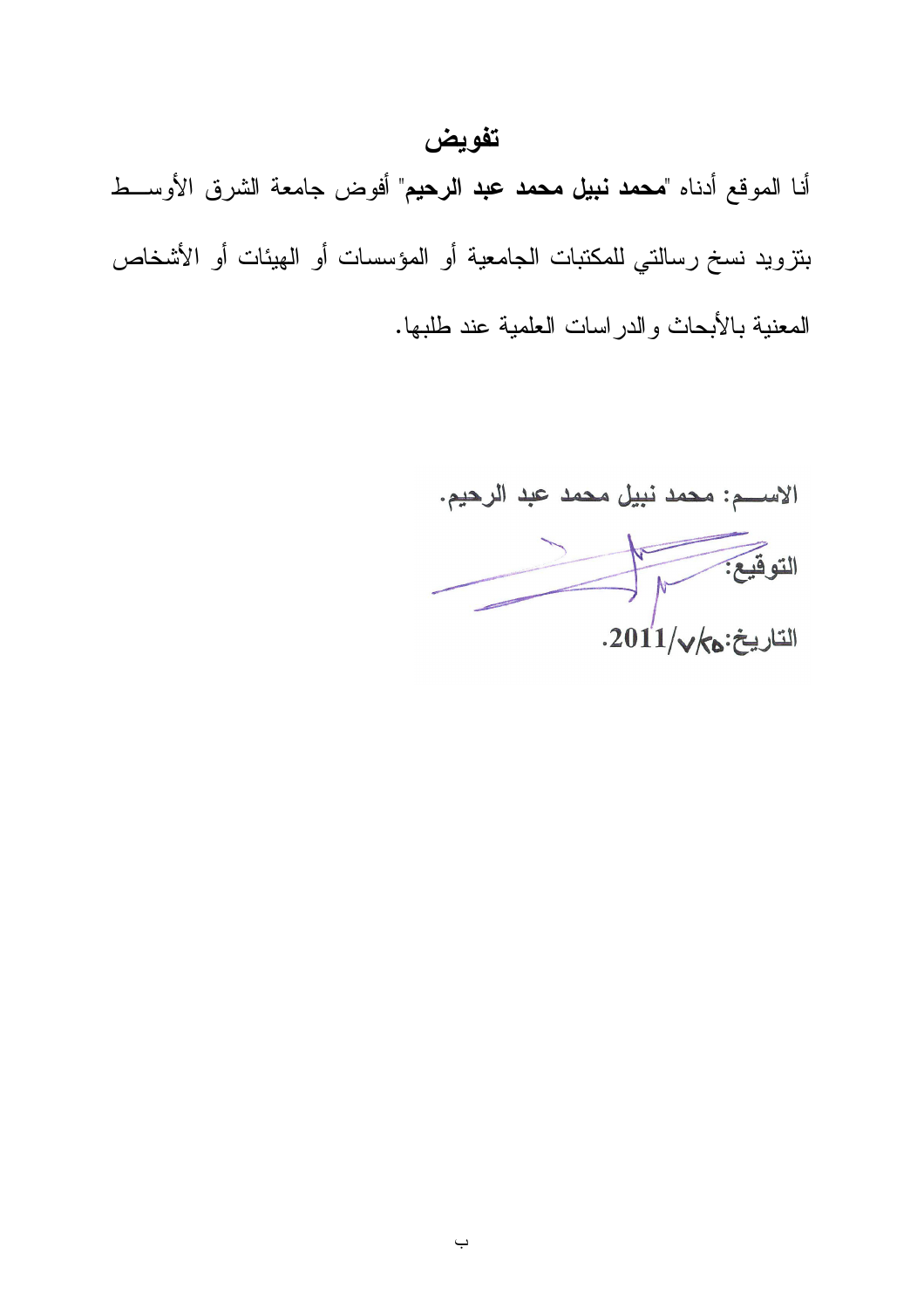### قرار لجنة المناقشة

نوفشت هذه الرسالة وهي بعنوان:

أثر التسويق الالكتروني للخدمات المصرفية بواسطة الهاتف النقال في تحقيق رضا عملاء البنوك التجارية الأردنية: دراسة تطبيقية.

وأجيزت بتاريخ:ه/٧/٢٠.٥ .

| جامعة الشرق الأوسط المستكر   | رئيساً ومشرفاً  | الدكتور يونس عبد العزيز مقدادي |
|------------------------------|-----------------|--------------------------------|
| جامعة الشرق الأوسط دحزه وإنك | عضواً           | الدكتور حمزة سليم خريم         |
| جامعة عمان العربية كمحروبي   | ممتحنا" خارجيا" | الدكتور عماد يوسف مسعود        |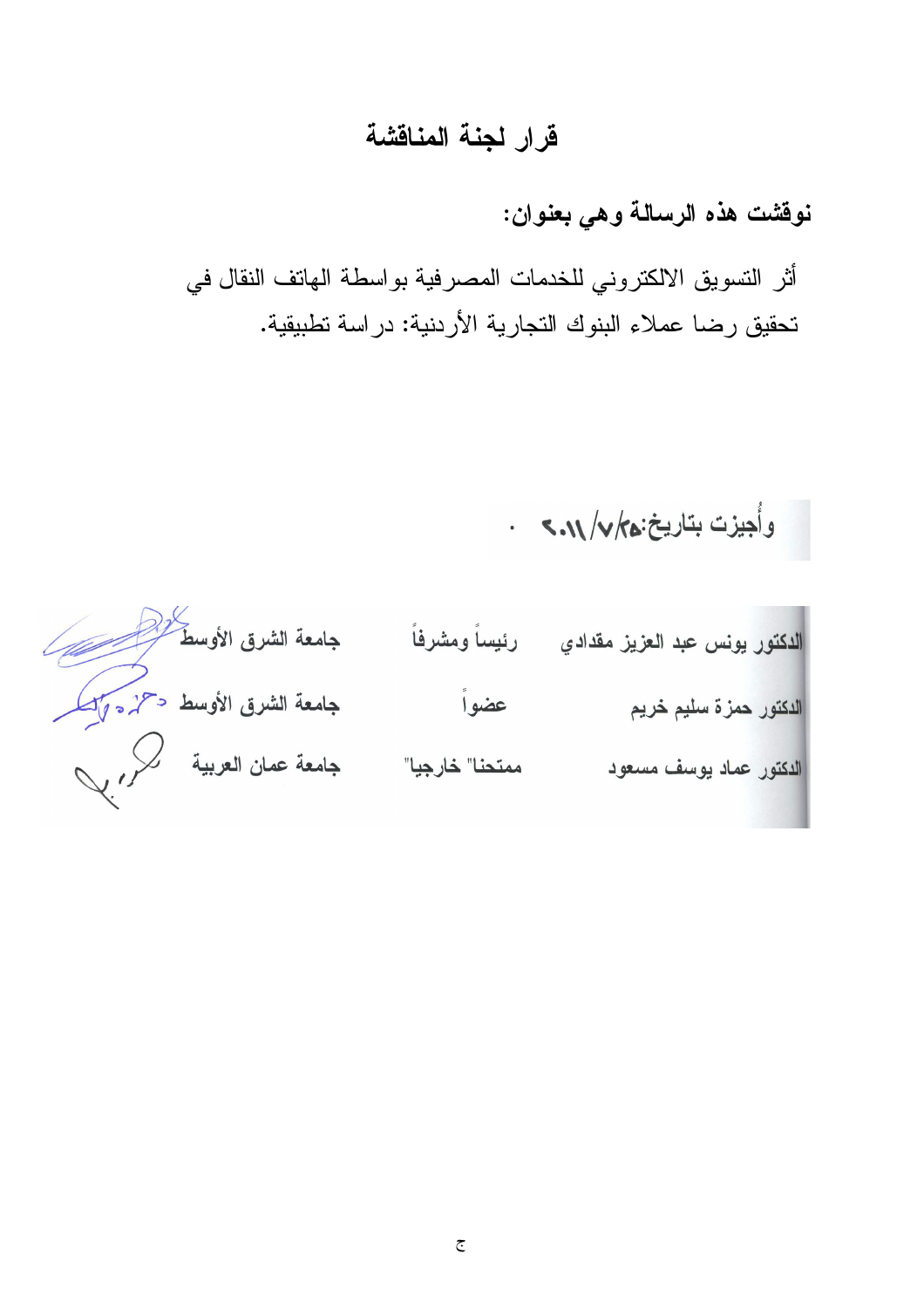### شكر وتقدير

الحمد لله تعالى كما ينبغي لجلال وجهه وعظيم قدرته وسلطانه, الذي ألهمني الطموح و الصبر وسدد خطاي, بأن أنعم على بإتمام هذه الر سالة, و أنعم على بفضلة و نعمه التي لا أحــصبيها, والصلاة والسلام على من لا نبي بعده سيدنا محمد صلى الله عليه وسلم وعلى أله وصحبه أجمعـــين, أما ىعد ,,,,,,,,,,,,

أنوجه بعميق وخالص الشكر والنقدير إلى أستاذي الدكتور بونس عبد العزيز مقدادي, حيث كان لنفضله بالإشراف على هذه الرسالة أكبر الأثر في أثرائها بأفكاره النيرة, ومعلوماته القيمة, فلم يبخـــل بجهده أو نصائحه, جزاه الله عني وعن زملائي خير الجزاء.

كما وأتقدم بالشكر والاحترام والتقدير للسادة الأفاضل عضوى لجنة المناقشة الموقرين على مسا بذلاه من جهد في قر اءة ر سالتي المتو اضعة, و علي ما أبدياه من مقتر حات قيمة بما يثر ي الر سالة.

كما أتقدم بجزيل الشكر والعرفان إلى جامعتي الموفرة جامعة الشرق الأوسط, ممثلة بمــسئوليها وأعضاء الهيئة الندريسية فيها, ولا يفونني أن أنوجه بالشكر و النقدير إلى كل من قدم لي المساعدة أو ساهم في إبداء النصح والمشورة لي في مسيرتي العملية والعلمية, فجزأهم الله عني خيراً.

الباحث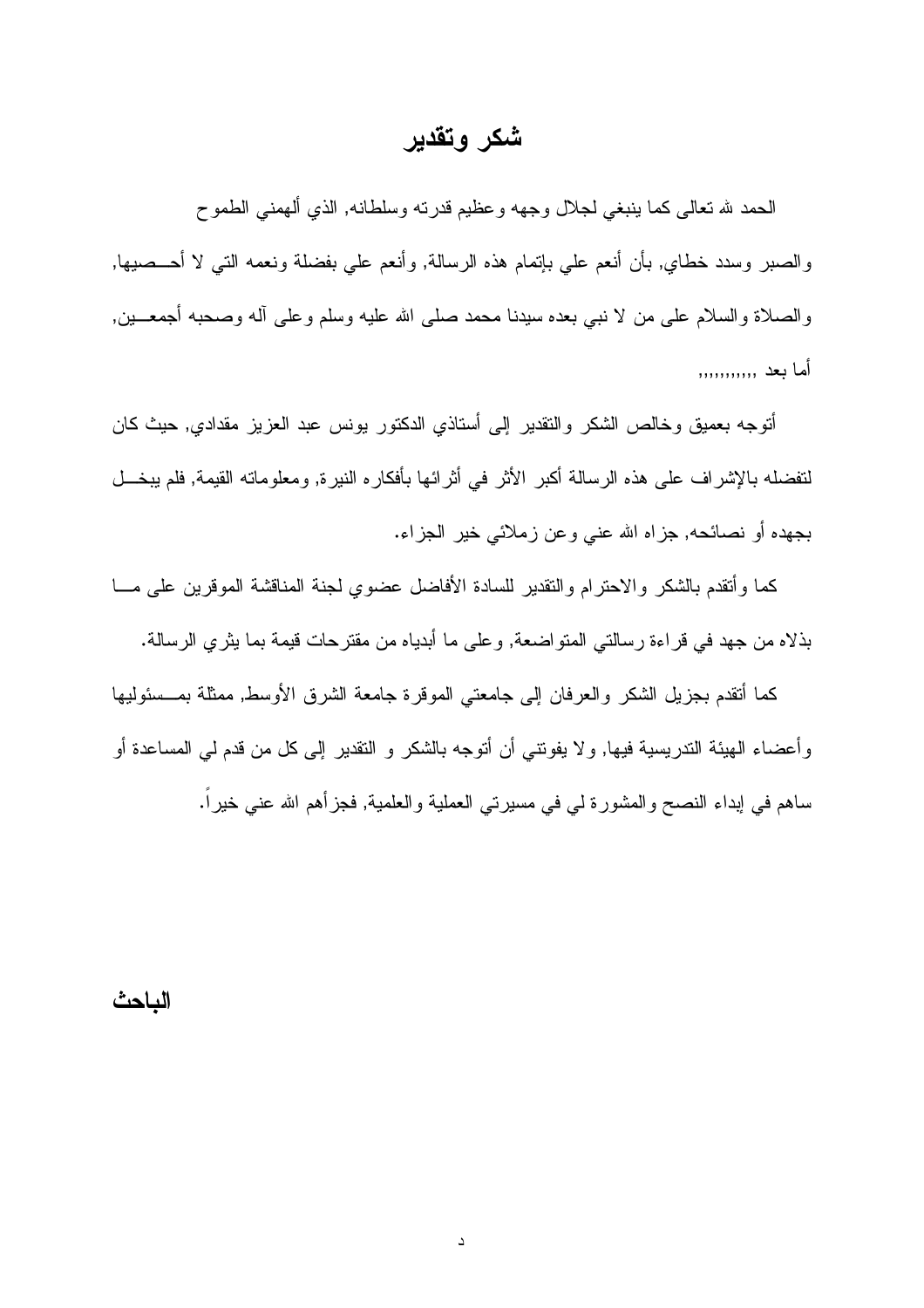إلى والدي الذي علمني بعبقرية كيف أُحب العلم....... وكلما تعثرت أعانني على الاستمرار ……. إلى والدتى الوحيدة التي منحتي كل شـــيء....... ولم تأخذ أي شيء.......

إلى زوجتي

فهي دائماً معي…….

وستظل ما حييت نور دربي.......

إلى شقيقي وشقيقاتي

لدعمهم وتشجيعي سني عمري........

 $\bullet$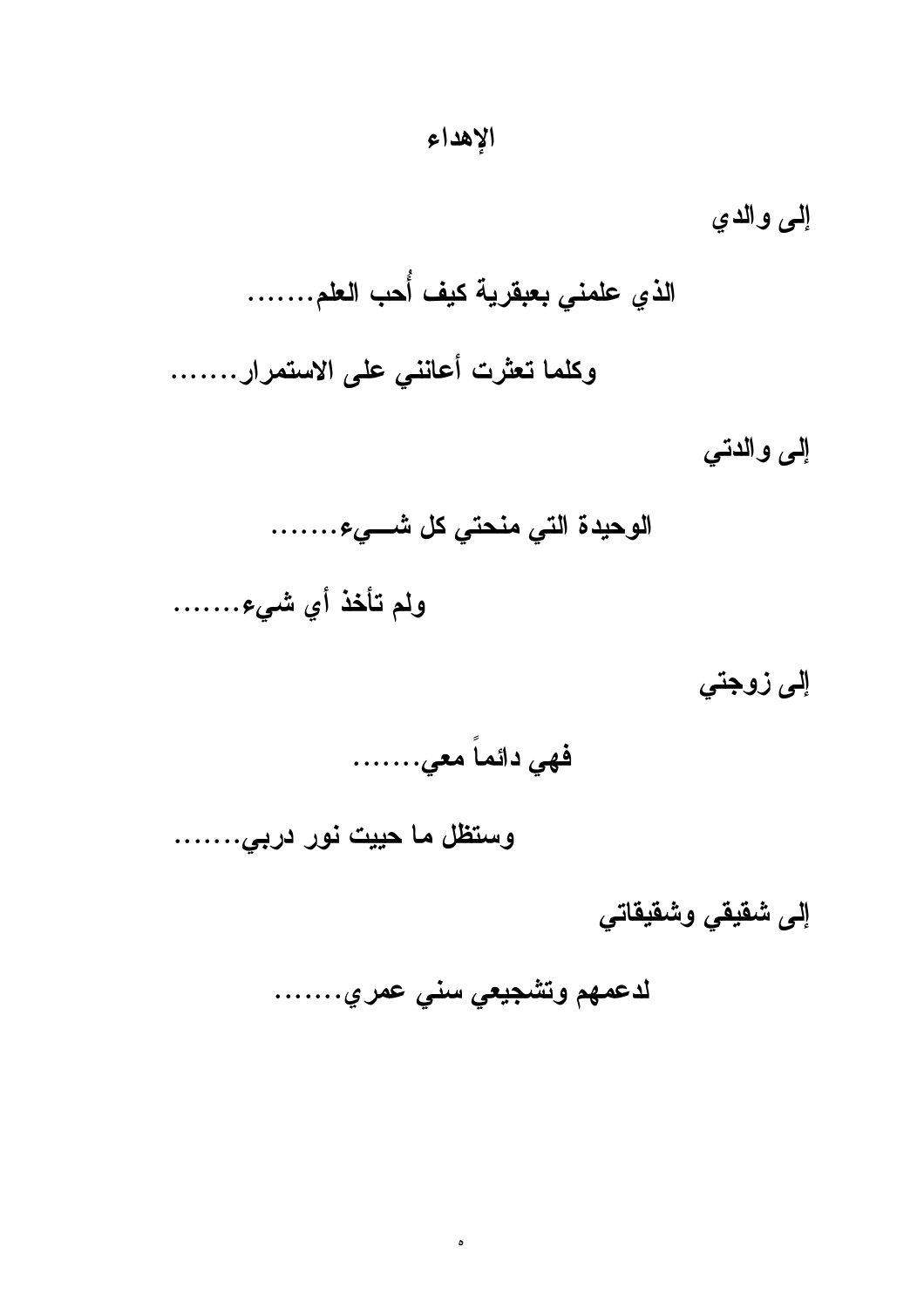| الصفحة         | الموضوع                          |  |
|----------------|----------------------------------|--|
| $\div$         | تفويض                            |  |
| $\tilde{c}$    | قرار لجنة المناقشة               |  |
| د              | شكر وتقدير                       |  |
|                | إهداء                            |  |
| و              | قائمة المحتويات                  |  |
| ط              | قائمة الجداول                    |  |
| ي              | قائمة الأشكال                    |  |
| ك              | فائمة الملاحق                    |  |
| ل              | ملخص باللغة العربية              |  |
| ن              | ملخص باللغة الانجليزية           |  |
| $\mathbf{1}$   | الفصل الأول: الإطار العام لدراسة |  |
| $\overline{2}$ | المقـــدمة. $(1-1)$              |  |
| $\mathbf{3}$   | (1–2): مشكلة الدراسة وأسئلتها.   |  |
| 5              | [(1-3): أهداف الدراسة.           |  |

## فائمة المحتويات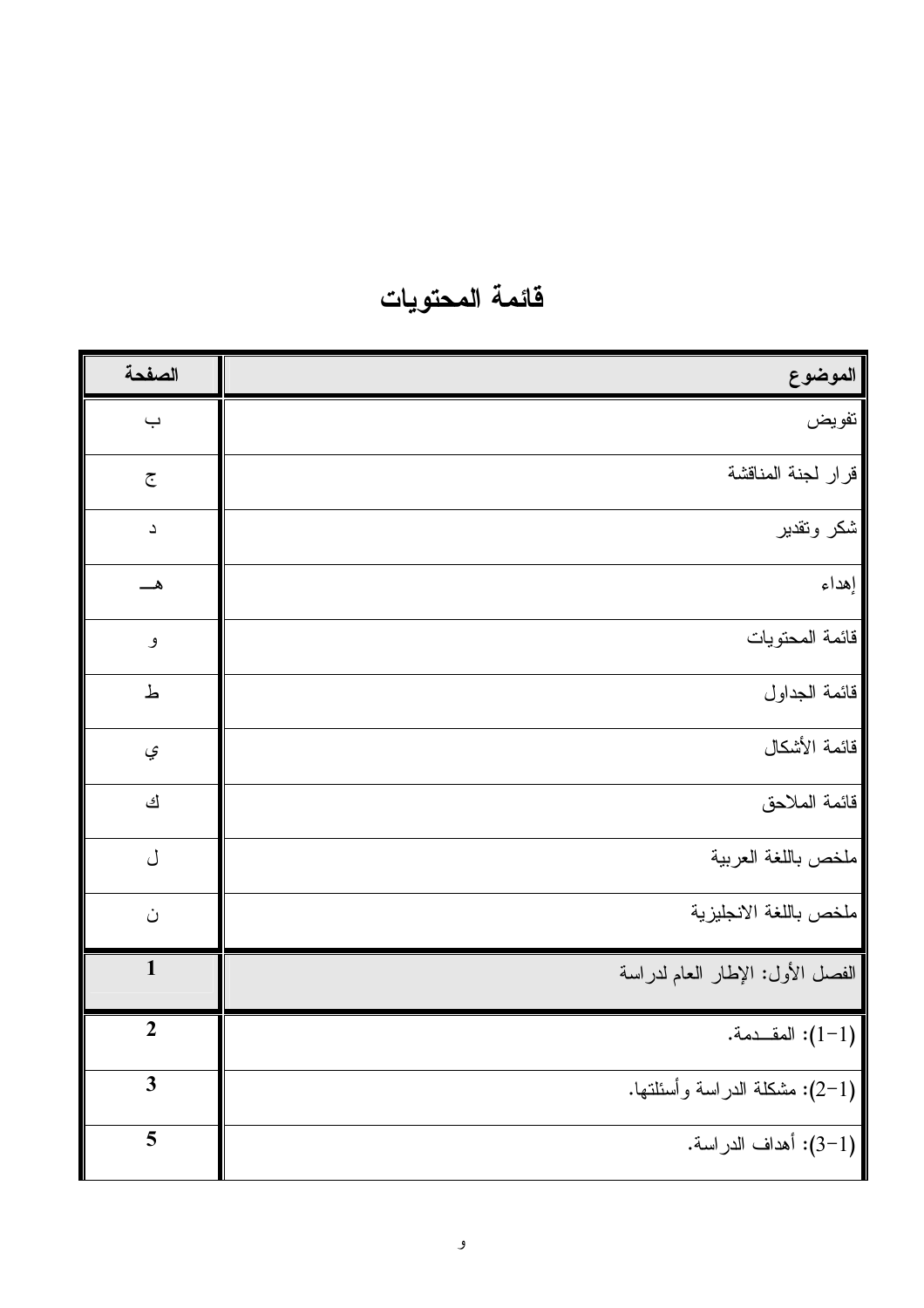| 6  | (1–4): أهمية الدراسة ومبرراتها.                     |
|----|-----------------------------------------------------|
| 7  | (1–5): فرضيات الدراسة.                              |
| 8  | (1–6): حدود الدراسة.                                |
| 9  | (1–7): محددات الدر اسة.                             |
| 9  | (1–8): النعريفات الإجرائية لمنغيرات الدراسة.        |
| 14 | الفصل الثاني: الإطار النظري والدراسات السابقة.      |
| 15 | المقـــدمة. $(1-2)$                                 |
| 18 | (2–2): النسويق الالكترونـي.                         |
| 25 | (2-3): الخدمات المصرفية وجودتها.                    |
| 32 | (2–4): الرضا.                                       |
| 38 | (2–5): التسويق المصرفي عبر الهاتف النقال.           |
| 42 | (2–6): الدراسات السابقة العربية والأجنبية.          |
| 51 | (2–7): ما يميز الدراسة الحالية عن الدراسات السابقة. |
| 53 | الفصل الثالث: منهجية الدراسة: الطريقة والإجراءات.   |
| 54 | (3−1): المقــدمة.                                   |
| 54 | (3–2): منهج الدراسة.                                |
| 54 | (3-3): مجتمع وعينة الدراسة.                         |
| 56 | (3–4): أنموذج الدراسة.                              |
| 57 | (3–5): المتغيرات الديمغر افية لأفراد عينة الدراسة.  |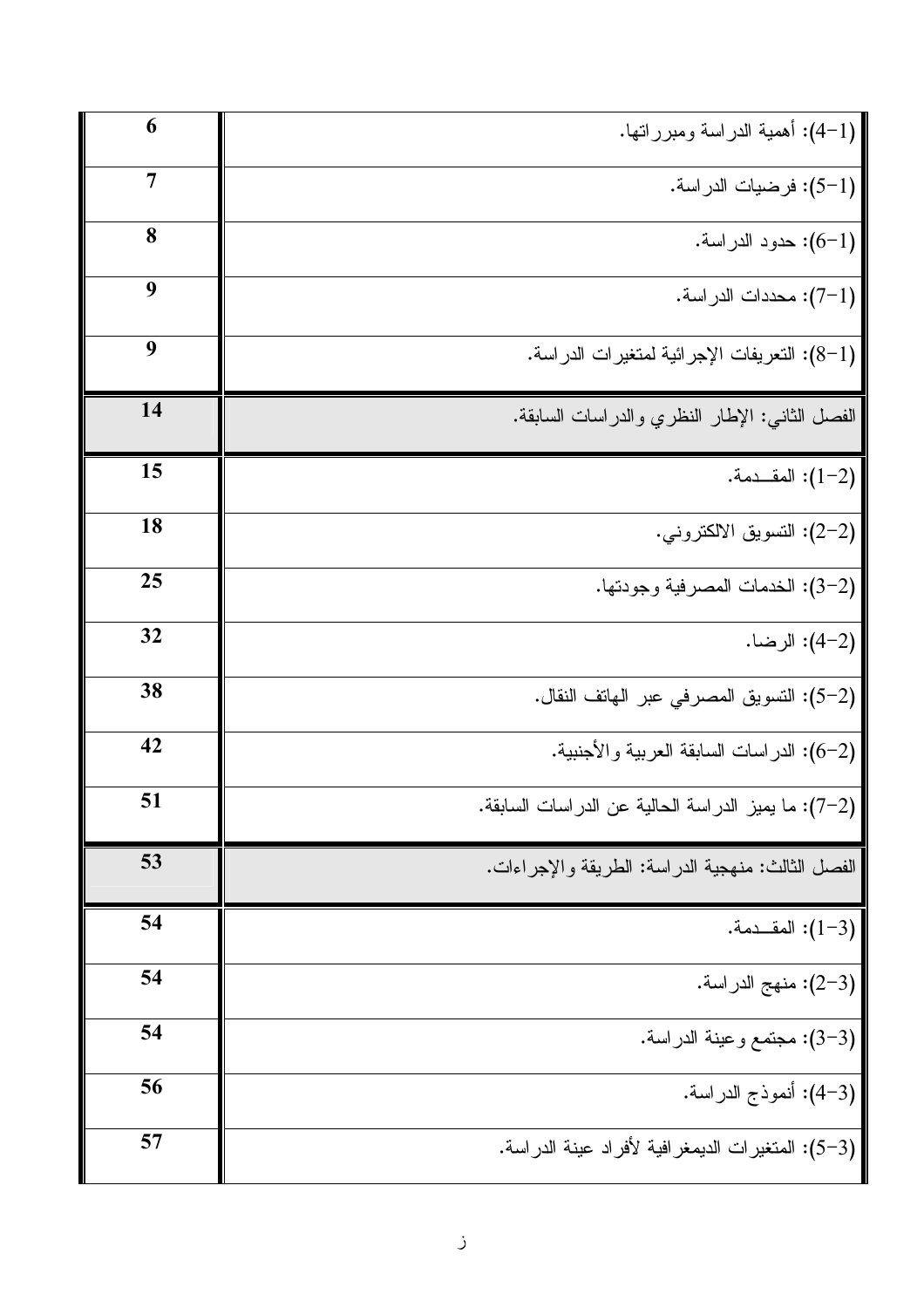| 59 | (3–6): أدوات الدراسة ومصادر الحصول على المعلومات.      |
|----|--------------------------------------------------------|
| 60 | (3–7): المعالجة الإحصائية المستخدمة.                   |
| 61 | (3–8): صدق أداة الدراسة وثباتها.                       |
| 63 | الفصل الرابع: نتائج التحليل الإحصائي واختبار الفرضيات. |
| 64 | المقـــدمة $(1-4)$                                     |
| 65 | (4–2): التحليل الوصفى لمتغيرات الدراسة                 |
| 71 | (4–3): اختبار فرضيات الدراسة.                          |
| 77 | الفصل الخامس: النتائج والنوصيات.                       |
| 78 | المقـــدمة: (1-5)                                      |
| 78 | النتائج (2–5): $(2-5)$                                 |
| 84 | (5–3): التوصيات                                        |
| 86 | قائمة المراجع                                          |
| 86 | أولاً: المراجع العربية.                                |
| 88 | تانياً: المراجع الأجنبية.                              |
| 90 | ثالثًا: المواقع الالكترونية.                           |
| 92 | الملاحق                                                |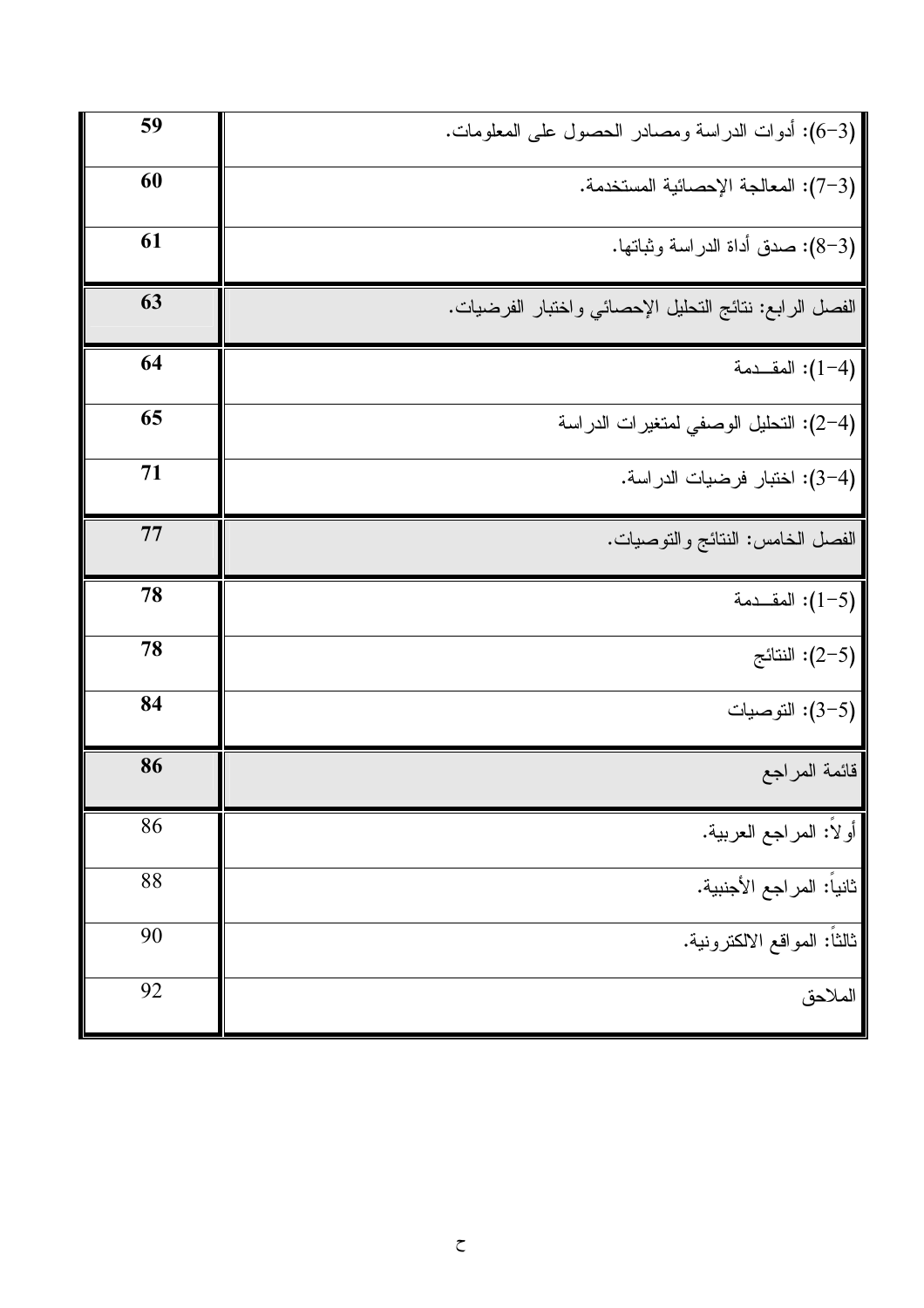فائمة الجداول

| الصفحة | الموضوع                                                                          | الفصل / رقم الجدول |
|--------|----------------------------------------------------------------------------------|--------------------|
| 19     | الفرق بين التسويق الالكتروني و التسويق التقليدي                                  | $(1-2)$            |
| 54     | أسماء البنوك النجارية الأردنية والنى سنجرى عليها                                 | $(1-3)$            |
| 58     | الدراسة, وعدد عملاء هذه البنوك<br>وصف المتغيرات الديمغر افية لإفراد عينة الدراسة | $(2-3)$            |
| 61     | معامل ثبات الاتساق الداخلي لإبعاد الاستبانة (كرونباخ ألفا)                       | $(3-3)$            |
| 65     | منوسط الحسابي والانحراف المعياري ومسنوى الأهمية                                  | $(1-4)$            |
|        | لاستجابات أفراد العينة على متغير سرعة الاستجابة.                                 |                    |
| 67     | منوسط الحسابي والانحراف المعياري ومستوى الأهمية                                  | $(2-4)$            |
|        | لاستجابات أفراد العينة على متغير كفاءة الأداء.                                   |                    |
| 69     | منوسط الحسابى والانحراف المعياري ومسنوى الأهمية                                  | $(3-4)$            |
|        | لاستجابات أفراد العينة على متغير تحقيق الرضا لدى                                 |                    |
|        | العملاء.                                                                         |                    |
| 71     | نتائج تحليل الانحدار المنعدد لتأثير التسويق الالكتروني                           | $(4-4)$            |
|        | بواسطة الـهانف النقال علـى رضـا الـعملاء.                                        |                    |
| 72     | نتائج تحليل الانحدار المتعدد لتأثير سرعة الاستجابة على                           | $(5-4)$            |
|        | رضا العملاء.                                                                     |                    |
| 73     | نتائج تحليل الانحدار المتعدد لتأثير كفاءة الأداء على رضا                         | $(6-4)$            |
|        | العملاء.                                                                         |                    |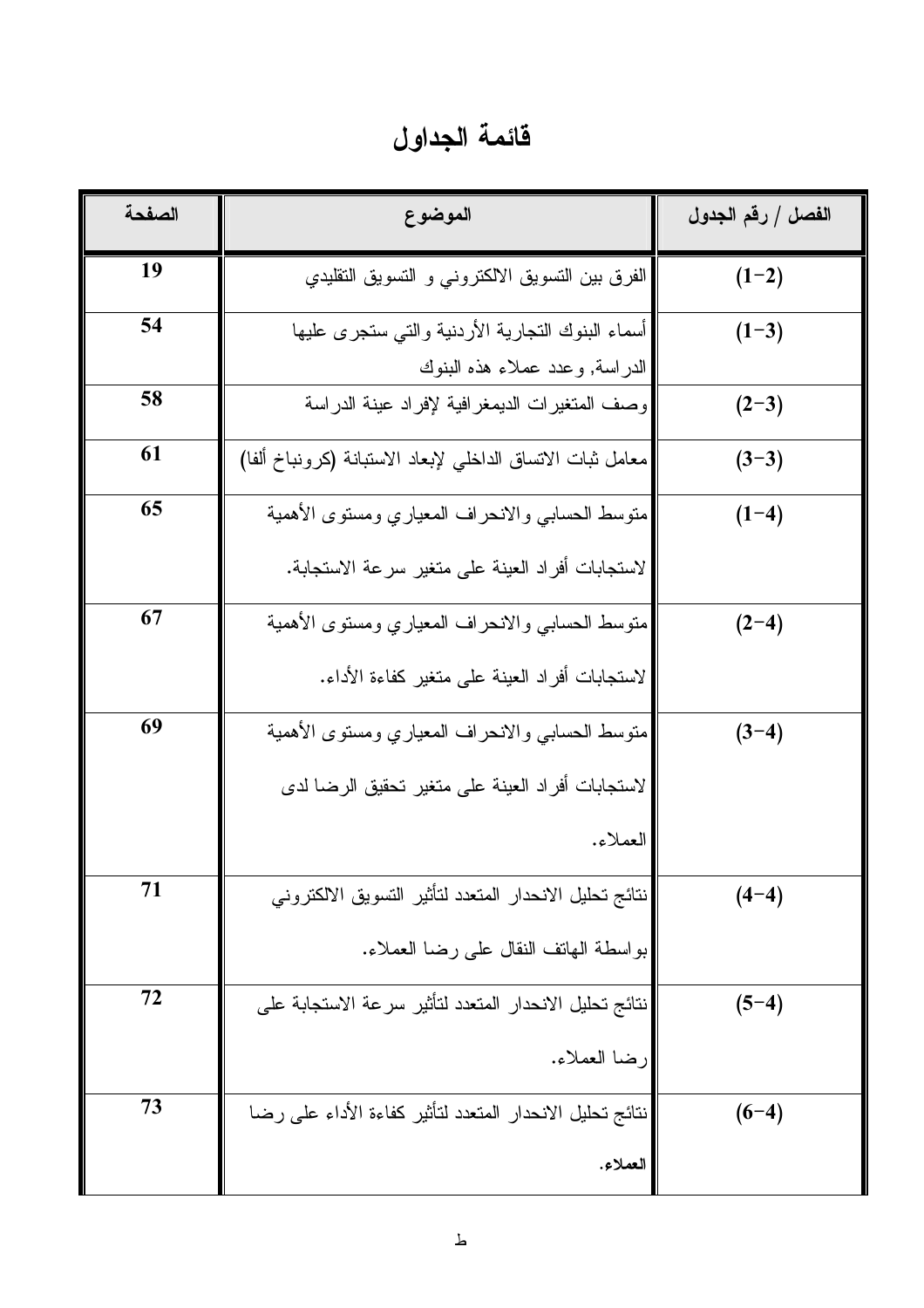| 74 | نتائج اختبار (ت) للاختلاف في تأثير التسوق الالكتروني    | $(7-4)$  |
|----|---------------------------------------------------------|----------|
|    | ابواسطة الهانف النقال على نحقيق رضا العملاء نبعا لمنغير |          |
|    | الجنس                                                   |          |
| 75 | نتائج تحليل التباين الأحادي للاختلاف في تأثير التسوق    | $(8-4)$  |
|    | الالكتروني بواسطة الهانف النقال على نحقيق رضا العملاء   |          |
|    | تبعا لمتغير العمر                                       |          |
| 75 | نتائج تحليل النباين الأحادي للاختلاف في تأثير التسوق    | $(9-4)$  |
|    | الالكتروني بواسطة الهانف النقال على نحقيق رضا العملاء   |          |
|    | تبعا لمتغير الدخل                                       |          |
| 76 | نتائج تحليل التباين الأحادي للاختلاف في تأثير التسوق    | $(10-4)$ |
|    | الالكتروني بواسطة الهانف النقال على نحقيق رضا العملاء   |          |
|    | تبعا لمتغير المؤهل العلمي                               |          |

فآئمة الأشكال

| الصفحة | الموضوع        | الفصل / رقم الشكل |
|--------|----------------|-------------------|
| 56     | أنموذج الدراسة | $(1-3)$           |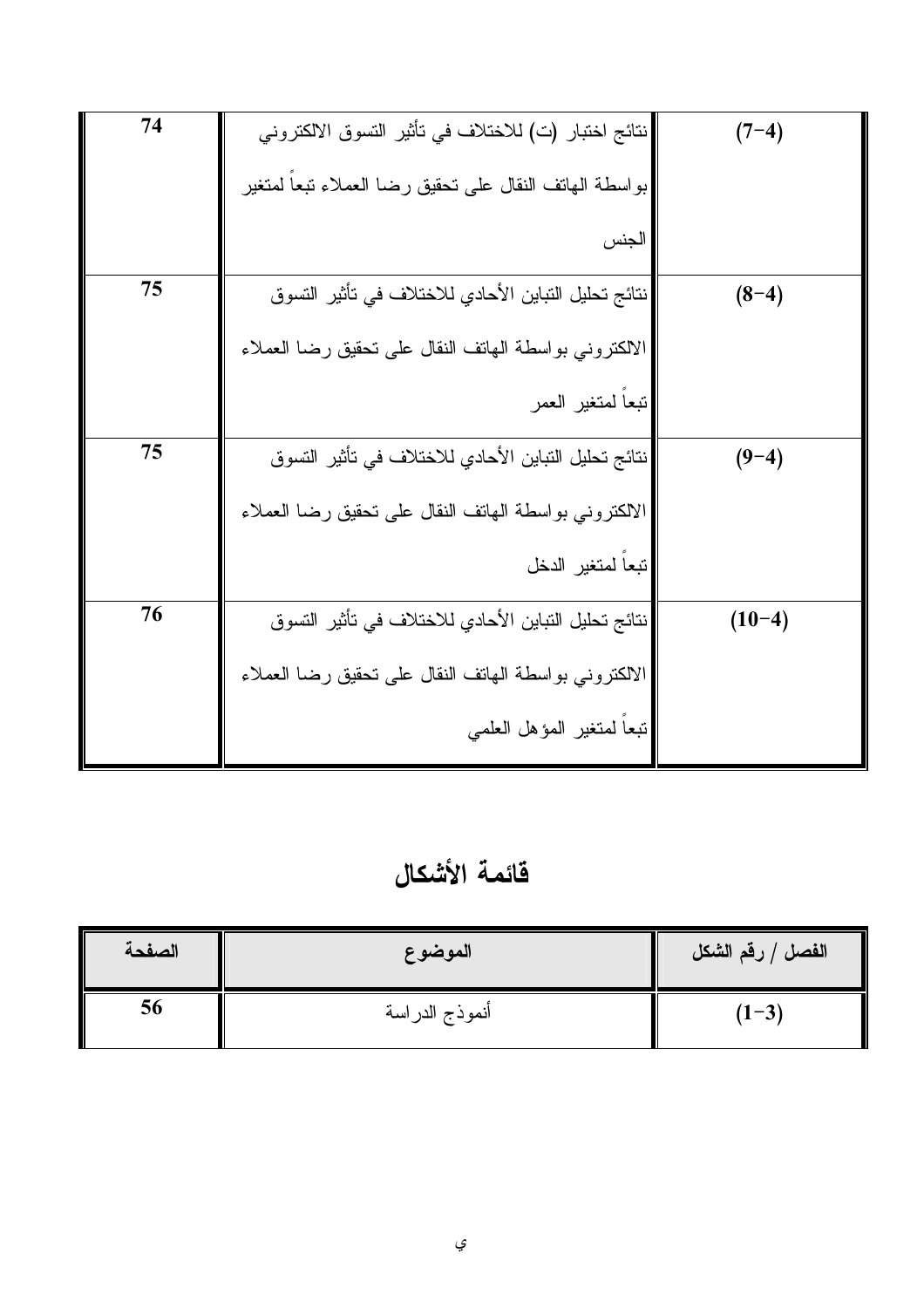فائمة الملاحق

| الصفحة | عنوان الملحق              | رقم الملحق |
|--------|---------------------------|------------|
| 93     | أسماء محكمى الاستبانة.    |            |
| 94     | أداة الدراسة (الاستبانة). |            |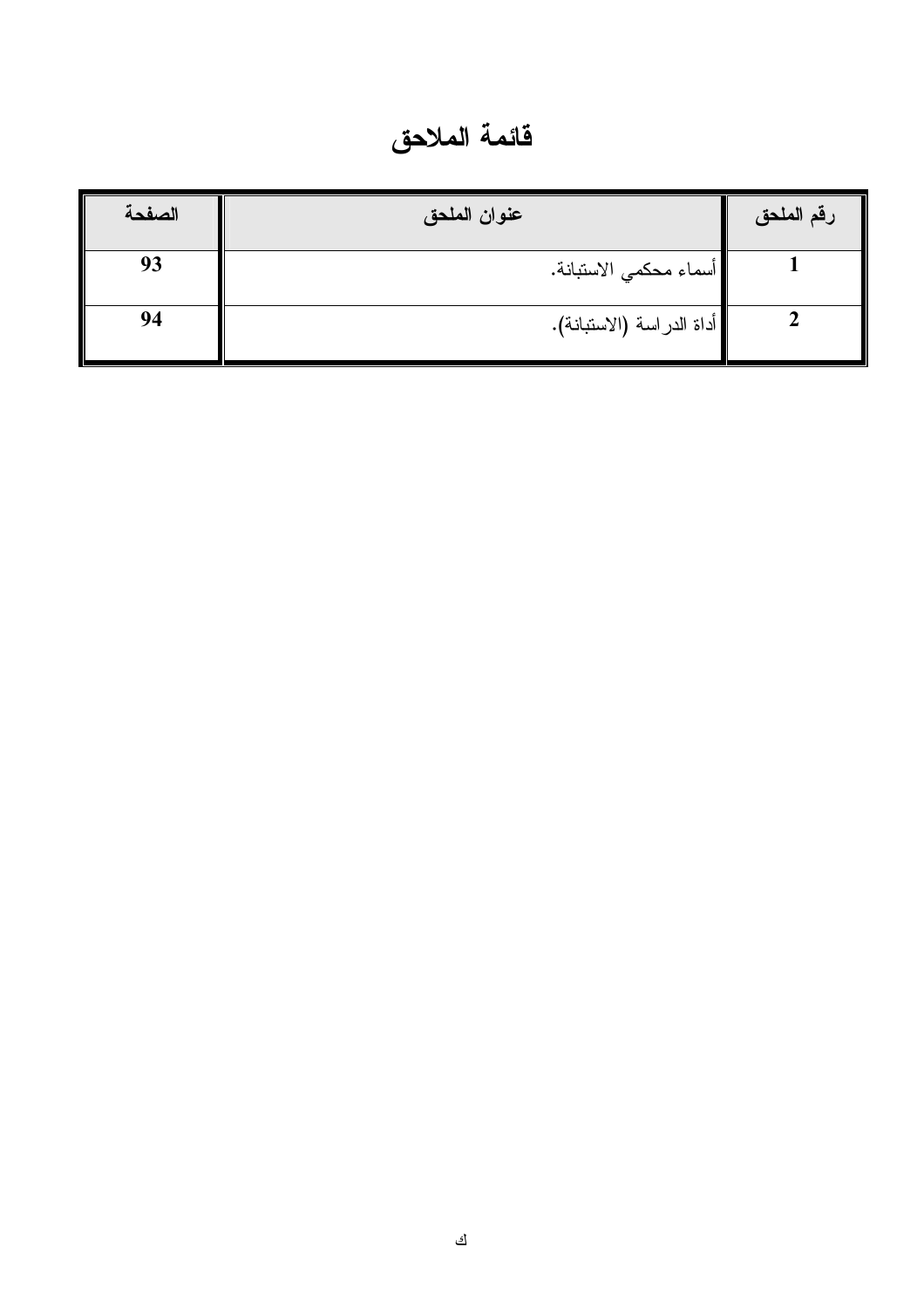أثر التسويق الالكتروني بواسطة الهاتف النقال في تحقيق رضا العملاء: دراسة تطبيقية من وجهة نظر عملاء البنوك التجارية الأردنية

> إعداد محمد نبيل محمد عبدالرحيم إشراف الدكتور يونس عبد العزيز مقدادي الملخص بالغة العربية

هدفت هذه الدراسة إلى التعرف إلى أثر التسويق الالكتروني بواسطة الهاتف النقال لتحقيق الرضا لدى عملاء البنوك التجارية الأردنية.

ولتحقيق أهداف الدراسة قام الباحث بتصميم استبانة شملت علىي (37) فقرة لجمع المعلومات الأولية, من عينة الدراسة المكونة من (1000) عميل, وفي ضوء ذلك جرى جمع ونحليل البيانات واختبار الفرضيات باستخدام الحزم الاحصائية للعلوم الاجتماعية (SPSS) وتم استخدام العديد من الأساليب الاحصائية لتحقيق أهداف الدراسة, ومنها كرونباخ ألفا والمتوسطات الحسابية والانحرافات المعبار بة وتحليل الانحدار المتعدد والأهمية النسبية.

وبعد إجراء عملية النحليل لبيانات الدر اسة وفر ضياتها نوصلت الدر اسة إلى عدد من النتائج أبر ز ها:

- 1- بوجد أثر ذو دلالة اِحصائية عند مستوى دلالة ( 50,05) d ) للتسويق الالكتروني بواسطة الهانف النقال على رضا العملاء.
	- يوجد أثر ذو دلالة إحصائية عند مستوى دلالة (  $0.05\pm0.0$  ) لسرعة الاستجابة بواسطة  $-2$ الهانف النقال على رضا العملاء.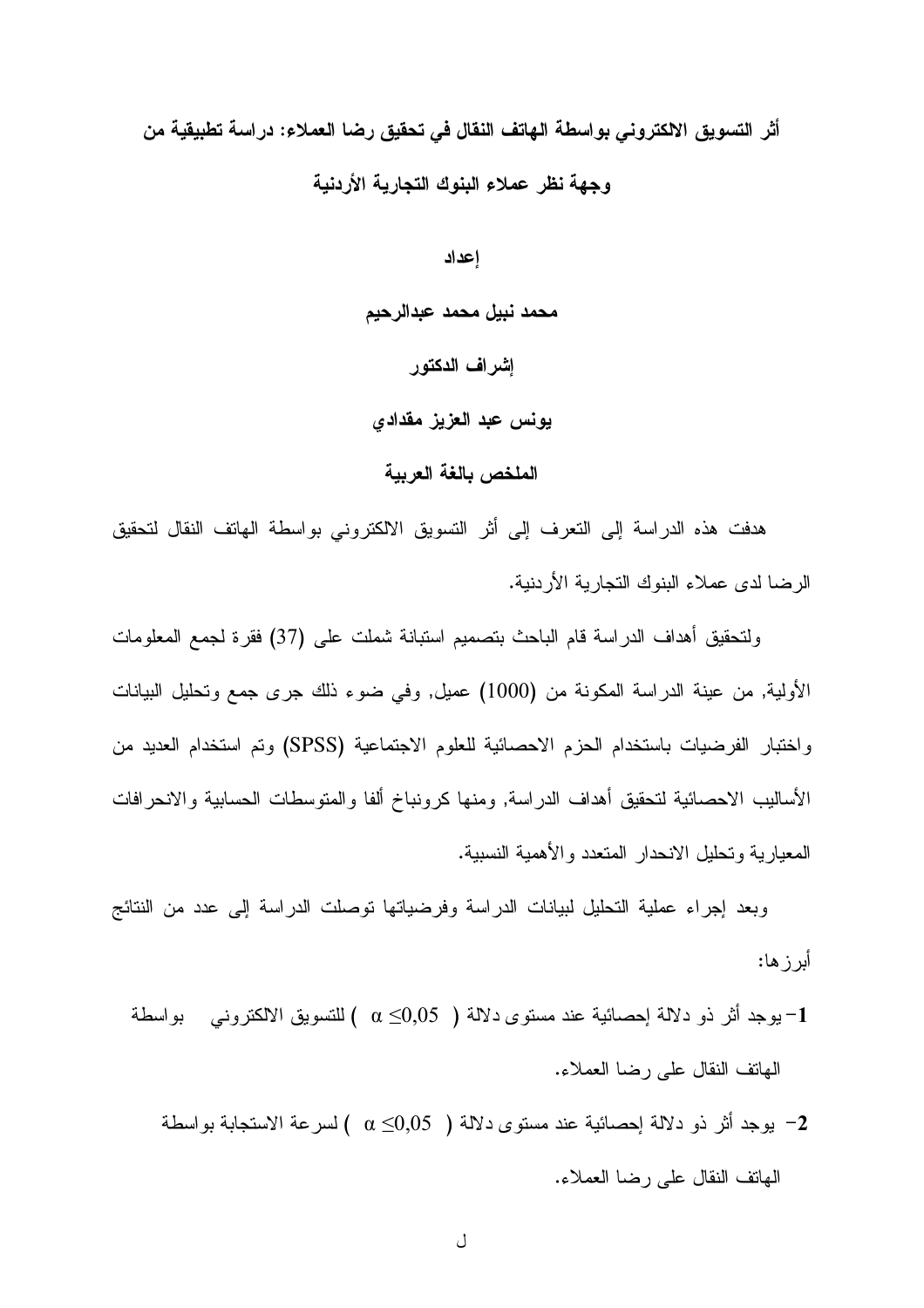- يوجد أثر ذو دلالة إحصائية عند مستوى دلالة (  $0.05$ ك ) لكفاءة أداء الخدمات بواسطة  $-3$ المهاتف النقال على رضا العملاء.
	- وقد أوصت الدراسة بأهم التوصيات:
- 1– أهمية العمل على زيادة مستوى الاستجابة لحاجات العملاء عن تقديم خدمات التسويق باســـتخدام الـهانف النقال.
	- 2– العمل على ابنكار أساليب تسويق الكترونية تضمن مستوى مقبول من التفاعل بين العملاء

والبنوك ومقدمي الخدمة.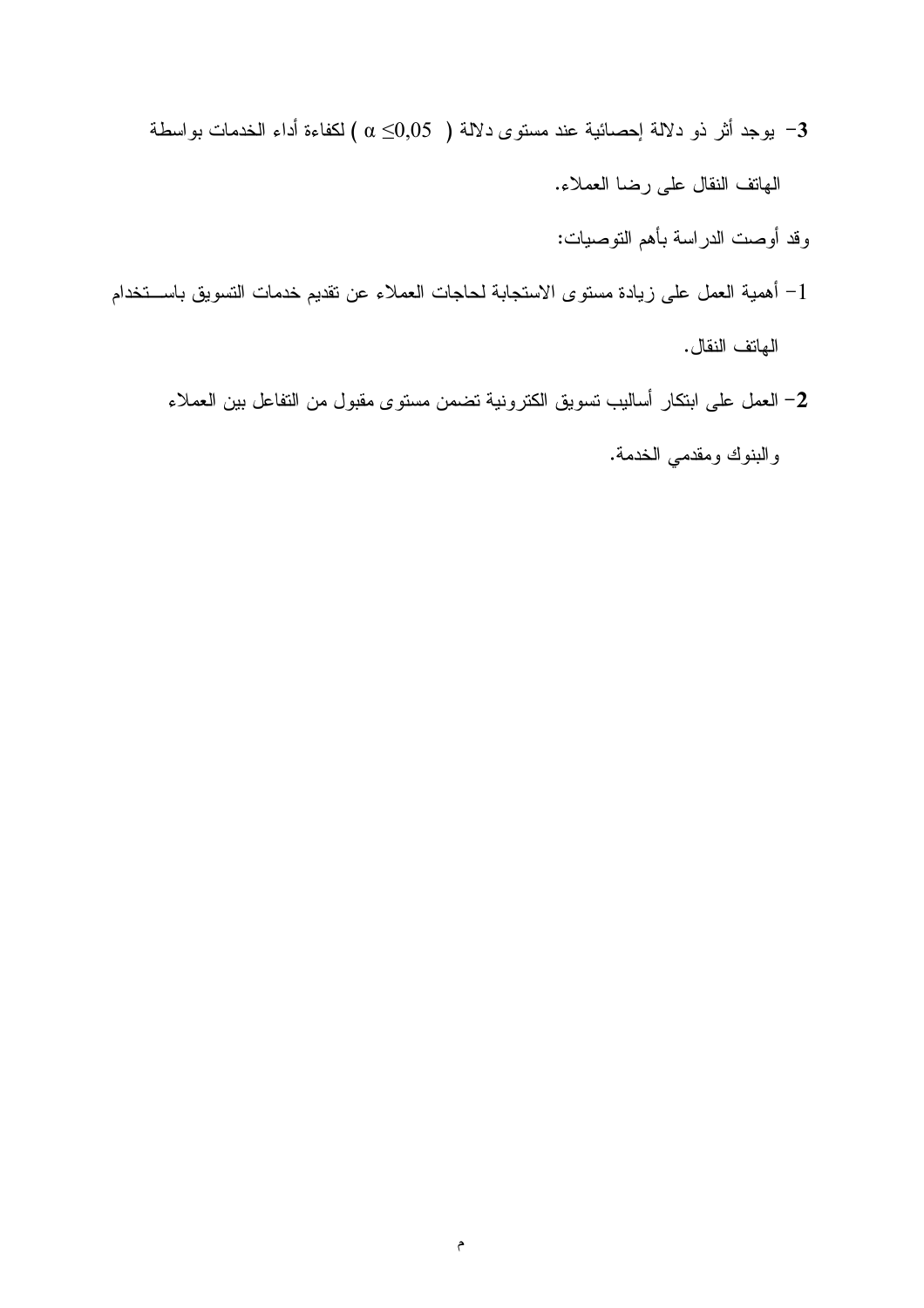### **The Impact of E- Marketing by Mobile in Achieving Clients Satisfaction: An Applied Study Based On Jordanian Commercial Banks Clients Views.**

 **Prepared by Mohammad N. Abd al-raheem Supervised by Dr. Younes A.A.Megdadi** 

#### **Abstract**

This study aimed to identify the impact of e-marketing by using mobile phones, to achieve Clients Satisfaction of commercial banks in Jordan.

To achieve the objectives of the study, the researcher designed a questionnaire that included (37) paragraph, to gather preliminary information from the study sample, which consisted of (1000) client, In light of this, data was collected and analyzed ,and hypotheses have been tested using the Statistical Package for Social Sciences (SPSS).

 Several statistical methods were used to achieve the study objectives, including the Cronbach- Alpha, the averages and standard deviations, multiple regression analysis and the relative importance.

After analyzing study data and hypotheses, the study found a number of results including:

1- There is a statistically significant impact at the level of significance ( $\alpha \le 0.05$ ) of electronic marketing by mobile phones on customer satisfaction.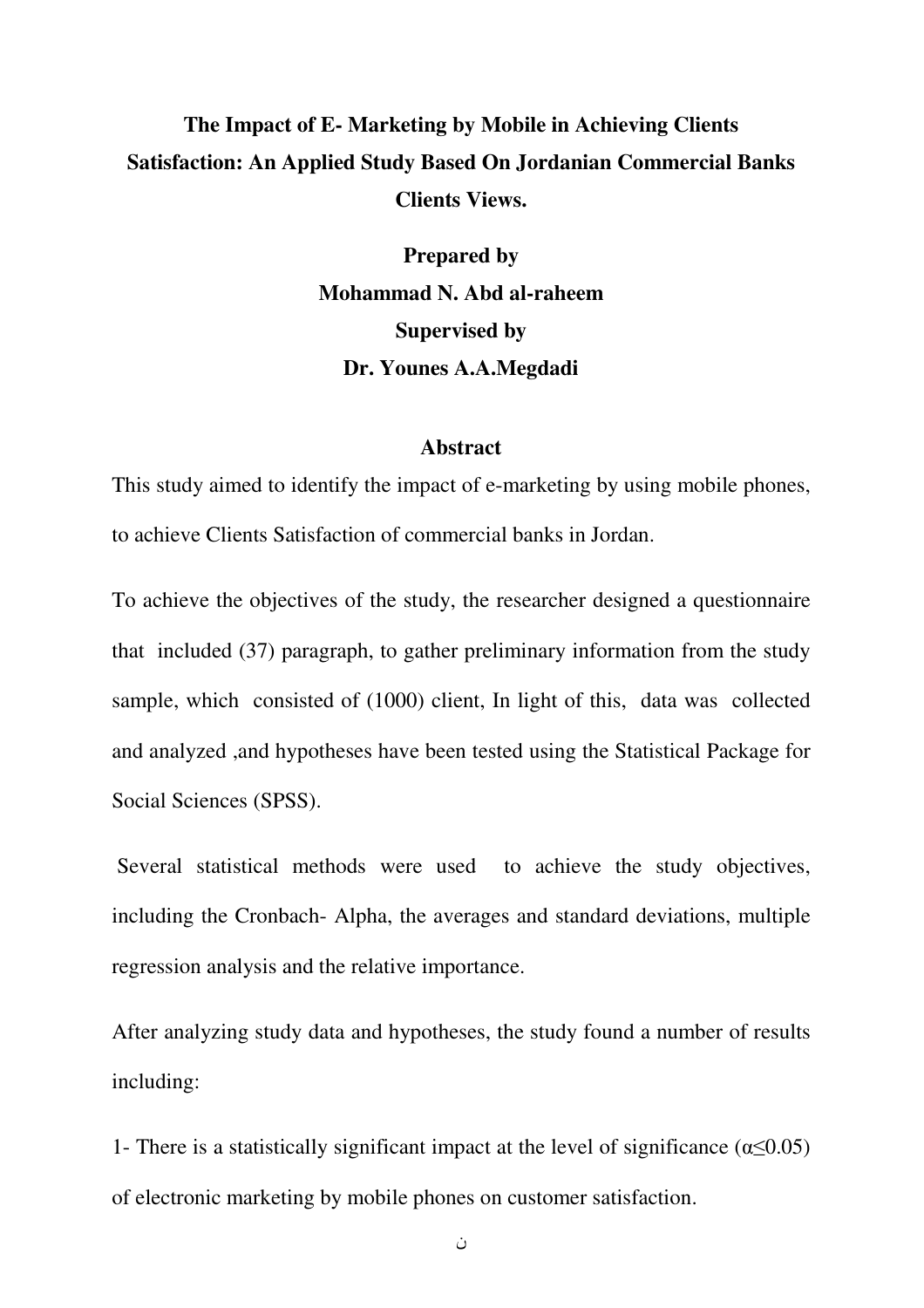2- There is a statistically significant impact at the level of significance ( $\alpha \le 0.05$ ) of the rapid response by the mobile phone on customer satisfaction.

3- There is a statistically significant impact at the level of significance ( $\alpha \le 0.05$ ) of the efficient delivery of services by mobile phone on customer satisfaction.

Depending on the previous results, the study recommended the following important recommendations:

1- The importance of working to increase the level of response to customer needs by providing marketing services using a mobile phones.

2- Working to create electronic marketing techniques, to ensure acceptable levels of interaction between customers, banks and service providers.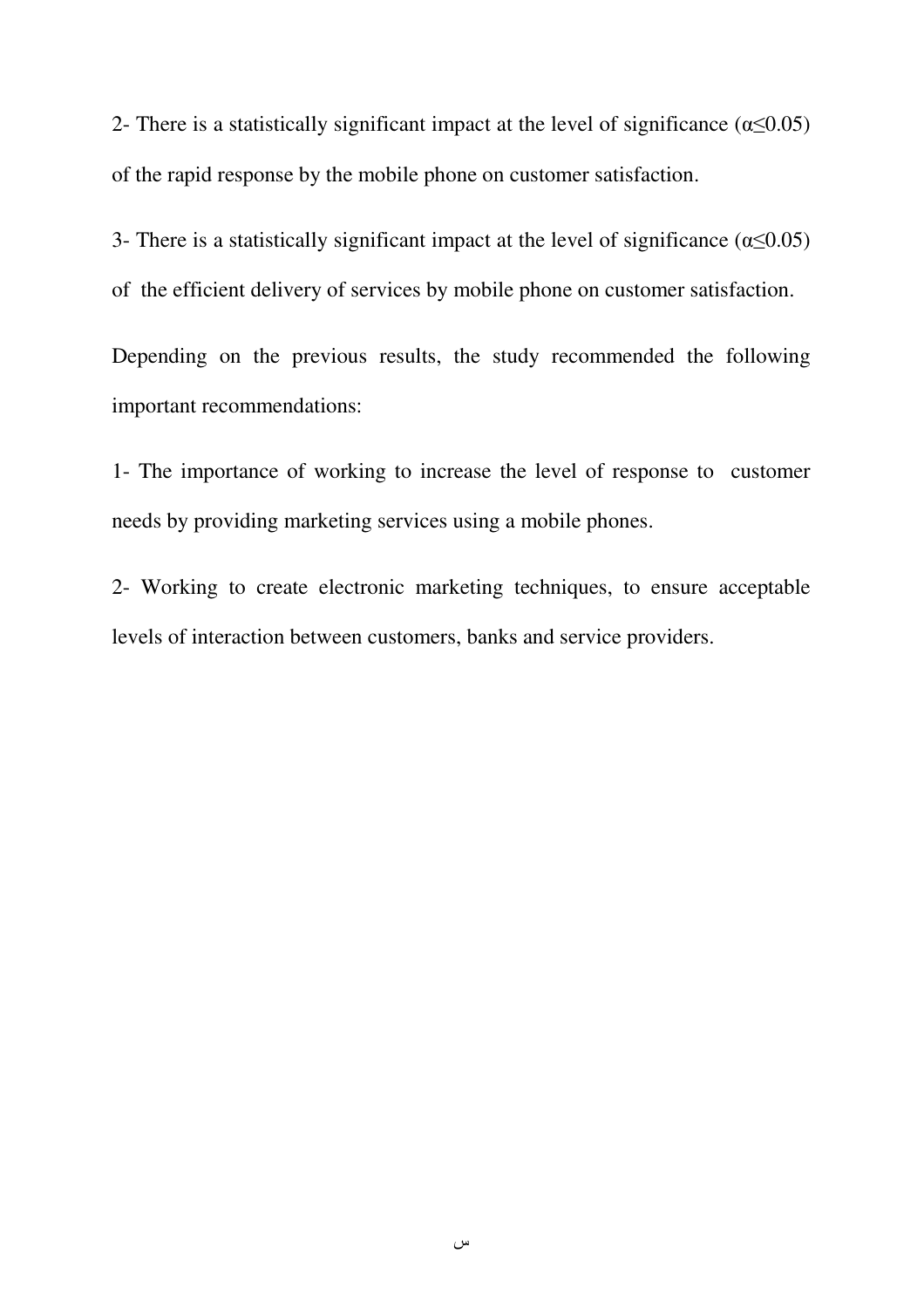The Impact of E- Marketing by Mobile in Achieving Clients Satisfaction: An Applied Study Based On Jordanian Commercial Banks **Clients Views.** 

إعداد

محمد نبيل محمد عبد الرحيم

#### 400910084

إشراف الدكتور

يونس عبد العزيز مقدادي

قدمت هذه الخطة استكمالاً لمتطلبات الحصول على درجة الماجستير في إدارة الأعمال

قسم إدارة الأعمال

كلية الأعمال

جامعة الشرق الأوسط

2011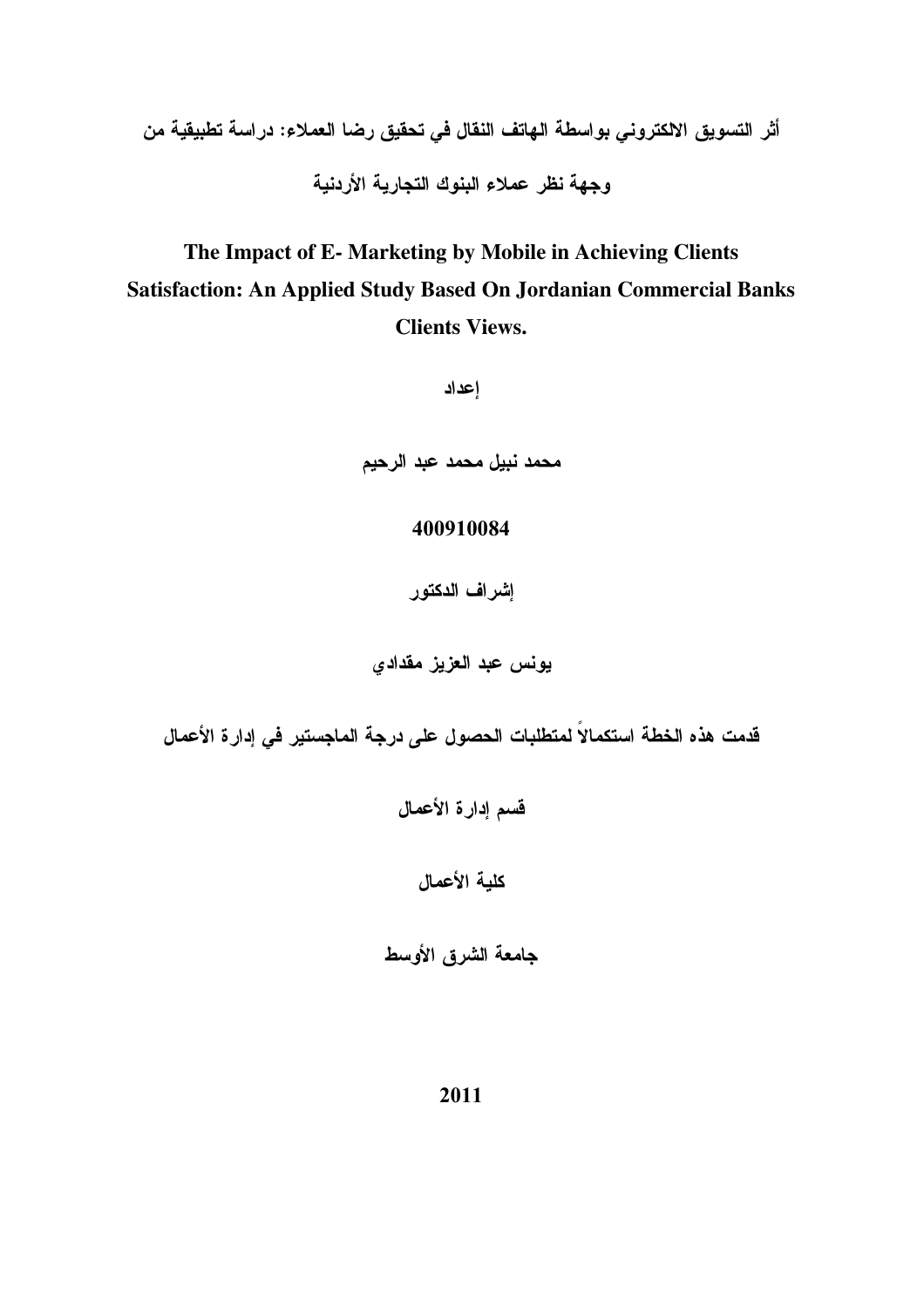# الفصل الأول

# الإطار العام لدراسة

- 
- : 2-1) مشكلة الدراسة وأسئلتها.
	- .<br>(1-3) : أهداف الدراسة.
- (1-4) : أهمية الدراسة ومبررتها.
	- (1–5) : فرضيات الدراسة.
		- (1–6) : حدود الدراسة.
	-
	- مصطلحات الدراسة.  $(8-1)$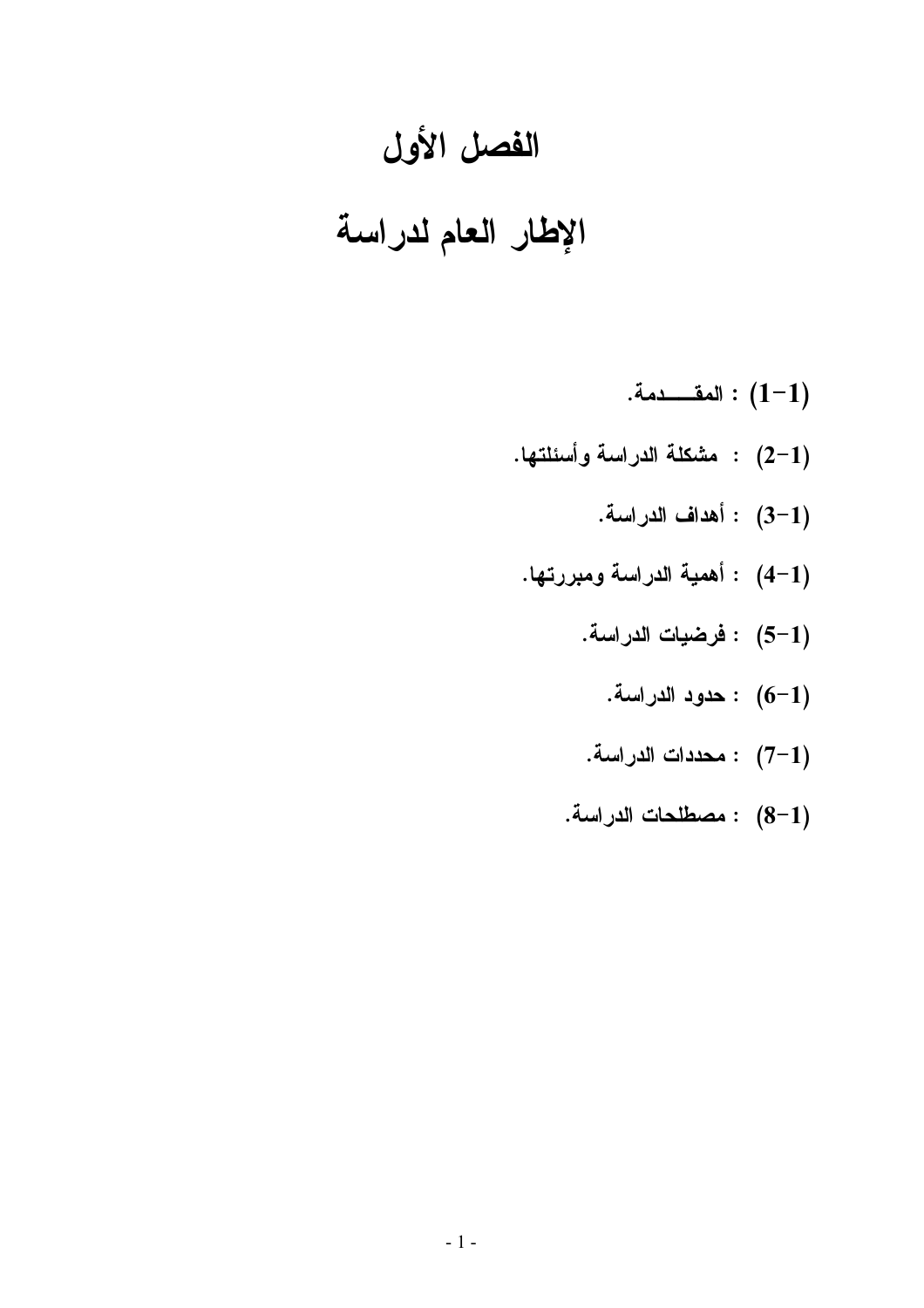المقدمة: (1-1)

يُعد النسويق من أهم الأنشطة التي نقوم بها منظمات الأعمال في وقتنا الحاضر , كما يُعَد محورًا إستراتيجيًا لبناء العلاقة التبادلية والأسواق المستهدفة منها, ويرتبط هذا النشاط وبدرجة كبيرة في نجاح منظمات الأعمال في ظل مخرجاتها من سلع و خدمات, وعليه فإن النظورات الاقتصادية العالمية وعمليات الإندماج الكبرى للبنوك عَملت على إعادة التفكير في وضع إسترانيجيَّات جديدة من خلال نطوير نماذج أعمال تسمح لمهم بالمنافسة و الاستمرار ضمن عالم نقنى بتطوَّر نطوراً مذهلاً (عرب,2010).

وقد أدركت البنوك أنّ عليها و بشكل سريع اتخاذ القرارات الإسترانتيجية الصحيحة, كي تواجه التحديات التي فرضتها على مختلف العمليات المصرفية, مما دعت الحاجة إلى الاستعانة بطول بنكية ذكيّة Banking Intelligence Solutions (الكردي,2010).

إن الأنظمة التقنية في البنوك في وقتنا الحاضر , أصبحت تواكب التطور للتكيف مع معطيـــــــــات الثورة النكنولوجية, بهدف ضمان بقائها واستمرارها في نحقيق مستويات أعلى من إشبـــــــــــــاع احتياجات العملاء ورغباتهم. ومن هذا المنطلق فقد أدركت البنوك المعاصرة أهمية تحقيق الترابط بين نجاح البنك وبين توجهه الإبداعي في مجال توظيف التكنولوجيا واستثمارها, في النعرف على احتياجات العملاء, والسعى لتحقيقها بما يحقق المبزة التنافسية والمحافظة عليها.

وعليه فقد سعت البنوك إلى استخدام التكنولوجيا في مجالات متعددة لتطوير الخدمة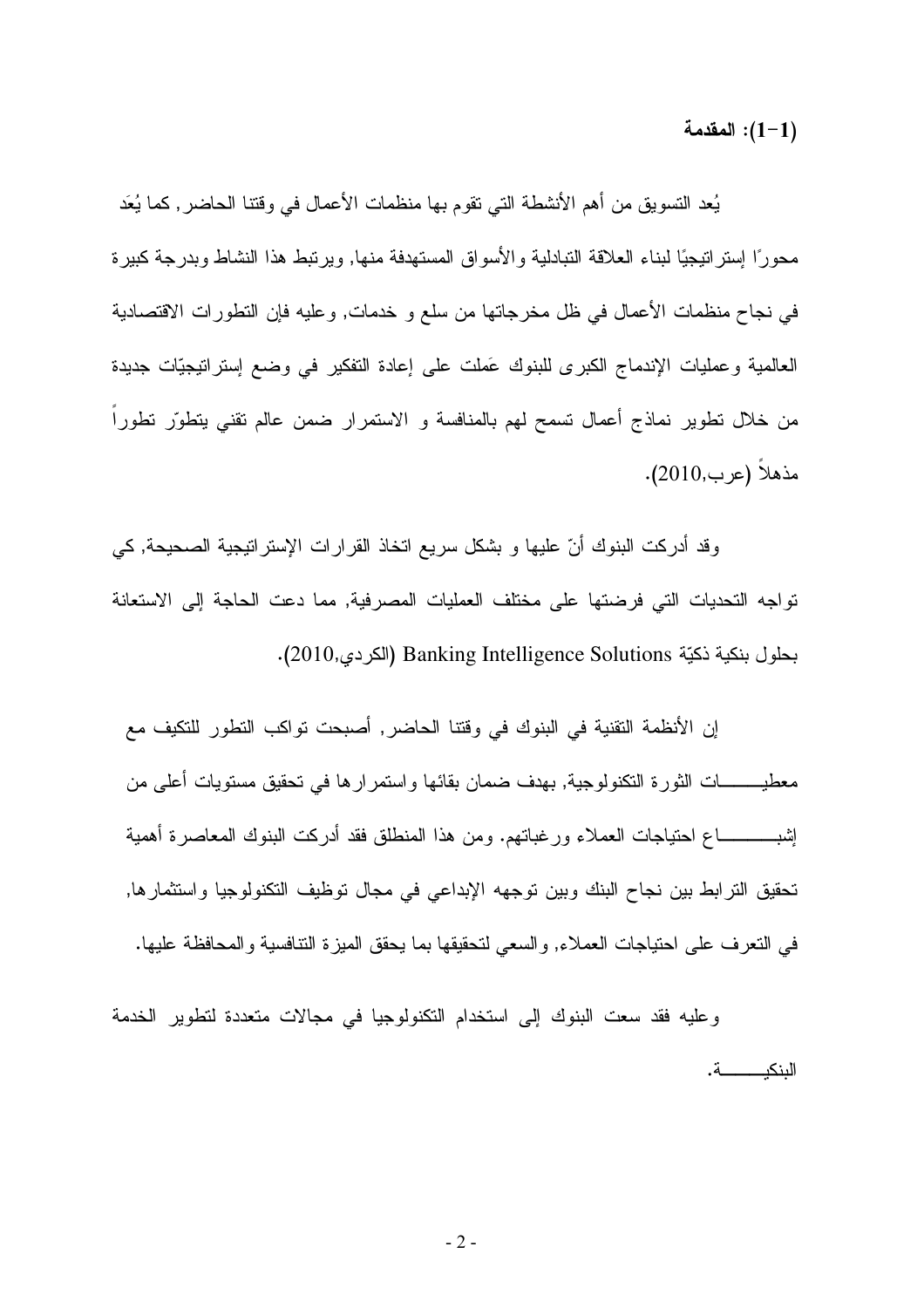و من بين تلك الأدو ات التكنو لو جية المستخدمة الـهو اتف النقالة, لممار سة العمليات البنكية وفقد منظومة تسويقية الكترونية تقدمها البنوك من خلال الأجهزة النقالة عبر شركات الاتصالات, ونقتصر صلاحية الدخول إليها على العملاء المشاركين فيها, وفقا لشروط عضوية تحددها البنوك.

إن استخدام التسويق الإلكتروني في تسويق الخدمات المصرفية, ساهم في إناحة الفرصة لعملاء البنك الاستفادة من خدمات عديدة مثل : النحويل المالي ما بين حسابات داخل البنك، النحويل المالي إلى عميل آخر في البنك، تسديد الفواتير، معرفة العمليات التي تمت على الحساب، الاستفسار عن أرصدة حساباتهم الجارية والنوفير والودائع، الحصول على كشف حساب ملخص، طلب دفنر شيكات، وطلب بطاقة ائتمان من أي مكان حول العالم بواسطة هواتفهم النقالة.(حداد, جودة, 2006)

ومن هذا المنطلق فقد ركزت هذه الدراسة على دور النسويق الإلكتروني بواسطة الهاتف النقال للخدمات المصر فية لدى البنوك النجارية الأردنية, ومدى تحقيقها للرضا لدى عملائها, أساساً للمحافظة على مكانة وسمعة البنك و كسب نقة العملاء من ناحية, ومواكبة النطورات و التحــديات التي نواجهها البنوك في وقتنا الحاضر كالتكنولوجيا والمنافسة من ناحية أخرى.

(1–2): مشكلة الدراسة وأسئلتها

إن التسويق الإلكتروني بواسطة الهاتف النقال, يمثل تخطيط و نتفيذ الفعاليات التسويقية للخدمة المصرفية, للإيفاء بحاجات العملاء ونوقعاتهم ورغباتهم, وتحقيق الأهداف المنشودة لدى البنوك و غير ها من الأهداف, من خلال نقنيات الاتصال المتعلقة بالهواتف النقالة كإحدى الأدوات التكنولوجية المستخدمة اليوم.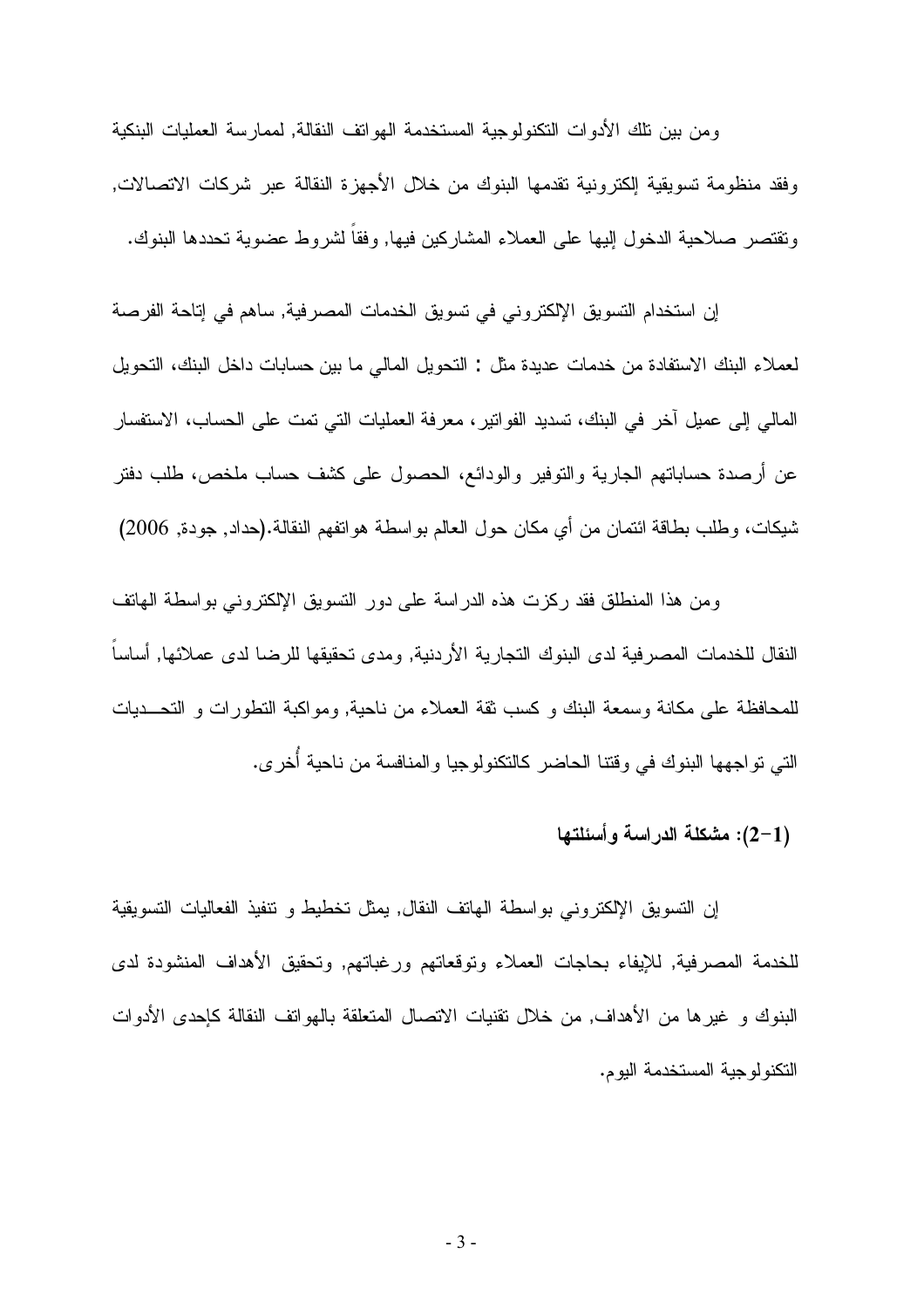لذلك فهي بحاجة إلى نطبيق استراتيجيات معينة, واستخدام الأدوات التكنولوجية الحديثة من اجل إكساب نلك البنوك للميزة النتافسية, والقدرة على النمو وإشباع حاجات عملائها المتغيرة بتغير النكنولوجيا والمنافسة على الصعيد المحلبي و الدولبي.

وفي ظل النظورات النكنولوجية المتسارعة, دعت الحاجة إلى إعادة النظر في السياسات و الاستر اتيجيات و الأدو ات التكنو لوجية النسو يقية الحديثة المستخدمة من قبل البنوك التجارية الأردنية , كمي نتمكن من نصويب وضعها النسويقي والننافسي ورفع مسنوى أدائها والعمل علىي إشباع رغبات و احتياجات عملائها. (حداد, جودة, 2006)

وبناءً على ذلك نكمن مشكلة الدراسة في معرفة أثر التسويق الالكتروني بواسطة الهاتف النقال في تحقيق رضا العملاء المستفيدين من الخدمات المصر فية للبنوك التجارية الأردنية.

و بمكن تجسيد مشكلة الدر اسة من خلال الإجابة عن النساؤ لات التالية:

1– ما أثر التسويق الإلكتروني بواسطة الهاتف النقال لدى البنوك التجارية الأردنية؟

2– ما مدى وجد فروق حول نجاح التسويق الالكتروني بواسطة الهاتف النقال, في تحقيق رضا عملاء البنوك التجارية الأردنية, تعزى الى العوامل اليمغرافية (الجــنس, العمـــر, المؤهـــل العلمي, الدخل) ؟

(1–3): أهدف الدراسة

تهدف هذه الدراسة وبشكل رئيسي الى التعرف على أثر التسويق الالكتروني للخدمات المصرفية بواسطة الهاتف النقال في تحقيق رضا العملاء وذلك من خلال: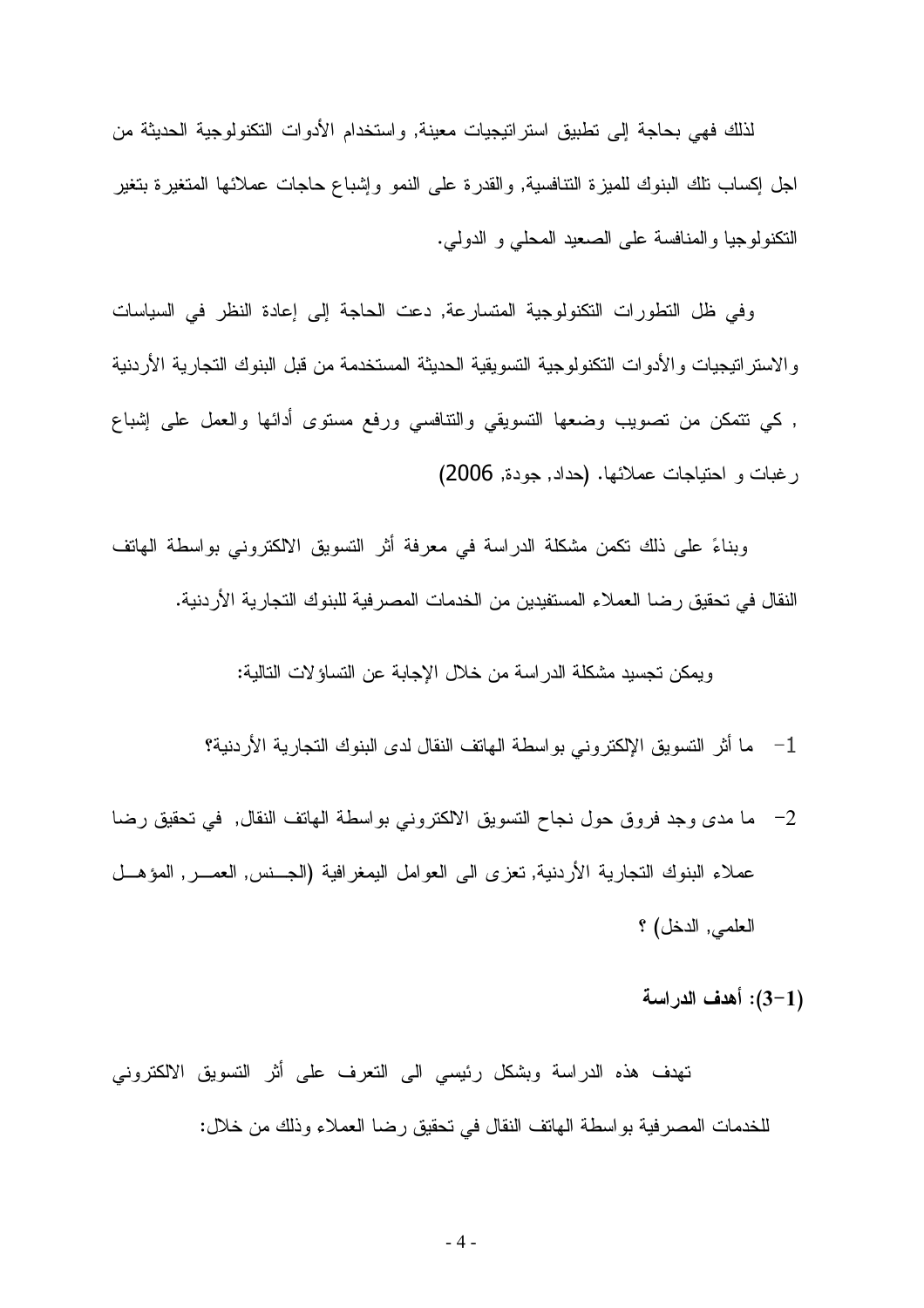- 1– التعرف على مدى إدراك عُملاء البنوك التجاريــــة الأردنيــــة لمفهــــوم وأهميــــة التـــسويق الإلكتر وني بو اسطة الهاتف النقال للخدمات المصر فبة المختلفة التي تقوم البنوك على تقديمها لعُملائها.
- 2. أثر استخدام التسويق الإلكتروني بواسطة الهاتف النقال في تحقيق رضا عُمـــلاء البنـــوك التجار بة الأر دنبة تجاه الخدمات المصر فبة.
- 3. أثر العوامل الديمغرافية (الجنس, العمر, المؤهل العلمـــي, الـــدخل) علـــي تحقيـــق رضــــا العُملاءِ.
	- (1–4): أهمية الدراسة ومبرراتها

تستمد الدراسة الحالية أهميتها من أهمية التسويق الالكتروني بواسطة الهاتف النقال وأثرها على تحقيق رضا عملاء البنوك التجارية الأردنية, وتبرز أهمية الدراسة في المجالات التالية:

1– الأهمية العلمية : ونتركز في قلة الدراسات المتعلقة بدور التسويق الإلكتروني بواسطة الهـــاتف النقال في تحقيق الرضا لدى عُملاء البنوك, مما دفع الباحث لإجراء هذه الدراسة والوصول إلى أهم النقاط التي يبحث عنها العُملاء, والتي من الممكن أن تجعلهم يتحولون فـــي تعـــاملهم مــــع البنوك من الأسلوب النقليدي إلى الأسلوب الإلكتروني, للنكيف مع النطورات الراهنة والمستقبلية والعمل على مواكبتها.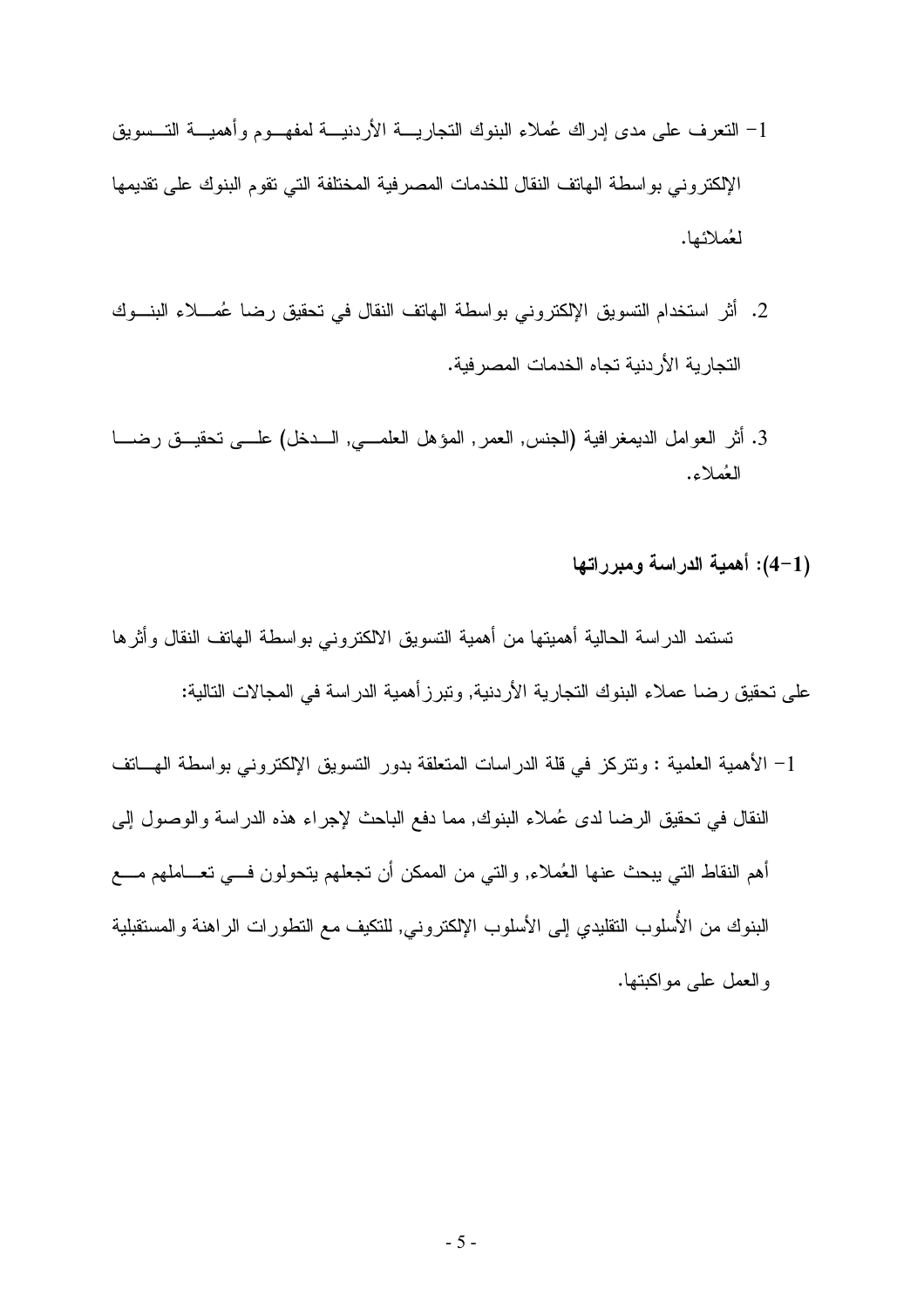2– الأهمية العملية: ونتركز في الدور الذي نتبناه إدارات التسويق في البنوك التجاريـــة الأردنيـــة, لإنجاح عملها وتحقيق أهدافها التسويقية والاجتماعية وذلك من خلال استخدام الهواتف النقالة في تقديم الخدمات البنكية المختلفة, من أجل تحقيق الرضا لعُملائها. إن النطور السريع الذي حصل في الخدمات البنكية ونتوعها واستخدام الهواتف النقالة لتقديم الخدمات البنكية يتطلب مهـــارات خاصة من قبل موظف البنك للعُملاء, حتى يتسنى لهم تحقيق الرضا تجاه هذه الخدمات

و البحث فيما بعَد عن كيفية تحقيق وزيادة الرضا للعُملاء.

من هذا المنطلق فإن أهمية هذه الدر اسة تكمن في, معرفة النقاط الأساسية التي يبحث عنها العُملاء, كي تقوم البنوك التجارية الأردنية بتوفيرها وتقديمها لهم بواسطة هواتفهم النقالة، إضافةُ إلى مساعدة إدارة التسويق لدى البنوك التجارية الأردنية في الاستحواذ على اهتمام العُملاء وجذبهم للنعامل معهم، وذلك من خلال إدراكهم لأثر التسويق بواسطة الهانف النقال ً في تحقيق الرضا لدى العُملاء, وربطها بالعوامل الشخصية والوظيفية والعمل على نتميتها ونطويرها، وكذلك المساهمة في نوفير قاعدة بيانات نساعد البنوك النجارية الأردنية في نحقيق مزايا تنافسية, تساعدهم في اتخاذ قراراتهم التسويقية بشكل خاص والإدارية بشكل عام.

(1–5): فرضيات الدراسة

صمم الباحث مجموعة من الفرضيات وذلك وفقاً لمشكلة الدراسة وأهدافها, بهدف اختبـــار أثر التسويق الالكترونـي بواسطة الـهاتف النقال كمتغير مستقل و المتمثل بـــ (الســــرعة, وكفاءة الأداء), على المتغير النابع والمتمثل في نحقيق رضا العملاء وهي على النحو النالبي: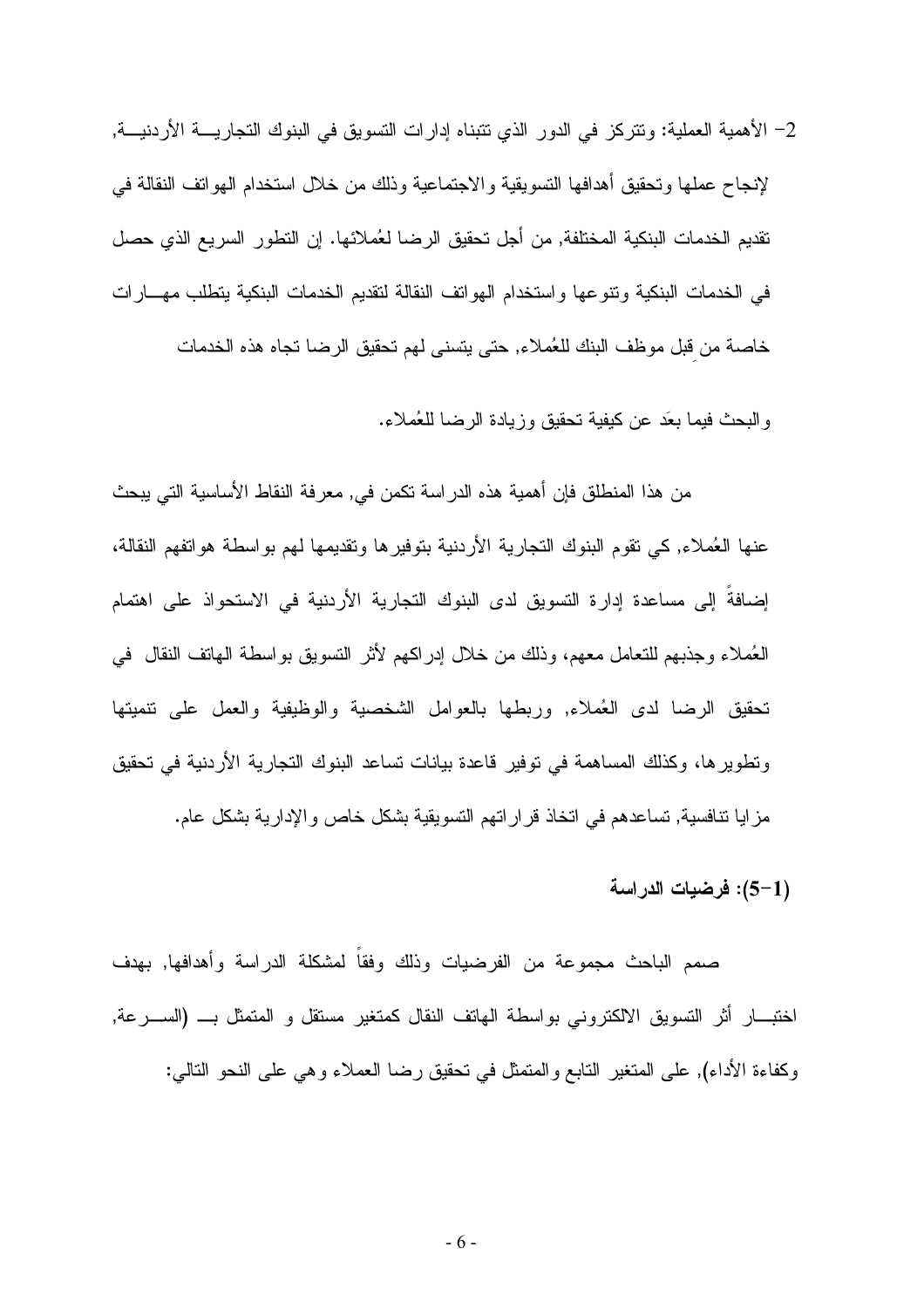الفرضية الرئيسية الأولى:

H01 : لا يوجد نأثير ذو دلالة إحصائية للتسويق الإلكتروني بواسطة الهاتف النقال, من حيث (الســـرعة, وكفاءة الأداء) في تحقيق رضا العملاء, عند مستوى دلالة (0.05≥ α).

وقد اشتق الباحث مجموعة من الفرضيات الفرعية وهي على النحو التالي:

H01.1: لا يوجد تأثير ذو دلالة إحصائية لسرعة الاستجابة في تحقيق الرضا لدى عملاء البنـــوك  $\alpha \leq 0.05$  النجار بة الأر دنية عند مستوى دلالة (0.05 $\alpha \leq$ 

H01.2: لا يوجد تأثير ذو دلالة إحصائية لكفاءة الأداء في تحقيق الرضا لدى عملاء البنوك التجارية  $\alpha \leq 0.05$  الأردنية عند مستوى دلالة (0.05 $\alpha$ 

الفر ضبة الرئيسية الثانية:

- H02: لا توجد فروق ذات دلالة إحصائية لتأثير التسويق الإلكتروني بواسطة الهاتف النقال, فـــي تحقيق رضا العملاء, عند مستوى دلالة (Ω\_O.05), تعـــزي الـــي المتغيـــرات الديمغرافيـــة (الجنس, العمر, الدخل, المؤهل العلمي).
	-

نتمثل حدود الدراسة بما يلي:

• الحــــدود العلمية:

اقتصرت هذه الدراسة على معرفة تأثير التسويق الإلكتروني بواسطة الهاتف النقال في تحقيق الرضا لدى عملاء البنوك التجارية الأردنية, وذلك من خلال تحديد أهمية توظيــف التــسويق الالكترونـــي بواسطة الهاتف النقال, وتحديد درجة الممارسة لعمليات التسويق الالكتروني بواسطة الهاتف النقسال للخدمات المصر فية في تحقيق الرضا لدى عملاء البنوك التجارية الأردنية.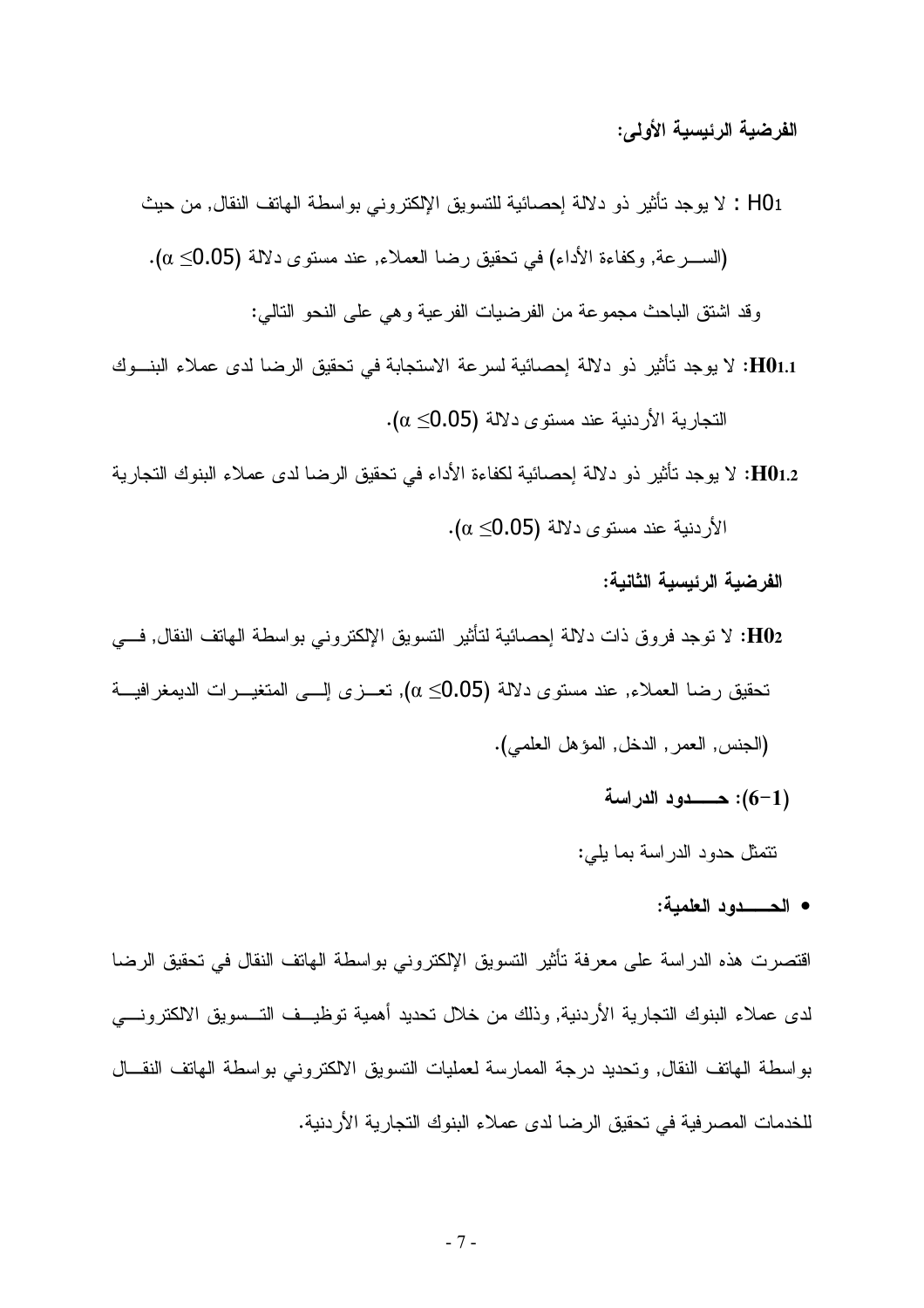- الحـــــدود الــــــبشرية: اقتصرت هذه الدراسة على عملاء البنوك التجارية الأردنية و المستفيدين من الخدمات. • الحـــــدود المكـــــانبة: اقتصرت الدراسة على (7) بنوك تجارية أردنية فقط من أصل (16) بنكا. • الحـــــــدود الزمنيــــــــة: تمـــت عملية جمع البيانات المتعلقة بهذه الدراسة في الفصل الدراسي الثاني و الصبفي من العــــام  $.2011 - 2010$ الدر اسی (1–7): محددات الدراسة الصعوبات تم تحديدها من خلال الدراسات السابقة التي تمثلت في:
- 1– صعوبة الحصول على البيانات الأساسية لنشاط البنوك التجارية الأردنية لاعتبارها وثائق سرية لا يجوز الاطلاع عليها.
	- 2– ضعف التعاون من قبل أفراد عينة الدراسة في الإجابة عن الاستبأنه.
		- (1–8): مصطلحات الدراسة

وفيما يلِّي استعراض الكلمات الدليلية في الدراسة الحالية و النعريف بها علمياً و إجرائيا : التســـــــــويق: يُـعرف (Kotler, 2008: 76) التسويق بأنه عبارة عن الجهود التي توجه من أجل إشباع حاجات ورغبات الأفر اد من خلال عملبة التنادل.

–يعرف (Kotler & Duobois, 2000: 82 ) النسويق بأنه: الآلية الاقتصادية و الاجتماعية, التي تشبع رغبات و احتياجات الأفراد و الجماعات عن طريق خلق و تبادل المنتجات.

التسويق الإلكتروني: يعرف (Kotler, 2006: 68) التسويق الإلكتروني بأنه القناة التسويقية الأوسع والأسرع والأرخص والأكثر نفاعلية والأكثر تحررا من الماديات بسبب الرقميات, ومن المكان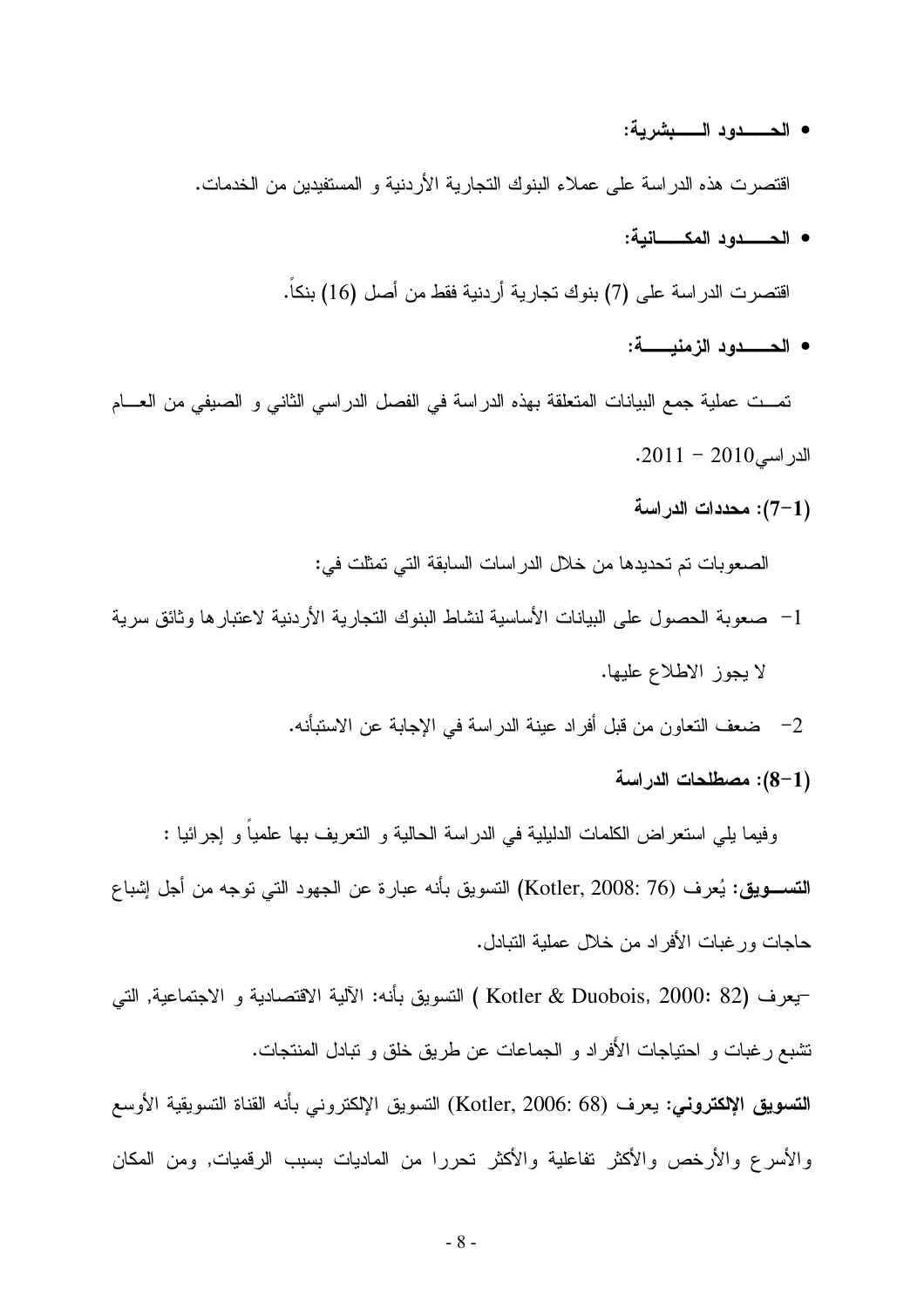السوقي بسبب الفضاء الرقمي, ومن الفهارس الورقية بسبب الفهارس الرقمية, ومن المنجر المادي بسبب المتجر الافتراضي, ومن الإعلان التقليدي بكل أنواعه بسبب الإعلان الإلكتروني, ومن التسعير الثابت إلى التسعير الديناميكي, ومن القنوات المحلية إلى الإنترنت القناة الأكثر عولمة.

– ويعرف (الطائي وأخرون، 2006: 30 ) التسويق الإلكتروني بأنه: الاستخدام الأمثل للتقنيات الرُّقِمية ، بما في ذلك نقنيات المعلومات والاتصالات لتفعيل إنتاجية التسويق, وعملياته المتمثَّلة في الوظائف التنظيمية والعمليات والنشاطات الموجهة, لتحديد حاجات الأسواق المستهدفة وتقديم السلع والخدمات إلى العملاء وأصحاب المصلحة في المنظمة .

– أما تعريف التسويق الإلكتروني إجرائياً: فهي عملية استخدام الأدوات التكنولوجية (الهاتف النقال) في عملية إيصال الخدمات إلى العُملاء و نلبية احتياجاتهم, في الفضاء الرقمي مما يساعد المنظمات في تحقيق أهدافها, للوصول إلى أكبر عدد من المستخدمين وفي أي وقت, ويساعد العُملاء في تلبية احتياجاتهم دون الحاجة إلى وجودهم الملموس وعلى مدار الساعة.

ا**لـهاتف النـقال:**تعرف (الدماري,2010) الـهاتف النقال بأنـه أحد أشكال أدوات الاتصـال, والذي يعتمد على الاتصال اللاسلكي عن طريق شبكة من أبراج البث الموزعة ضمن مساحة جغرافية معينة. – أما **تعريف الهاتف النقال إجرائيا:** فهو عبارة عن جهاز اتصال صغير الحجم، مرتبط بشبكة للانصالات اللاسلكية ، التي تسمح ببث واستقبال الرسائل الصونية والنصية والصور عن بعد وبسر عة فائقة.

الغدمة: عرف ( Twari, Buse, 2007: 70) الخدمة بأنها التوفير والاستفادة من الخدمات المصرفية مع مساعدة من الأجهزة النقالة، بما في ذلك التسهيلات لإجراء المعاملات المصرفية، وإدارة الحسابات ، والحصول على معلومات أخرى مخصصة.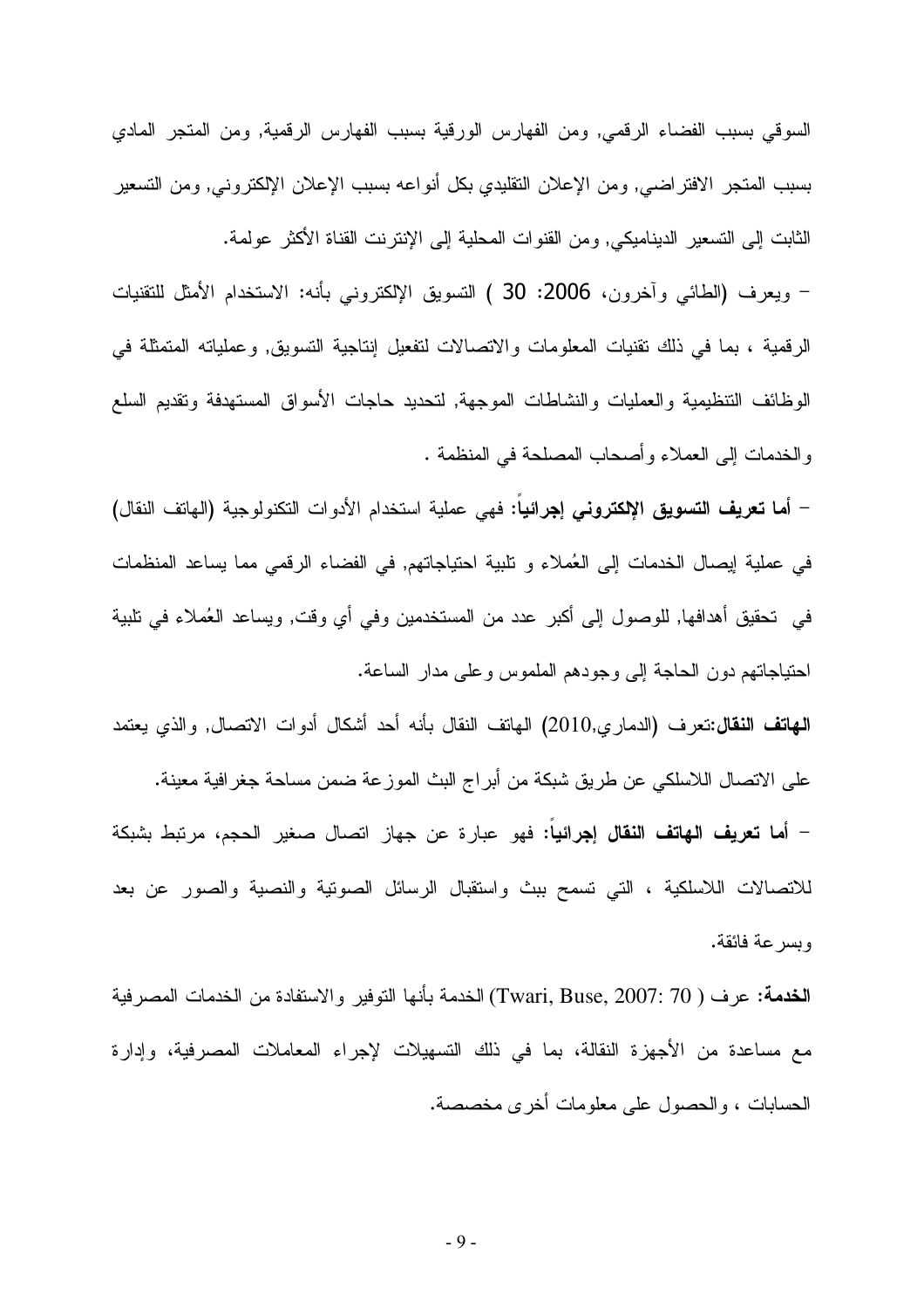-وعرف (Kotler and Armstrong, 2010: 67) الخدمة بأنها: نشاط أو منفعة يقدمها طرف لطرف أخر, ونكون في الأصل شيئاً غير ملموس، ولا يترتب عليها أي ملكية. ا**لخدمات المصرفية:** عرف(معلا، 2001: 48) الخدمة المصرفية بأنها مجموعة من العمليات ذات المضمون المنفعي الكامن في مجموعة من العناصر الملموسة (الحقيقية)، وغير الملموسة (غير الحقيقية) المدركة من قبل الأفراد, أو المؤسسات من خلال دلالاتها وقيمتها المنفعية, التي تشكل مصدرًا لإشباع حاجاتهم المالية والائتمانية الحالية والمستقبلية, والتي تشكل في الوقت نفسه مصدرًا لربحية الخدمة المصرفية، ويتصف مضمون الخدمة المصرفية بتغلب العناصر غير الملموسة على العناصر الملموسة.

ا**لرضا:** عرف (Macnap,2007) الرضا بأنه درجة الاقتناع و الإشباع التي يشعر بها المستهلك عند شراء السلعة, وممكن أن يكون هذا الرضا نابعا من جودة الخدمة أو السلعة, أو من سعره, أو من طريقة الدفع, أو من التعامل, حيث يطلب المستهلك المزيد كي يبقى راضيا. إن المستهلكين السعداء بخدمنك بلنزمون بك وبالنالي يؤمنون لك ربحاً أكثر, وفرصة أكبر لنوسيع نشاطك, وإن مؤشر الرضا بقاس بمر ات تر ددهم للشر اء منك.

– ويعرف (Kotler, Armstrong, 2003: 78) الرضا بأنه: ذلك الشعور الذي يوحي لزبون بالسرور أو عدم السرور, الذي ينتج عند مقارنة أداء المنتج الملاحظ مع نوقعات الزبون.

– أما تعريف الرضا إجرائيا: فهو أقص درجة لإشباع حاجات عملاء البنوك, نتيجة استخدام البنوك لتكنولوجيا الحديثة المنمثلة بالهواتف النقالة في معاملاتهم البنكية .

**سرعة الاستجابة: يعرف (مع**لا, 2001) سرعة الاستجابة بأنها الحصول على المعلومات أينما كان المستخدم, وفي كل وقت بريد، وهذه المعلومات قد نتضمن أحوال الطقس، والسفر, والنتقل، والقراءة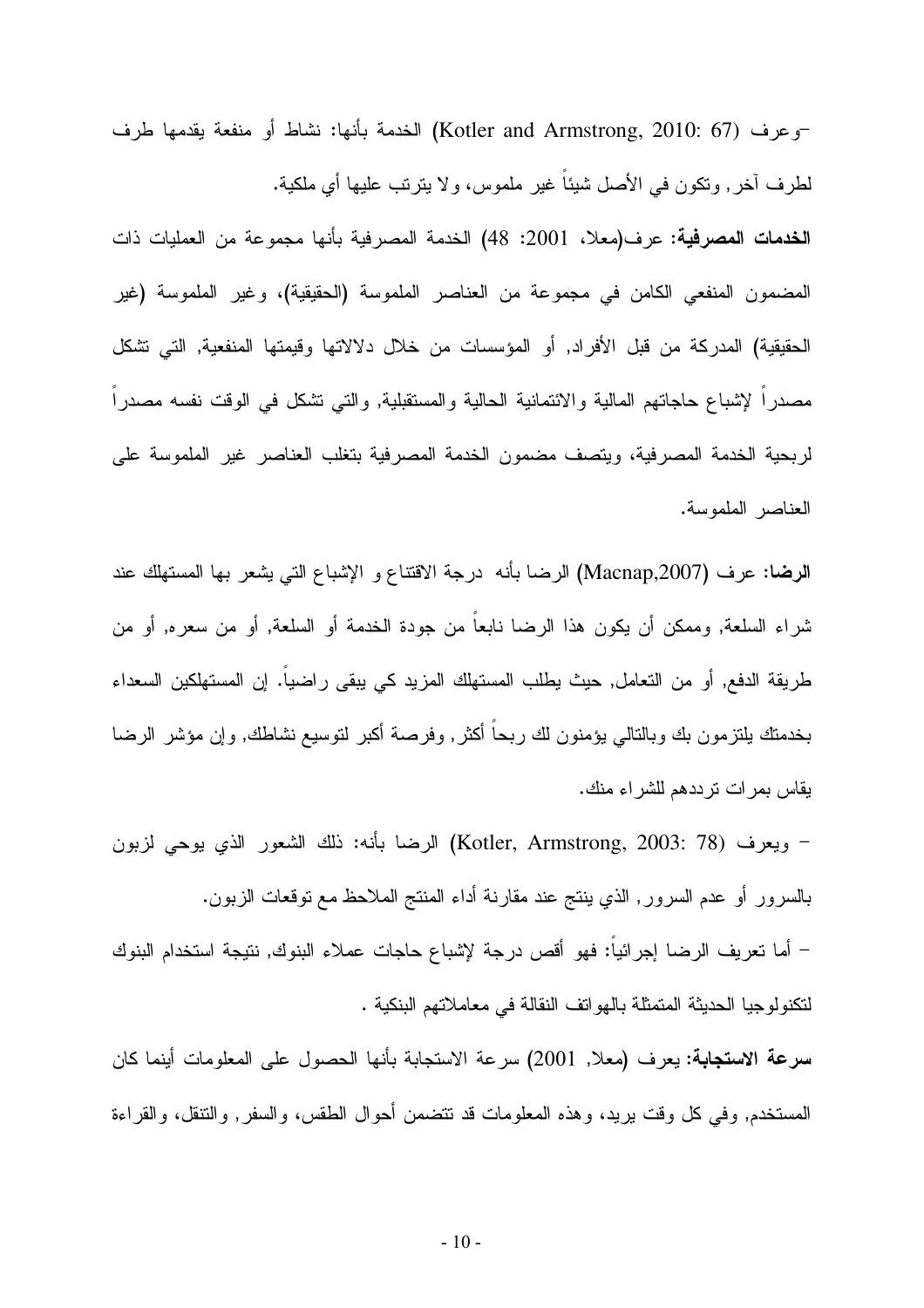وتصفح المجلات والجرائد, والاطلاع على الأخبار، والتسوق من مختلف مواقع التجارة والأعمال الالكتر ونبة.

ـ أ**ما تعريف سرعة الاستجابة إجرائياً**: فهو تلبية حاجات العملاء<sub>،</sub> بسر عة عالية وخالية من الأخطاء في الوقت والمكان المناسبين دون تأخير أو تقصير من قبل البنك

كمفاءة الأداء: بعرف (الشمري,2006, 30) كفاءة الأداء على أنها فهم احتياجات الأداء والنواصل التاهيلي و التدريبي ، و الأهم من ذلك أن تمتد كفاءة الأداء إلى كافة الوظائف الفنية و المالية و التسويقية والقانونية والاستشارية والإدارية المتصلة بالنشاط البنكي الالكتروني.

– أ**ما تعريف كفاءة الأداء إجرائي**اً: فهي فهم احتياجات العملاء والقيام بنابية احتياجاتهم بدقة عالية, ومهنية عالية لكي تشبع متطلبات العملاء على الوجه الذي يتوقعه العميل.

البنوك الإلكترونية: يعرف (الشمري,2006, 50) البنوك الإلكترونية بأنها الأنظمة التي نتيح للعُملاء الوصول إلى حساباتهم أو أية معلومات بريدونها, والحصول على مختلف الخدمات و المنتجات البنكية, من خلال شبكة معلومات برنبط بها جهاز الحاسوب أو أية وسيلة أخرى.

ا**لتسويق باستخدام الهاتف النقال:** يعرف (نجم، 2001: 33 ) التسويق باستخدام الهاتف النقال بأنه الخدمة التي تقدمها البنوك لعُملائها, والتي تفترض وجود شبكة اتصالات هاتفية جيدة, حيث يمكن تقديم خدمة للعميل بمنحة حق الاتصال الهاتفي بالمصرف برقم مخصص مرتبط بالحاسوب المركزي للمصر ف, وبعد ذلك يطلب من العميل أن يدخل رقمه السر ي على جهاز ِ الهاتف، بعد ذلك يدخل رقم حسابه, ثم يطلب العملية التي يريدها، وبذلك نتجز العملية دون الحاجة للحضور إلى البنك.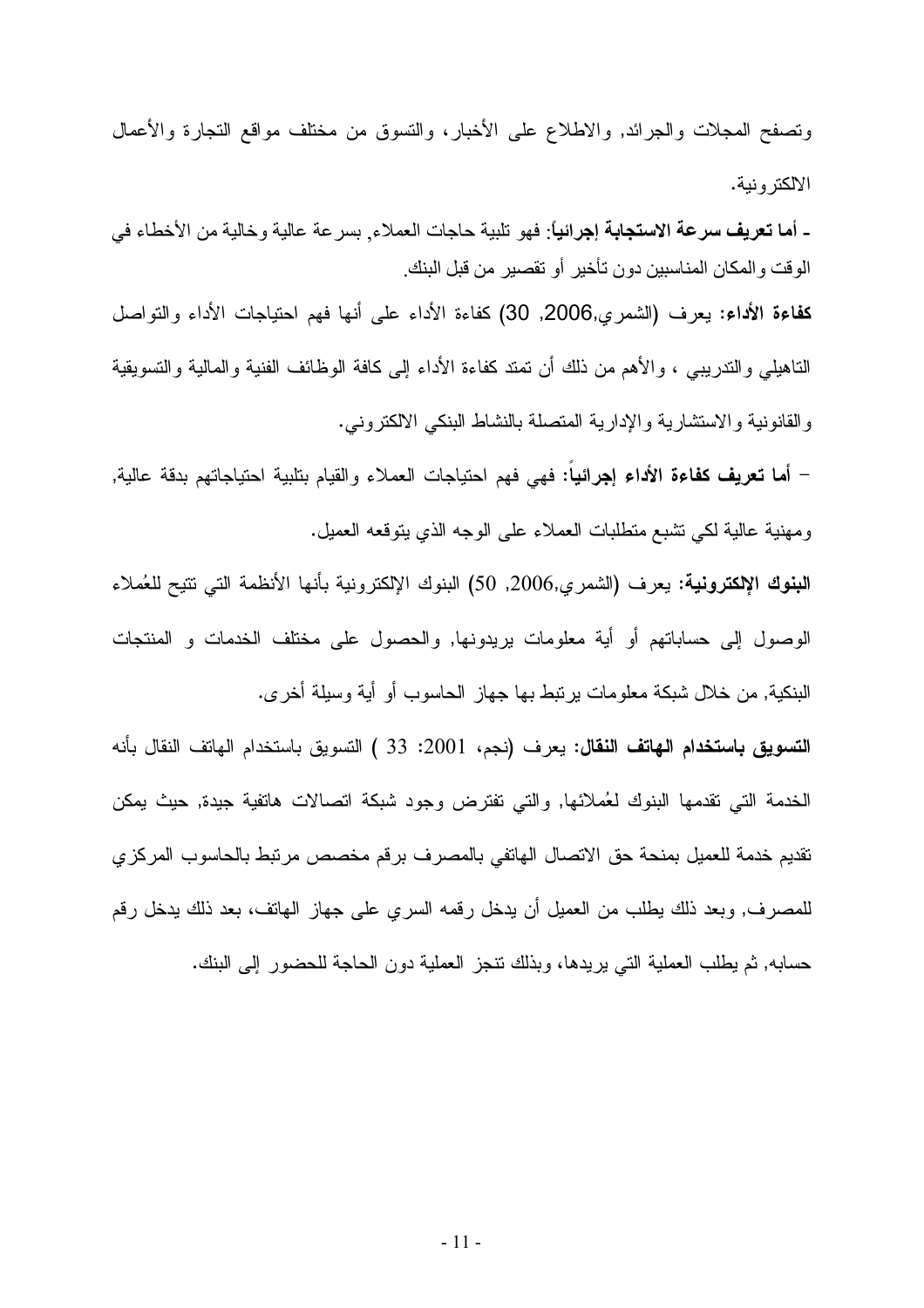## الفصل الثاني

# الإطار النظري والدراسات السابقة

المقدمــــة.  $(1-2)$ : (2-2) التسويق الالكتروني. (2–3) : الخدمات المصرفية وجودتها. الرضا.  $(4-2)$ (2–5) : التسويق المصرفي عبر الهاتف النقال. (2–6) : الدراسات السابقة العربية والأجنبية. (2–7) : ما يميز الدراسة الحالية عن الدراسات السابقة.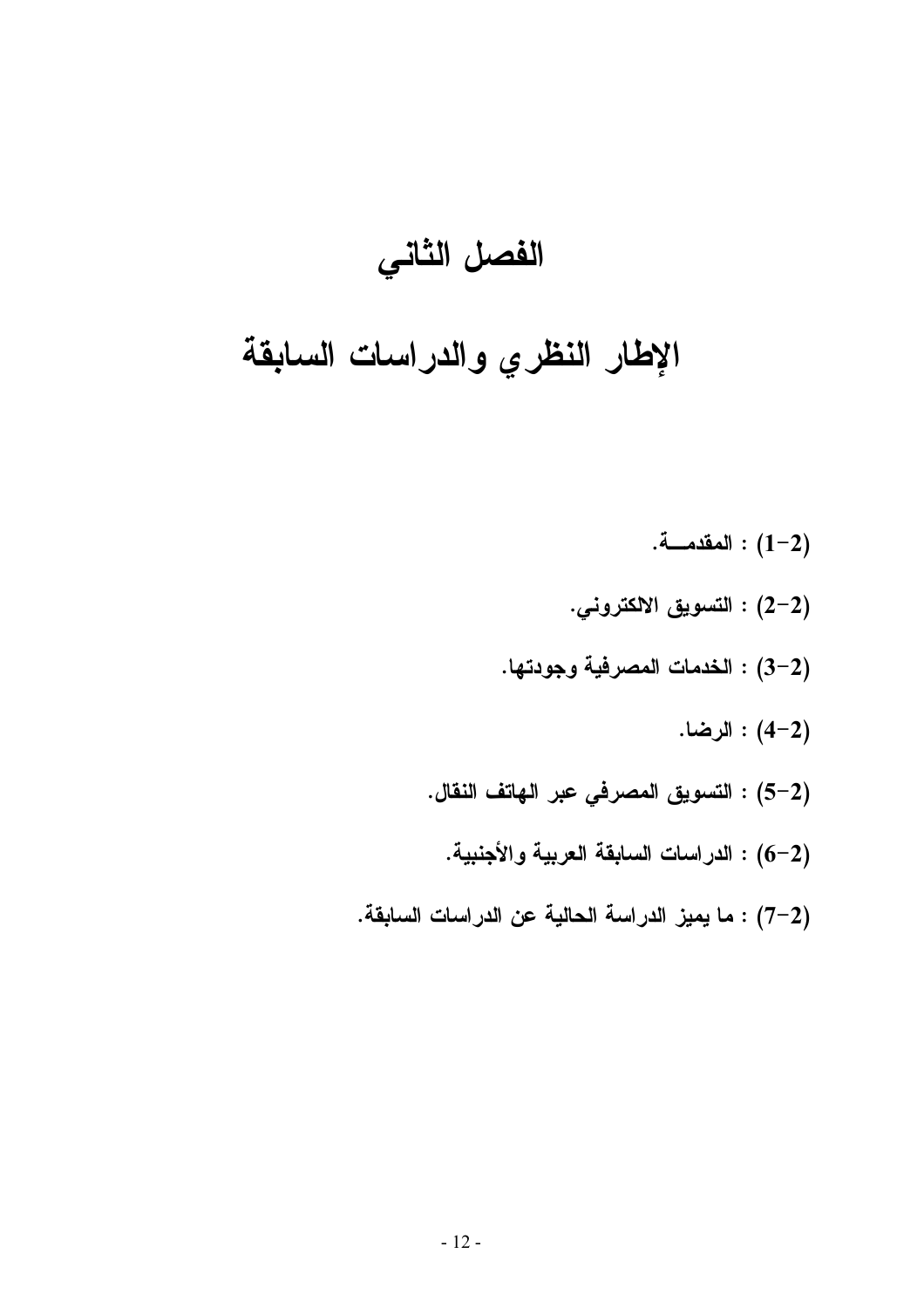المقدمــــة: (2–1):  $(1-2)$ 

يعتبر التسويق من أهم الوظائف الأساسية بالنسبة لأي مؤسسة وهو أحد أدواتها الديناميكية في تحقيق أهدافها لدوره الحيوي في ضمان البقاء والاستمرار, الأمر الذي جعل المؤسسات الخدمية و خاصة المصرفية منها ندرك هذا الدور ونعمل على الاهتمام به أكثر فأكثر, نظراً لاهتمامه بدراسة السوق التبي نقوم على معرفة حقيقة واقع العملاء الحاليين والمرنقبين, وكذلك دراسة حاجاتهم من أجل كسب رضائهم وولائهم, بما يحقق للمؤسسة المصرفية أهدافها ويضمن بقاءها واستمر ارها.  $(3:2003)$  (معلا, 2003).

التسويق: $(1-1-2)$ 

يعتبر تسويق الخدمات نشاطا متجددا ومتطورا ويحتوي على مجموعة من الأنشطة المخططة والمتخصصة والهادفة, والتي تمكن المصرف من إيصال الخدمات التي ينتجها إلى عملاء المصرف, بالشكل الذي يشبع الحاجات ويلبي الرغبات ويشكل الرضا لديهم, ويحقق المستوى المطلوب أو المستهدف من الربحية لإدارة المصرف. (معلا, 2003: 3)

ويشهد القطاع المصرفى على مستوى عالمي نتافساً شديداً ومنقطع النظير, بسبب نمطية الخدمة التي تقدمها المصارف, وتغير بيئة التسويق المصرفي بشكل سريع .

ومن أهم التحديات التي تواجه تسويق الخدمة المصرفية هي العولمة التي تواجهها المصارف العربية بشكل عام, لذلك سوف نكون المنافسة حادة بين المؤسسات المالية العالمية المنتشرة في أصقاع الأرض, وسيكون الفوز للمصارف التي تمتلك الإمكانات التي نتيح لها نقديم خدمة بجودة عالية, وبسعر مناسب ومنطورة بالشكل الملائم لطبيعة العصر, ونتمنع بميزة نتافسية تميزها عن الأخرين, ونلبي حاجات ورغبات العملاء, مما يمكنها من حيازة رضاهم ويتيح لمها مع مرور الوقت نقديم خدمات بنكلفة أقل وبنتوع شامل وبطريقة سهلة ومناسبة, وهذا يقتضيي أن يتمتع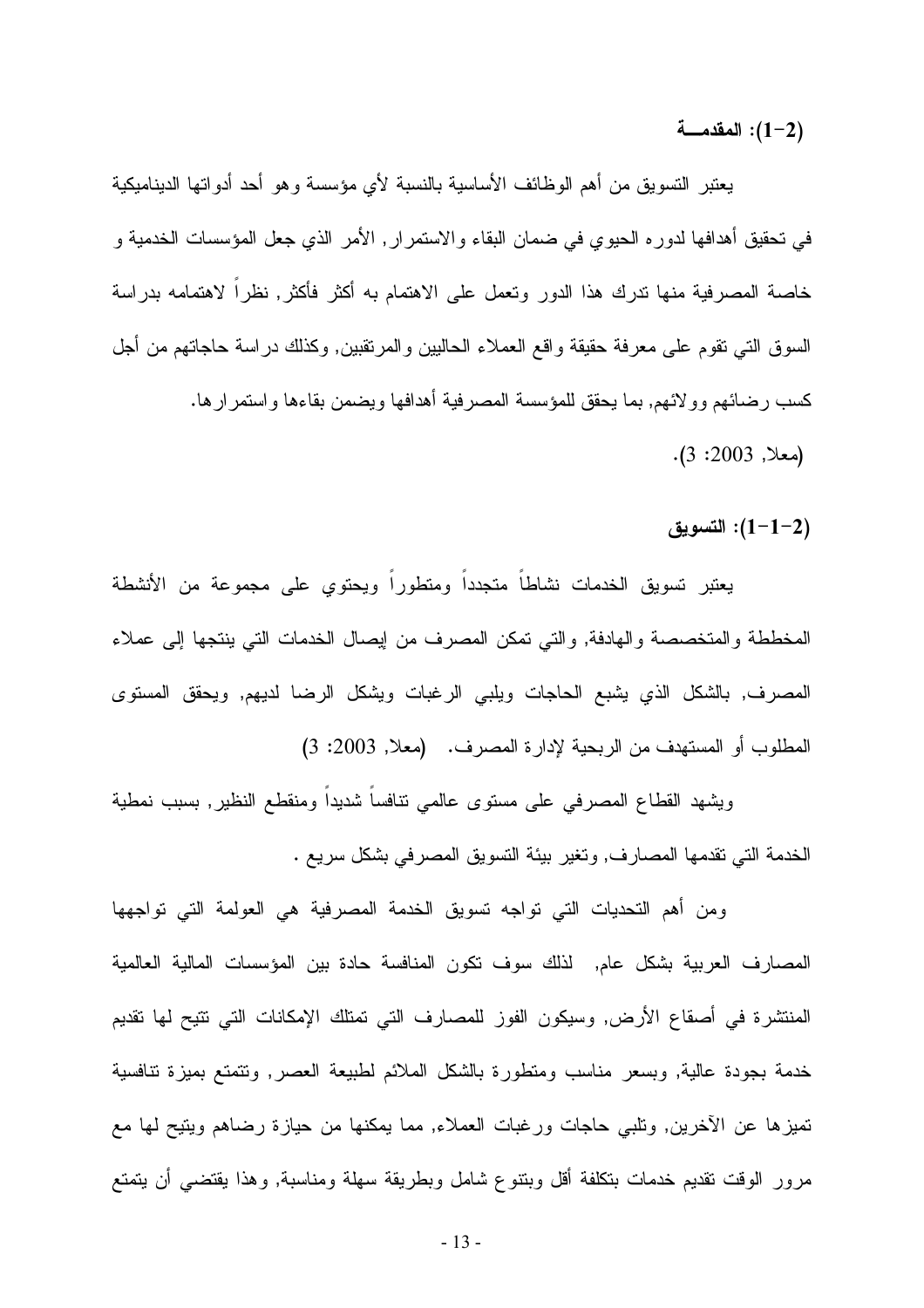المصرف بالحجم المناسب بحيث يمكنه من نقديم الخدمات المصرفية في أي مكان, والاستعانة بالنكنولوجيا المنقدمة, فضلاً عن امتلاك كوادر بشرية مؤهلة تأهيلا عالياً, ونتوع ونكامل خدماتها, وبالجودة العالية النبي يأمل بها العميل. (معلا, 2003: 4)

ولعل من الأسباب الرئيسية للاقتصاد وحياة الأعمال هو نوريد السلع و الخدمات التي نشبع حاجات ورغبات المستهلكين, ونلبية لمهذه الاحتياجات والمتطلبات يتم تسويق السلع والخدمات بقصد توصيلها للعملاء. وهكذا يؤدي التسويق دورا بارزا ومهما في حياة الاقتصاد و الأعمال للبلد بوجه عام, و للمؤسسات و الشركات ومنظمات الأعمال بشكل خاص.

فكلنا نعلم مدى أهمية وظيفة التسويق وتعدد مجالاتها وآلياتها, ومن هنا ظهر التسويق الالكتروني كوسيلة مهمة وملحة في بيئة الإعمال والنطور النكنولوجي.(دراكر, 2003: 44).

إن أهمية التسويق لا تقتصر فقط على توصيل السلع والخدمات إلى المستهلكين , ولكن تكمن هذه الأهمية في (معلا, 2003: 31) :

- خلق المنفعة الاستعماليه للسلع المنتجة, وهذا بإبلاغ إدارة الإنتاج برغبات العملاء وأرائهم بشأن السلع المطلوبة سواء من حيث الشكل, الجودة , الاســـتخدامات وحتـــي فـــي طـــرق و أساليب التغليف.
- تحقيق المنافع الاقتصادية للأفراد: أي قدرة السلعة أو الخدمة على إشباع رغبات معينه لدى الفر د.
	- تحقيق المنفعة الز منية, المنفعة المكانية, منفعة المعلومات .
	- غز و الأسواق الدولية من خلال اكتشاف الفرص النسويقية في هذه الأسواق.
		- مواجهة المنافسة من المؤسسات الأجنبية داخل الأسواق الوطنية.
			- المساهمة في دفع نتمية المجتمع.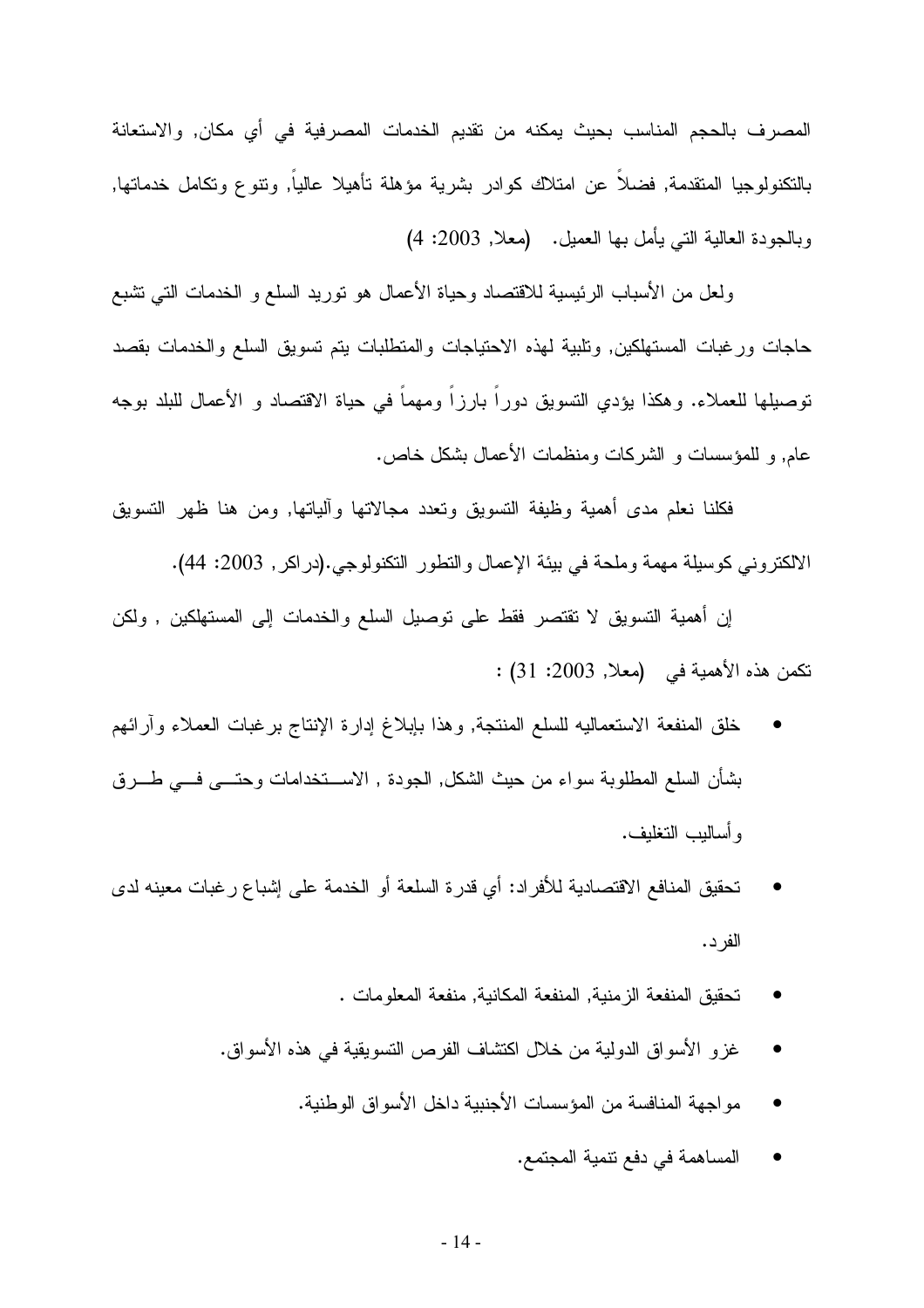- الاستغلال الأمثل للمو ار د.
- النوزيع الأمثل للسلع والخدمات .
	- النقل الجيد للمعلو مات.  $\bullet$

أما أهداف التي يحققها التسويق فتكمن في (فريد, 1998: 53) .

- 1- أهداف النسويق بالنسبة للمستهلك:
- الرفع من المستوى المعيشى للأفراد في المجتمع.
- خلق الكثير من فرص التوظيف, حيث يوجد نشاط نسويقي بالمؤسسة يتطلب نعيين عمالة في عدة مجالات مختلفة.
	- إنتاج السلع بالمو اصفات والجودة المناسبة, وتقديمها للمستهلك بالسعر والمكان المناسبين.
- خفض أسعار المنتجات بأسلوب تسويقي ممتاز يمكن كل مستهلك من افتصاد مبلغ مــــا , واستخدامه في شراء أصناف وأنواع أخرى من المنتجات , ونتحقق هذه الأهداف بتكامل مجموعة من العوامل منها ما يرتبط بالمؤسسة كامكانياتها واستر اتجياتها, أو مسا يسرتبط بالمستهلك كمستوى الدخل لديه.
	- 2- أهداف النسوبق بالنسبة للمؤسسة:

يمكن إظهار أهداف التسويق بالنسبة للمؤسسة في النقاط التالية :

- تحقبق الأرباح الناتجة عن عملية البيع .
- المحافظة على المركز التنافسي وتنمية حصة المؤسسة في السوق .
- تشجيع المؤسسة على الابتكار والنمو, وهذا عن طريق التنبؤ برغبات وحاجات العملاء.
- يهدف إلى إبقاء المؤسسة واستمراريتها, فهو يعمل بشكل مستمر لتحقيق هذا الهدف عـــن طريق نظام المعلومات التسويقية.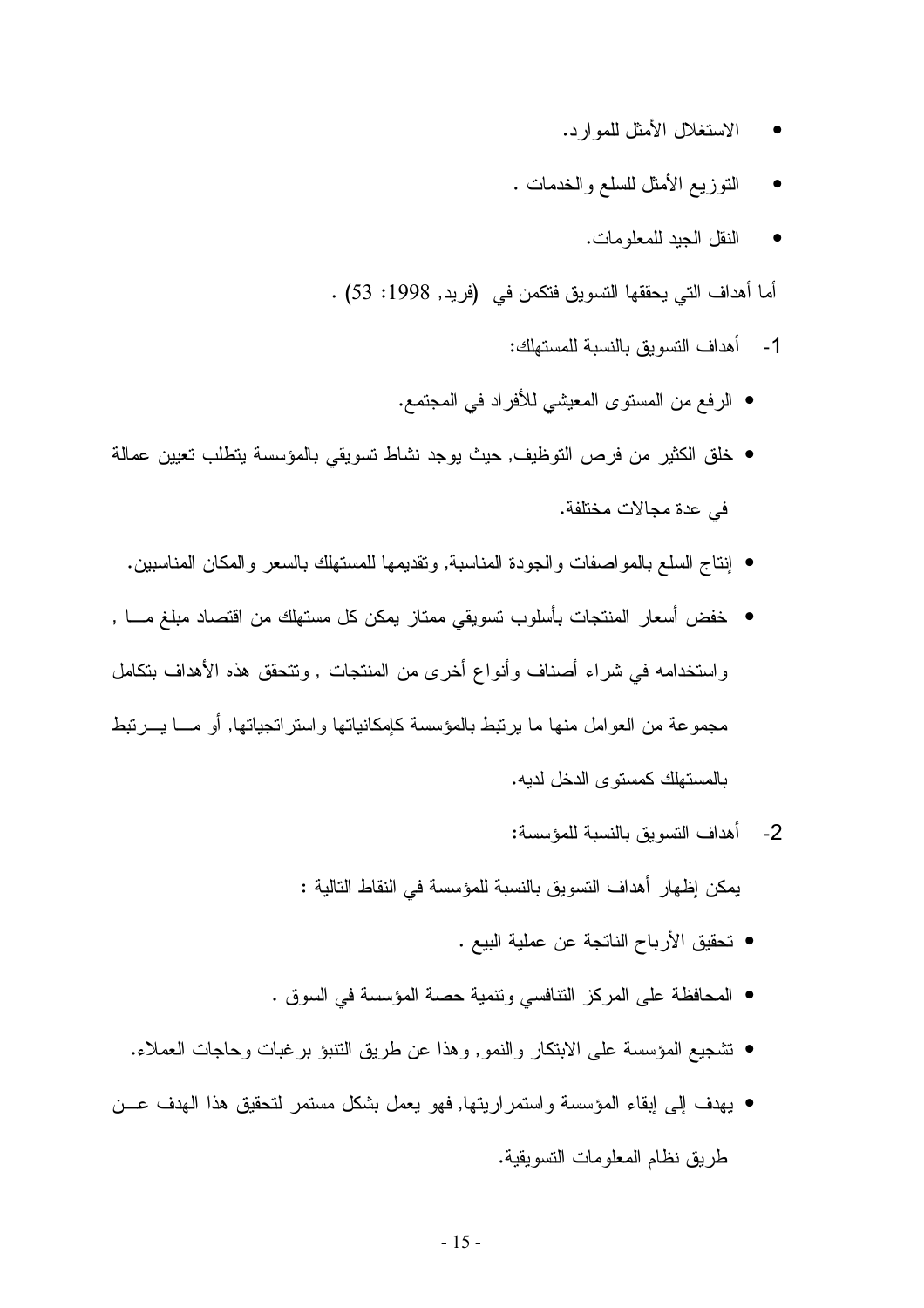(2–2): التسويق الالكتروني

بدأت فكرة استخدام الوسائل التكنولوجية كوسيلة إعلانية وتسويقية في عام 1994, حيث لاحظ المعنيين في هذا المجال زيادة عدد مستخدمي الإنترنت, مما يجعلها وسيلة إعلانية وتسويقية ناجحة, وفي عام 1996 وصل حجم الإنفاق الإعلاني على شبكة الانترنت ما بين 500 إلى 700 مليون دولار, مما يعني أن الشركات اندفعت بشكل فوي جداً للإعلان عبر الانترنت, وفي عام 1997 وصل حجم الإنفاق إلى بليون دولار أمريكي, مما يوضح أن النزايد على الإعلان الإلكتروني في نز ايد كبير جداً. (طايل,2007 : 15)

فقد تم تعريف التسويق الإلكتروني بأنه لا يختلف عن مفهوم التسويق التقليدي, إلا فيما بنعلق بوسيلة الانصال بالعُملاء, حيث بنم الاعتماد على الأساليب الإلكترونية كوسيلة انصال سريعة وسهلة وأقل كلفة.

إما الخصائص المميزة لتسويق الإلكتروني فهي:

- الخدمة الواسعة, أي الخدمة على مدار الساعة (24ساعة), وهذه الخاصية تسمح للعميل التعامل مع الموقع الإلكتروني في أي وقت, فالأدوات التكنولوجية نتيح للعميل الوصول إلى الخدمة الذاتية في أي وقت للحصول على المعلومات و الخدمات التي بريدها, وأيضا أدى ذلك إلى نطـــور انجــــاه تمكين العميل من اتخاذ القرارات أثناء وقت الفراغ. (عبد الغنبي, 2006: 53)
	- النكامل بين الوظائف التسويقية بعضها لبعض, ومع الجهات المعنية بالمحافظة على العُملاء. (عبد الغني, 2006: 53)
- يتيح تكافؤ الفرص حيث تستطيع الشركات الصغيرة أن نتافس الشركات الكبيرة والوصـــول إلــــى الأسواق الدولية, كما يتيح للعُملاء الوصول للشركات العالمية بغض النظر عن مواقعها الجغرافية. – تخفيض التكاليف واستخدام التسعير المرن.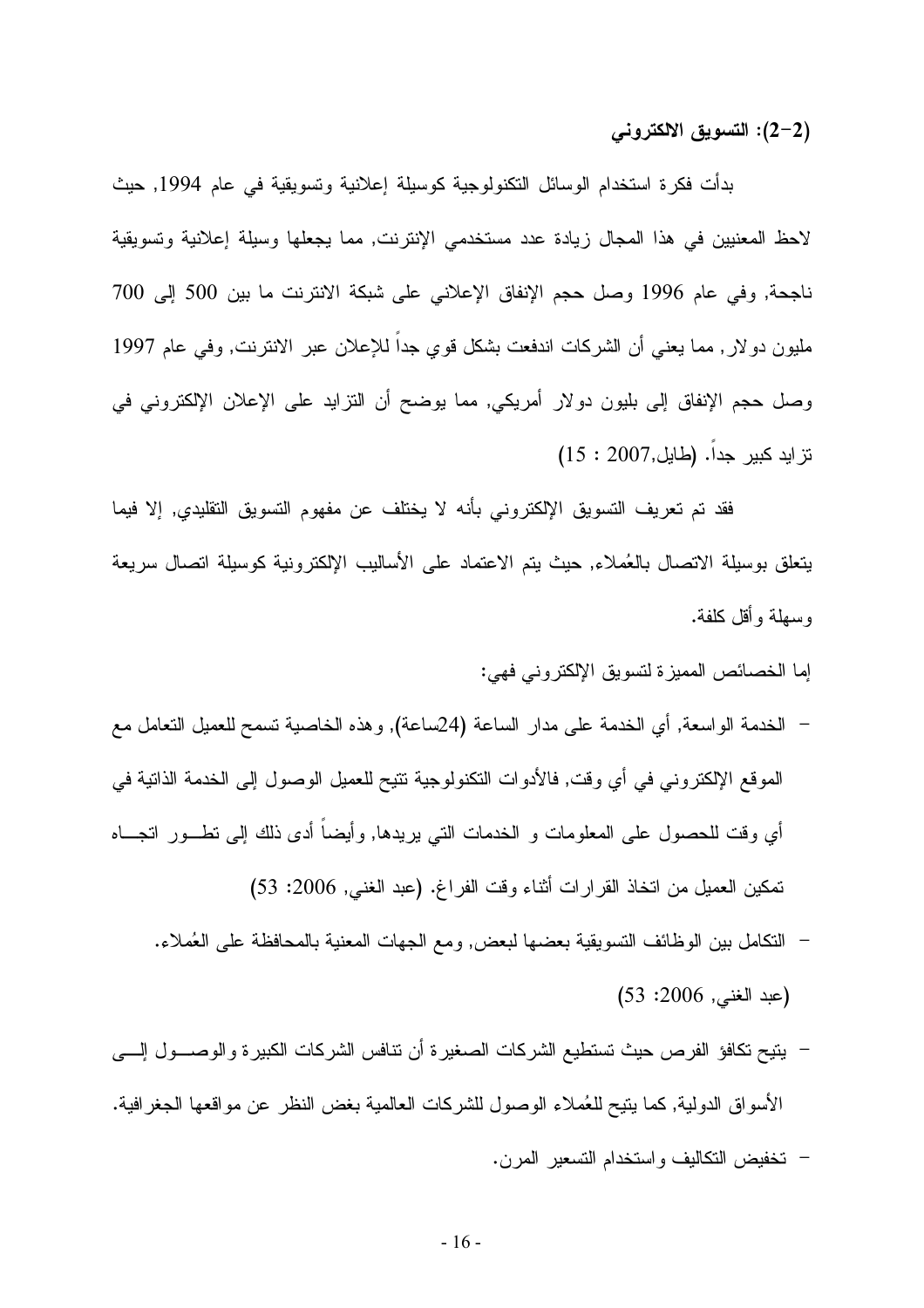– غياب المستندات الورقية أدى إلى نتفيذ الصفقات إلكترونياً.

– النعامل مع جميع فئات المجتمع.

وفيم يلي جدول رقم (2–1), الذي يوضح الفرق بين النسويق الالكتروني و النسويق النقليــدي: (عبد الغني, 2006: 56).

| عنصر المقارنة           | التسويق الالكتروني                | التسويق التقليدي          |
|-------------------------|-----------------------------------|---------------------------|
| التكلفة                 | منخفضة (مالية-أتمتة)              | مرتفعة (مالية-عنصر بشري)  |
| السرعة                  | غير محددة(عالية)                  | محددة                     |
| حجم الشريحة             | يخدم شريحة كبيرة من الناس         | يخدم شريحة معينة من الناس |
| أهم أطراف عملية التبادل | العميل                            | المسوق                    |
| نكامل الوظائف التسويقية | واسع                              | محدد                      |
| طرق النواصل مع الزبائن  | سهل (نوظيف نكنولوجيا المعلومـــات | صعب نوعا ما               |
|                         | و الاتصال )                       | (محدد بالزمان و المكان)   |

 $(1-2)$  الجدول رقم

إن الوقت الحالي يشهد إعادة هندسة عملية التسويق, في التوجه المنزايد نحو التسويق الإلكتروني, وتحرك معظم الشركات باتجاهه, للاستفادة من إمكانيات ومزايا التسويق الإلكتروني, وخاصة أن الشركات التي كانت سباقة لتبني مداخل التسويق الإلكتروني قد استطاعت أن نرسى معايير ننافسية جديدة، هذا من ناحية ومن ناحية أخرى فإن النسويق الإلكتروني قد أوجد بيئة نسوق منطورة تحقق للعملاء مزيد من الرفاهية والمنعة في البحث عن احتياجاتهم وإشباعها.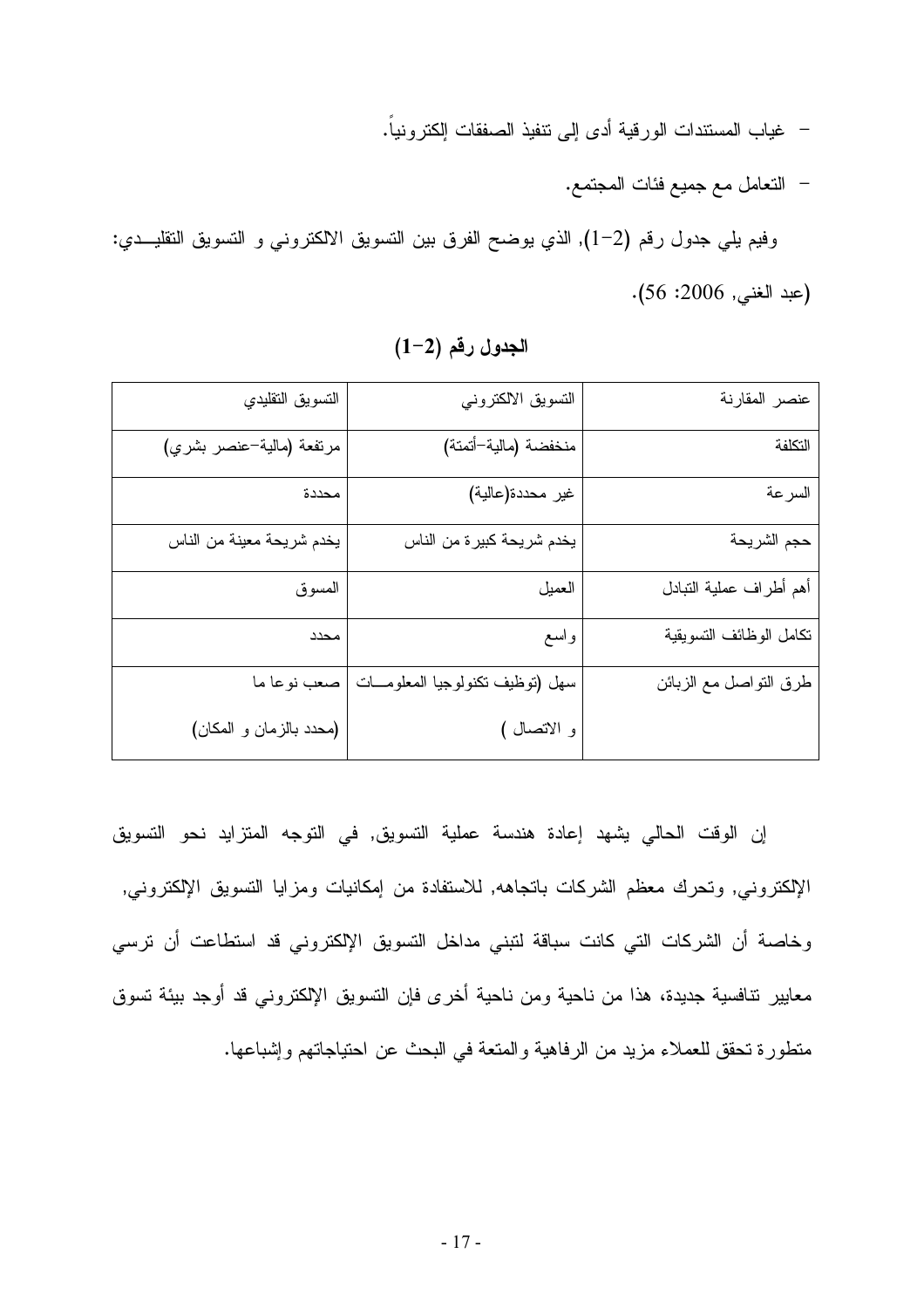ويمكن تحديد أهم الفرص والمنافع التي يحققها التسويق الإلكتروني لكل من الشركات والعملاء في ظل العولمة وبيئة الأعمال المنغير ة :

- 1– إمكانية الوصول إلى الأسواق العالمية .
- 2- تقديم السلع والخدمات وفقاً لحاجات العملاء.
- 3– الحصول على معلومات مرندة لتطوير المنتجات.
	- 4– تخفيض التكاليف واستخدام التسعير المرن.
		- 5– إستحداث أشكال وقنوات جديدة للتوزيع.
	- 6– استخدام أساليب نزويج نفاعلية مع العملاء.
		- 7– دعم وتفعيل إدارة العلاقات مع العملاء.
- 8– تحقيق ميزة تنافسية وموقع استراتيجي في السوق.

أما فيما يتعلق بتحديات النسويق الإلكتروني والصعوبات التي تحد من استخدامه والاستفادة منه، ويمكن تحديد أهم هذه التحديات فيما يلي: (عرب, 2010).

- التحدبات التنظيمبة  $-1$ 

إن نتمية الأعمال من خلال التسويق الإلكتروني تحتاج إلى أحداث تغييرات جوهرية في البنية التحتية في الهيكل والمسار والفلسفة التنظيمية للشركات، فهناك حاجة ماسة إلى إعادة تنظيم هياكلها ودمج الأنشطة والفعاليات الاتصالية التسويقية الخاصة بالتسويق الإلكتروني بإستر اتيجيتها التقليدية مع تحديث إجراءات العمل بها بما يتمشى مع التطورات التكنولوجية المتجددة .

2– ارتفاع تكاليف إقامة المواقع الإلكتر ونبة :

إن إنشاء موقع إلكترونـي علـي الإنترنت أشبه ما يكون بإنشاء وبناء موقع مادي، إذ أن تصميم وإنشاء ونطوير المواقع الإلكترونية يحتاج إلى خبراء متخصصين, وعلى درجة عالية من الكفاءة,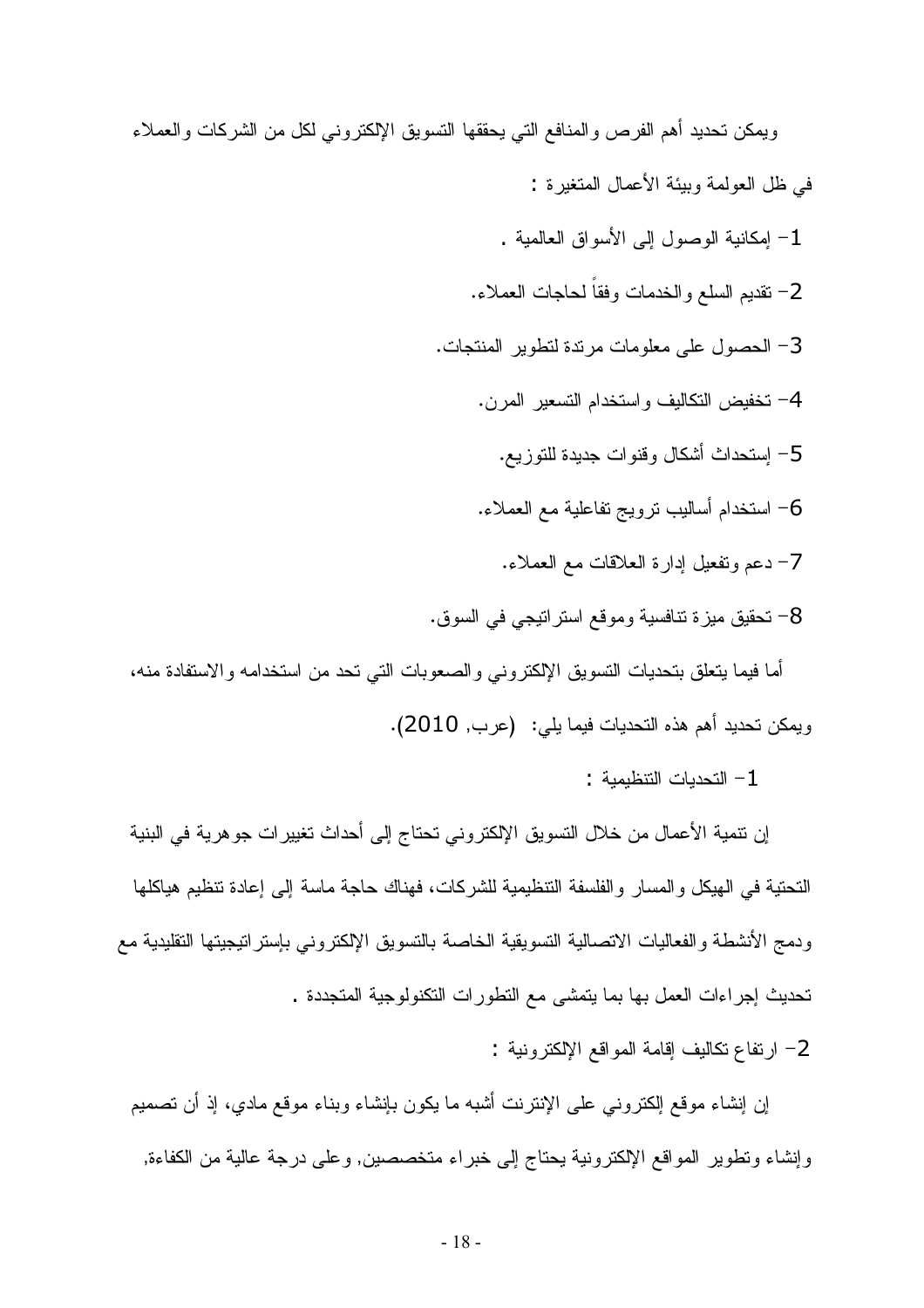وكذلك الحاجة إلى در اسات تسويقية وفنية بحيث نكون نلك المواقع الإلكترونية جذابة ومصممة بشكل قادر على جذب انتباه العملاء, وإثارة اهتمامهم، كما يجب أن يكون الموقع مؤهلاً لتقديم قيمة إضافية للعميل بما يحقق للشركة ميز ة تنافسية عن الآخر بن .

3– نطور نكنولوجيا المواقع الإلكترونية:

إن سرعة التطورات التكنولوجية في مجال تصميم وتطوير المواقع الإلكترونية وتعزيز فعاليتها وقدرتها النتافسية, يعد من أهم التحديات التي نواجه استمر ارية هذه المواقع ونجاح التسويق الإلكتروني من خلالها .

4– عو ائق اللغة و النقافة :

إن اللغة والثقافة من أهم التحديات التي تعوق التفاعل بين كثير من العملاء وبين العديد من المواقع الإلكترونية، لذا فهناك حاجة ملحة لتطوير برمجيات من شأنها إحداث نقلة نوعية في ترجمة النصوص إلى لغات يفهمها العملاء، كذلك ضرورة مراعاة العوائق النقافية والعادات والنقاليد والقيم بحيث لا نكون عائقاً نحو استخدام المواقع التجارية .

5- الخصوصبة والأمن :

نعد السرية والخصوصية من النحديات التي نعوق ونؤثر على نقبل بعض العملاء لفكرة النسوق عبر الإنترنت, وخاصة أن عملية التبادل الإلكتروني تحتاج إلى الحصول على بعض البيانات من العملاء مثل الاسم، الجنس، الجنسية، العنوان، رقم البطاقة البنكية وغيرها، لذا فهناك ضرورة لاستخدام بر مجيات خاصة للحفاظ على سرية وخصوصية التعاملات التجارية الإلكتر ونية مثل بر نامج . Cookies

6– عدم الثقة في وسائل الدفع الإلكترونية :

إن أسلوب الدفع بواسطة بطاقات الائتمان عبر الإنترنت هو أكثر أشكال السداد ارتباطاً بالنسويق الإلكتروني، وتعتبر عملية تحويل النقود في صلب أي معاملات تجارية عبر الإنترنت من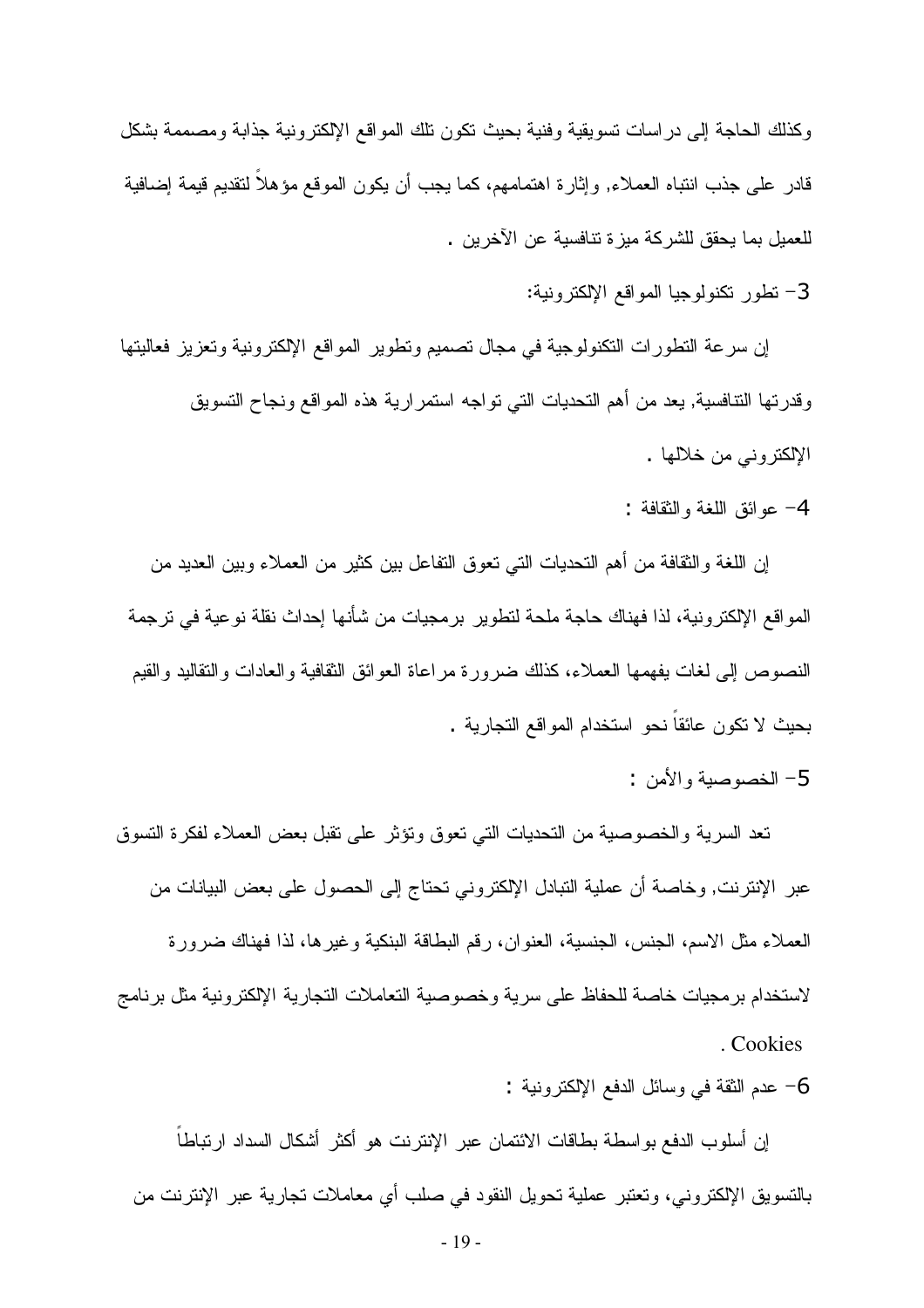أكثر التحديات التي تواجه التسويق الإلكتروني، لذا أصبح هناك اتجاه نحو استخدام برمجيات خاصة لتأمين وسائل السداد الإلكتروني، ونرسيخ ثقة العملاء بها مثل برنامج ( Secure Electronics Transactions. 7– تحديات خاصة بالدول النامية : 1– غياب البنية التحتية الضرورية لهذا النوع من التسويق الحديث. 2– عدم وضوح الرؤية المستقبلية للتسويق الإلكتروني لدى مدراء الشركات. 3- ارتفاع النكلفة المادية للتحول إلى التسويق الإلكتروني. 4– عدم نقبل العملاء لفكرة الشراء عير الإنترنت لإحساسهم بالمخاطر المتعلقة بجودة السلع ورغبتهم في فحصـها قبل الشراء. 5– عدم تو افر أجهز ة الكمبيوتر لدى نسبة كبير ة من المو اطنين في الدول النامية. 6– عدم انتشار الإنترنت بصورة كبيرة في بعض الدول النامية. 7– بطء شبكة الإنترنت وصعوبة النتقل عبر المواقع الإلكترونية في بعض الدول النامية.

#### الهاتف النقال (2–2 $(1-2-2)$

إن إنطلاق ونمو خدمة الهاتف النقال كان باهرا ومدهشا, حيث انتقل عدد المشتركين في العالم من 16 مليوناً سنة 1991 إلى أكثر من مليار وثلاثمائة مليون مشترك سنة 2003, وهو في تطور مستمر .

وفيما يتعلَّق بنمو وانتشار الهواتف النقالة في المملكة الأردنية الهاشمية, فإن بداية استخدام الهواتف النقالة كانت في منتصف التسعينات من القرن الماضي, حيث انتقل عدد المشتركين في المملكة من بضعة ألاف إلى 6.6 مليون مستخدم في العام 2011 وهذا ما يوضح سرعة انتشار استخدام الهاتف النقال و التوسع الكبير في هذا المجال في المملكة.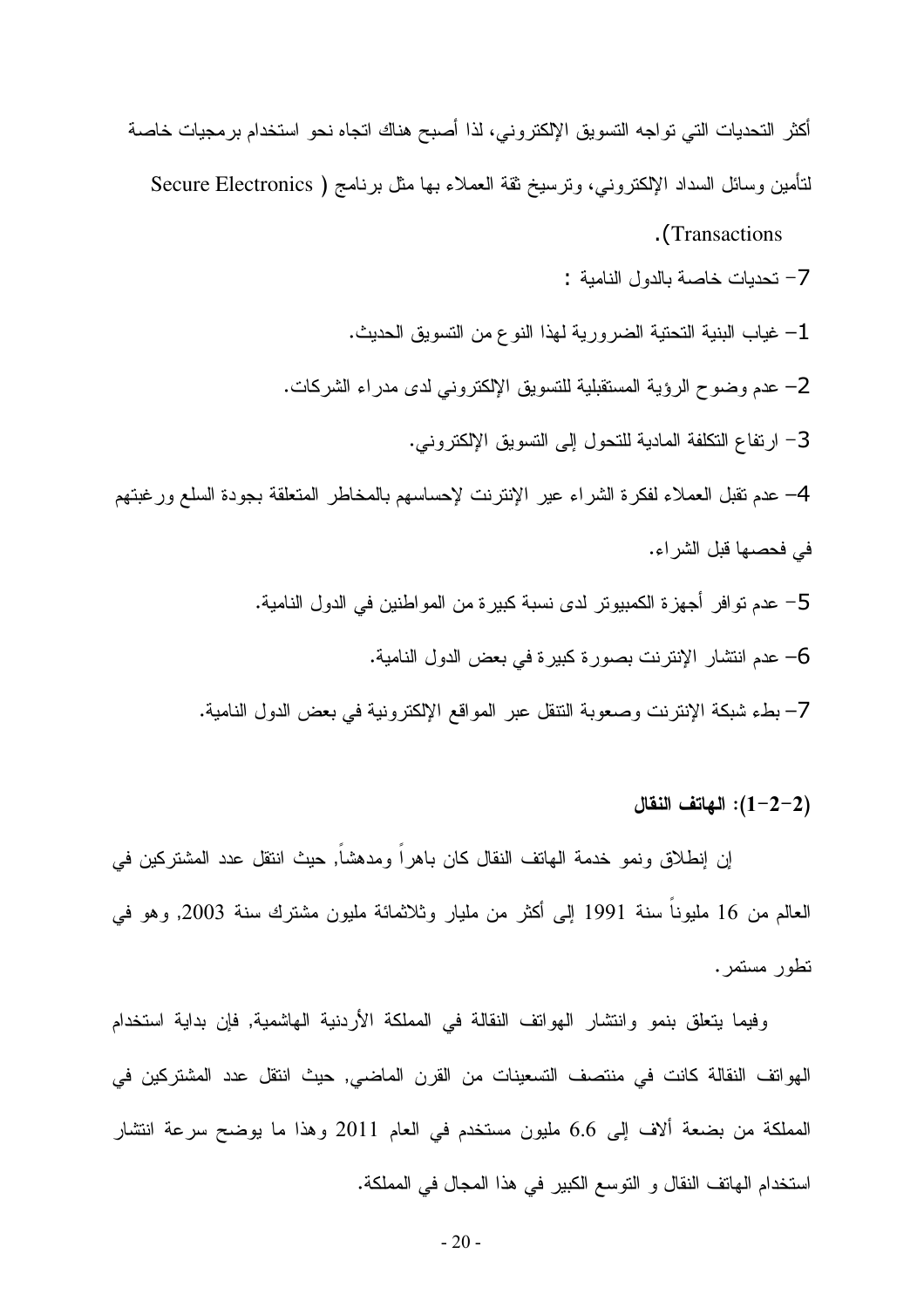ويرجع تاريخ الاتصالات اللاسلكية إلى سنة 1898, حيث قام "Guelielmo Marconi" ببث أول رسالة لاسلكية. وفي الولايات المتحدة الأمريكية كانت أجهزة الراديونلفون النقالة في الخدمة منذ بداية سنوات العشرينيات من القرن الماضيي, حيث تم نزويد سيارات الشرطة بهذه المعدات.

وقد ساهم اختراع البريطانية للراديو سنة 1935 بشكل كبير في نطوير قطاع الاتصالات اللاسلكية, حيث تم استعمال الراديو تلفون في الحرب العالمية الثانية لأغراض عسكرية, وكانت قوة بث هذه الأجهزة تغطي شعاعا بصل إلى 50 ميلا (حوالي 80كم) وتستعمل موجة 120 كيلو هرنز . (مقالة منشورة على الانترنت بتاريخ 22-11-2005)

يعد الهاتف النقال احد أهم الأجهزة التي يتم من خلالها تقديم الخدمات النقالة، بـــل إنــــه مـــن أكثرها شبوعا واستخداما، فهو أحد أشكال أدوات الاتصال والذي يعتمد على الاتصال اللاسلكي عـــن طريق شبكة من أبراج البث الموزعة ضمن مساحة معينة، ومع نطور أجهزة الهانف النقال أصبحت الأجهز ة أكثر من مجرد وسيلة اتصال صوتي بحيث أصبحت تستخدم كأجهز ة كمبيوتر تكفي للمواعيد واستقبال البريد الصوتي وتصفح الإنترنت والأجهزة الجديدة يمكنها التصوير بنفس نقــاء ووضـــوح الكاميرات الرقمية .

وقد جاءت فكرة الهاتف النقال Mobile Phone من فكرة عمل الراديو ، فقد وجد البساحثون أنه من الممكن نطوير نكنولوجيا جديدة لاستقبال وإرسال البيانات عبر مجموعة من النرددات النسبي يمكن استخدامها عدة مرات عن طريق ضغط البيانات، وإرسالها عبر وحدات زمنية قــصيرة جــدا لإجراء مجموعة من المكالمات الهاتفية في الوقت نفسه (13) ، فهو عبارة عن دائرة استقبال وإرسال عن طريق إشارات ذبذبة عبر محطات إرسال أرضية ومنها فضائية تماما مثل إشارات الراديو لكـــن الموبايل وشبكاته الأرضية يختلف عنهم وإشارات ذبذبية مثل رسم القلب نصاعدي ونتازلمي وهي قوية جدًا نصل إلى MZ20 إرسالا واستقبالا في الثانية الواحدة ، أما عن طريقة الاتـــصال فتكـــون عـــن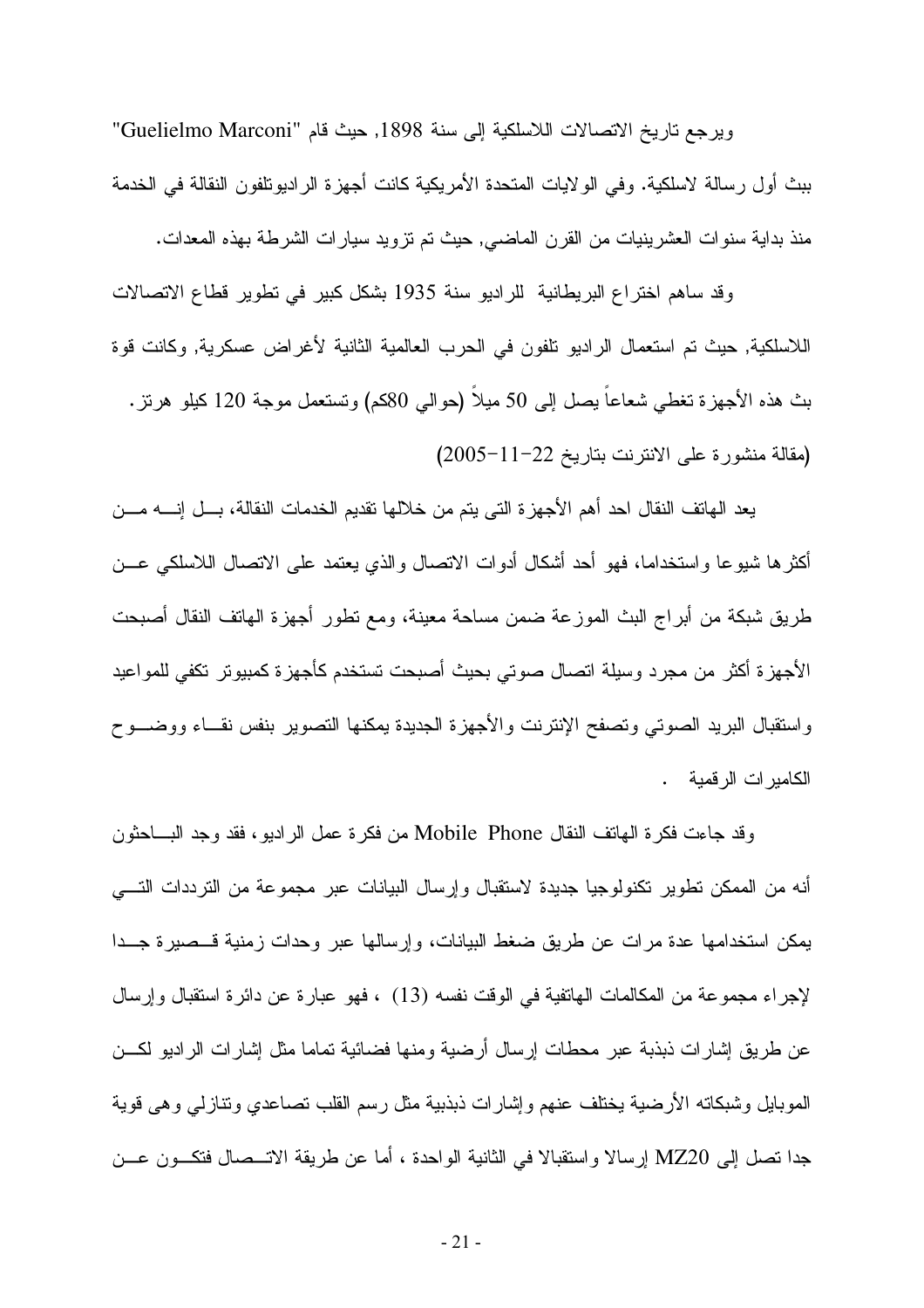طريق دائرة متكاملة تكمن في المحمول الشخصبي والمفتاح الرئيسي الخاص بالشركة والخط ( SIM ) CARD ) عبارة عن بطاقة صغيرة بها وحدة تخزين صغيرة جدا ودقيقة ووحدة معالجة تخزن بهــا بيانات المستخدم والريد الذي يقوم باستخدامه للانصال بالأخرين، فالمحمول يتكون من دائرة استقبال وإرسال ووحدة معالجة مركزية وفرعية ورامة وفلاش لتخزين المعلومات ويمكن من خلال المحمول ،الاتصال بالأخرين ورؤيتهم عن طريق الجيل الجديد من الأجهزة dct4 المزودة بكاميرات دقيقـــة ، وإرسال الرسائل القصيرة لأى مكان في العالم، إضافة إلى الاستماع إلى ملفات صـــوتية بامتـــدادي مختلفة ogg. wav . mp3 وكذلك الاستماع إلى الراديو ومسجل الصونيات وغيرها مـــن الألعـــاب المشتركة بين الأجهزة وعبر خطوط الانترنت، التسلية ببعض الألعاب.

والواقع أن ناريخ المهانف النقال يعود إلى عام 1947 عندما بدأت شركة لوست نكنولـــوجيز التجارب في معملها بنيوجرسي ، ولكنها لم نكن صاحبة أول تليفون محمول بل كان صــــاحب هـــذا الإنجاز ِ هو الأمريكي مارتن كوبر الباحث في شركة موتورو لا للاتصالات في شيكاغو حيث أجـــرى أول مكالمة به في 3 أبريل عام 1973.

لقد نطورت الهوانف المحمولة نطورا كبيرا خلال العقود الثلاثة الماضية حيث مرت بمراحل تطور عديدة أضافت كل مرحلة إلى سابقتها الكثير ، حتى ظهرت بالشكل الذي نر اه حاليا ، حيث بدأت شركة "مونورولا" Motorola بصناعة الهواتف المحمولة أوائل الثمانينات من القرن العشرين، ثــم جاءت شركة "نوكيا" Nokia في النصف الثاني من الثمانينات، ومع التطور في صــــناعة الهواتـــف المحمولة، ونصغير حجمها، وقلة وزنها، وانخفاض أسعارها وأسعار المكالمات الهانفيـــة، انتـــشرت الهواتف المحمولة بصورة غير مسبوقة في تاريخ الأجهزة التكنولوجية كلها نقريبا ، وأصبحت الأداة النكنولوجية الوحيدة التي لا تكاد تفارق مستخدميها في ليل أو نهارٍ ، ومن ثم سعت العديد من الشركات إلى دمج المزيد والعديد من التقنيات والخدمات فيها ، كالاتصال بالأخرين ورؤيتهم عن طريق الجيل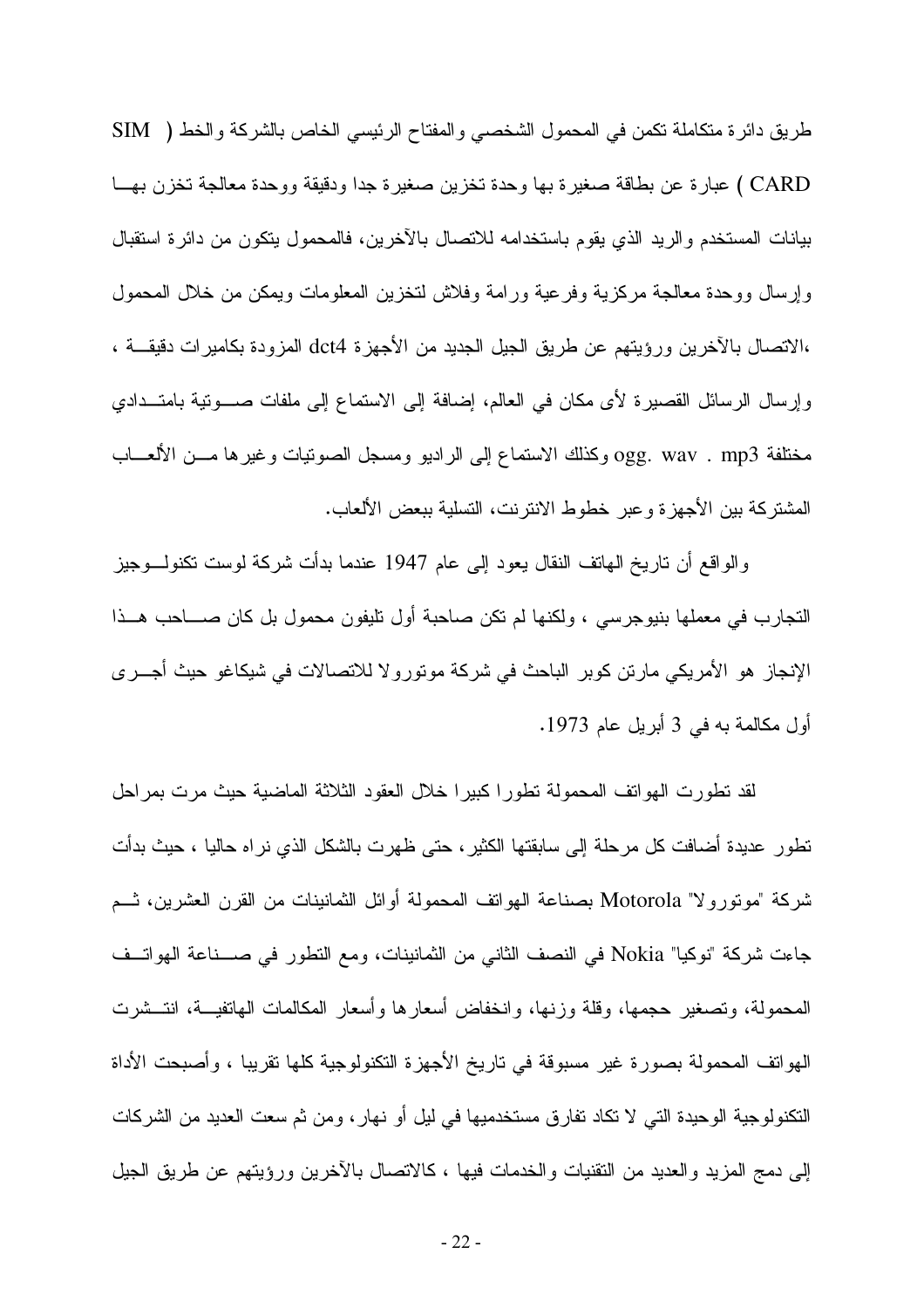الجديد من الأجهزة dct4 المزودة بكاميرات دقيقة ، إرسال الرسائل القصبرة لاي مكان في العـــالم، التسلية بالألعاب وكذا ألعاب الجافا الحديثة، الاستماع إلى ملفات صوتية بامتدادات مختلفة ogg. wav mp3 . وكذلك الاستماع إلى الراديو ومسجل الصونيات وغيرها من الألعاب المشتركة بين الأجهـــزة وعبر خطوط الانترنت.

ومن منظور نقني بحت فإن النقنيات المحمولة من مثل الهواتــف المحمولـــة الحواســـيب المحمولـــة و الأجهزة الرقمية الشخصية (PDAs) personal digital assistants أصبحت أسعارها معقولة أكثر من أي وقت مضي ، وأصبح عدد الأجهزة الشخصية المتصلة بالانترنت يفوق كثيرا عدد الحواسيب المتصلة بمتصفحات الانترنت.(مقالة منشورة بالانترنت بتاريخ 23–02-2011)

#### (2−2−2): الخدمة

تشكل الخدمات جانباً رئيسياً في معظم الأنشطة التي نمارسها في حياتنا اليومية, ونحن في الواقع ندخل الحياة أو نخرج منها ونحن نتعامل مع خدمة نقدمها مؤسسة ما, سواء كانت هذه المؤسسة مستشفى أو بنكا، ونقضىي معظم حياتنا في المرور بخبرات وتجارب مع كم هائل من الخدمات المنتوعة, فنحن نجد الخدمات في كل مكان نذهب إليه، من خلال زيارة للطبيب، أو من خلال رحلة طائرة أو نتاول وجبة في المطعم المفضل لنا، أو من خلال قضاء يوم في المدرسة, فالخدمات منتشرة جداً ولعلنا نشعر بأهميتها عندما نعاني من توقفها أو ندرتها.(الرشيد, 2008: 33)

هناك انفاق عام بين الخبراء والممارسين لمهنة التسويق بوجود فروق واضحة بين تسويق البضائع وتسويق الخدمات, ومع أنه مازال هناك مجالات رئيسية متشابهة وإستراتيجيات مشتركة ببن تسويق الخدمة وتسويق السلعة, إلا أنه يوجد الكثير أيضاً من الفروق الخاصة بين البضائع والخدمات في التسويق, والتي غالباً ما نتسب هذه الإختلافات بصوره أساسية إلى أربع خصائص فريدة, وهي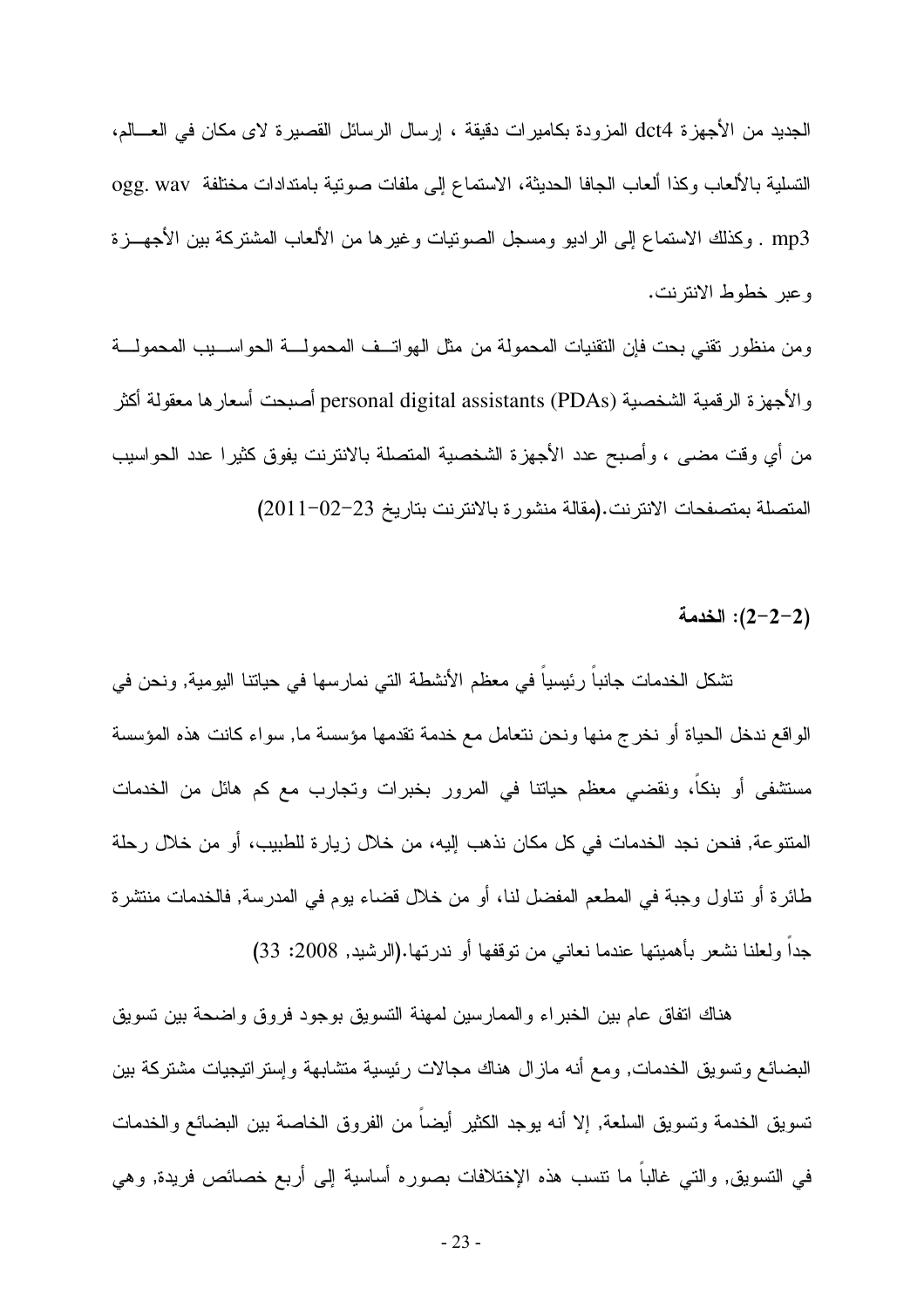عدم الملموسية، وعدم الإنفصالية (التلازمية)، وتغاير وتتوع مستوى الخدمة المقدمة، عمر المنتج او الخدمة. (الرشيد, 2008: 33)

وللخدمات أشكال و أنواع متعددة بمكن إبراز أهمها على النحو التالبي :

ا**لخدمات المصرفية:** مثل المنتجات التي تقدمها البنوك.

**الخدمات الصحية:** مثل المنتجات التي تقدمها المستشفيات.

**الخدمات الاستشارية:** مثل المنتجات التي تقدمها المؤسسات ذات العلاقة بالمعلو مات.

**الخدمات التأمينية:** مثل المنتجات التي تقدمها شر كات التأمين.

خدمات الاتصال: مثل المنتجات التي نقدمها شركات الاتصالات والمعلومات.

ويتمثَّل الفرق الأساسي بين البضائع والخدمات في خاصية عدم الملموسية، لأن هذه الخاصية هي التي تحدد هل هذا المنتج هو خدمة أو سلعة, في حين يوجد عدد قليل جداً من المنتجات يمكن اعتباره ملموساً أو غير ملموس بصورة كاملة، فإن الخدمات نميل إلى أن نكون غير ملموسة بدرجة أكثر من البضائع والسلع، بالمقابل السلع بدورها تميل إلىي أن نكون ملموسة بدرجة أكثر من الخدمات, لذا فإن التمييز بين البضائع والخدمات قد لا يكون واضحا دائما بصورة تامة, وفي الحقيقة من الصعب نقديم مثال للخدمة الخالصة أو السلعة الخالصة, السلعة الخالصة تضمن أن الفوائد التي يحصل عليها العميل والمستهلك لا نحتوي على أية عناصر يتم نقديمها بواسطة الخدمة, وكذلك فإن الخدمة الخالصة الصافية ربما لا تحتوي على أي عناصر خاصة بالبضائع والسلع. (الرشيد,2008:33).

ومن الأسباب التبي أدت إلى نطور الخدمات ما يلبي : (الضمور, 2002, 15–18)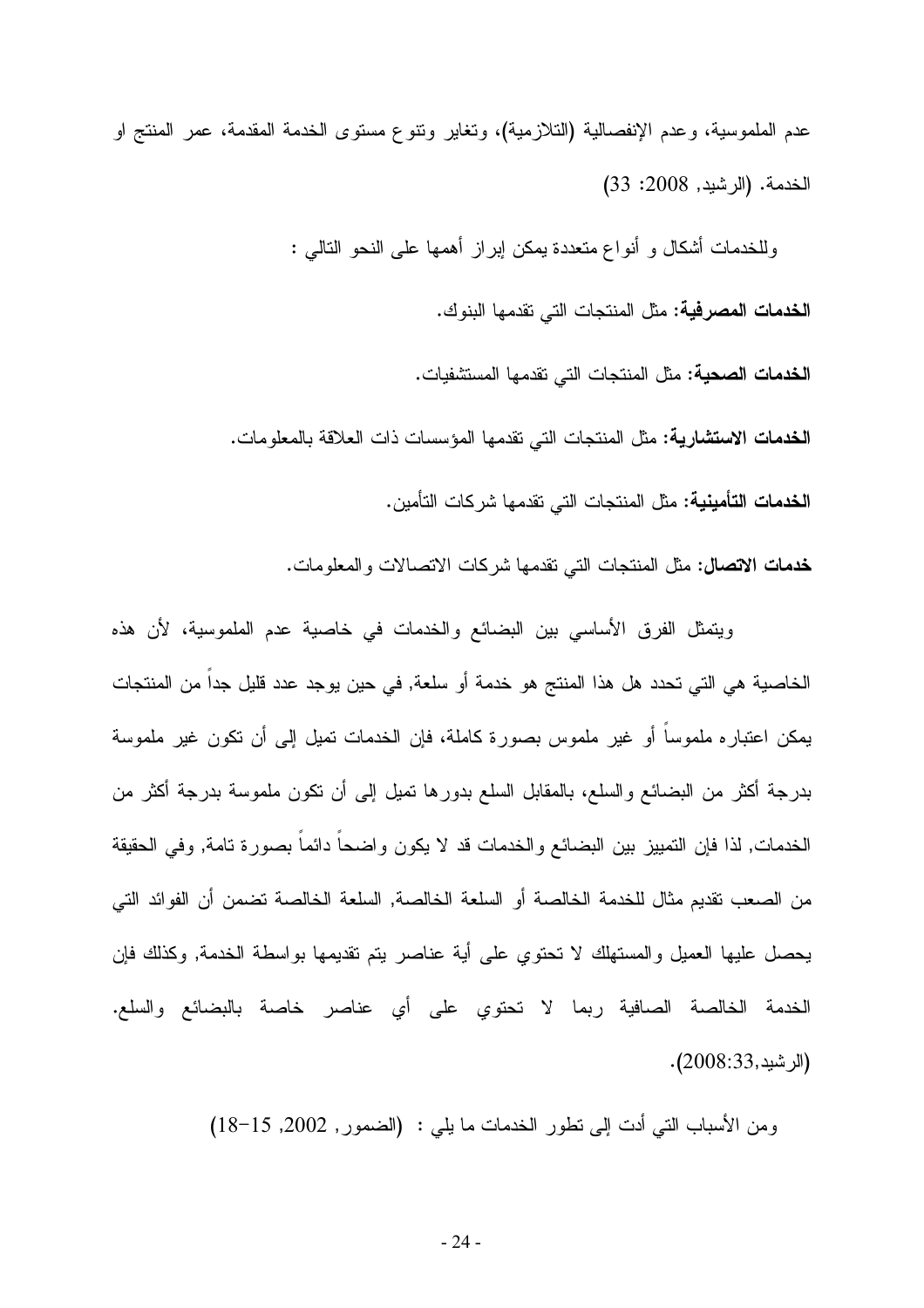• تحسن المعيشة:

نتيجة للتغيرات التي شهدها العالم بعد الحرب العالمية الثانية تطورت الحياة المعيشية للأفراد وهذا بسبب ارتفاع في الدخول الوطنية مما عاد بالفائدة على الدخل الفردى للأشخاص, وبالنالي نوفرت لديه دخول مقبولة تسمح له باستغلالها في أي عملية بغية نوفير الراحة له , الشيء الذي دفعه إلى نزك الأعمال التي كان يقوم بها سابقا ويشتريها جاهزة من مؤسسات خدمية متخصصة وذلك من أجل نوفير الراحة النامة لنفسه واستغلال وقته كما بنبغي.

• التطور التكنولوجي:

لقد أثر النطور النكنولوجي بشكل كبير على حياة الفرد اليومية حيث يوفر الوقت والراحة في نفس الوقت , ولكن من جهة أخر ي إذا حصلت مشكلة في تلك الآلة فعليه اللجو ء إلى مختصين في التصليح والصيانة نظرا لتعقد تركيبها.

• تقديم منتجات جديدة:

إن المؤسسات تقوم دائما بتجديد منتجاتها , حيث أَثبتت الإحصائيات أن 50% من الأرباح تعود إلى منتجات جديدة لم تكن موجودة من قبل , والتي أدت إلى خلق خدمات جديدة مرتبطة بهذه الخدمات .

#### (2–3): الخدمات المصرفية و جودتها

لقد شهد الربع الأخير ٍ من القرن العشرين تطوراً نوعياً كبيراً في الأنظمة المصرفية, وقد أدى هذا النطور إلى بلوغ معظم الخدمات المصرفية المقدمة مرحلة النضوج, وإلى نمثل الخدمات التي تقدمها مختلف الأنظمة المصر فية. (Gronroos, 1998: 66)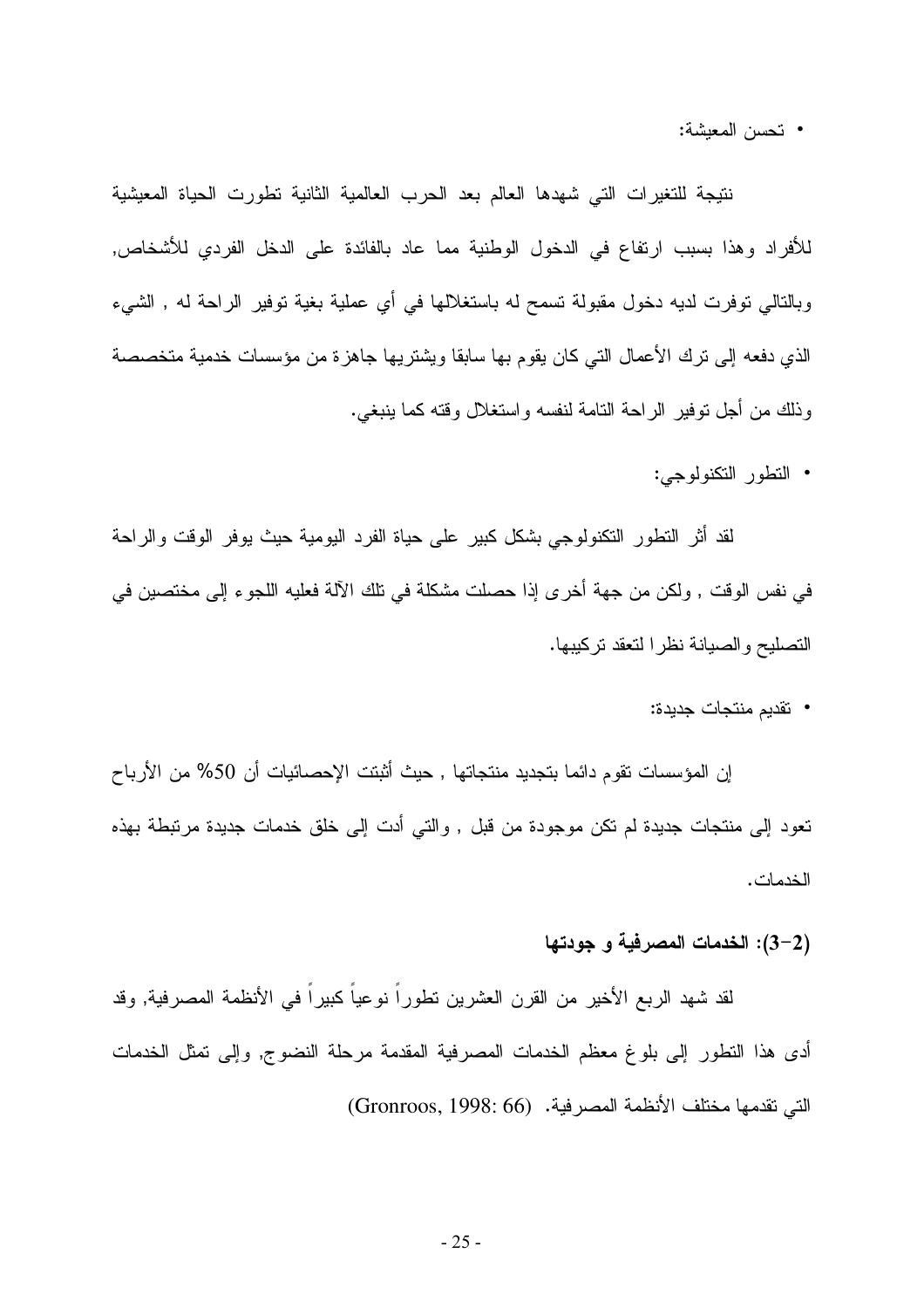وهذا أدى إلى نقليل المنافسة بين المصارف بشأن أنواع الخدمات المقدمة, ومن هنا برز مفهوم جودة الخدمة المصرفية كواحد من أهم المجالات التي يمكن أن تتنافس البنوك فيما بينها من خلالها , وهذا يعني أن توجه عملاء المصارف في طلب الخدمات المصرفية ليس فقط لمجرد المضامين التسويقية التي يحصل عليها من تلك الخدمة, وإنما لما نتصف به نلك المضامين من قيم رمزية يبحث عنها العميل ونشكل بالنسبة له جودة أفضل من وجهة نظره, وضمن هذا السياق ظهرت مفاهيم مثل خدمة العملاء, سرعة الإنجاز, السرية المصرفية في النعامل, أسلوب نقديم الخدمة..الخ كمجالات للتميز في نقديم الخدمات المصرفية وهو ما يشكل مفهوما لجودة الخدمات المصرفية .

ولو نظرنا إلى جودة الخدمة المصرفية وفق المفهوم أعلاه يلاحظ أنها نركز على انجاهين للجودة, وهي الجودة الداخلية المبنية على أساس نقديم الخدمة وفقد مواصفات فياسية صممت على أساسها نلك الخدمة, أما وجهة النظر الخارجية لمفهوم الجودة فهي نركز على مدى اقتناع العميل بمستوى الخدمة المقدمة إليه, وهنا يفاضل العميل بين العلامات التجارية المختلفة التي من خلالها يحصل على خدماته .

لذا فإن تبنى مفهوم الجودة الخارجية للخدمة المصرفية, أكثر أهمية نظرا لأن مفهوم الجودة في هذا الاتجاه يركز على إدراكات العملاء, واستناداً لذلك نتشكل الخدمة في ضوء نوفعات العملاء, لذا فإن قياس جودة الخدمات المصرفية يجب أن نتشكل على أساس إيجاد المقابيس التي ترتبط بادر اكات العملاء وتعبر عنها. (De Primis, 1997: 56)

واعتمادا على المفهوم أعلاه بمكن تحديد خمسة أبعاد مختلفة لقياس جودة الخدمات (Ghobadian, 1997) : المصرفية كالأتي: (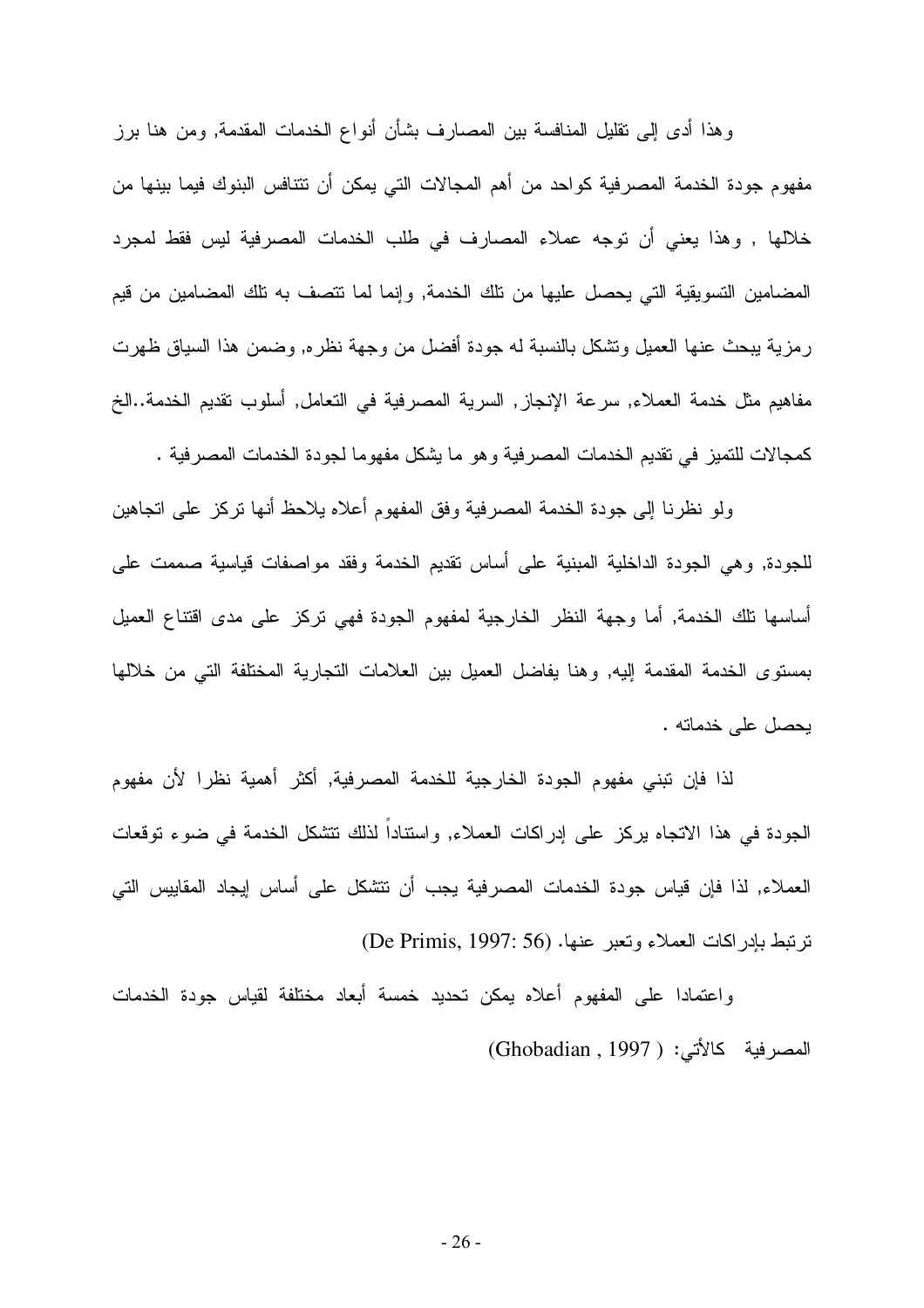- 1. الملموسية : وتمثَّل الجوانب الملموسة والمتعلقة بالخدمة, مثَّل مباني البنوك والتقنيات الحديثـــة المستخدمة فبه والتسهبلات الداخلبة للأبنبة والتجهيــز ات اللاز مـــة لتقـــدبم الخدمـــة ومظهـــر الموظفين.........الخ.
- 2. الاعتمادية : وتعبر عن قدرة البنك من وجهة نظر العملاء على نقديم الخدمة في الوقت الـــذي يطلبها العميل وبدقة, ترضيي طموحه كذلك تعبر عن مدى وفاء البنك بالنز اماته تجاه العميل .
- 3. الاستجابة: وهي القدرة على التعامل الفعال مع كل متطلبات العملاء, والاستجابة لـــشكا ويهـــم والعمل على حلها بسرعة وكفاءة, بما يقنع العملاء بأنهم محل نقدير واحترام من قبل البنك الذي يتعاملون معه, إضافة لذلك فإن الاستجابة تعبر عن المبادرة في تقديم الخدمة من قبل الموظفين بصدر رحب .
- 4. الأمان : وهو الاطمئنان من قبل, بأن الخدمة المقدمة للعملاء تخلو من الخطأ أو الخطر أو الشك شاملا الاطمئنان النفسي والمادي .
- 5. النعاطف : وهو إبداء روح الصداقة والحرص على العميل وإشعاره بأهميته والرغبة في نقديم الخدمة حسب حاجاته .
	- خصائص الخدمة المصرفية: $(1-3-2)$
	- أما خصائص الخدمة المصرفية فتتمثل في : (العجارمة, 2005: 32–35)
		- 1) التأكد من تقديم ما بطلبه العميل:

فالخدمات المصرفية وثقة المصرف ليس من الممكن الحكم عليها للعميل بمعنى أن صعوبة تقييم الخدمات المصر فية لأنها غير ملموسة ولعدم قدرة المصرف على تقديم عرض ملموس للخدمة المصرفية فإن الحكم النهائي على ما يقدمه الموظف سوف برنبط بما يطلبه وينوقعه العميل من هذه الخدمة.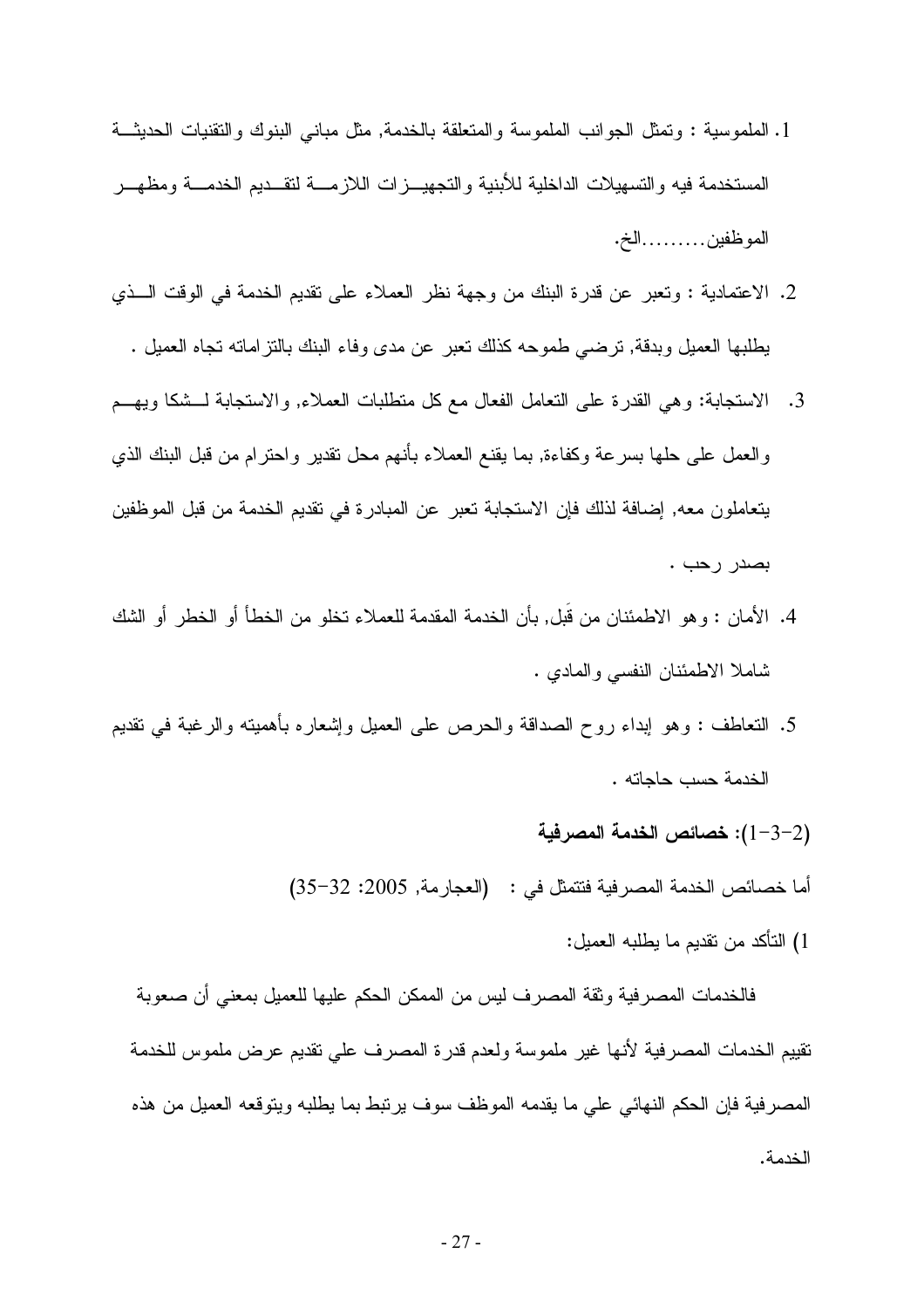2) الخدمات المصرفية تتتج وتستهلك في نفس الوقت (التلازم):

لان الإنتاج والاستهلاك للخدمة المصرفية متلازمان . فالعميل لا يستطيع أن يتداول هذه الخدمة مع طرف ثالث وكل ما يتبقى له هو سعادته أو تعاسته من الخدمة والتي يصعب عليه حتى أن يعيد وصفها للأخرين بأكثر من شعوره بالسعادة أو النعاسة ولذلك فالاهتمام الرئيسي لرجال التسويق في المصارف هو في العادة خلق المنفعة الزمانية والمكانية للخدمة. (الخدمة الملائمة في الزمان و المكان الصحيحين) .

3) نقص التماثل الخاص:

خدمات الجمهور إلى حد ما تتشابه كثيرا لذا يجب على المصارف أن تجد طريقاً لإيجاد النوافق ونرسيخ ذلك في ذاكرة الجمهور . .

4) الاعتماد على الودائع :

تعتمد المصبار ف على الو دائع في تأدية جميع خدماتها المصر فية التي تمثل المصدر الأساسي لنمويل المصارف وتحقيق الأرباح للمصرف.

5) نتوع وتعدد الخدمات المصر فية :

المؤسسات المصرفية نعمل على نقديم مدى واسع للخدمات والمنتجات لملاقاة الحاجات المصرفية المنتوعة من قبل زبائن مختلفين في مناطق مختلفة .الأمر الذي يزيد من صعوبة تسويق هذه الخدمات.

6) الانتشار الجغر افي:

تسعى المصارف إلى امتلاك شبكة من الفروع في شكل متناسب مع تقديم الخدمة المصرفية التي تحقق احتياجات العملاء باختلاف مناطقهم الجغر افية .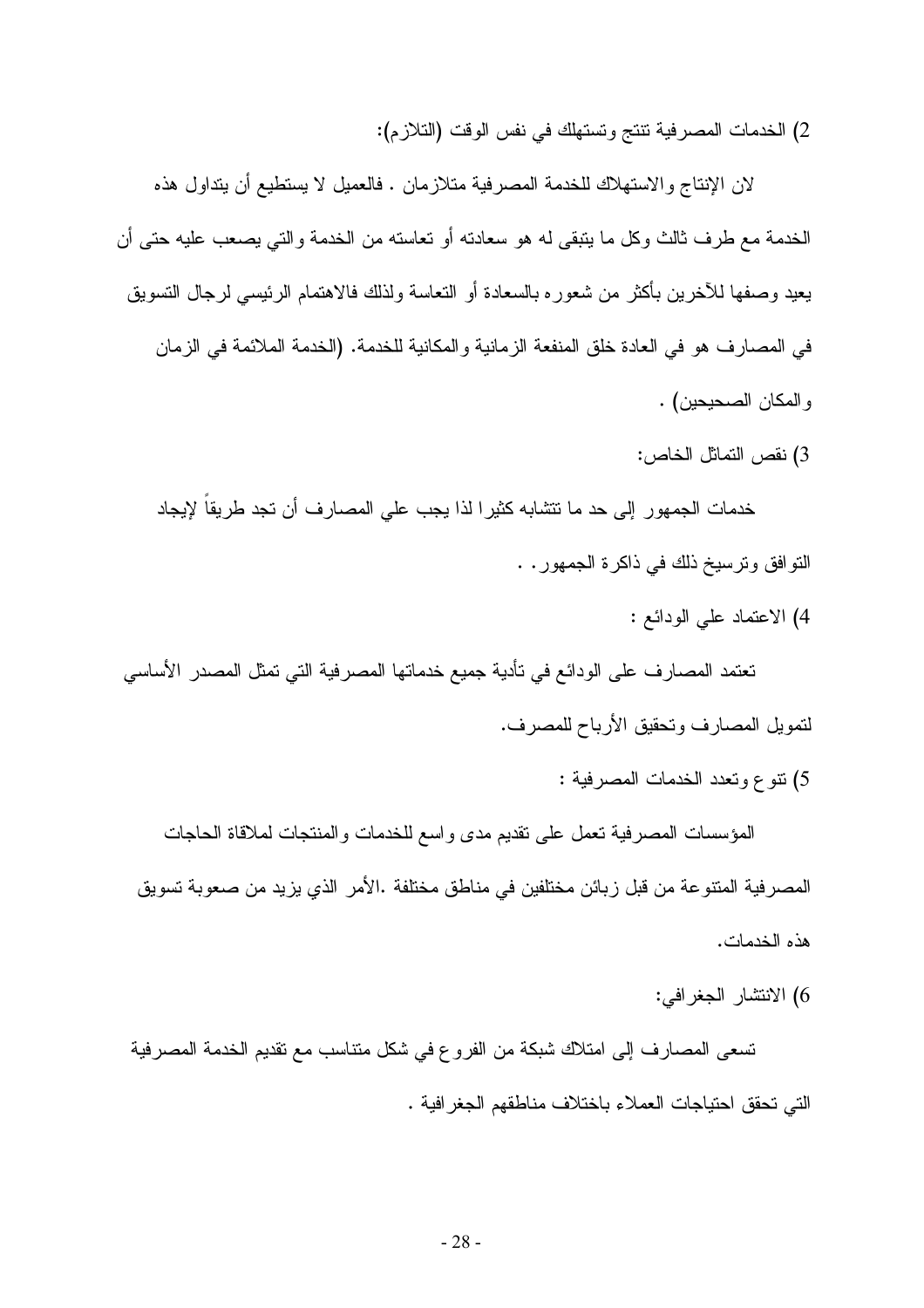7) الندر بب والنطوير للعمالة المصر فية :

نقديم الخدمات المصرفية يتطلب نوعية خاصة من العاملين المهرة والذين يتميزون بسرعة الأداء والدقة في العمل مع نوفر الكفاءة العالية ولا يتأتى ذلك إلا من خلال نبني سياسة واضحة ومرنة في ندريب ونطوير قدرات العاملين لنتواءم وطبيعة المنتجات التي يقدمها المصرف. 8) الموازنة بين النمو والمخاطرة:

عندما تكون المنتجات المصر فية ذات مخاطر ة ولذلك لابد أن تكون هناك ر قابة لإيجاد النوازن بين النوسع في البيع والحذر من ارتفاع المخاطرة. وينطلب ذلك النوسع والمرونة في استخدام النحليل المالي للنتبؤ بالمخاطرة والعائد خلال جميع الظروف المنوقع حدوثها أو في ظروف عدم التأكد .

9) استخدام أحدث النقنبات:

في ظروف الصرافة الإلكترونية و المصارف الإلكترونية تتطلب الأنشطة المصرفية استخدام أحدث النقنيات لنتفيذها. ويتكامل ذلك مع الندريب والنطوير لنقنيات وموظفين المصرف.

10) المسئو لبة الائتمانية:

من أهم المسئوليات لأي مصرف هي حماية ودائع ومكاسب عملائه وهذا مهم ليس في المصبار ف فقط بل في اغلب المؤسسات المالية الأخر ي ويثير ٍ هذا الأمر و اجبا من و اجبات المصبار ف المنمثل في السرية المصرفية في النعامل مع حسابات العميل والمعلومات النبي يتقدم بها للبنك ويمند هذا الواجب ليغطي ليس فقط فترة تعامل العميل مع المصرف بل يمتد إلى ما بعد انتهاء تعاملات العميل مع المصرف .

(2-3-2): دورة حياة الخدمة المصرفية (ارشيد, 2002: 154-151)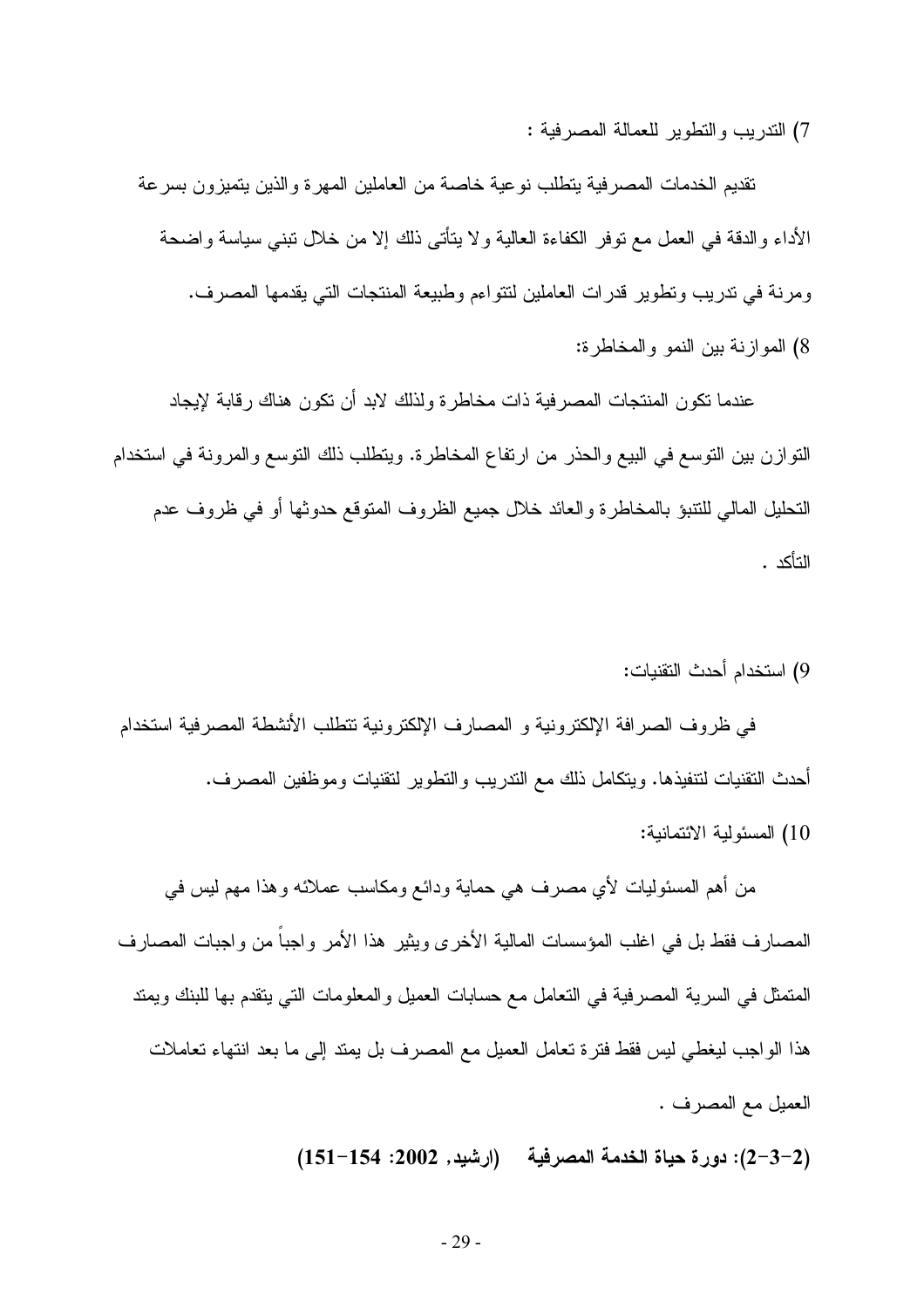ظهر هذا المفهوم منذ منتصف القرن الماضبي , حيث انتقل من حقل علوم الحياة إلى ميدان إدارة الأعمال. ثم ازداد الاهتمام بالمفهوم بعد ذلك , وكانت ابرز المساهمات بهذا الشأن مقالة الباحث ( levitt,1965) التي قدمت نموذجا أوليا متكاملا عن مفهوم دورة حياة الخدمة التي شهدت منذ ذلك الحين اهتماما منزيدا من الباحثين والعاملين في ميدان التسويق .

مر احل دورة حياة الخدمة المصر فية:

إن معنى دورة حياة الخدمة بالصيغة التي وردت في الأدب التسويقي , هو التطور التاريخي لمبيعات الخدمة والأرباح عبر عدد من المراحل ابتداء من مرحلة البحث والنطوير ٬ فالنقديم فالنمو فالنضج ثم الانحدار وقد تنتهي الخدمة باتجاه التلاشي والسحب من السوق .

وهناك عدد من الباحثين يقوم بتقسيم حياة الخدمة على خمس مراحل وذلك بإضافة مرحلة التشبع ما بعد مرحلة النضج التي تعكس حالة الإشباع التي وصلت البها مبيعات الخدمة في السوق . 1- مرحلة البحث والنطوبر :

و هي من أكثر المراحل كلفة حيث لا يوجد مبيعات إطلاقا بل فقط مصروفات للتجارب والمختبرات والاستشارات لتقديم المنتجات الجديدة التي ستطرح إلى السوق بهدف الوصول إلى صوريتها النهائية التي ستطرح بها إلى السوق.

2– مر حلة التقديم:

تمتاز مرحلة التقديم بالنمو البطيء في المبيعات, وذلك لعدم معرفة المستهلكين بها على نحو واضح , وإن النريد قد يكون صفة ملازمة للزبائن هؤلاء , عليه فإن المرحلة هذه لا نظهر فيها مؤشَّرات الأرباح , لان تكاليف البحث والتطوير للمنتج الجديد لازلت عالية , و ان ما يتحقق من مبيعات لا يمكن أن تغطي تكاليف هذه المرحلة.

- مرحلة النمو $-3$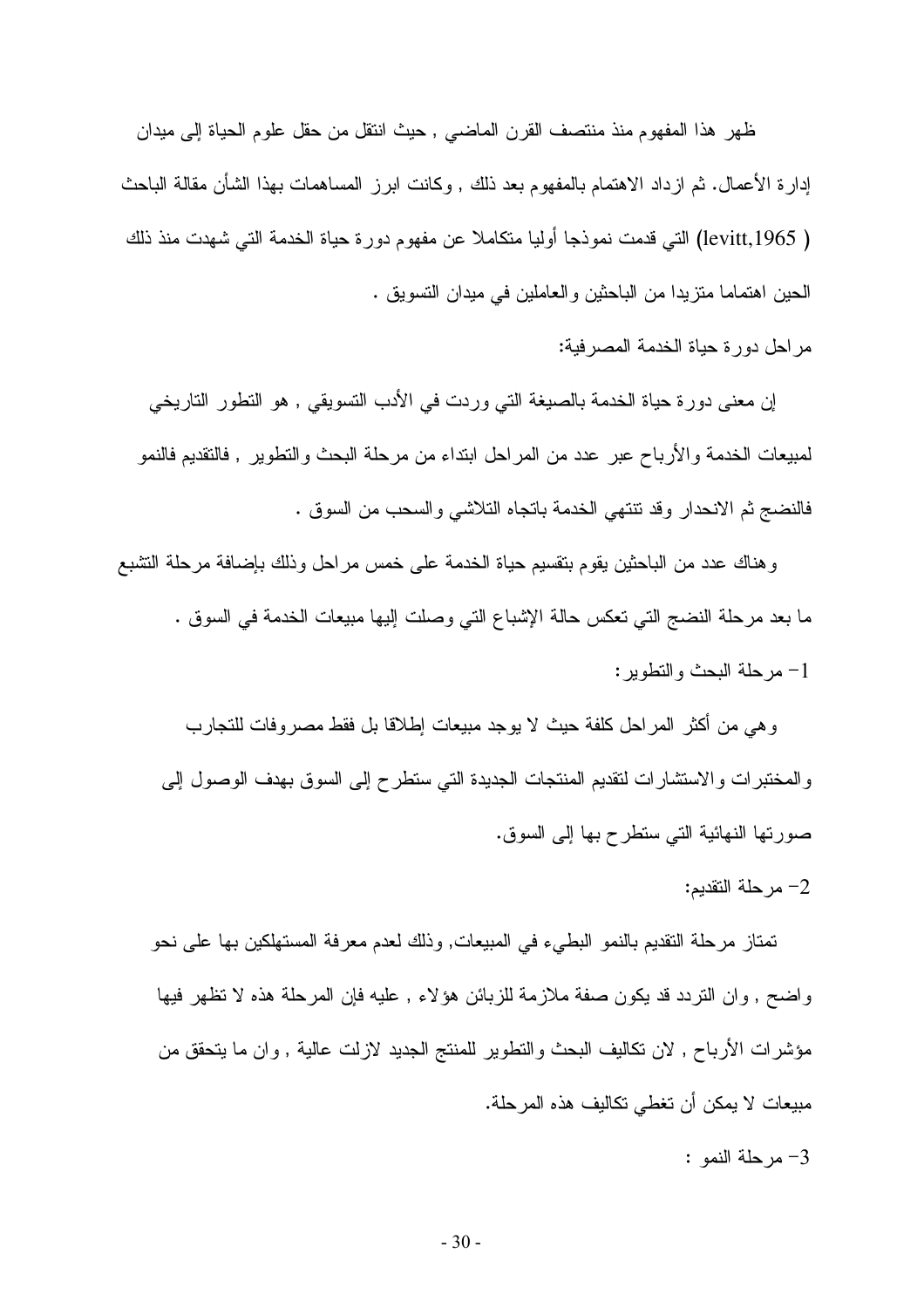في هذه المرحلة تشهد المبيعات تعجيلا وزيادة مستمرة , ويحاول كل مصرف أن يجعل الخدمة الجديدة تأخذ أطول فترة ممكنة في هذه المرحلة لان ذلك سينعكس على الزيادة في الأرباح , وان العملاء أصبح لديهم الفكرة الكافية عن الخدمات الجديدة ومميز اتها.

#### 4- مرحلة النضوج:

في مرحلة النضوج نشهد المبيعات معدلات بطيئة , ذلك لأن غالبية الخدمات ومهما كانت مصادرها نكون معروفة ومجربة من الأفراد في المجتمع , ويتركز الإعلان على التطوير والنتويع الذي أحدثه المصرف في خدماته المطروحة , ومعدل الأرباح ببدأ بالتناقص بسبب الزيادة في نفقات الإعلان , وما ينفق أحيانا على التنويع في الخدمة .

ومن المهم الإشارة إلى أن مرحلة النضوج هي أطول المراحل الأربع في دورة حياة الخدمة.

#### 5- مرحلة الانحدار :

مرحلة الانحدار نصل فيها المنتجات الخدمية الجديدة إلى حالة المعدلات المتناقصة في الطلب والمبيعات , وهذا ما يعود في كثير من الأحيان إلى محدودية استخدام الخدمة , أو عدم تقبل البيئة لها.

ومن المهم الإشارة إلى أن لهذه الدورة بعض المآخذ والانتقادات وبخاصة في عدم التمييز بين المنتج الخدمي النمطي كان يكون الإقراض من المنتج الخدمي ذات الشكل المعين كالقرض الاستثماري وبمسميات معينة, ذلك أن الخدمة النمطية لها دورة حياة طويلة قياسا للمنتج كونه بشكل معبن أو بعلامة معبنة.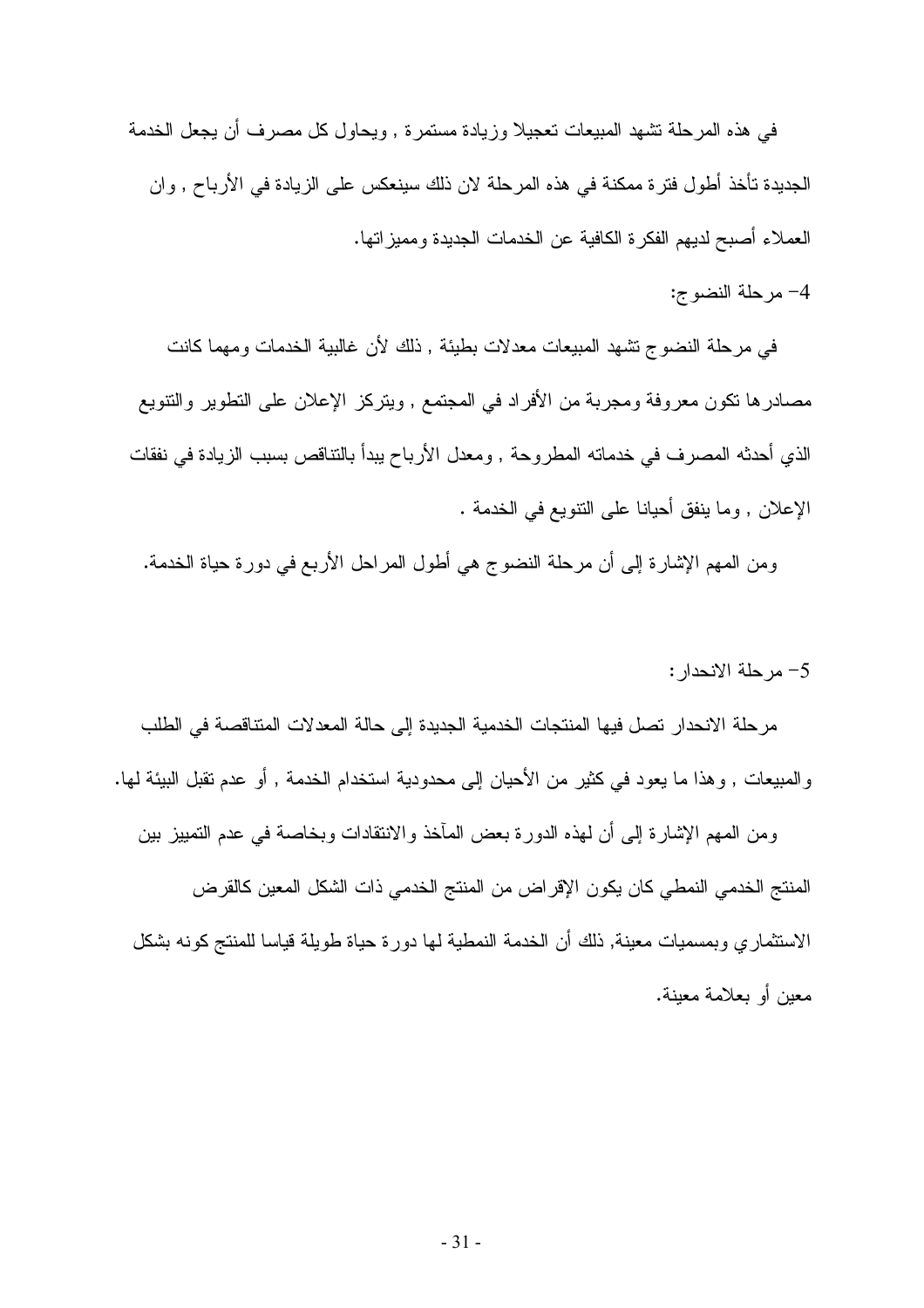(2–3–3): الخدمات المصرفية الالكترونية (شقيرى واخران, 2009: 131)

شهدت الأعوام الماضية طفرة بالنكنولوجيا ونقنيات النواصل الالكنرونـي, ومن هناك دأبت المصـار ف على تبني أحدث النقنيات لتو فير الخدمات المصـر فية الالكتر و نية لعملائـها .هذه الخدمات وفرت للعملاء التالبي :

• سهولة إجراء العمليات المالية عبر فروع المصرف التي تختلف من دفع الفواتير وتحويل الأموال وشر اء المنتجات و غير ها , دون الحاجة للذهاب إلى المصر ف.

• إتمام المعاملات المالية بسرية تامة عبر الأجهزة التي يوفرها المصرف دون الحاجة للتواصل المباشر مع المصرف.

• الراحة المطلقة , إذ يتسنى للمستخدم إدارة حساباته في أي مكان و على مدار الساعة. تعرف الخدمات المصرفية الالكترونية بتقديم جميع الخدمات المصرفية مباشرة للعملاء من خلال النفاعل الآلي مع القنوات الالكتر ونية المختلفة المتوفر ة لجميع المستخدمين (الأفراد والشركات) على مدار الساعة.

ومع نزايد القبول العالمي لشبكة الانترنت والخدمات المصرفية الالكترونية عبر الهاتف كقناة نوصيل للمنتجات والخدمات المصرفية فقد وفرت هذه الوسائل فرص أعمال جديدة للمصارف وأتاحت للعملاء الاستفادة من هذه الخدمات .

و أسهم نطور الخدمات المصر فية الإلكتر ونية بقنو اتها المختلفة من رفع كفاءة التشغيل، وتقليص المصبار بف التي تتحملها المصبار ف جراء تتفيذ تلك الخدمات لعملائها عبر الفر و ع, ويعتبر عام 1990م و هو العام الذي تم فيه تدشين الشبكة السعودية للمدفو عات « سبان»، تحت إشر اف مؤسسة النقد العربي السعودي، بداية انطلاق الخدمات المصرفية الإلكترونية، لخدمة الأفراد وتقديم الخدمات المصـرفية النقليدية، التـي كانت في السابق نتم عبر الفروع، ومن أهمها السـحب النقدي، والنـحويل،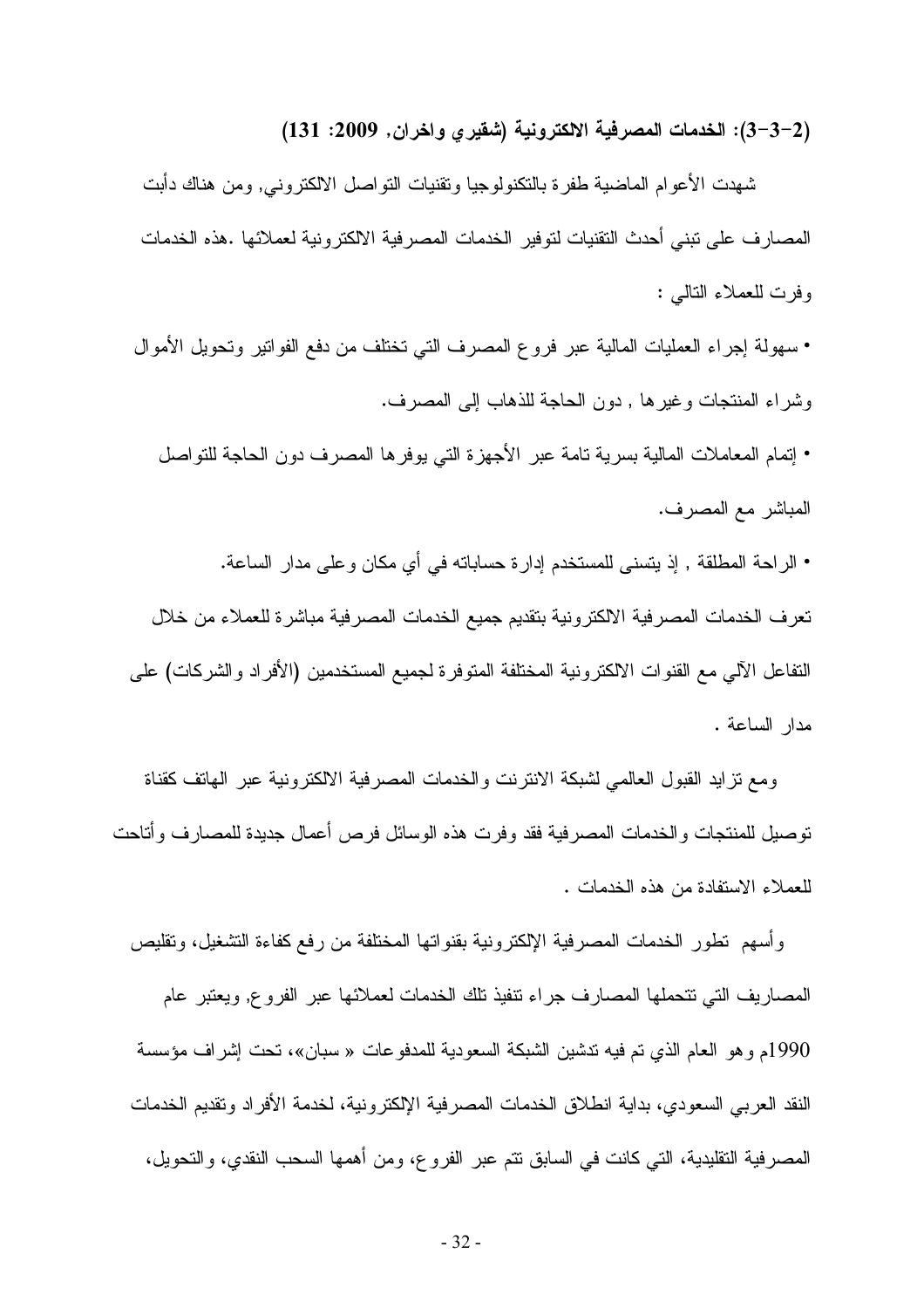وبعد نحو خمسة عشر عاماً اتسعت تلك الخدمات لتشمل معظم الخدمات التقليدية، بالإضافة إلى تسديد الرسوم الحكومية، لتقليص أهمية الفروع في نتفيذ نلك الخدمات. وشهد العام الماضي نظور ات كبير ة في مجال الخدمات المصرفية، حيث تم تدشين خدمة الاكتتاب عبر القنوات الإلكترونية ومنها الإنترنت، والذي خفف العبء على عملاء المصارف وفروعها إجراء عمليات الاكتتاب، كما أسهم في القضاء على ظاهرة السوق السوداء لبيع استمارات الاكتتاب، التي واكبت طرح عدد من الشركات للاكتتاب العام، وكذلك شهد العام نفسه إناحة نداول الأسهم عبر الإنتر نت .

 $(L-2)$ : الرضا

الرضا هو دالة على الأداء المدرك والمنوقع، ففي حالة عجز الأداء عن النوقعات فإن الزبون يكون في حالة عدم السرور أو الاستياء وخيبة الأمل, وينزك النعامل مع المنظمة في المستقبل, وفي حالــــة أن يكـــون الأداء مطابقا للنوقعات فإن الزبون سيشعر بالراحة والرضا, أما في حالة نجاوز الأداء على ما هو منوقع أو يتخطى التوقعات في هذه الحالة بيقى الزبون مرتبط ارتباطاً وثيقاً بهذه المنظمة. (Kotler, 2001: 68)

لذلك فإن العمل بنجاح مع العملاء أو الزبائن أو المستهلكين أو المستفيدين أو ما نطلـــق عليــــه أحيانا الجمهور, علم وفن, فهو علم من منطلق أن النعامل مع الناس يحناج إلى الدراســـة والمعرفـــة والفهم لخصائص الناس وشخصياتهم ودوافعهم وسلوكياتهم.

وهو فن من منطلق النعامل مع الناس يحتاج إلى اكتساب مجموعة من المهارات مثل : مهـــارة الاتصال الفعال , مهارة الحديث , مهارة الإقناع , مهارة الإنصات , مهارة فهم لغة الجسم.

و هذه المعرفة والقدرة لا نأنتي من فراغ وإنما من خلال القراءة والمحاولة والندريب, والموظفون الذين يحققون النجاح في علاقتهم بالعملاء يصنعون ولا يولدون.

والعملاء في حاجة إلى الفهم والاحترام والعلاقات الإنسانية الطيبة , بالإضافة إلى الحصول على السلعة الجيدة أو الخدمة المتميزة التي جاءوا أصلا من اجلها.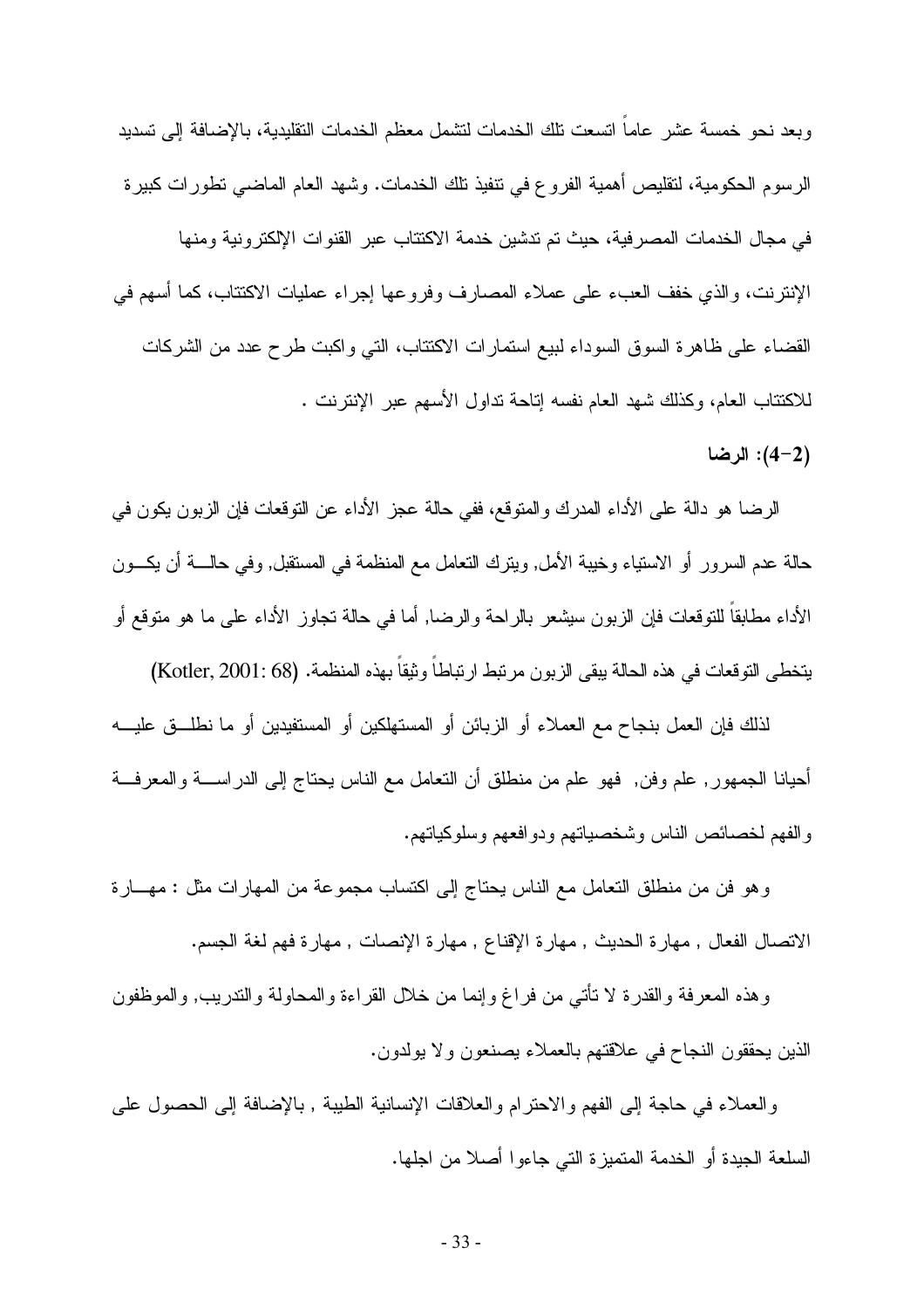والعميل هو سبب وجود المنظمة, وهو أنْمن أصل من أصول المنظمة, وهو الذي يحرك دورة حيــاة المنظمة, وهو الذي يستخدم السلعة أو الخدمة وبالتالي تحقق السلعة أو الخدمة أهدافها.

(أبو النصر , 2010: 26)

ويقصد بالعملاء مخنلف الأطراف الذين يتعاملون مع المنظمة أو نربطهم علاقـــة معينـــة بهـــا، يمكن أن نصنف عملاء المنظمة إلى عميل داخلي وعميل خارجي. (الخنساء, 2006: 42).

• العميل الداخلي :

يقصد بالعميل الداخلي المورد البشري في المنظمة، وهم القائمون على إعداد استراتيجيات المنظمة ونتفيذ أنشطتها وخططها, وتفاعل هذا العنصر يشكل مختلف الأطر التنظيمية في المنظمة وثقافتها واتجاهاتها.

- العـــميل الخــــارجي: يعبِّر عن العلاقات التي يمكن أن تربط المنظمة بمحيطها الخارجي، وتميز بين ثلاثة عملاء خارجيين أساسيين للمؤسسة هم:
- المورد : بقصد بالمورد مختلف مصادر النموين أو النمويل التي نتعامل معها المنظمة, بما في ذلك مورد رأس المال كالبنوك, ومختلف المؤسسات المصرفية، ومورد المواد.
	- الموزع: ينبغي اعتبار الموزع عنصراً استراتيجياً في نشاط المنظمة لأن العلاقات التعاونية داخل فنوات التوزيع نسهم في تحقيق رضا العميل النهائي وبالتالي تحقيق ربحية المنظمة ، ويمثِّل الموز عون مجموعة المؤسسات النِّسويقية الَّتي تسهل مختلف الندفقات بين المنظمة والعميل .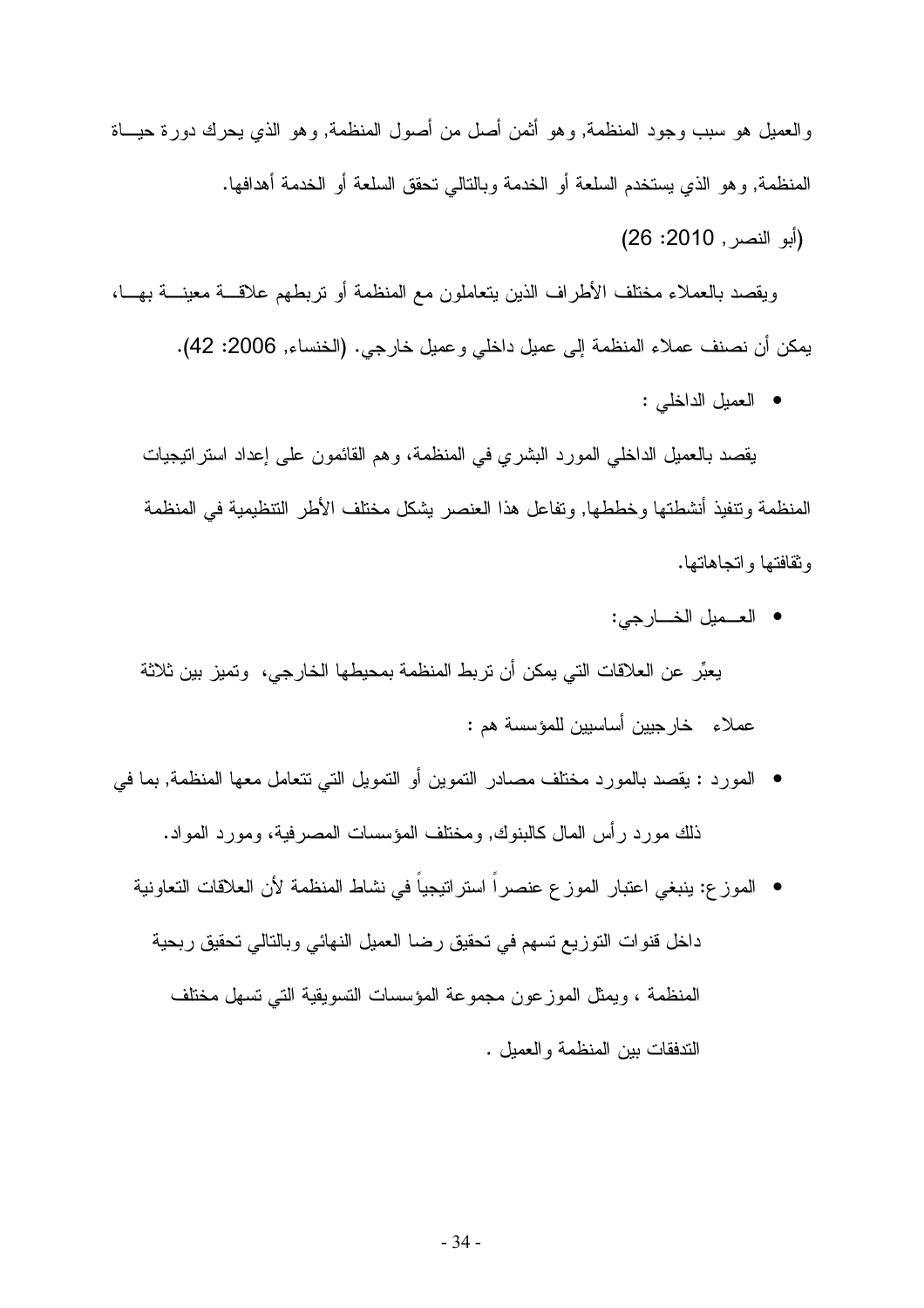- العميل : يعد العميل في الفكر النسويقي العميل الأكثر أهمية، ويمثل الشخص الذي يشتري ويستعمل ما نتنجه المنظمة، ويعرّف أيضا على أنه للشخص معنوى أو طبيعي يدفع للحصول على سلعة أو عدة سلع، أو الاستفادة من خدمة أو عدة خدمات لموارد ما. ويمكن تصنيف أهمية العميل للمنظمة, بحيث انه لا يحتل كل عملاء المنظمة نفس المستوى من الأهمية في نشاطها والأثر في ربحية المنظمة وبناءً على هذا المعيار يمكن أن نصنف عملاء المنظمة إلى ثلاثة أصناف هي: (الخنساء, 2006: 44)
- العميل الإسترانيجي : هو العميل الأكثر مردودية ، يتميز في الغالــب بمـــستوى ولاء عـــال لمنتجات أو علامة المنظمة .
- العميل النكتيكي: هذا النوع من العملاء أقل مردودية لكنه يحتل مكانة مهمة في سلم أولويات وانشغالات المنظمة التي تسعى لرفعه إلى مستوى أحسن.
- العميل الرونيني : هو عميل يتساوى احتمال استمراره في التعامل مع المنظمة مـــع احتمـــال قطعه العلاقة، يعـــرف على أنه العميل المشكـــل، بمعنى يمكـــن أن يمـــثل بالنسبة للمنظمة فر صنة أو تهديد.

أما أسباب الاهتمام بالعملاء فتكمن في : ( ابو النصر, 2010: 102)

- زيادة حده المنافسة ونتوع أشكالها وأساليبها .
	- الضغوط الحكومية والنشريعات .
	- ظهور حركات حماية المستهلك .
		- الضغط الإعلامي والصحفى .
	- تبني فلسفة المفهوم الحديث للتسويق .
		- ارتفاع نوفعات ومطالب العملاء.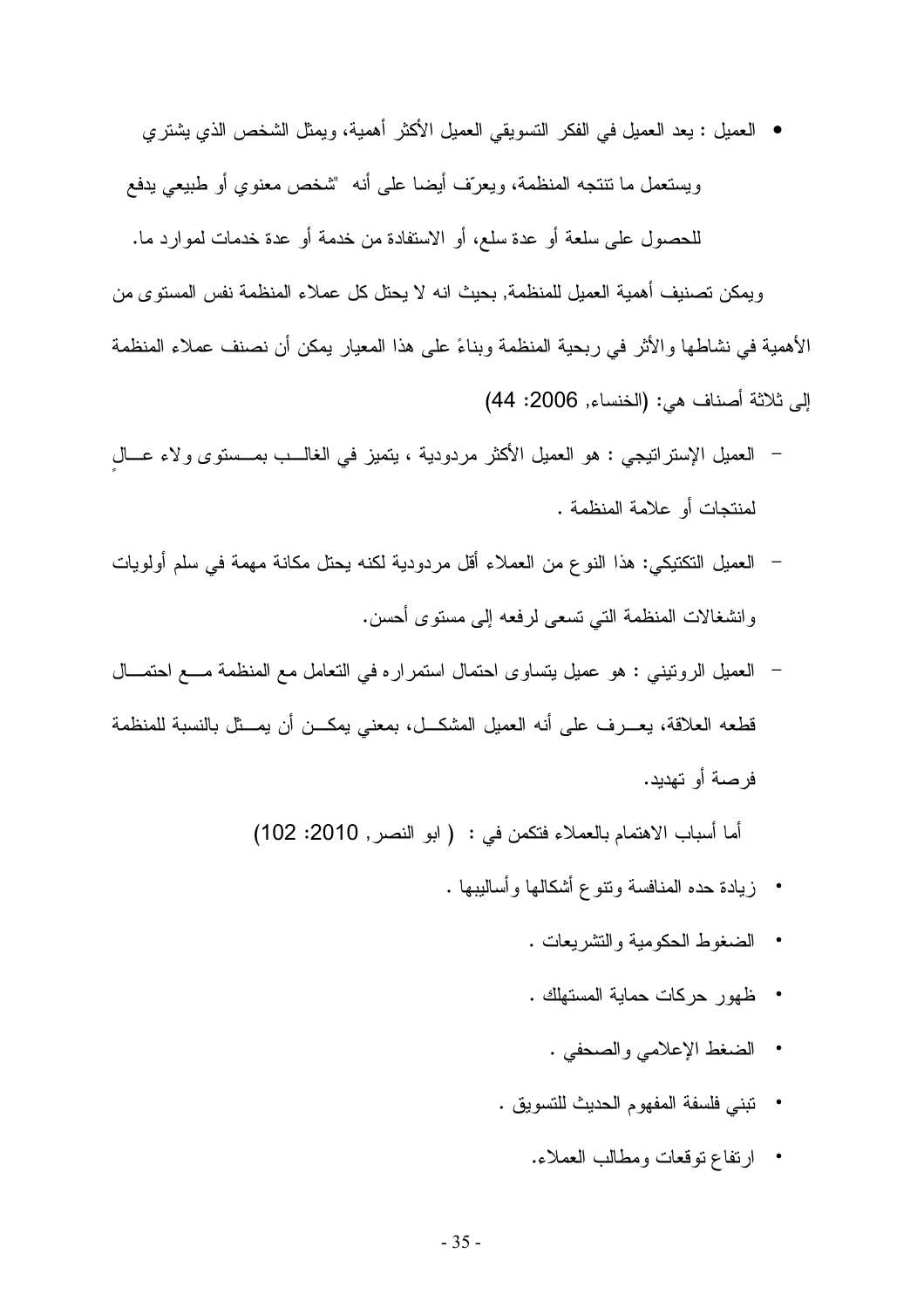- النظر ة إلى العلاقة بالعملاء كمبز ة تنافسية .
	- يجب الحرص على تأكيدها .
- نشجيع كثير من مجالات النشاط وقصور نواحي المنافسة على الاعتبارات الشخصية .
- إن العميل في النهاية هو وحده الذي يحكم على نجاح المنظمة وإمكانية استمر ارها في السوق.  $\bullet$

أما مراحل ليجاد رضا العميل, فيتكون رضا الزبون من ثلاث خطوات رئيسة أهمها (السامر ائي، 2002: 22) : 1– فهم حاجات العملاء: يتوجب على المسوفين أن يكونو ا على اتصال دائم بالعملاء سواء الحاليين منهم أو

- المحتملين, ليتسنى لهم معرفة العوامل التي تحدد السلوك الشرائي لهؤلاء العملاء، إذ يعد فهـــم العميـــل والإلمام بحاجاته ور غباته من أكثر الأمور أهمية للمنظمة.
- 2– التغذية المرندة للعملاء: نتمثل هذه الخطوة بالطرق والأساليب التبي يـــستعملها المـــسوفين لنعقـــب آراء العملاء عن المنظمة لمعرفة مدى نلبيتها لنوفعاتهم، ويمكن للمنظمة القيام بـــذلك مــــن خــــلال طريـــق الاستحابة Reactive.
- 3– القياس المستمر : الخطوة الأخيرة لتحقيق الرضا نتمثل بقيام المنظمة بإنشاء برنامج خاص لقياس رضــــا العملاء كنظام (CSM).'' Customer Satisfaction Matrices'' الذي يقدم إجـــراءً لنتبـــع رضــــا العملاء طوال الوقت بدلاً من معرفة مدى تحسين أداء المنظمة في وقت معين.أما عـــن كيفيــــة تحقيـــق رضا العملاء هنالك عدة نقاط بمكن من خلالها تحقيق رضا الزبون أهمها ما بلي:

(العبيدى، 2004: 70)

- 1– إشراك العميل في مناقشة خطط الجودة وطرائق نطويرها وتخصيص مكافأة مجزية لكل مقتـــر ح مـــن مقتر حاتهم الذي تحقق نتائج إيجابية.
	- 2– دعوة الزبائن لزيارة المنظمة واطلاعهم على نشاطاتها والطلب منهم نقديم مقترحاتهم لتطويرها.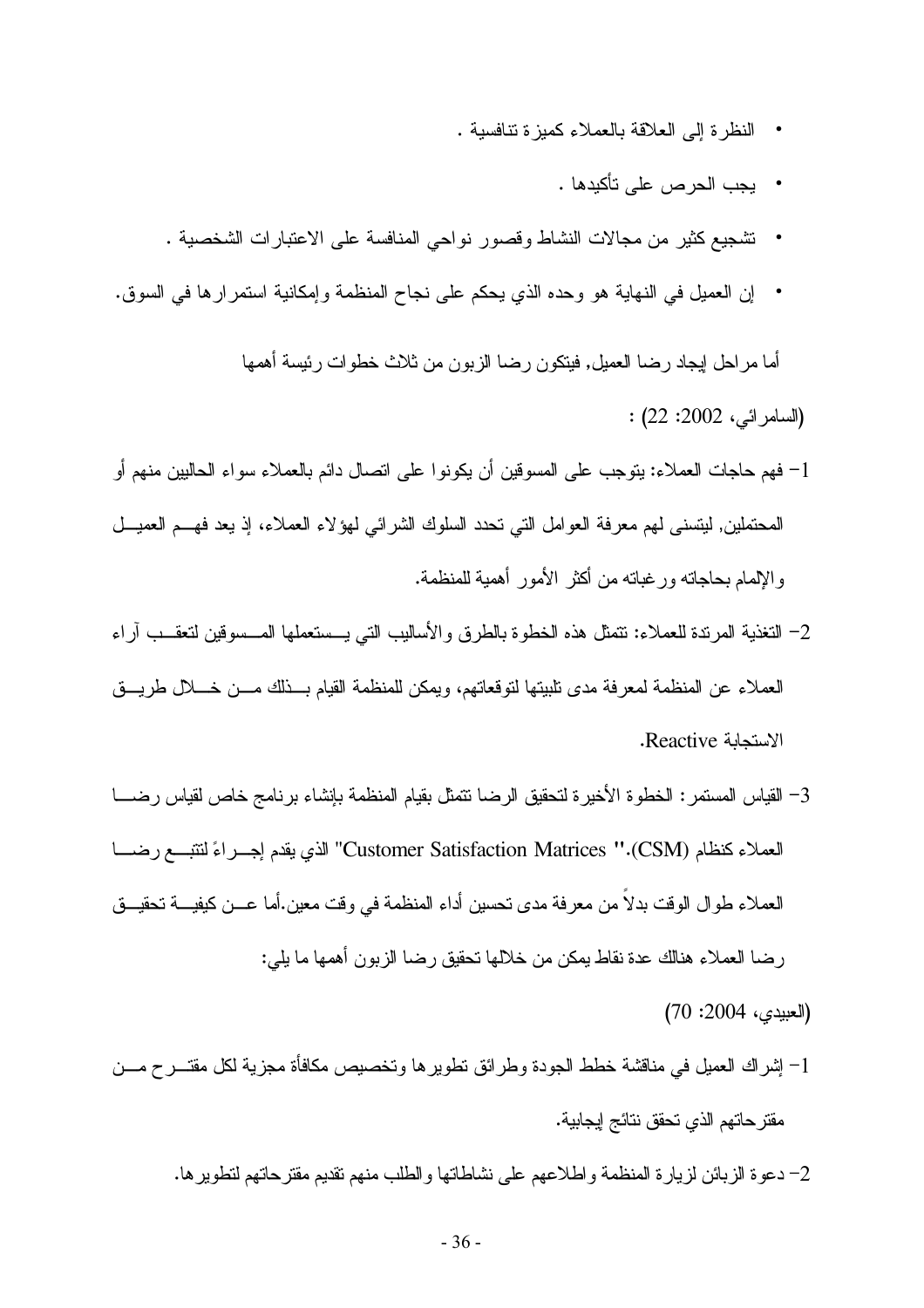- 3– نقديم هدايا رمزية للزبائن في المناسبات الرسمية وبطاقات نهنئة بعبارات نتم على الأقدام والنقدير . 4– زيارة العملاء المهمين بين الحين والأخر للاستماع ميدانياً على آرائهم ومقترحاتهم.
- 5– متابعة الزبائن الذين أشتروا منتج المنظمة لمرة واحدة ولم يكرروا عملية الشراء ثانيــــة للوقــــوف علـــــي السبب.
- أشعار الزبائن بأهميتهم من خلال اعتماد العاملين بمجال التسويق والنزويج للإعلانــــات فيهــــا نزكيـــزا  $\sim$ و اضــحـا علــي أهميـة الز بـائن.

وقد عرف (Gerson, 2003: 50) إرضاء العميل على أنه: افتناع العميل بأنه قد نلقى الخدمة التي توقعها أو خدمة تفوق توقعاته, أي أن العميل يكون راضياً عندما تقدم له المنتج أو الخدمة التي نلبي احتياجاته أو تفوقها, وأوضح أن العميل عندما يشتري منتجاً ما, يتوقع أنه يعمل بشكل جيد وإلا لن يكون راضياً عنه, وأضاف أنه كلما كان العميل راضياً نعامل معك أكثر, وزاد استهلاكه للسلع والخدمات التي تقدمها له.

ومن الواضح أن ثمة علاقة قوية بين مستوى رضا العميل, ومستوى جودة السلعة أو الخدمة المقدمة له, هذه العلاقة جعلت الباحثين والمعنيين بالسوق والتسويق يبحثون في جوانب متعددة منها : الجو انب الخاصة بجودة الخدمة, و الخاصة بمستوى رضا العميل, فجودة السلعة أو الخدمة هي وسيلة لإرضاء العميل والاحتفاظ به, ووصفها (Gerson,2003) على أنها المواصفات التي يقوم العميل بتحديدها طبقا لتصوراته الخاصة. ومن الباحثين مثل: (Parasuramanet al,1985 ) الذي حاول البحث في جودة الخدمة أو السلعة, ووضع لها نموذج قياس جودة الخدمة (SERVQUAL ), والذي يقيس الفجوة بين توقعات العملاء عن الخدمة أو السلعة قبل الاستفادة منها وجودة الخدمة المدركة التبي نلقاها بالفعل, وعندما نكون الفجوة سالبة هذا دليل علىي أن الجودة عجزت عن نحقيق نوقعات العميل, وعندما نكون موجبة هذا دليل على أنها فاقت النوفعات, وعندما نكون صفرية هذا دليل على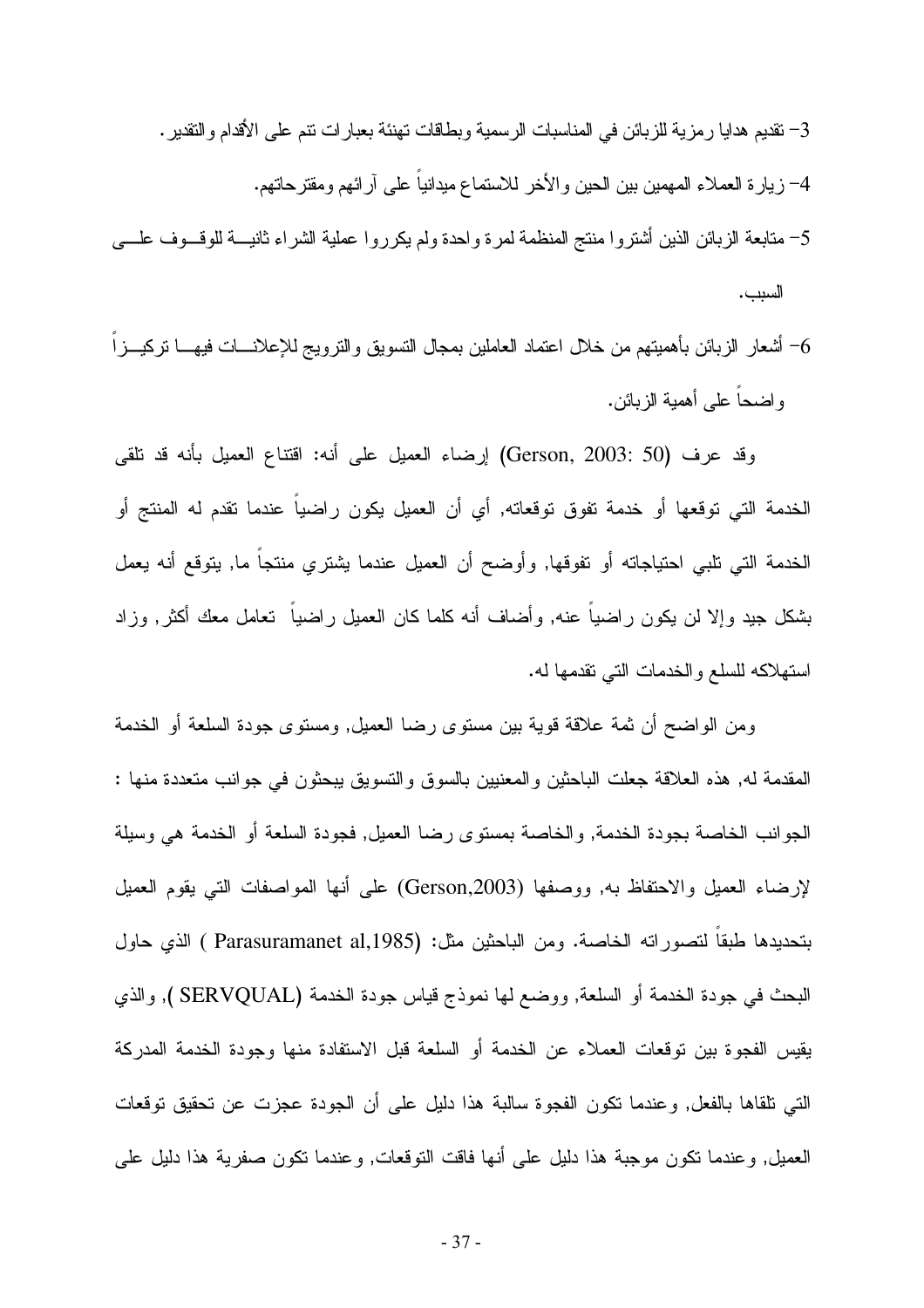أن جودة الخدمة قد حققت رغبات العملاء ونالت رضاهم (Donovan, 2001: 50). ويتكون نموذج جودة الخدمة (Servqual) من خمسة أبعاد رئيسة هي:

- 1– الجوانب المادية الملموسة (Tangibles)، ويقيس هذا البعد جودة المرافق المادية للمنظمة أو الوحدة قيد البحث، والمعدات المنوفرة، ومظهر العاملين...الخ .
- 2– الاعتمادية (Reliability)، ويقيس مصداقية ما وعدت به المنظمة أو الوحدة قيد الدراسة و البحث المستفيدين من خدماتها أو المستهلكين لسلعها المنتجة.
- 3– الاستجابة (Responsiveness )، ويقصد بها الدرجة التي يمكن بها للمنظمة مساعدة العملاء بنقديم خدمة سريعة، وإجر اءات واضحة.
	- 4– الأمان/الثقة (Assurance)، ويقيس هذا البعد مقدار ما نوفره المنظمة من ثقة وأمان لعملائها .
- 5– التعاطف (Empathy)، ويقيس هذا البعد مقدار ما نقدمة المنظمة من خدمة متميزة، ومتفردة تجتاب العملاء من خدماتها .

#### (2–5): التسويق المصرفى الإلكتروني عبر الهاتف النقال

خلال السنوات الأخيرة ظهر ما يعرف بالبنك المحمول وهو يعنى الحصول على الخدمة من خلال التليفون المحمول وفيها يقوم العميل من اي مكان وفي اي وقت خلال اليوم بطلب رقم معين فيقوم جهاز محمل عليه برنامج معلومات بالرد عليه ويطلب منه إدخال الرقم السري الذي سبق أن أعطاه له البنك فتظهر صفحة بها كل بيانات هذا العميل ويحصل على الخدمة التي يريدها فورا ، ورغم حداثة هذا النظام إلا انه ثبت أنه يحقق للبنك أرباحا قد تصل إلى6 أضعاف أرباح البنك العادي ، وذلك لان البنك المحمول يستخدم تكنولوجيا المعلومات لتحسين علاقاته وتوسيع مجال تعاملاته مع العملاء عن طريق التعامل مع البيانات الشخصية التي لديه عن العميل بطريقة ذكية ، ليقوم بتسويق خدماته مثل فتح الحساب والحصول على بطاقات ائتمان ودفع فواتير ونقل أموال بين الحسابات ، بالإضافة إلى تسويق خدمات من نوع جديد للعملاء فإذا كانت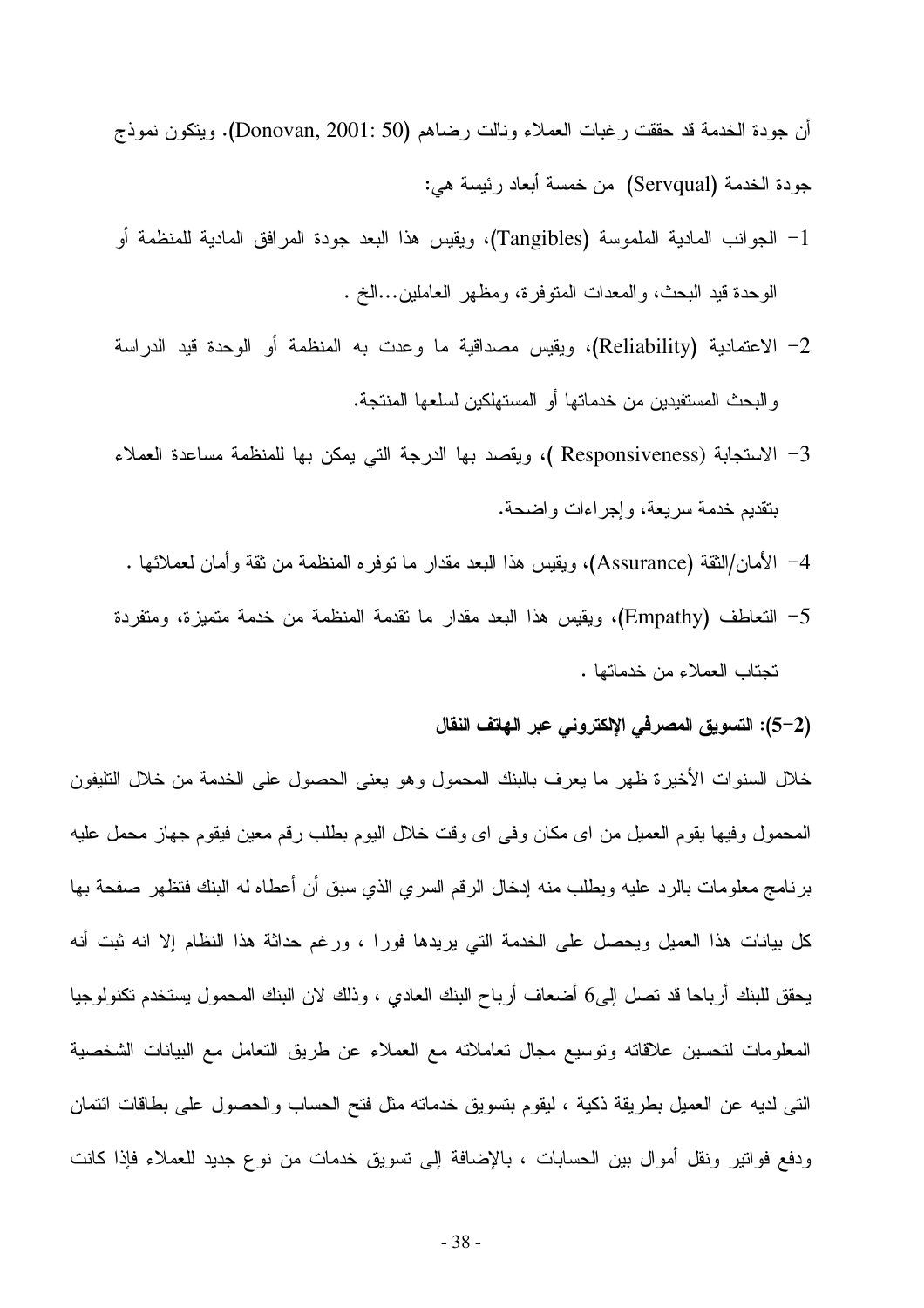بيانات العميل نشير إلى أن لديه ابن بلغ سن الزواج فان البنك المحمول يستخدم هذه المعلومة أوتوماتيكيا ويعرض على العميل عروضا جديدة مثل شراء سيارة لابنه أو شقة لزواجه أو حتى الحصول على وثيقة نتأمين بـاسمـه أو يـعرض عليـه نمويل در اسـة ابنـه بـعد النـخرج للـحصـول علـى المـاجستير أو الدكتور اه .

ونتمثل استرانيجية التسويق المصرفى الإلكتروني عبر الهاتف النقال بتقديم الخـــدمات المـــصرفية الإلكترونية عن طريق الهاتف النقال بطريقتين: (معلا, 2001: 67)

- 1– عبر الاتصال اللاسلكي بشبكة الإنترنت باستخدام الهاتف النقال
	- 2- عبر الرسائل القصبرة(SMS) باتجاهين من والي البنك.

ونعد طريقة التسويق عبر الهاتف النقال كقناة تسويقية جديدة لها خصائصها الفريدة المميزة لهسا عسن يقية القنوات ب:

- 1. انخفاض التكاليف: لعدم الحاجة إلى البني التحتية للاستثمار ، والحد من العوائق اللوجستية مما ساوى مسا بين المؤسسات المصر فية الكبير ة و الصغير ة في أن تقدم كل منها ما لديها عبر هذه الـــشبكة أو الوســــائل التكنو لوجبة الأخر ي.
- 2. جودة وسرعة خدمة العملاء: تمتاز عن غيرها من المؤسسات المنافسة، مما يقال من التكاليف والجهـــد البدني المبذول الذي يتحمله العملاء في الحصول على الخدمة المصر فية أو البحث عن المعلومــــة فيمــــا بِنْعْلَق بِالأُمورِ الْمَالِيَةِ.
- 3. مساعدة العميل في إمكانية المقارنة و المفاضلة بين كم هائل من البدائل المتاحة و اتخاذ قــــر ار الاختيــــار النهائي .
- 4. ز يادة الإنتاجية: فالإجابة عن أسئلة العملاء الفنية فيما يتعلق بخدماتها من خلال موقعها الإلكتروني يزيـــد من إنتاجية المصارف الإلكتر ونية بتكاليف وجهد اقل .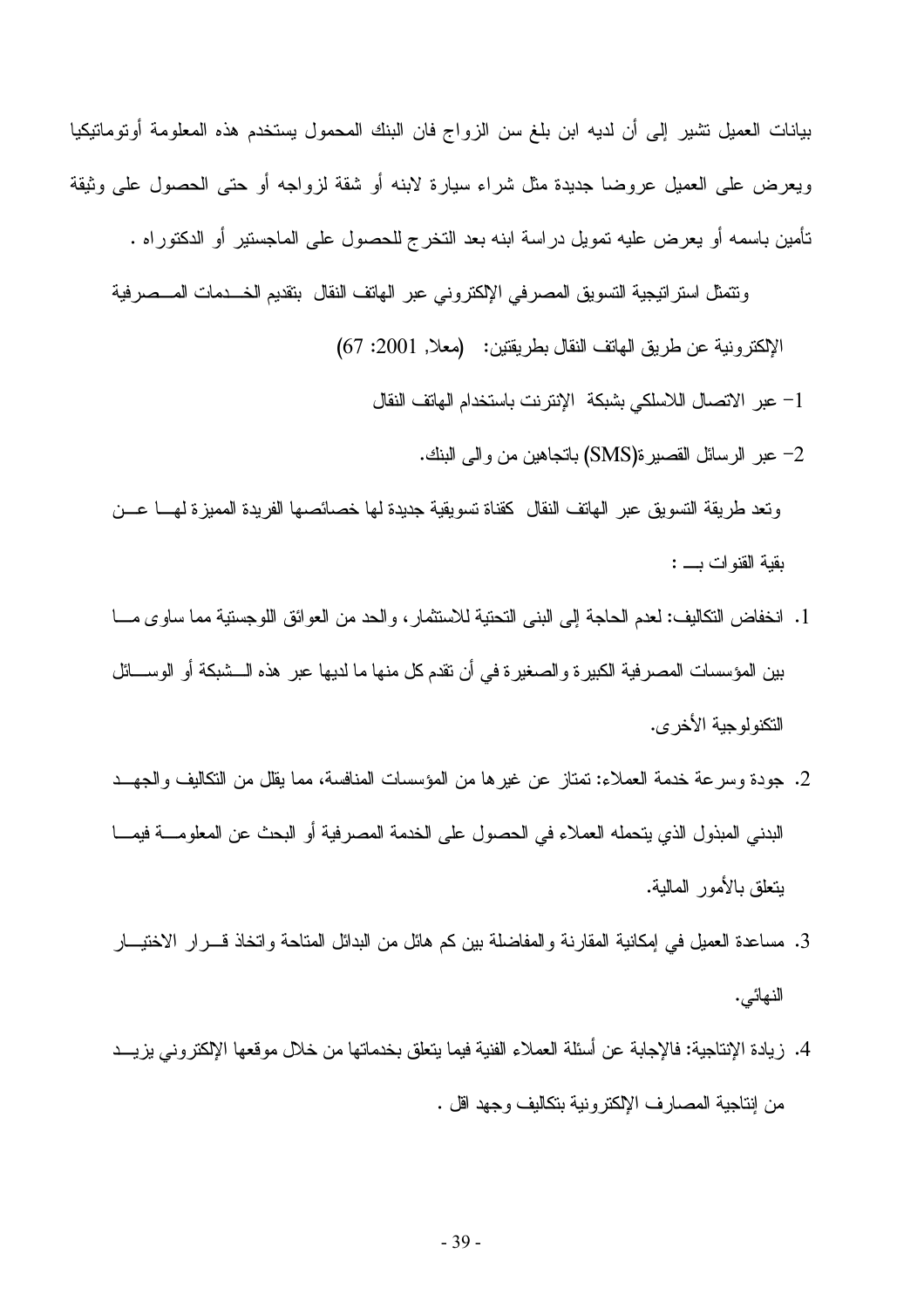- 5. ندلول ومبادلة المعلومات، ملاءمتها، والرقابة عليها: حيث يمكن للعمـــلاء التواصـــل مــــع المـــصرف والدخول على الحسابات الخاصنة بهم، أو المواد المسجلة أو إمكانية التسجيل دون الالتزام بالمكان المادي للمصرف التجاري. (معلا, 2001: 80)
	- (2–5–1): سرعة الاستجابة

نقوم الفكرة الجوهرية لمختلف الاستخدامات لوسائط الهاتف الخلوي, على نوفير المعلومات عند طلبها أو الحاجة لمها Information on Demand, وتحويل الهاتف الخلوي إلىي بوابة سهلة وميسورة لنقنية المعلومات، نتيح الحصول على المعلومات أينما كان المستخدم وفي كل وقــت بريــد ، وهــذه المعلومات قد نتضمن أحوال الطقس ، والسفر والنتقل ، القراءة ونصفح المجلات والجرائد والاطلاع على الأخبار ، مواد النسلية والألعاب ، منابعة الأسواق المالية وحركة الأسهم ، الدعاية والإعلانـــات بشكل نفاعلي ، الشراء والبيع والتسوق من مختلف مواقع النجارة والأعمال الالكترونيـــة ، الـحجـــز بأنو اعه وشر اء النذاكر والبطاقات ، تنفيذ مختلف الأعمال البنكية سواء الاستعلامية أو عمليات نقـــل النقود أو الدفع أو غير ها ، إدار ة البطاقات الذكية لمختلف الاستخدامات ، و لا تستغر ب فالهاتف النقال قد أصبح الريموت كونترول لفتح الأبواب, وتشغيل الأجهزة, حتى انه وسيلة التعامل مع مزودات النقد في الشوارع عندما نتحول شاشته إلى نموذج مشابه لشاشة مزود النقد الآلي بنفذ من خلالها ما بريـــد من أنشطة استعلامية أو طلبات .(معلا, 2001: 85)

#### (2–5–1–1): الوقت و الجهد

يساعد النسويق الإلكتروني بواسطة الهاتف النقال, المستهلكين الذين لا يتوافر لديهم الوقت الكافي للنسويق مثل المر أة العاملة أو رجال الأعمال, في الوصول إلى ما يرغبونه مـــن منتجـــات بأســـر ع وأسهل وسيلة. ( أبو قحف وآخر ان، 2006: 70)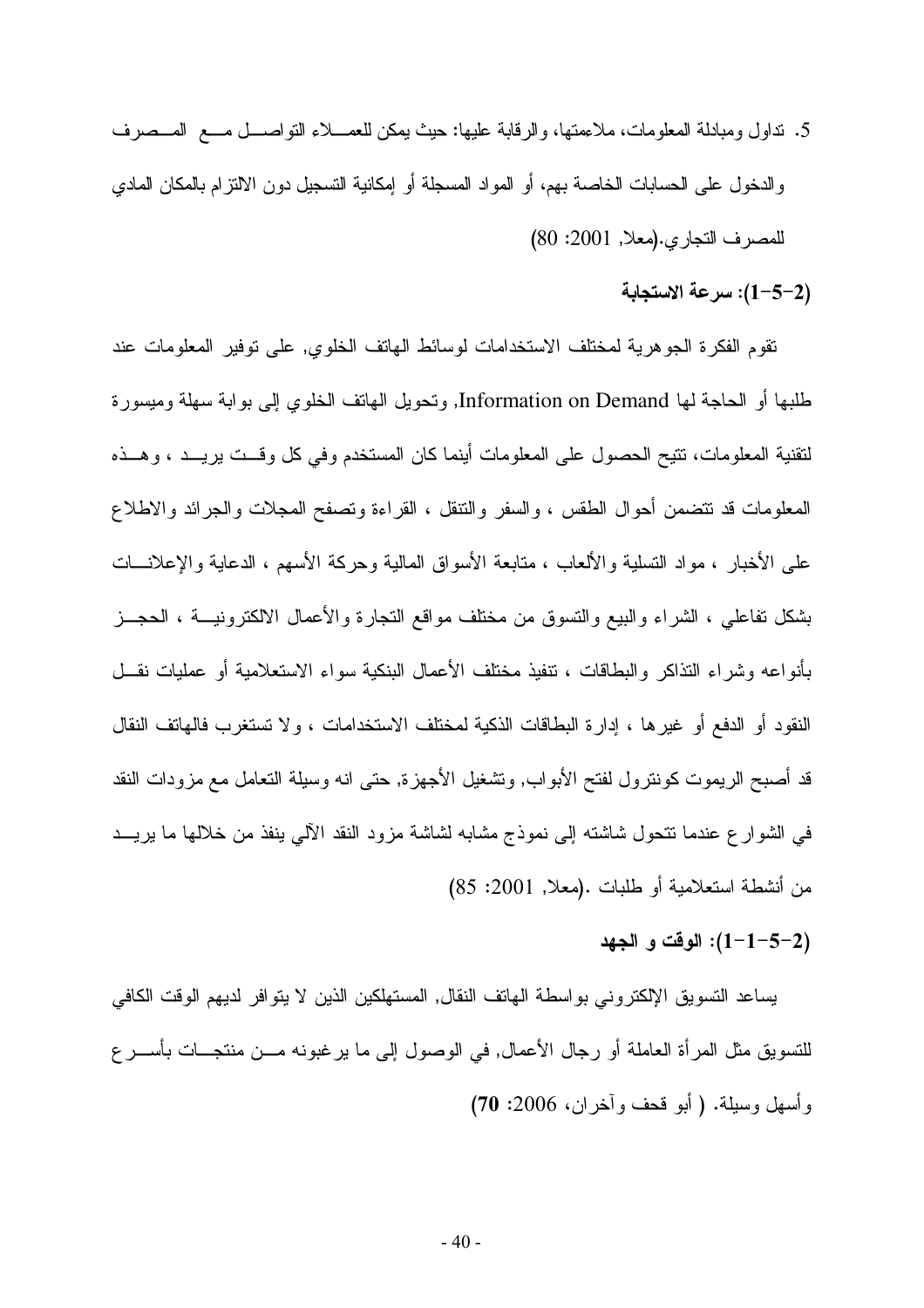الكلفة:  $(2-1-5-2)$ 

الكلفة هي الحد الأدنبي للسعر ونتثمل نكاليف الإنتاج والتسويق والنقل وغيرها, وعنـــدما تـــسوق السلعة دوليا يضاف إلى النكاليف الرسوم الجمركية، والنخزين، والنقل، وغيرها.

أن التسويق عبر الإنترنت من شأنه أن يخفض الكثير من التكاليف عما هو في التسويق التقليدي, مثل السفر والطباعة ونقليل عدد الموظفين،كما أن بعض النكاليف نختفي كليا إذا كانت السلعة رقمية, حيث تُسلَّم مباشرةً دون حاجة إلى النخليف.

نسعى الشركة في جميع الحالات إلى النسعير لتحقيق هامش ربحي, مع الأخذ بعـــين الاعتبــــار النكاليف المدفوعة, أن انخفاض النكاليف المدفوعة من شأنه أن يخفض الأسعار , في حـــال التـــسويق عبر الإنترنت. ( أبو قحف وآخران، 2006 :75)

#### : (2-5-2) كفاءة الأداء)

هذه الكفاءة القائمة على فهـــم احتياجـــات الأداء, والنواصــــل ألتــــأهيلـي والتــــدريبـي، والاهــــم مســن ذلــــك أن نمتــــد كفـــــاءة الأداء الِـــــي كافــــة الوظــــائف الفنيـــــة والماليـــــة والتــــسويقية والقانونية والاستشارية والإدارية, المتصلة بالنشاط البنكي الالكتروني.(عرب,2010).

ويعبر الأداء عن البعد النطبيقي لمجمل نشاط المنظمة, إلا أن هناك وجهات نظـــر عـــدة نناولـــت مفهوم الأداء فقد ذكر ( الحسيني ،2000: 231):

أن الأداء يعبر عن الكيفية التي تستخدم بها الوحدة الاقتصادية مواردها وطريقة تفاعلها مع بيئتها، فهو يمثل انعكاسا لقدرة الوحدة الاقتصادية على نبني خيارها ونطبيقه، لذلك فهو الجوهر الذي تتجه صوبه عملية نقييم الأداء، إلا أنه لم يتم التوصل إلى إجماع حول مفهوم محدد للأداء، ويبرز الاختلاف في تحديد مفهوم للأداء من خلال المعايير ونتوع الأهداف المعتمدة في دراسته وقياسه من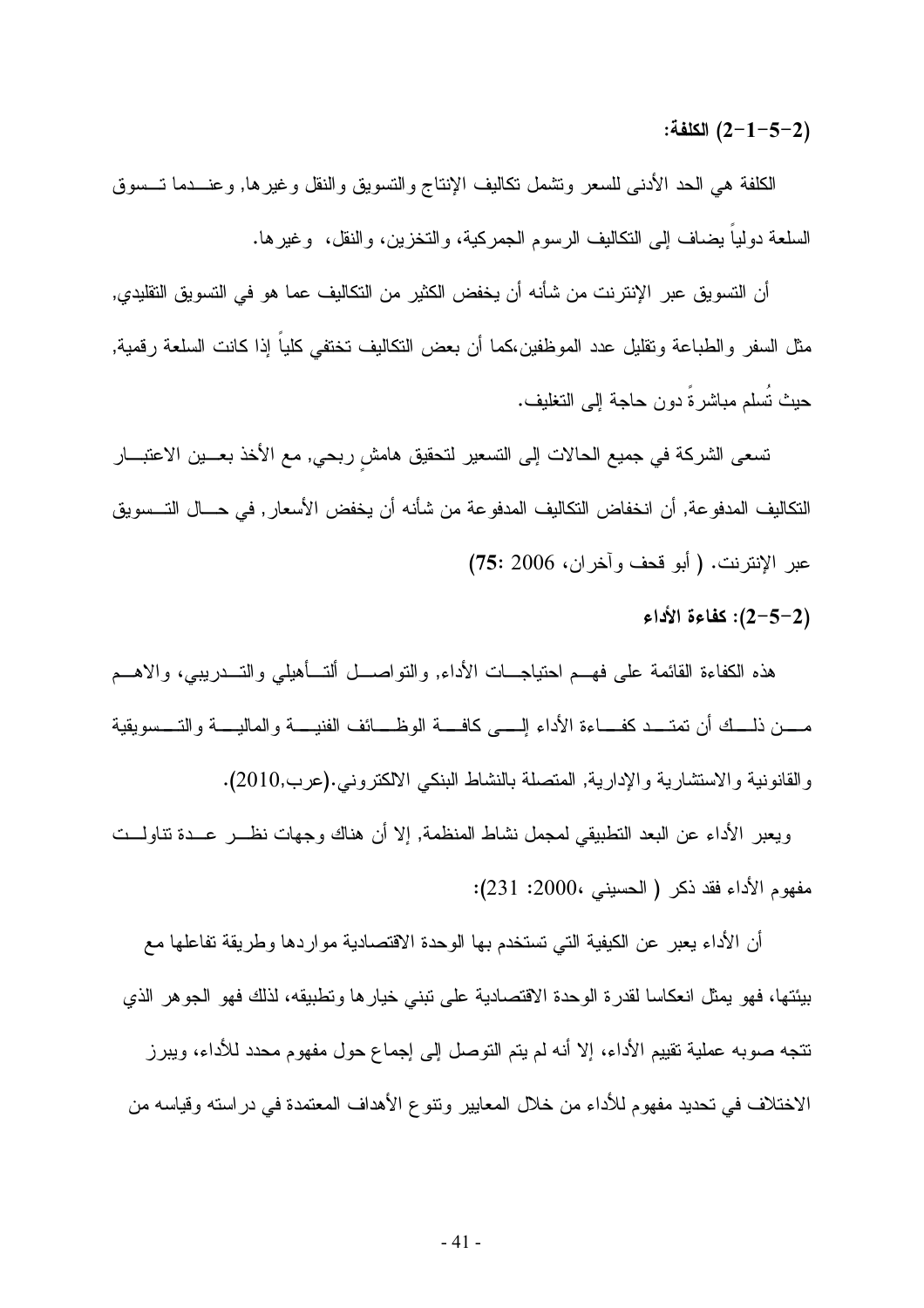قبل الباحثين. ومن الباحثين من يرى أن الأداء هو انعكاس لكيفية استخدام الوحدة الاقتصادية للموارد البشرية والمادية، واستغلالها بالصورة التي تجعلها فادرة على تحقيق أهدافها.

كما يعرف بأنه دالة للمؤشرات والخصائص المنظمية إضافة إلى خيارات قادة المنظمة (الحسينبي والدوري،2000: 221)، وهناك من يرى أن الأداء" بمثل النتائج المرغوبة التــــي تــــسعى الوحدة الاقتصادية إلى تحقيقها " (المحجوب،1999 :14)، فهو مفهوم واسع يشتمل في مضامينه على العديد من المفاهيم المتعلقة بالنجاح والفشل والكفاءة والفاعلية، المخطط والفعلي، الكمـــي والنـــوعي وغيرها من العوامل المتعلقة به، لذلك فإن الأداء يمثل النشاط الشمولي المستمر الذي يعكــس نجـــاح الوحدة الاقتصادية واستمراريتها وقدرتها على النكيف مع البيئة أو فشلها وانكماشـــها وفقــد أســـس ومعايير محددة تضعها الوحدة الاقتصادية وفقاً لمتطلبات نشاطها، و على ضوء الأهداف طويلة الأمد.

ويعرفه (حلاوي،64:2000) بأنه المجس الحقيقي الذي يعطي صورة عن سير أعمال الوحــدة الاقتصادية ويفيد في الإجابة عن وجوب إعادة النظر في الرسالة إلى آخــر حلقـــة مـــن الـــسياسات والبرامج والموازنات وكل ما يتعلق بالعملية التخطيطية؛ و يحقَّــق للوحـــدة الاقتــصادية الموقَّــف الإستر اتيجي ليس على مستوى البيئة الداخلية وببيئة المهمة ،وإنما على صعيد البيئة الخارجية

نستنتج مما تقدم إن الأداء مفهوم وإسع يعبر ٍ عن أسلوب الوحدة الاقتصادية في استثمار ٍ مواردها المتاحة وفقدا لمعايير واعتبارات متعلقة بأهدافها, في ظل مجموعة من المتغيرات الداخلية والخارجية التي تتفاعل معها الوحدة الاقتصادية, في سعيها لتحقيق كفاءتها وفاعليتها لتأمين بقائها.

إن أهمية الأداء تكمن في كونه يعبر ٍ عن قابلية الوحدة الاقتصادية في خلق النتائج المقبولة فـــي تحقيق طلبات المجموعات المهمة بالوحدة الاقتصادية كونه ممثلاً للمدى الذي تستطيع فيه أن تتجــز\_ مهمة بنجاح، أو تحقق هدفا بتفوق، وبتعبير آخر أنه يمثل النتيجـــة النهائيـــة التـــي تهـــدف الوحـــدة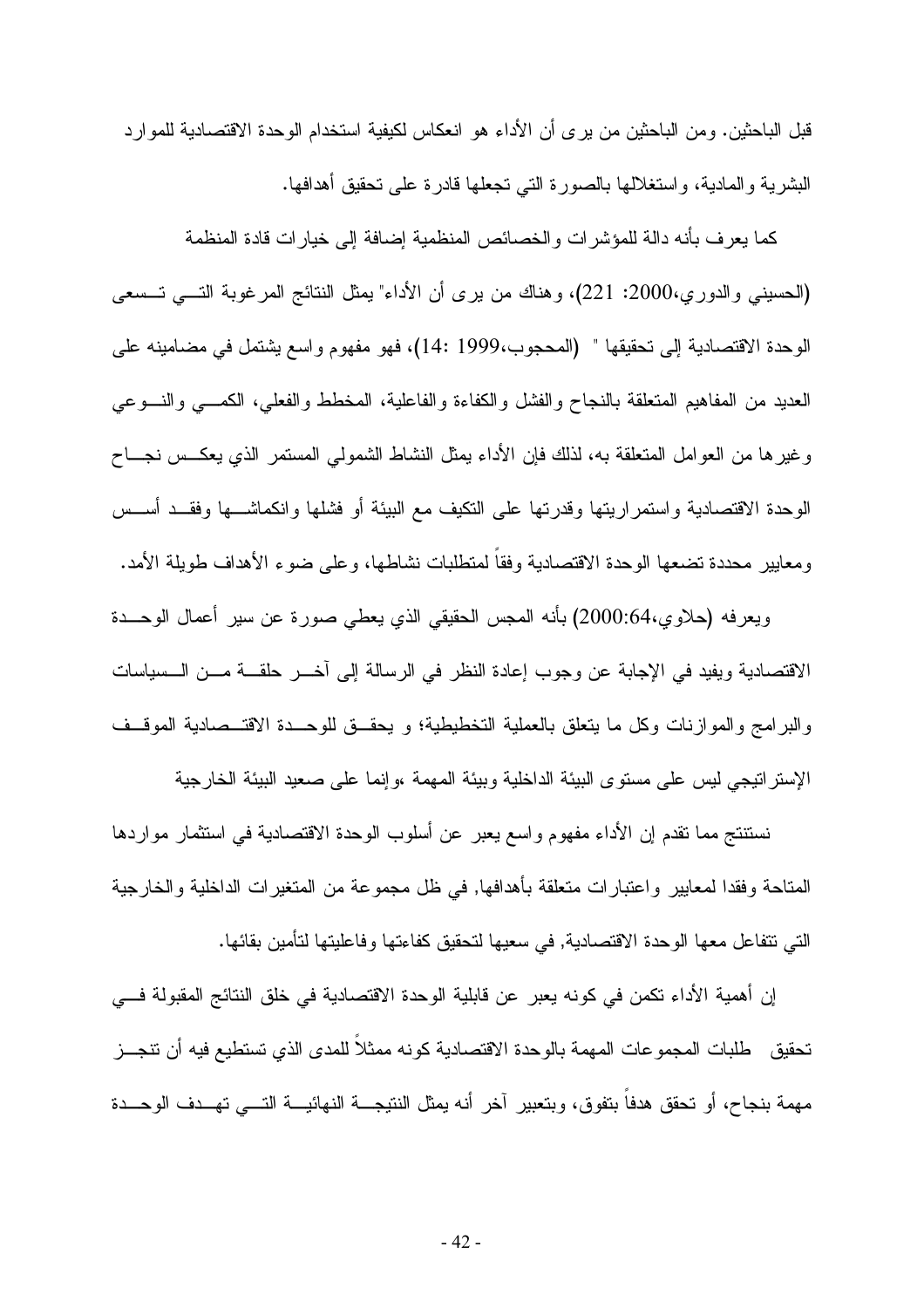الاقتصادية للوصول إليها، لذا فإن الأداء محصلة لكافة العمليات التي نقوم بها الوحدة الاقتـــصادية ، وإن أي خلل في أي منها لابد أن بؤشر ه الأداء. ( نعمه ، 2000 : 56 ).

#### (2–6): الدراسات السابقة العربية والأجنبية.

يحتوى هذا الجزء على مجموعة من الدراسات ذات الصلة بمشكلة الدراسة الحالية, ولقد وجد الباحث صعوبة في الحصول على دراسات, لقلة الدراسات في هذا المجال(على حد علم الباحث), لهذا السبب إجتهد الباحث في الحصول على بعض الدراسات ذات العلاقة النسبية بموضوع الدراسة, وحيث إن نطبيق النسويق الالكتروني بواسطة الهانف النقال في البنوك التجارية الأردنية, يكون بنفس الخطوات مع وجود اختلافات بسيطة في طريقة التطبيق و المعلومات الداخلة, فجميع البنوك نعمل في بيئة أصبح النطور والنغيير والنجدد سمنها الأساسية و الاستجابة لهذا النطور و النغير ضرورة ملحة, فيعتبر النسويق الإلكتروني بواسطة الهاتف النقال احد هذه الوسائل الأساسية التي تمكن البنوك من الوصول لمرحلة التميز, وفيما يلي استعراض لهذه الدراسات نبعاً لزمن إصدار ها ٍ من الأقدم إلى الأحدث:

(أ) الدراسات العربية:

دراسة (سقا,2000) بعنوان "التسويق عبر شبكة الانترنت في\_سوريا الواقع والأفاق ", هدفت هـــذه الدر اسة لمعرفة وإقع النسويق الإلكتروني وأثر استخدامه في مجالات متعددة.

ومن أهم النتائج 1– أن الأنظمة المالية والمصر فية المحلية نشكل عائقا رئيسيا للبدء في النسويق الالكتروني.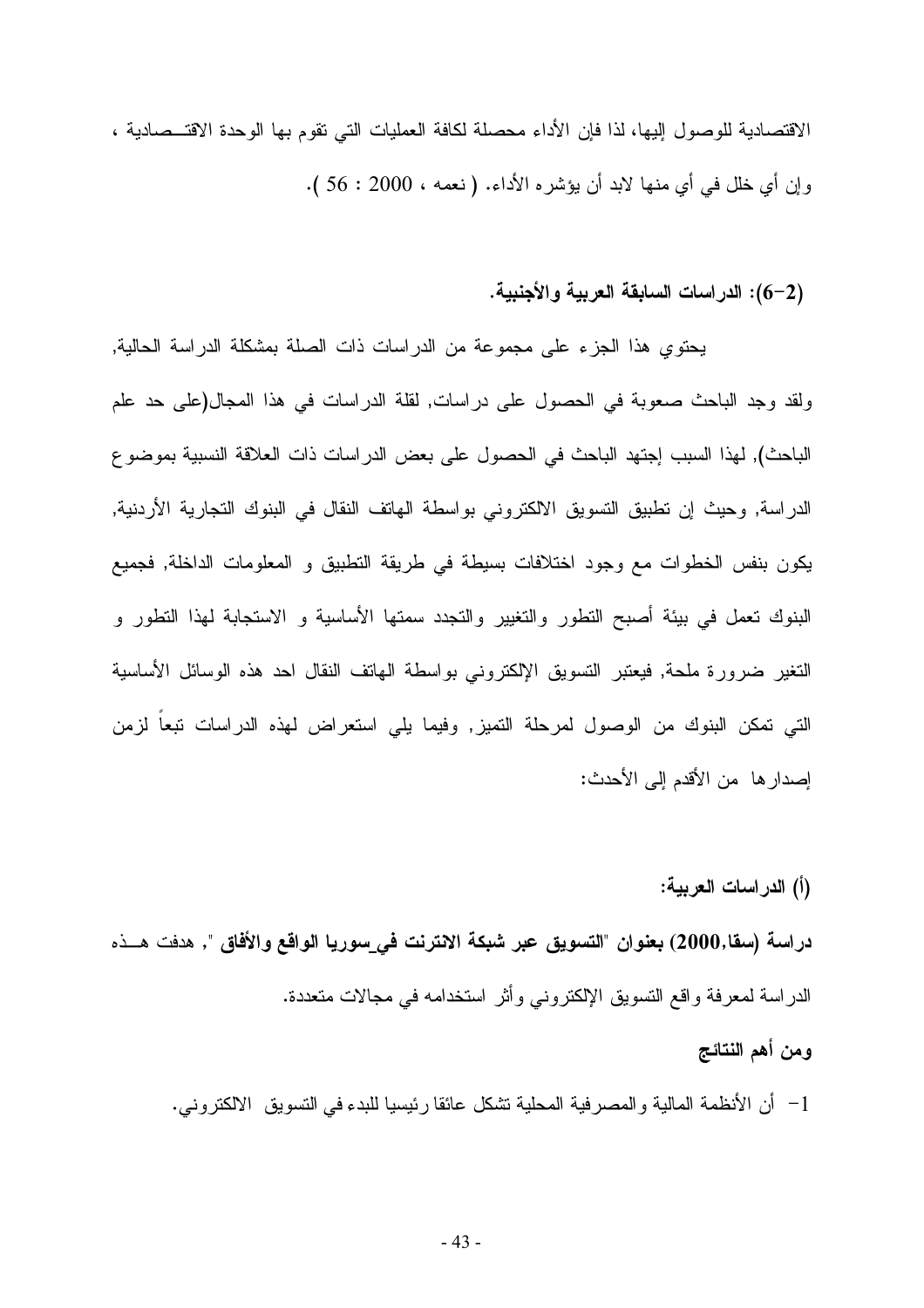3– التفكير السليم قبل البدء باستخدام الانترنت فنحن لن نغيـــر حياتنــــا مباشــــرة فـــي يـــوم واحـــد. 4– والتنسيق بين منظمات القطاعين الخاص والعام.

**دراسة (ترزي، 2001) بعنوان "أثر تكنولوجيا المعلومات على رضا الزبائن",** هدفت هذه الدراسة إلى النعرف على أهمية نكنولوجيا المعلومات ونأثيرها على أداء المنظمة, من ناحية الإنتاجية والربحيـــة وعلي رضا العملاء.

ومن أهم نتائج الدراسة:

1– وجود دور كبير لتكنولوجيا المعلومات في تحسين الأساليب الإدارية المـــستخدمة فـــي اتخـــاذ القرارات ونوفير الوقت والجهد

2– أن العُملاء لديهم درجة عالية من الرضا عن الخدمات الالكترونية التي يقدمها البنك. دراسة (الجمل، رفاه، 2001): بعنوان "تقييم جودة البنك الناطق المقدمة في العمل المصرفي من **وجهة نظر الزبون، دراسة تطبيقية على البنك العربي**". وقد هدفت الدراسة إلى النعرف على واقع جودة خدمة البنك الناطق، وعلى مدى نأثير العوامل الشخصية في نقييم جودة الخدمات المقدمة.

#### ومن أهم النتائج:

1– إن الزبائن لديهم انطباع عال, بخصوص جودة خدمات البنك الناطق، وإن الإختلاف فـــي نقيـــيم جودة الخدمات المقدمة من قبل البنك الناطق, يعز ي للمتغير ات الشخصية.

دراسة (تميمي و صلاح، 2002)، بعنوان "البنوك الإلكترونية المستقبل الذي أصبح واقعا".هدفت هذه الدراسة إلى إلقاء الضوء على الخدمات البنكية الإلكترونية التي تقدمها البنـــوك الأردنيــــة لعملائهــــا، ومدى مواكبة هذه الخدمات للخدمات البنكية الإلكترونية التي انتشرت مؤخرا في الدول المتقدمة، وقد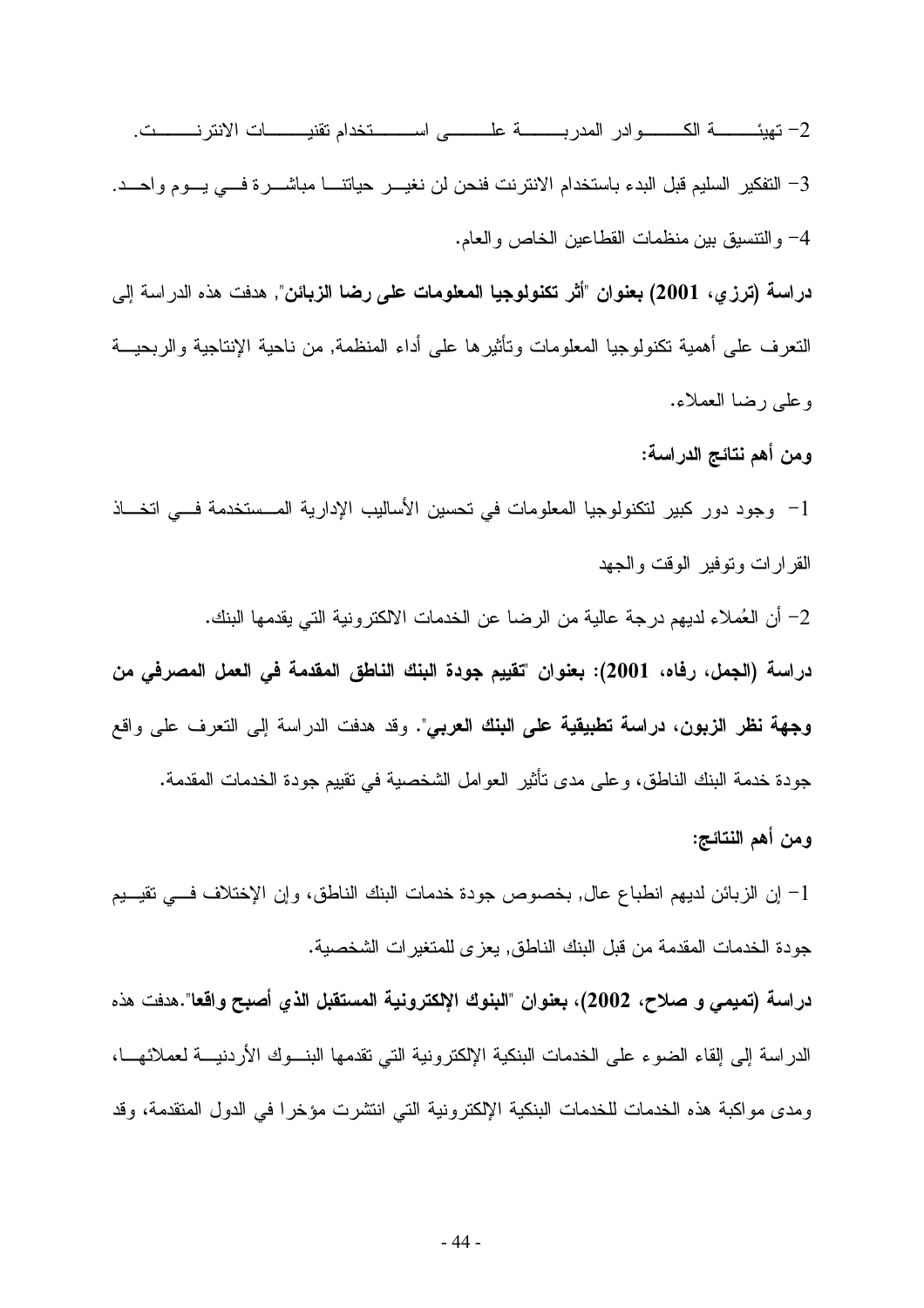استعرض الباحث أنماط العمل المصرفي الإلكتروني والعوامل والأسباب التي ندفع المصارف للعمــل المصرفي الإلكتروني.

#### ومن أهم النتائج:

1– أن غالبية البنوك الأردنية لها مواقع إلكترونية على شبكة الإنترنت, للنعريف بخدماتها وفروعها، وأنها نقدم بعض الخدمات الإلكترونية البسيطة, مثل خدمات بطاقة الفيزا, والبنسك النساطق, والبنسك الخلو ي٬ و الحو الات السر يعة، و لا نقدم الخدمات التنفيذية الإلكتر و نية للعملاء دو ن تعامل مباشر ۖ معهم. 2– على البنوك الأردنية أن تطور خدماتها البنكية إلى خدمات تنفيذية كاملة عبر شـــبكة الإنترنـــت, لتو اكب متطلبات العصر الحديث.

دراسة (طراد، إسماعيل ، 2002)، بعنوان "العولمة وانعكاساتها على إمكانيات تطوير القطاع المالي **والمصرفي العربـــي**". هدفت هذه الدراسة إلى استقراء أبعاد العولمة بشكل عام، وتحريـــر الخــــدمات المالية و المصر فية بشكل خاص, بغر ض الوقوف على آثار ها السلبية، إضافة إلى تحديد بنيــــة ماليــــة ومصرفية عربية جديدة في طابعها الهيكلي والوظيفي، وبالشكل الذي يحد من طبيعة المشكلة العربية في مواجهة تحديات عولمة المال والمصارف.

#### ومن أهم النتائج:

1– أن القطاع المصرفي العربي لا يستطيع الصمود أمام المنافسة الدولية بسبب التحديات الهيكليـــة (قدر ات و إمكانات وتنظيم) و التحديات الو ظيفية (طبيعة الأنشطة و الخدمات المقدمة). 2– أن الكثافة والتركيز المصر في والمالي للمؤسسات المالية والمـــصر فية العربيـــة، فـــان دخـــول مؤسسات مالية ومصرفية أجنبية تتميز بالحجم والمقدرة يشكل تحديا حقيقيا للمؤسسات العربية.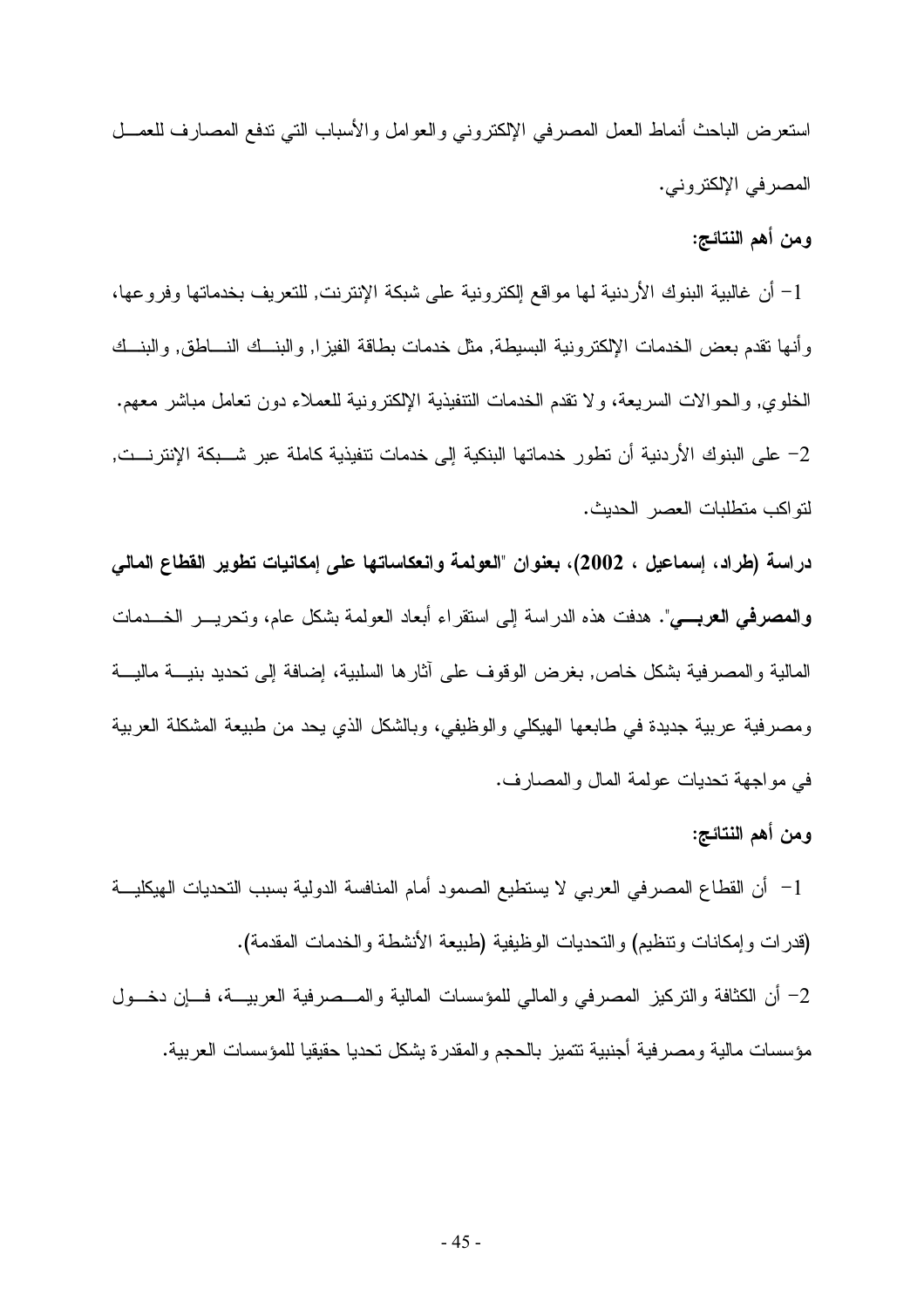دراسة (المبيرك,2002), بعنوان " عن جودة الخدمات المصرفية النسائية فـــى المملكـــة العربيـــة السعودية ", هدفت هذه الدراسة إلى معرفة اتجاهات العصـيلات الـسعوديات نحــو جــودة الخدمـــة المصرفية النسائية وقياس الجودة الكلية لهذه الخدمة.

#### ومن أهم النتائج:

أن كلا من بعدي الاعتمادية والأمان لا يسهمان بمستوى معنوى في التغير في الجودة الكلية وذلك عند مستوى معنوية (0,05).

دراسة (حداد٬ جودة٬ 2006)٬ بعنوان "التسويق الالكتروني وأثره على جودة الخدمات المـــصرفية". هدفت هذه الدر اسة إلى إلقاء الضوء على جودة الخدمات المصر فية التي تقــدمها البنـــوك الأردنيـــة لعملائها, ودور النسويق الالكتروني في تعزيز العلاقة بين المصارف وعملائها, وهل هناك علاقة بين توفر قاعدة معلوماتية للتسويق وجودة الخدمات المصرفية, وقد استعرض الباحث العوامل و الأسباب التي ندفع البنوك إلى نبني النسويق الالكتروني في نشاطاتها.

#### ومن أهم النتائج:

1– أن هناك نأثيراً للتسويق الالكتروني على جودة الخدمات المصرفية. –دراسة (الشمري، العبدلات, 2006) بعنوان "الصيرفة الإلكترونية، الأدوات والتطبيقات ومعيقـــات **التوسع**". هدفت هذه الدراسة والتبي نتاولت واقع الجهاز المصرفي الأردنبي في عقد التسعينات والعقد الحالبي ومعرفة أثر انتشار الصبرفة الالكترونية من قبل عملاء المصارف مـــن جهـــة والمـــصارف الأردنية من جهة أخرى باعتبار أن هناك مجالات وأدوات ضـــمن نطـــاق (E-Banking) تــساعد المصارف على تحسين خدماتها وربحيتها وزيادة قدرتها النتافسية وحصنها السوقية.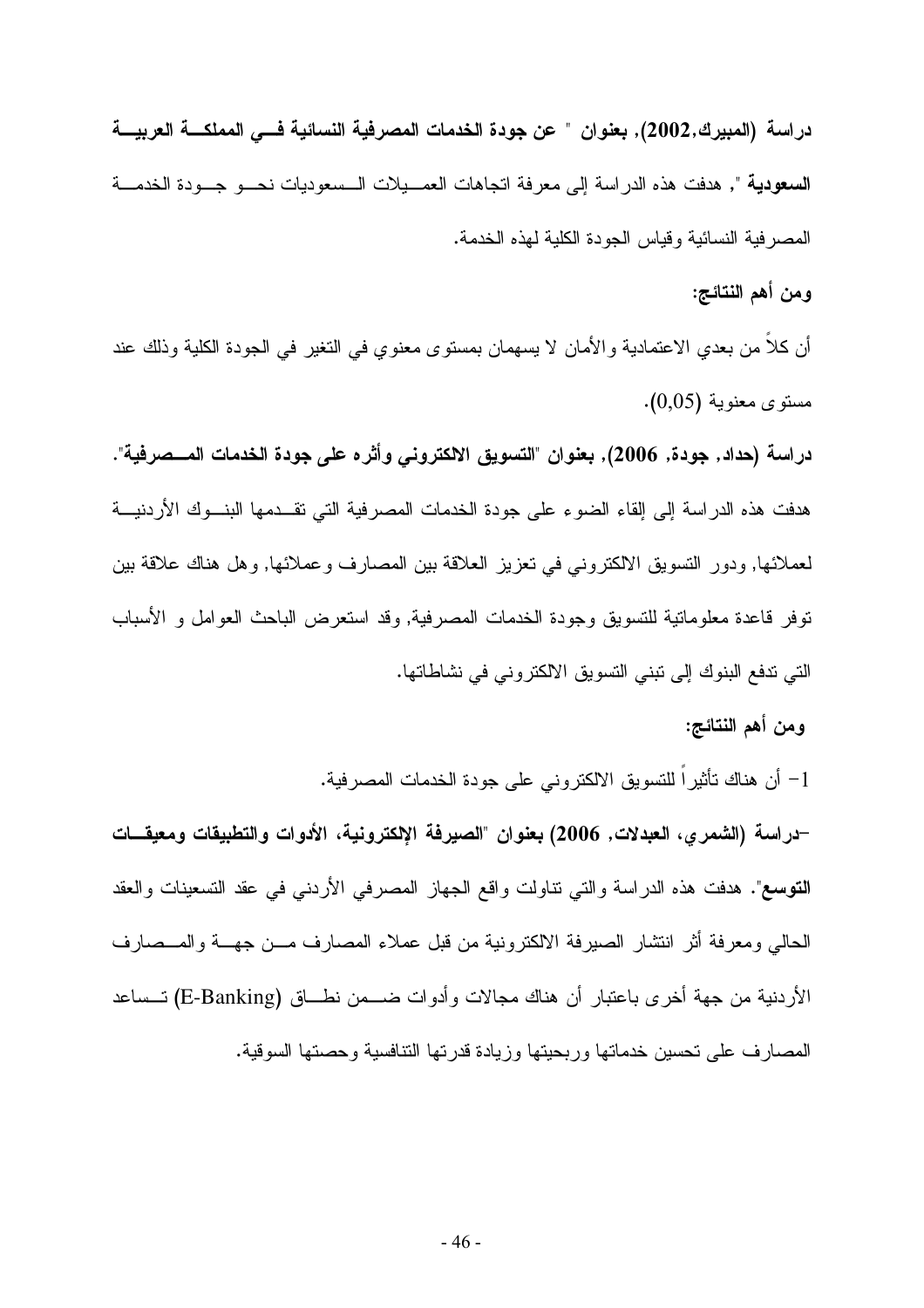ومن أهم النتائج:

1– أن بعض المصارف الأردنية لا زالت دون المستوى المطلوب مـــن حيـــث تعاملهــــا بالـــصيرفة الالكترونية وعليها الاستفادة من أدوات ومجالات هذه الصيرفة الالكترونية أكثر مستقبلا .

دراسة (إسماعيل,2007) بعنوان " التسويق المصرفى الإلكترونى والقدرة التنافسية للمــصارف الأر**دنية**". هدفت هذه الدراسة إلى قياس القدرة التنافسية للمصارف الأردنية, ودورها في تبني ميزة تنافسية, من خلال التركيز على الخدمات المصر فية الإلكتر ونية المر افقة باعتبار ها حقلا مـــن حقـــول المعرفة التسويقية الحديثة، نظراً لما نتصف به الخدمات المصرفية من نمطية عالية فهي مسضمونها ومحتواها، فقد كان لزاماً على الإدارة المصرفية أن تبحث عن وسائل وأساليب أخرى تستطيع مـــن خلالها النتافس والحصول على نتائج أفضل, فإذا كان من الصعب أن نكون الخدمة المــصرفية فـــي جوهرها أحد مجالات النتافس, وإبراز الميزة النتافسية أو النسبية، فإن جودة هذه الخدمــــة وأســــلوب تقديمها ربما كان المجال الوحيد للنتافس, وقد نم دراسة جميع المصارف الرئيسية العاملة فسي الأردن والبالغ عددها (16) مصرفًا، حيث تم دراسة جميع هذه المصارف بطريقة المسح الشامل.

ومن اهم النتائج:

- 1– ان غالبية المصارف الأردنية تعتمد مواقع الكترونية, خاصة بها على شبكة الإنترنت للتعريــف بنفسها والفروع التابعة لمها, إضافة الى نعريــف العمـــلاء بخـــدماتها التقليديـــة والإلكترونيـــة المتواضعة والتبي ما زالت في بداية الطريق, والتبي تقتصر على بعض البطاقــات البلاســـتيكية الإلكترونية، البنك الناطق، البنك الخلوي، الصرَّاف الآلي والحوالات السريعة.
- 2– بإمكان البنوك الأردنية أن تتنافس فيما بينها على المستوى المحلي من خلال الميـــز ة التنافــسية باستخدام الوسائل الإلكترونية لخدمة عملائها والنوسع فيها لتـــصبح C 2 C & C 2 B، وان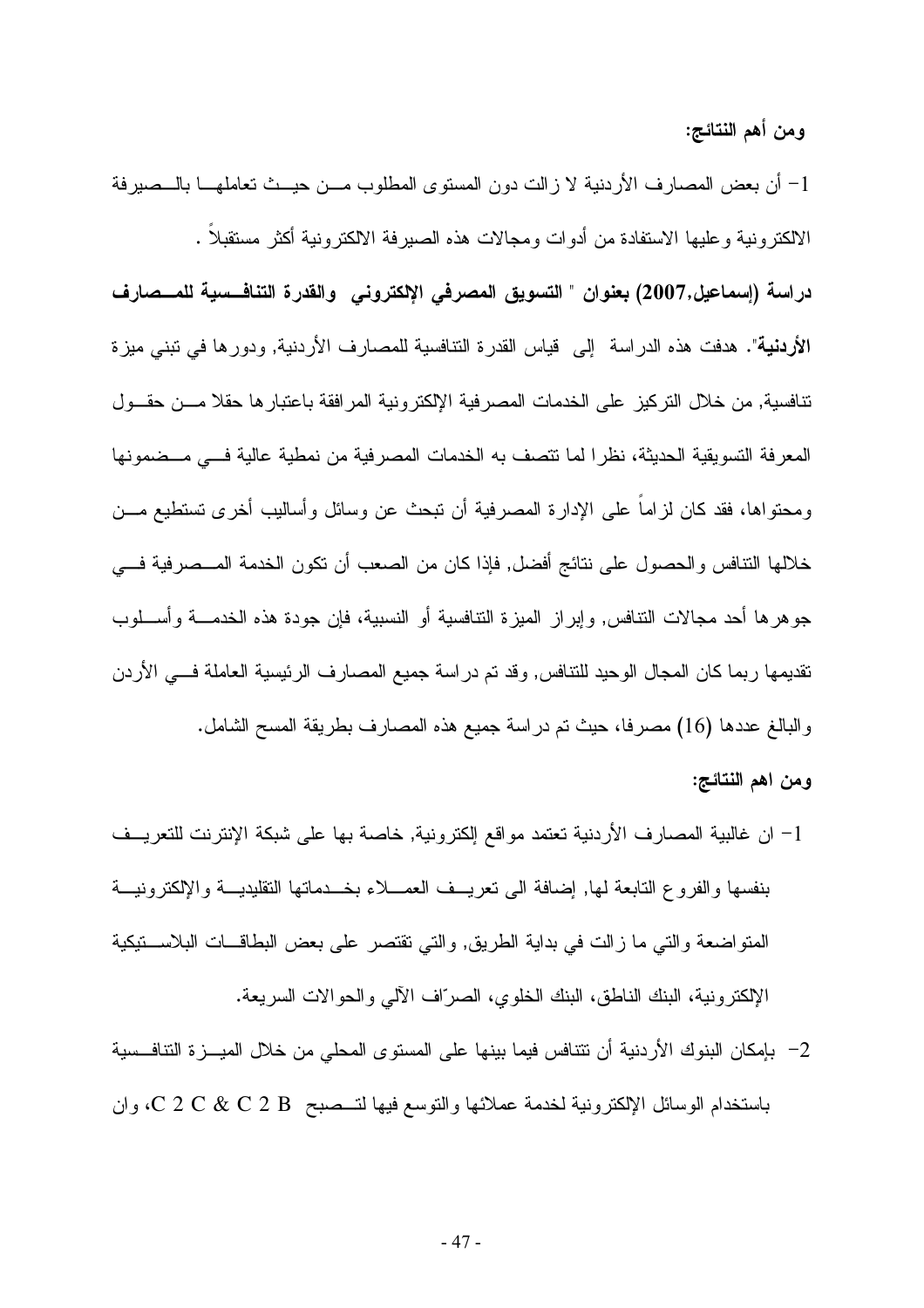تنافس المصارف الأردنية معاً على المستوى الإقليمي من خلال الميزة النسبية بتقديم خـــدمات متكاملة.

دراسة (العلوان, 2007) بعنوان "العوامل المؤثرة على تبني المستهلك الأردني لتكنولوجيا الخدمــــة ا**لذاتية – تكنولوجيا الصراف الآلي**". تتاولت هذه الدراسة العوامل المؤثرة في تبني الزبون الأردنـــي لتكنولوجيا الخدمة الذاتية (الصراف الآلي), من بينها المخاطرة المدركة والخـــصـائص الديمو غرافيـــة إضافة خصائص الخدمة الآلية باعتبار ها منتجاً جديداً على السوق الأر دني.

ومن أهم النتائج:

1– ثبوت كافة العوامل المؤثرة في عمليـــة التبنـــي مــــا عـــدا بعـــض الخـــصـائص الديمو غرافيـــة كالجنس,العمر ,حيث لم يتأكد وجود اختلافات في حالة النبني نعزى إلى الجنس أو عمر الزبون. (ب) الدراسات الاجنبية:

در اسة (Kolodinsky, Hogarth, 2000) بعفوان. Bricks or Clicks Consumers'' , Adoption of Electronic Banking Technologies" وهدفت هذه الدر اسة لمعرفة العوامل التي نؤثر على نبني العُملاء لنكنولوجيا المصارف الإلكترونية، ونتاولت في هذه الدراسة الصراف الآلي، وبنوك الإنترنت، وتحويل الأموال, والدفع الإلكتروني.

- ومن أهم النتائج: 1– أن المتغيرات الديمو غرافية تلعب دوراً كبيراً في تبني العملاء لتلَّــك التكنولوجيـــا، وأن هنـــاك صعوبة في النعامل بالنكنولوجيا المصرفية الإلكترونية من قبل كبار الـــسن، وحملـــة الـــشهادات الدر اسبة المتدنبة.
- 2– ضرورة قيام البنوك بتشجيع العُملاء على نبني نكنولوجيا المصارف الإلكترونية, من خلال نأكيــد المز ابا التي يحصل عليها العُملاء من الاستخدام مثل: توفير الوقت، والجهد.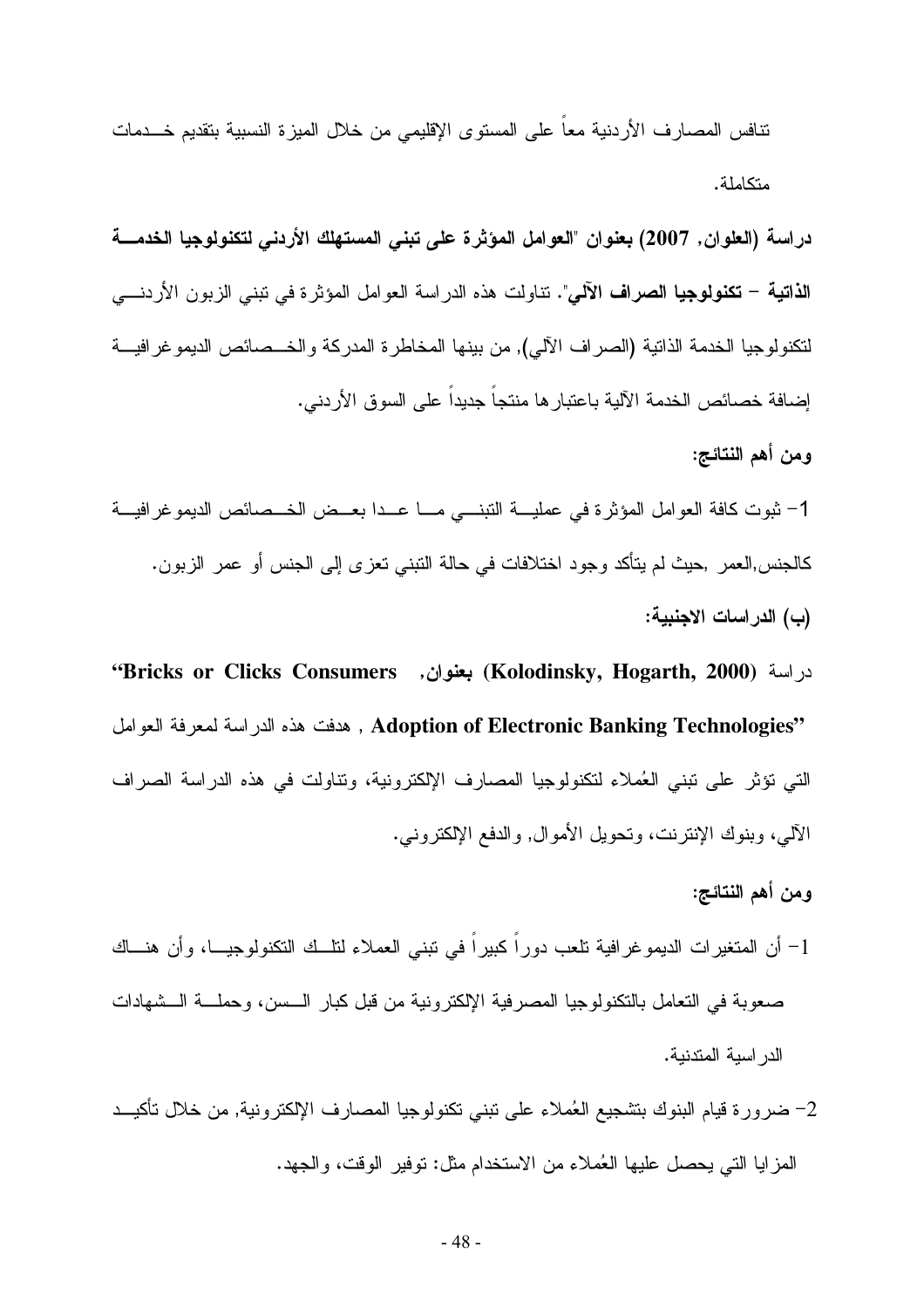4– ضرورة تبني البنوك سياسة نؤدى إلى زيادة ثقة العملاء بتكنولوجيا المصارف الإلكترونيـــة, فيمـــا بخص نوفر السربة والأمان.

دراســـــة (Al-Ashaban & Burney,2001) بعنـــــوان " Customer Adoption of "Telebanking Technology. هدفت هذه الدراسة التي أجريت في المملكة العربيـــة الـــسعودية ونِّناولت مدى نقبل ونبني الزِّبون لخدمة البنك الناطق (Tele Bank) من قبل المـــواطن الـــسعودي. وكانت المتغيرات المستقلة خبرة الزبون وتعوده على استخدام التكنولوجيا إضـــافة إلـــى المتغيـــرات الديمو غرافية الخاصة بالزبائن المتمثلة بالدخل، المستوى التعليمي، العمر، المهنة.

ومن أهم النتائج:

1– وجود تأثير للمتغيرات الديموغرافية في سلوك النبني للزبون السعودي في تعامله مع نكنولوجيا البنو ك.

دراســـة (Kolodinsky, Hogarth, 2001) بعنـــوان The Adoption of Electronic) (Banking Technologies by American Consumers. هدفت هذه الدراسة إلى معرفة العوامل التي نؤثر على نبني العملاء لأربعة أفرع من نكنولوجيا المصارف الإلكترونية وهي: البنــك الناطق، وبنك الإنترنت، ووسائل الدفع الإلكتروني، واستخدام طرق تحويل الأموال الإلكترونية.

- و من أهم النتائج :
- 1– أن الذكور يفضلون استخدام البنوك الإلكترونية، وكذلك وسائل الدفع الإلكترونيـــة، وأن الإنــــاث يفضلن استخدام البنك الناطق أكثر من الذكور ،
- 2– يوجد هناك اختلاف كبير في مدى الاستخدام, حسب المتغيرات الديمو غرافية فمثلا: الدخل كان له تأثير كبير ، فأصحاب الدخول العالية كان هناك توسع لديهم في استخدام المصـارف الإلكترونيـــة، ولم يكن للجنس، أو الحالة الاجتماعية، أو التعليم تأثير في التوسع أو عدم التوسع في الاستخدام.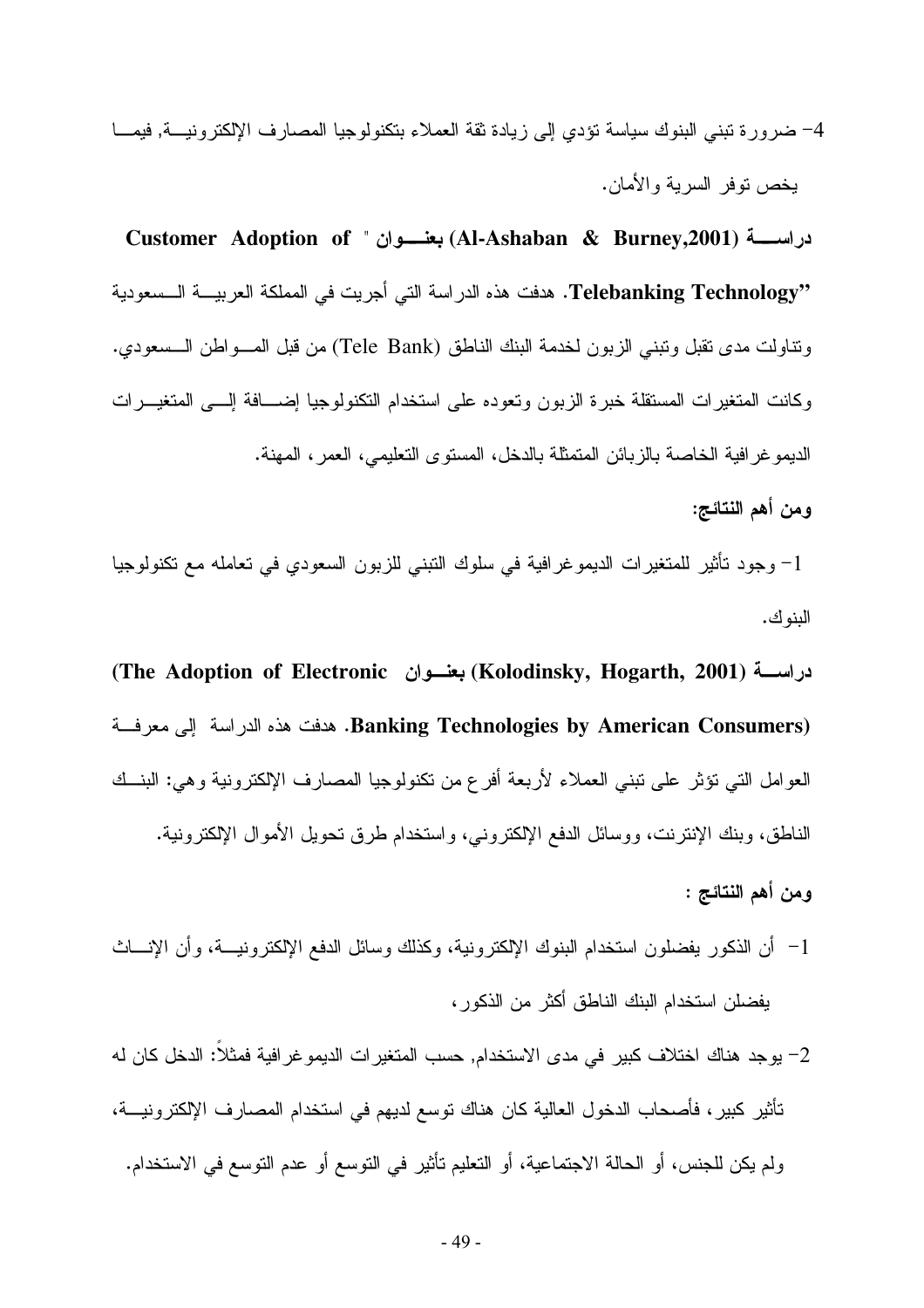**دراسة (Mack, 2002)، بعنوان "نمو التسويق الإلكترونـي".** هدفت هذه الدراسة إلـي أهمية الشبكة العنكبونيه العالمية, والنبي هي مستقبل النشاطات النسويقية والإعلانية، والنبي نقلت النسويق من المحلية إلى الإقليمية, وتأثيره على الاقتصاد المحلي للدول، حيث أصبح الانترنت الوسيلة التسويقية الأولـــي التبي لا نضاهيها أي وسيلة أخرى, والتبي خففت من الميزانيات المرصودة لبحوث التسويق بتعاملهـــا المباشر مع العملاء.

#### ومن أهم النتائج:

1– أهمية التسويق الإلكتروني في تخفيض حجم المبزانيات المعدة لبحوث التسويق, والوصـــول إلى العملاء. 2– الاتصال المباشر من خلال الانترنت, و النغذية الراجعة والانطباعات الفورية.

دراسة (Lee etal,2003), بعنوان "خصائص التكنولوجيا في الحصول على المعلومات البنكية",

تناولت هذه الدراسة العلاقة بين خصائص التكنولوجيا في الحصول على المعلومات البنكيـــة المر افقة(المالية,الوظيفية,المادية,النفسية,الاجتماعية,إضافة إلى مخاطرة الوقت) فـــي اســـتخدام هـــذه النكنولوجيا ومن ثم نوقع سلوك الزبون إزاء هذا النوع من النكنولوجيا.

#### ومن أهم النتائج:

1– وجود دعم لخاصية الميزة النسبية للابتكار الجديد ونوافقه مع حاجات الزبـــون فــــي علاقتهــــا بالمخاطر المدركة ومن ثم التبني للخدمة الجديدة.

دراســـة (Kolodinsky etal,2004) بعنـــوان " The adoption of electronic banking 'technologies byUS consumers. هدفت هذه الدراسة إلى نتاول العوامل المؤثرة في تبنـــي الزبون خدمات البنك الالكترونية (e-banking), بالتركيز على ثلاثة أنواع من تكنولوجيا المصارف الالكتر ونية و هي: البنك الناطق, تكنولوجيا دفع الفواتير الكتر ونيسا, وكـــذلك تكنولوجيـــا الحاســـوب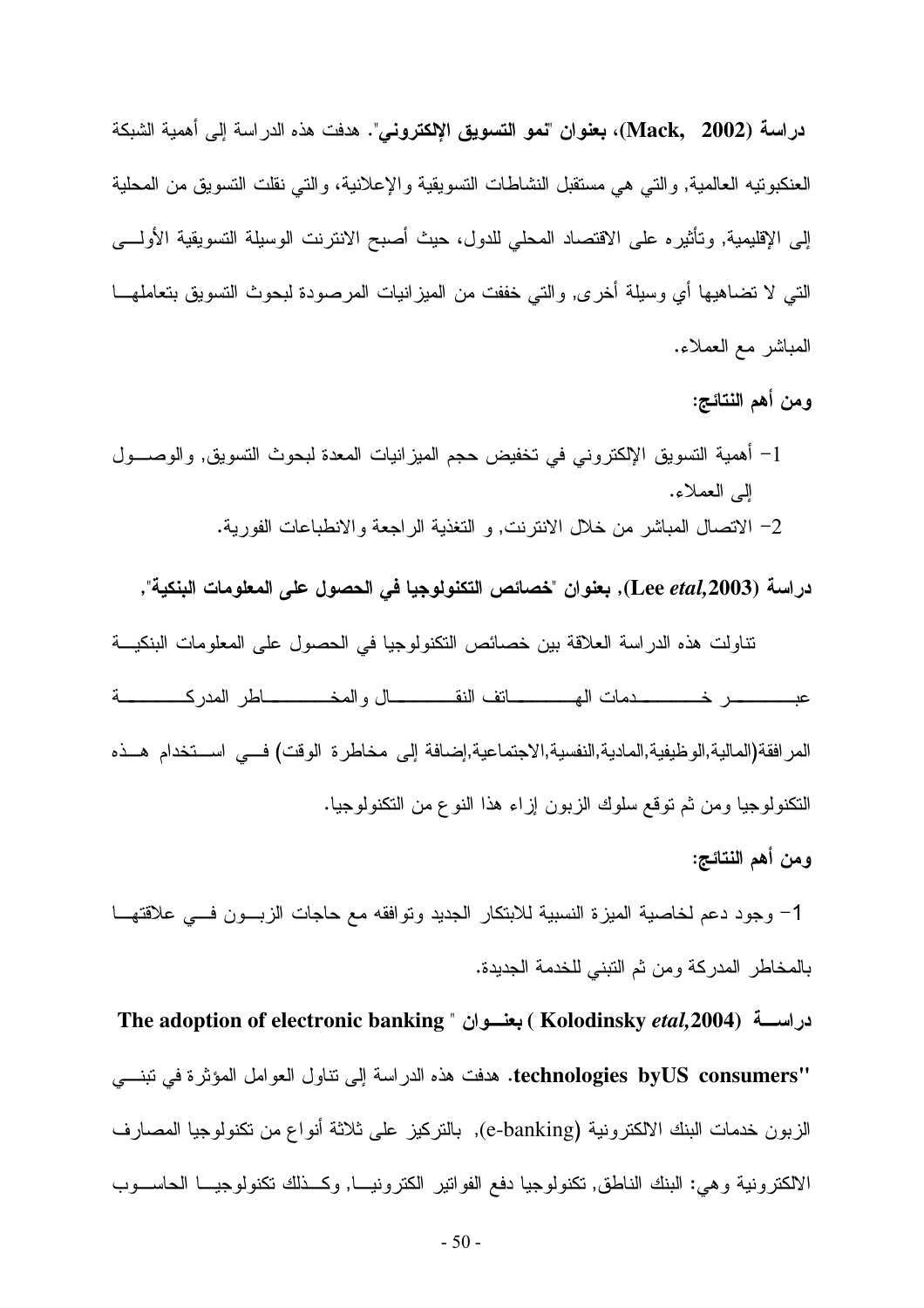الشخصبي للدخول إلى الخدمة المصرفية الالكترونية, حيث استخدمت هذه الدراسة تحليــل الانحـــدار بالرنب لإيجاد العلاقة بين الخصائص الديمو غرافية للمبحوثين والنوجه السلوكي في نبني نكنولوجيـــا المصبار ف الالكتر ونبة.

ومن أهم النتائج:

1-وجود علاقة بين النبني البنوك الالكترونية وخصائص نلك الخدمة كالبــساطة أو النعقيــد,الميـــزة النسيبة,الملاءمة,المخاطر المحتملة.

نراسة (Casolaro, Gobbi, 2004) بعنسوان Information Technology and) . مدفت هذه الدراسة التي Productivity Changes in the Italian Banking Industry" أجريت على أكثر من (600) بنك إيطالي إلى النعرف على نأثير النوسع فـــي اســـنخدام نكنولوجيـــا المعلومات على صناعة المصارف الإلكترونية في البنوك الإيطالية.

ومن أهم النتائج:

1– وجود نأنثير إيجابي للنوسع في استخدام نكنولوجيا المعلومات على النكاليف, والربحية, والإنتاجية في البنوك الايطالية.

"Customers' Adoption of Banking بعنوان (Wan & Luk, 2004) "Channels in Hong Kong. هدفت هذه الدراسة إلى بيان مدى نبني الزبون لتكنولوجيا الخدمة المصرفية متمثلة بالصراف الآلبي والبنك الالكتروني E-marketing، والبنك الناطق. وكانت المتغيرات المستقلة المؤثرة على حالة التبني هي المتغيرات النفسية والعوامل الديموغرافية. ومن أهم النتائج:

1– وجود علاقة بين المتغيرات الديمو غرافية وحالة النبني لنكنولوجيا البنوك.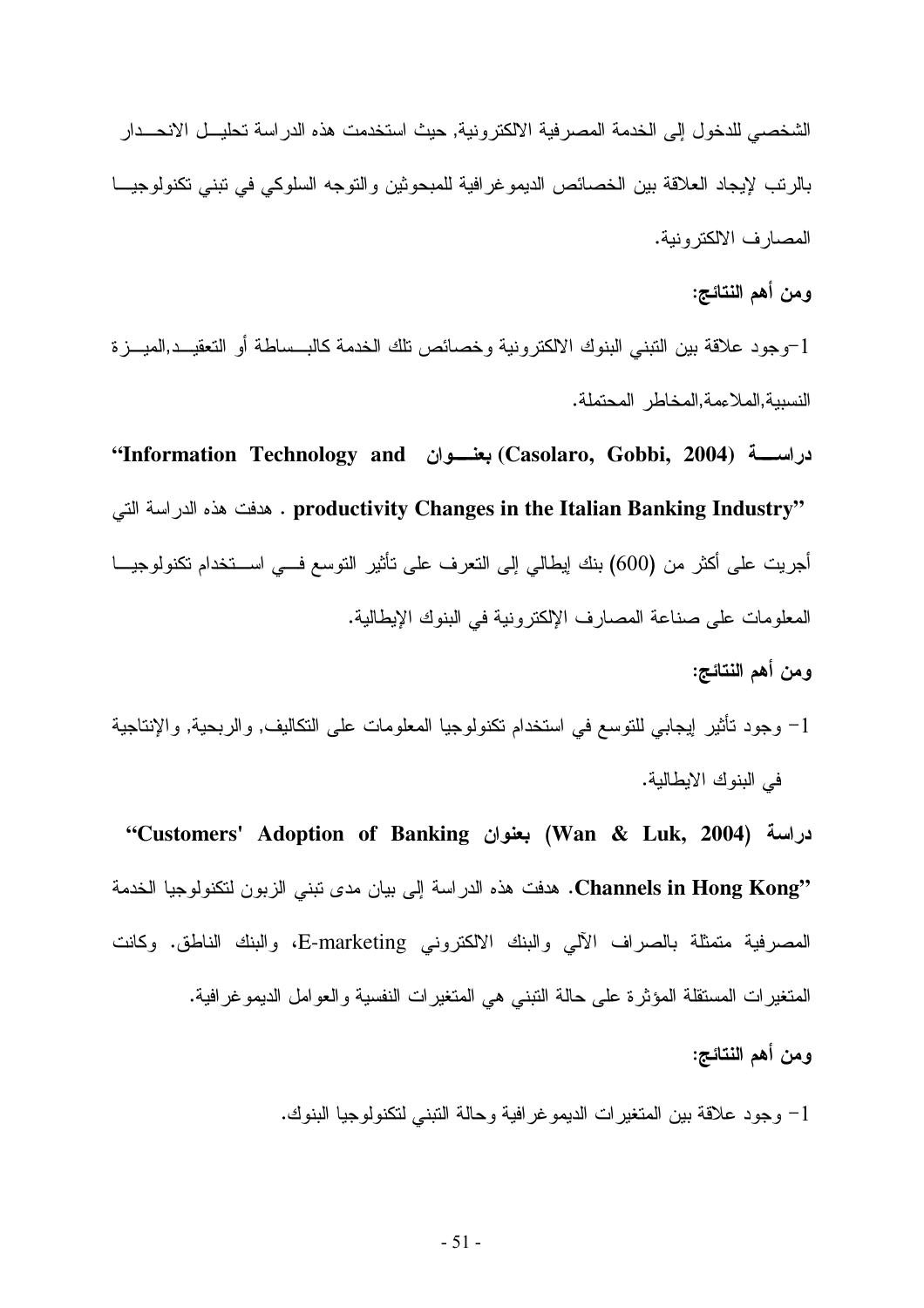نراسة (Mcphail, Fogarty, 2004) بعنوان (Mcphail, Fogarty, 2004) Adoption and Consumption of self-Service Banking Technology" الدراسة إلى التعرف على المتغيرات الديموغرافية للعملاء، وحجم الاستخدام لتكنولوجيا الخدمات المصرفية الذاتية لعملاء البنوك الأسترالية, وقد كانت الدراسة مركزة على أربع قنوات الكترونية هي: الصر اف الآلي، و البنك الناطق، وبنوك الإنتر نت، ونقاط البيع.

#### ومن أهم النتائج:

1– مع زيادة عمر العميل, نقل قناعاته باستخدام القنوات الإلكترونية الجديدة، وبالذات البنك الناطق وبنك الإنترنت، وكان لهذا العامل (العمر) نأثير أكبر من نأثير العوامل الأخرى مثل: التحصبل العلمي، والدخل.

2– التركيز في تسويق تلك القنوات على ميزة القنوات الإلكترونية في توفير الجهد والوقت، وأنه لا بد من در اسة العوامل الثقافية والاجتماعية للبيئة المحيطة بالعميل.

"Internet Banking in the U K: Why are نوان (White, Helene, 2004) الجمعة ( "There not More Customers. وهي دراسة أجريت على عملاء البنوك البريطانية، حيث كانت مشكلة الدراسة عدم وجود زيادة في عدد مستخدمي الإنترنت للحصول على الخدمات مستخدمي الإنتر نت.

#### ومن أهم نتائج:

1- أهمية تأكيد توفر السربة والأمان.

2– استخدام المصارف الإلكترونية يحقق مزايا مثل نوفير وقت وجهد المستخدم، بالنالي يشجع العملاء على نبني نكنولوجيا المصارف الإلكترونية, فيما يتعلق ببنوك الإنترنت.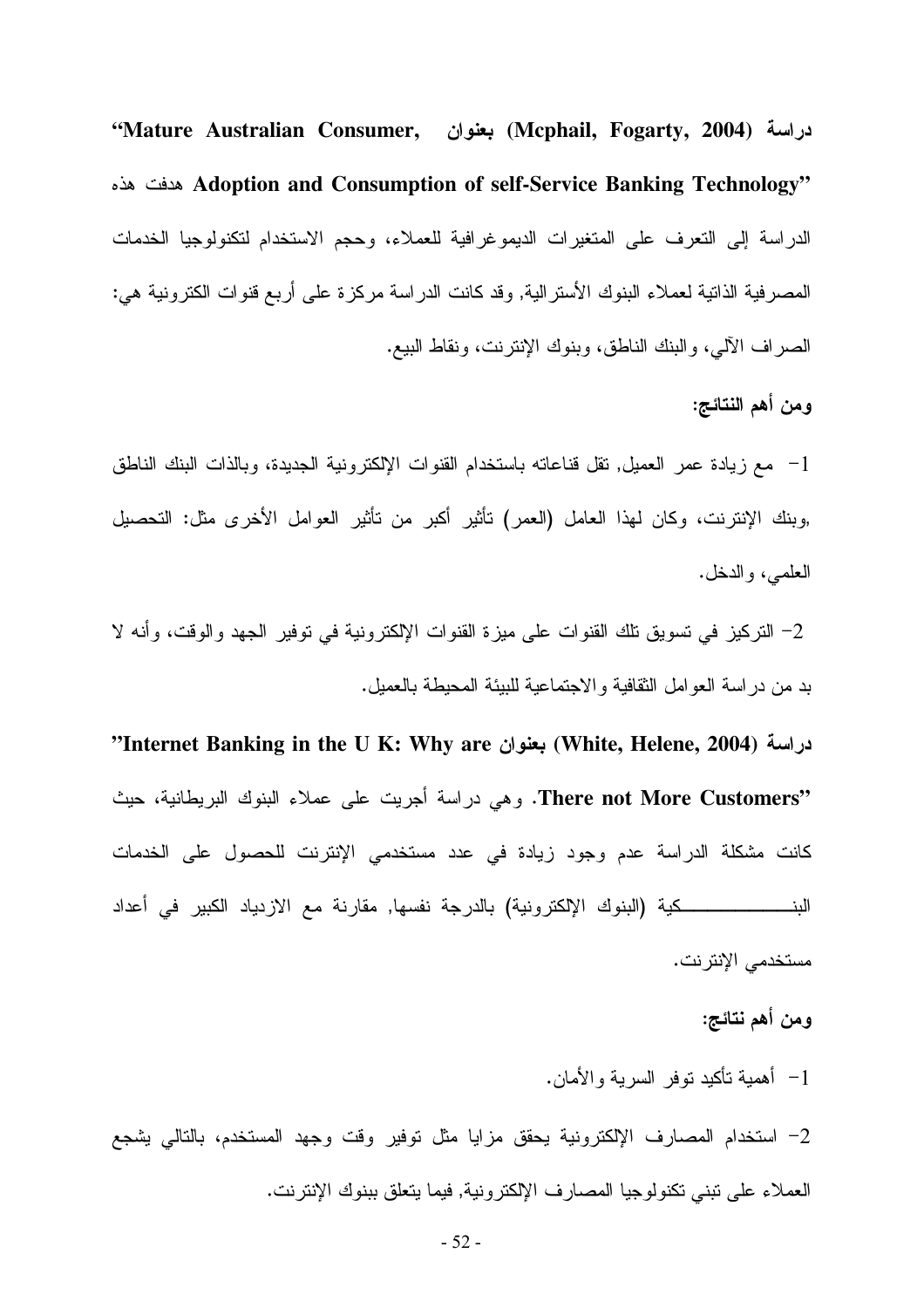دراسة قام بها (Jamaland Naser, 2003) بعنوان" العوامل المؤثرة في رضا العميـــل فـــي فطـــاع ا**لبنوك بدولة باكستان** ". هدفت هذه الدراسة إلى معرفة العوامل التي تؤثر في تحقيق رضا العميل. ومن أهم النتائج:

1– أن جودة الخدمة هو المتغير الوحيد الذي له تأثير ذو دلالة إحصائية في مستوى رضـا العملاء. (2–7): ما يميز الدراسة الحالية عن الدراسات السابقة.

إن أهم ما يميز الدراسة الحالية عن الدراسات السابقة, يمكن تلخيصه بما يلي:

- من حيث بيئة الدراسة: أُجريت غالبية الدراسات السابقة على المنظمات الأمريكية و الأوروبية في القطاع السلعي و القطاع الخدمي, كالخدمات المصرفية والخدمات التأمينية وغير ها.......... في حين تم تطبيق الدراسة الحالية في بيئة البنوك التجارية الأردنية , أي في بيئة تـــسويقية عربية ذات بيئة متغير ه (غير مستقرة), وذات طابع تنافسي حاد.
- من حيث أهداف الدراسة: نتوعت الاتجاهات البحثية للدراسات السابقة, التي هدفت إلى قياس أثر التسويق الالكتروني (الانترنيت) على جودة الخدمات المصرفية, في حين ســعت الدراســـة الحالية إلى النعرف إلى أثر النسويق الالكتروني بواسطة الهاتف النقال للخدمات المـــصرفية على تحقيق رضا العملاء لدى البنوك التجارية الأردنية.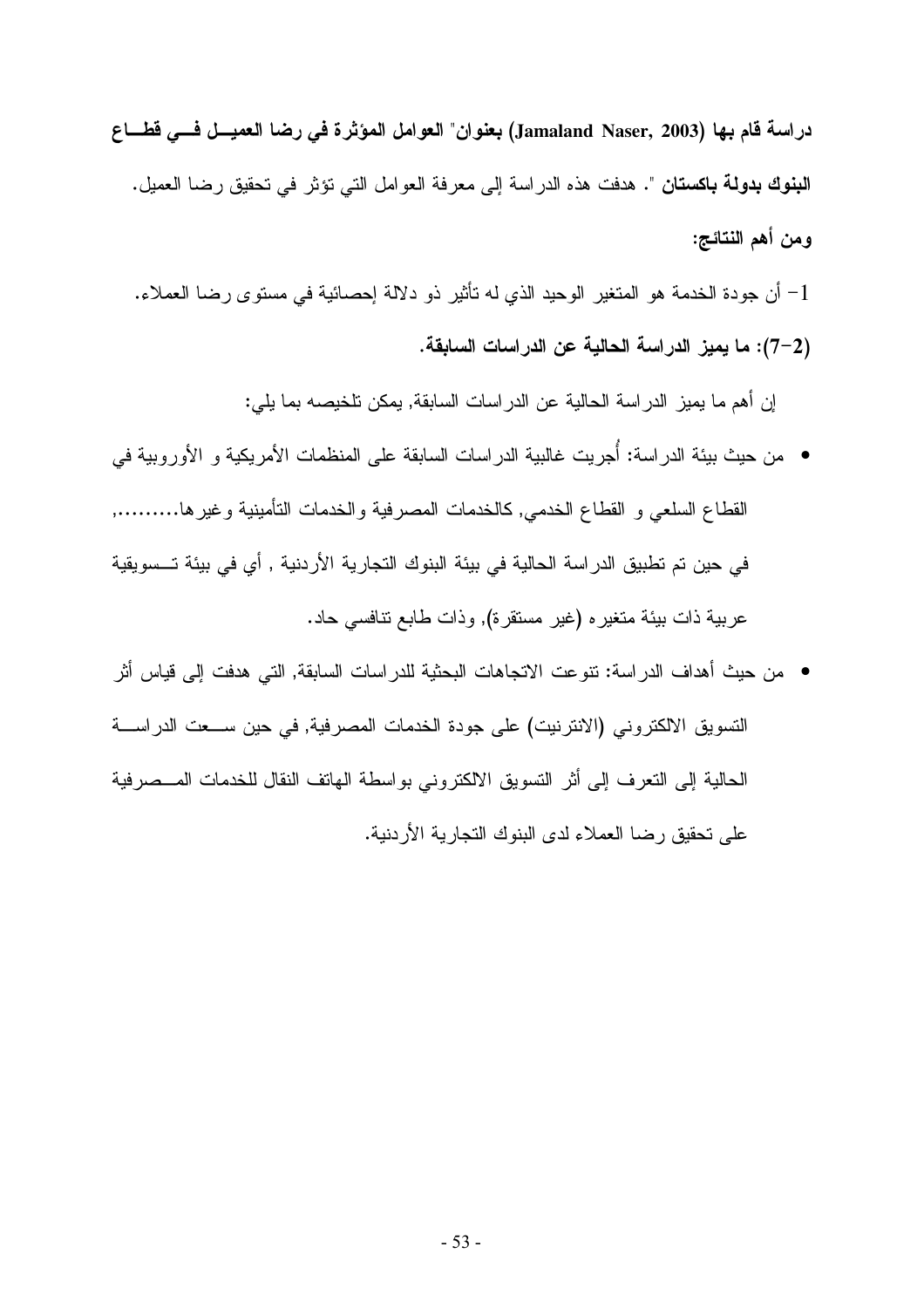### الفصل الثالث

## منهجية الدراسة

# (الطريقة والإجراءات)

المقدمسة. $(1-3)$ (3–2): منهج الدراسة. (3-3): مجتمع الدراسة وعينتها. (3–4): أنموذج الدراسة. (3–5): المتغيرات الديمغرافية لإفراد عينة الدراسة. (3–6): أدوات الدراسة ومصادر الحصول على المعلومات. (3–7): المعالجة الإحصائية المستخدمة. (3–8): صدق أداة الدراسة وثباتها.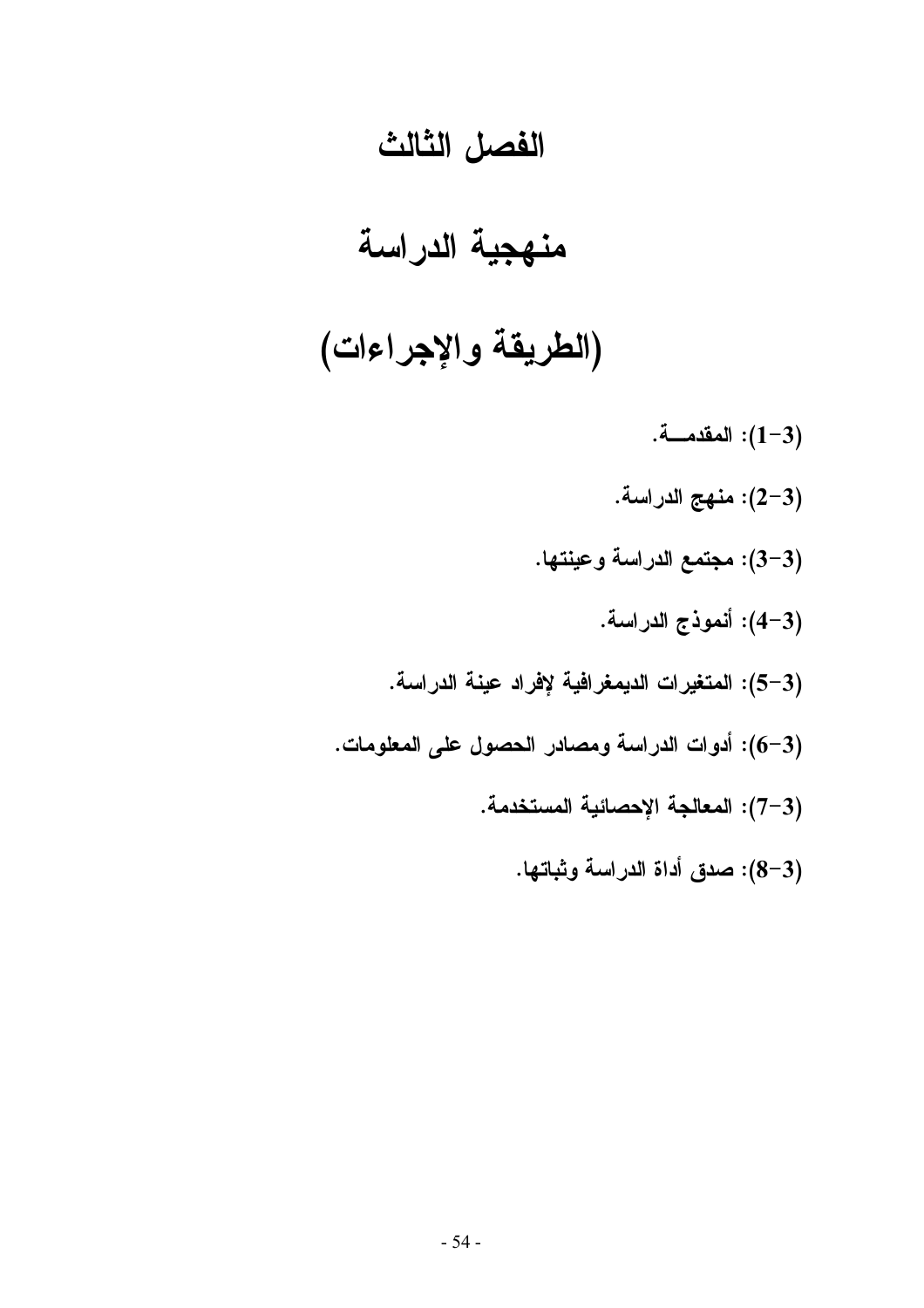المقدمة:  $(1-3)$ 

هدفت الدراسة إلى التعرف على أثر التسويق الالكتروني بواسطة الهاتف النقال للخدمات المصرفية على تحقيق رضا العملاء لدى البنوك التجارية الأردنية, ولتحقيق هذه الأهداف نتاول الفصل وصفا لمنهج الدراسة, ومجتمع الدراسة وعينتها, ونموذج الدراسة, وكذلك أدوات الدراسة ومصادر الحصول على المعلومات و المعالجات الإحصائية المستخدمة, وصو لا إلى صدق أداة الدر اسة و ثباتها.

(3–2): منهج الدراسة

استخدام الباحث في هذه الدراسة المنهج الوصفي التحليلي, الذي يحاول وصف ونقييم أراء العملاء المتعاملين مع البنوك التجارية الأردنية, في استخدام التسويق الالكتروني بواسطة الهاتف النقال وتحقيق الرضا لديهم, ويحاول المنهج الوصفى التحليلي أن يقارن ويفسر ويقيم أملا في النوصل إلى تعميمات ذات معنى يزيد بها رصيد المعرفة عن موضوع الدراسة, ويستخدم المنهج الوصفى التحليلي لوصف مجتمع الدراسة والذي يتم جمع البيانات منه من خلال أداة الدراسة, وهي الاستبأنه والتي سبتم بناؤها بالاستفادة من الأدب السابق, وبعد جمع البيانات بتم نبويبها وإدخالها في جهاز الحاسوب نمهيدا لتحليلها بواسطة برنامج الحزمة الاجتماعية (SPSS), وذلك لاستخراج النتائج تمهيدا لمناقشتها وذكر أبرز التوصيات.

#### (3-3): مجتمع وعينسة الدراسسة

استخدم الباحث طريقة العينة العشوائية الميسرة وذلك لكبر حجم مجتمع الدراسة, واشتملت عينة الدراسة على (1000) عميل من عملاء البنوك التجارية الأردنية أي ما نسبته (2.4 %) من مجموع عملاء عينة البنوك التي شاركت في الدراسة, والبالغ عددها (7) بنوك تجارية من أصل (16)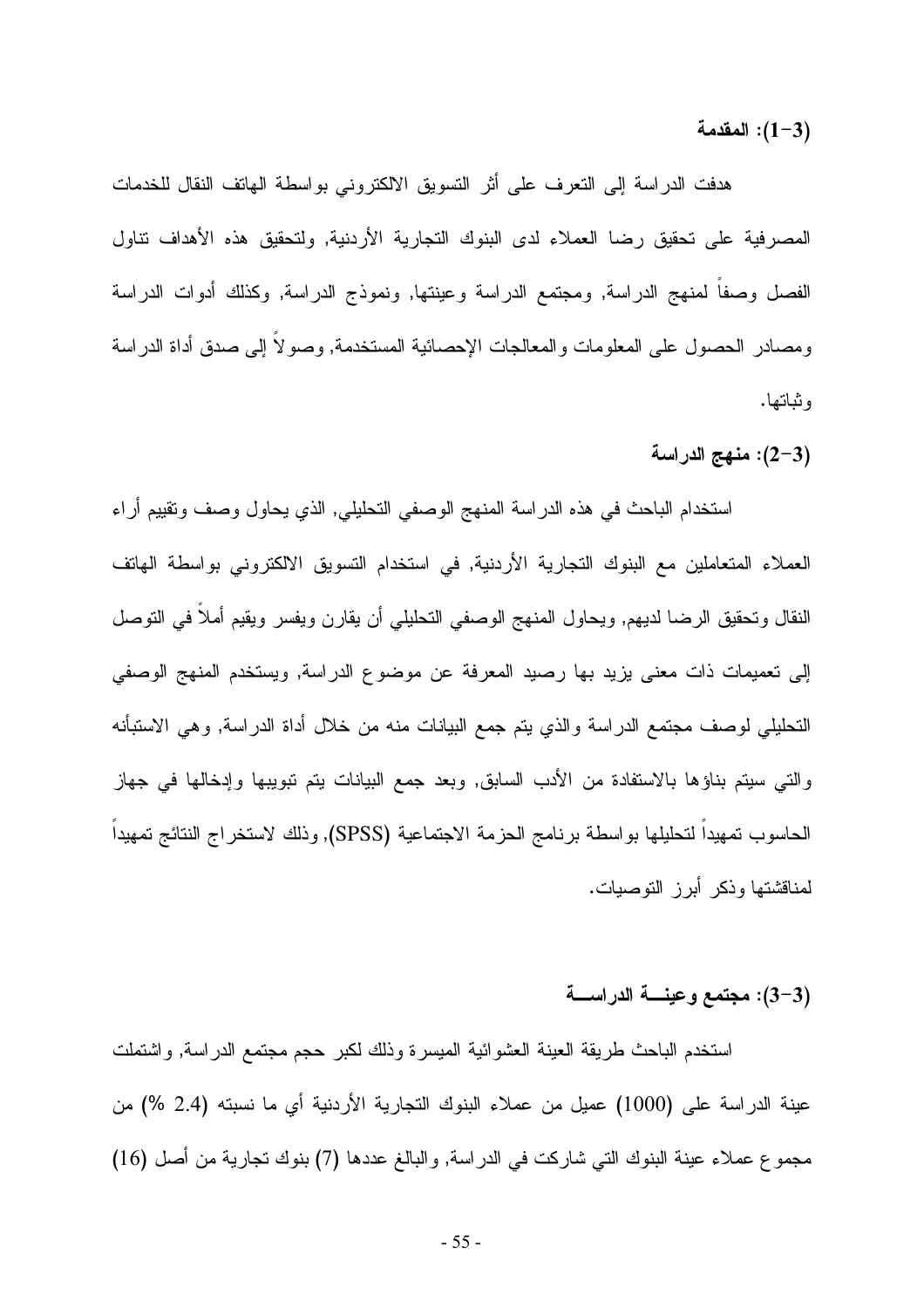بنكاً نجارياً, وامتنعت (9) بنوك وذلك لأسباب إدارية, كما هو موضح بالجدول (3–1), حيث ستوزع عليهم أداة الدراسة, وهي الاستبأنه لغرض جمع البيانات, مع الأخذ بعين الاعتبار العوامل الديمغرافية لإفراد العينة.

 $(1-3)$  الجدول

أسماء البنوك النجارية الأردنية والتي ستجرى عليها الدراسة, وعدد عملاء هذه البنوك:

| عدد العملاء | اسم البنك              |
|-------------|------------------------|
| 1000000     | بنك الإسكان            |
| 1145000     | البنك العربي           |
| 800000      | البنك الإسلامي الأردني |
| 212000      | بنك القاهرة عمان       |
| 200000      | البنك الأهلى الأردني   |
| 486000      | بنك الأردن             |
| 342000      | البنك الأردنى الكويتى  |
| 4185000     | مجموع عدد العملاء      |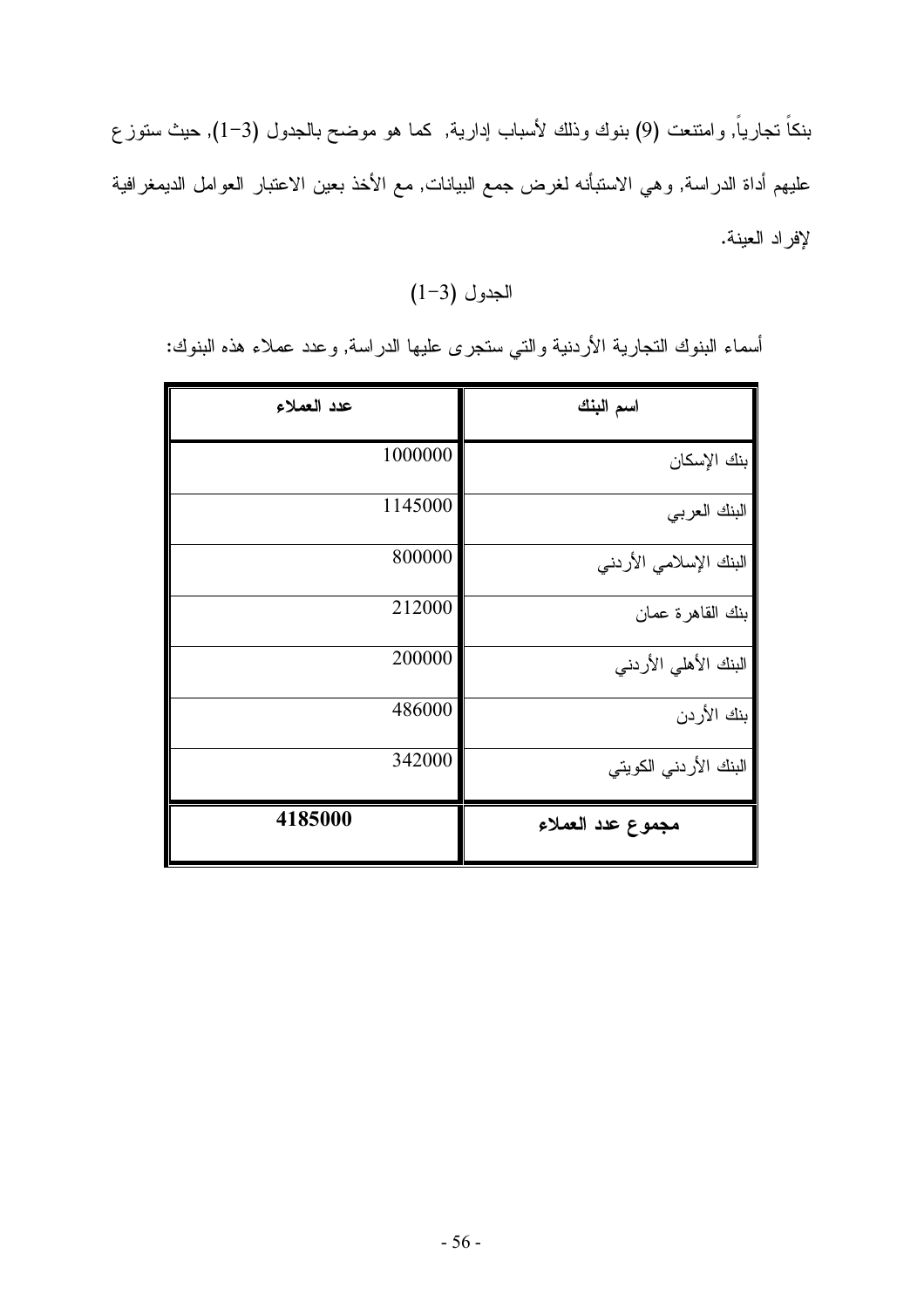المتغير المستقل

المتغير التابع

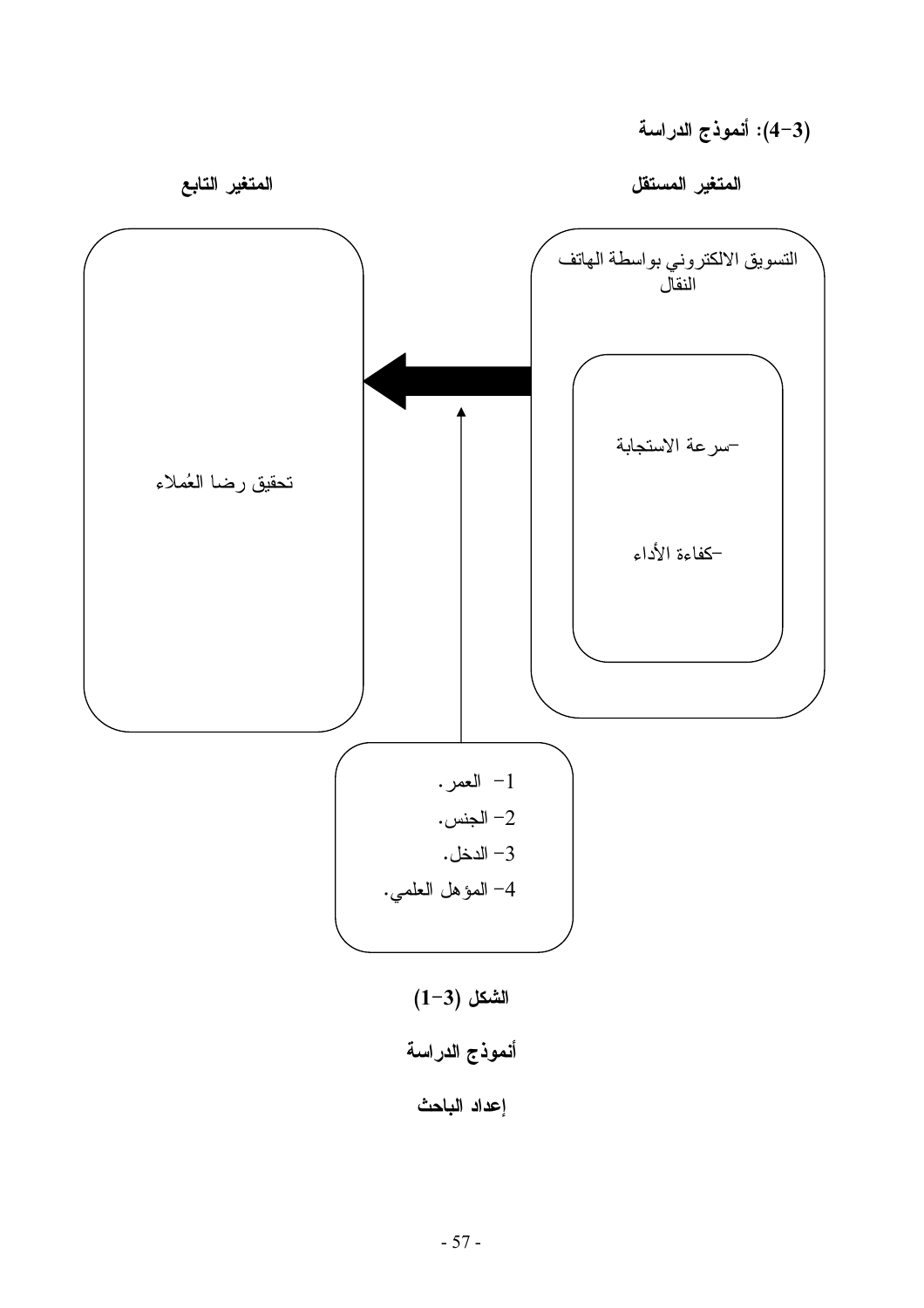(3–5): المتغيرات الديمغرافية لإفراد عينة الدراسة

الجدول (3–2) يوضىح المتغيرات الديمغرافية لإفراد عينة الدراسة (العمر, الجنس, الدخل, المؤهل العلمي), إذ يشير الجدول (3–2) إلى نتائج التحليل الوصفي للمتغير ات الديمغر افية للمستجيبين من أفراد عينة الدراسة, ففيما يتعلق بالمؤهل العلمي فقد أظهرت النتائج أن (49.8%) من المبحوثين هم من حملة درجة البكالوريوس, فيما نبين أن ما نسبته (23.3%) هم من حملة درجة الماجستير أو أعلـي, وأن مـا نسبته (16.5%) هم من حملة درجة دبلوم الكلية, وأن مـا نسبته (10.5%) هم من حملة الثانوية العامة أو اقل, وهذا يؤشر إلى أهمية المؤهل العلمي لدى عينة الدراسة الذي ينعكس في إجاباتهم بالاتجاهات الصحيحة.

وقد أظهرت النتائج فيما يتعلق بالعمر, أن (15.8%) من المبحوثين نتراوح أعمارهم ما بين (18–24) سنة, وأن ما نسبته (32.5%) نتراوح أعمارهم ما بين (25–32) سنة, وأن ما نسبته (39%) نتر او ح أعمار هم ما بين (33–40) سنة, وأن ما نسبته (12.8%) هم (أكثر من 40) سنة. وهذا يشير إلى ما نسبته (87.3%) هم من فئة الشباب مما يجعلهم أكثر اهتماما باستخدام أدوات التكنو لو جبا الحدبثة.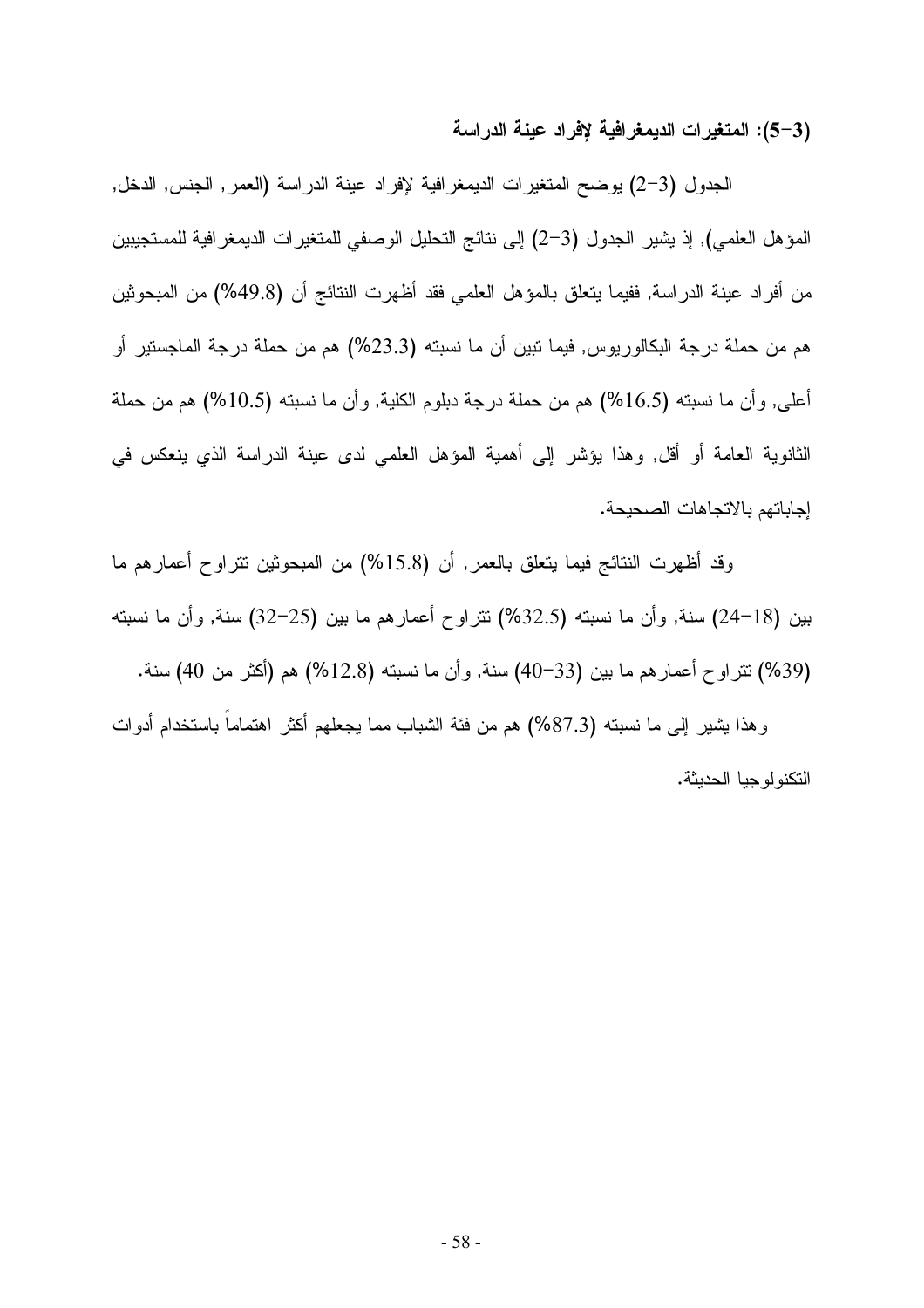### $(2-3)$  جدول

|  |  | وصف المتغيرات الديمغرافية لإفراد عينة الدراسة |  |
|--|--|-----------------------------------------------|--|
|  |  |                                               |  |

| النسبة المئوية | التكرار | الفئة            | المتغير       |
|----------------|---------|------------------|---------------|
| 49.5           | 198     | ذكور             | الجنس         |
| 50.5           | 202     | اناث             |               |
| 15.8           | 63      | 18−24 سنة        | العمر         |
| 32.5           | 130     | 32-25 سنة        |               |
| 39.0           | 156     | سنة $40 - 33$    |               |
| 12.8           | 51      | أكثر من 40 سنة   |               |
| 8.0            | 32      | اقل من 150 دينار | الدخل         |
| 22.8           | 91      | 150−300 دينار    |               |
| 37.5           | 150     | 450-301 دينار    |               |
| 17.5           | 70      | 451 –600 دينار   |               |
| 14.3           | 57      | أكثر من 600      |               |
|                |         | دينار            |               |
| 10.5           | 42      | ثانوية عامة فأقل | المؤهل العلمى |
| 16.5           | 66      | دبلوم            |               |
| 49.8           | 199     | بكالوريوس        |               |
| 23.3           | 93      | ماجستیر او اعلمی |               |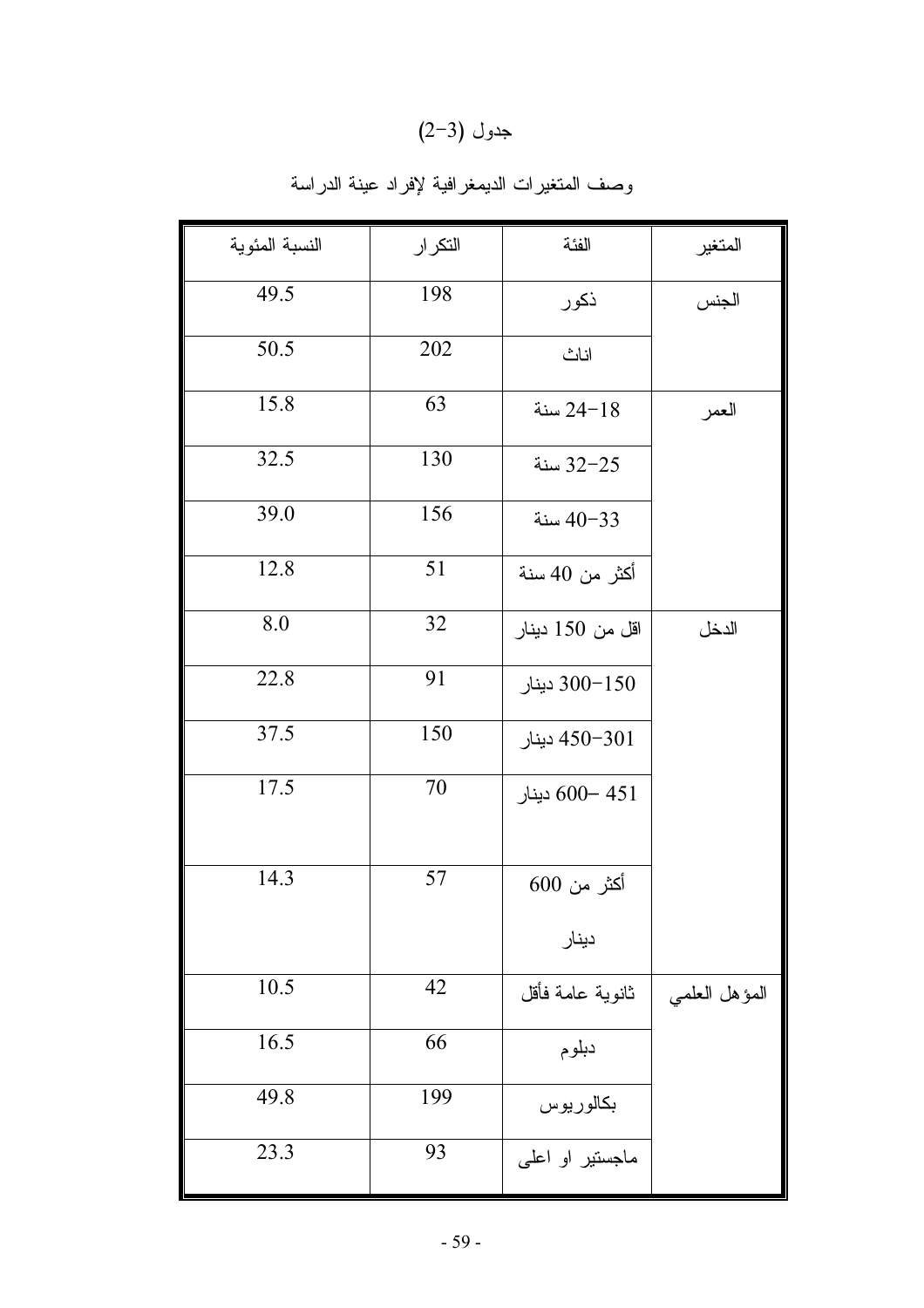(3–6): أدوات الدر اسسة ومصادر الحصول على المعلومات

تكونت الدراسة من جانبين, جانب نظري وأخر نطبيقي, ففي الجانب النظري تم النظرق إلى معظم المفاهيم والمبادئ العلمية ذات العلاقة بالموضوع, أما الجانب التطبيقي فقد اعتمد الباحث على المنهج الوصفي التحليلي الذي يهدف – من خلاله – إلى معرفة أثر التسويق الالكتروني للخدمات المصرفية بواسطة الهاتف النقال لتحقيق الرضا لدى عملاء البنوك التجارية الأردنية, بهدف جمع البيانات وتحليلها واختبار الفرضيات. واعتمدت الدراسة الحالية في جمع البيانات وأساليب تحليلها والبرامج المستخدمة على ما يلي:

- الكتب والدوريات والرسائل الجامعية, وذلك بهدف بناء الإطار النظري للدراسة.
- الاستنبأنـه, وقد شملت الاستبأنـه عدداً من الـعبارات نـعكس أهداف الدراسـة وأسئلتـها, للإجابـة عنها من قبل المبحوثين, وسيتم استخدام مقياس likert الخماسي, بحيث تأخذ كل إجابة أهمية نسبية من (1−5). ولإغراض التحليل سيتم استخدام البرنامج الإحصائي (SPSS). وقد وقعت الاستبأنه في ثلاث أجزاء هي:
	- (أو لا) القسم الأول: نضمن منغيرات نتعلَّق بالخصائص الديمغر افية لعينة الدراسة من خلال (4) فقدر ات هي (الجنس, العمر, الدخل, المؤهل العلمي).
	- (ثانيا) القسم الثانـي : تضمن متغيرات تتعلَّق بالتسويق الالكترونـي بواسطة الـهاتف النقال عبر بعدين هما (سر عة الاستجابة وكفاءة الأداء), عبر (23) فقدر ة لقياسها.
		- (ثالثاً) القسم الثالث : تضمن متغير ات تتعلق بتحقيق الرضا للعملاء عبر (10) فقدر ات لقياسها.

وبذلك شملت الاستبأنه على (37) فقرة, نراوح مدى الاستجابة من (1–5), وكان المقياس فيما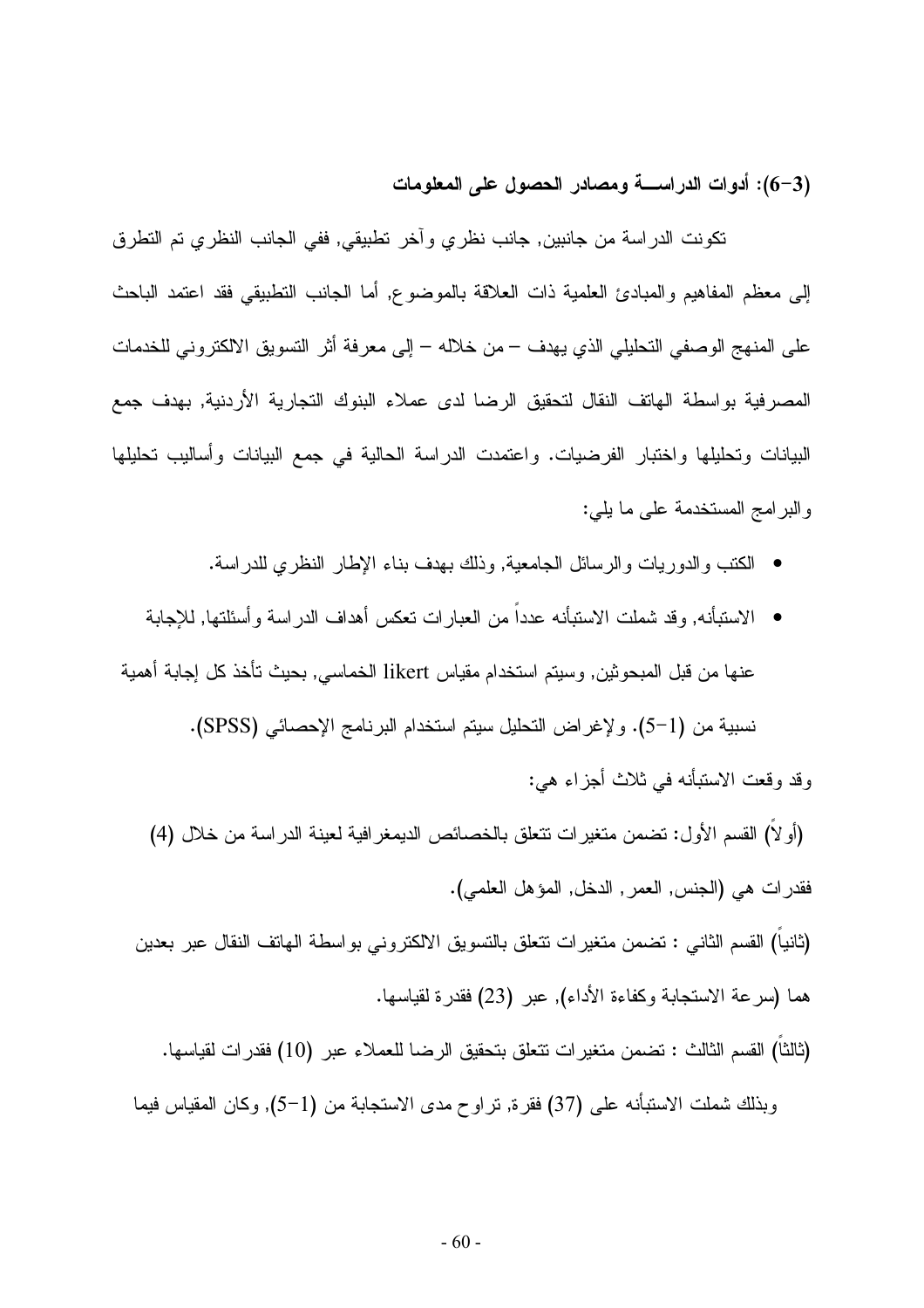بِتعلَّق بِالنِّسويقِ الالكتروني بواسطة الهاتف النقال على النحو النالبي:

| لا أوافق بشدة | افق<br>(۵<br>◢<br>╯ | محايد | افق<br>ا ہ | أو افق بشدة |
|---------------|---------------------|-------|------------|-------------|
|               |                     |       |            |             |

أما بما يتعلَّق بتحقيق الرضا للعملاء فكان على النحو التالي:

| I<br>لا أوافق بشدة | افة<br>أيا | محايد | أو افق<br>- - | أوافق بشدة |
|--------------------|------------|-------|---------------|------------|
|                    |            |       |               |            |

- (3–7): المعالجة الإحصائية المستخدمة
- 1– قام الباحث بتفريغ وتحليل الاستبأنه من خلال برنامج SPSS الإحصائي, حيــث تـــم حـــساب المنوسطات الحسابية و النسب المئوية لكل فقدرة و لكل مجال, كذلك سيتم استخدام الاختبـــارات الإحصائية التالية:
	- Cronbach Alpha لتأكد من درجة ثبات المقياس المستخدم.
- 2– المنوسطات الحسابية والانحرافات المعيارية من أجل الإجابة عن أسئلة الدراسة ومعرفة الأهمية النسبية.
	- 3– تحليل الانحدار البسيط, وذلك لقياس نأثير متغير مستقل واحد على متغير نابع واحد.
	- 4– تحليل الانحدار المتعدد, وذلك لقياس تأثير عدة متغير ات مستقلة على متغير تابع واحد.
		- 5– الأهمية النسبية, الذي تم تحديده طبقاً للمقياس الأتي:
		- طول الفئة = (الحد الأعلى للبديل- الحد الأدنى للبديل) / عدد المستويات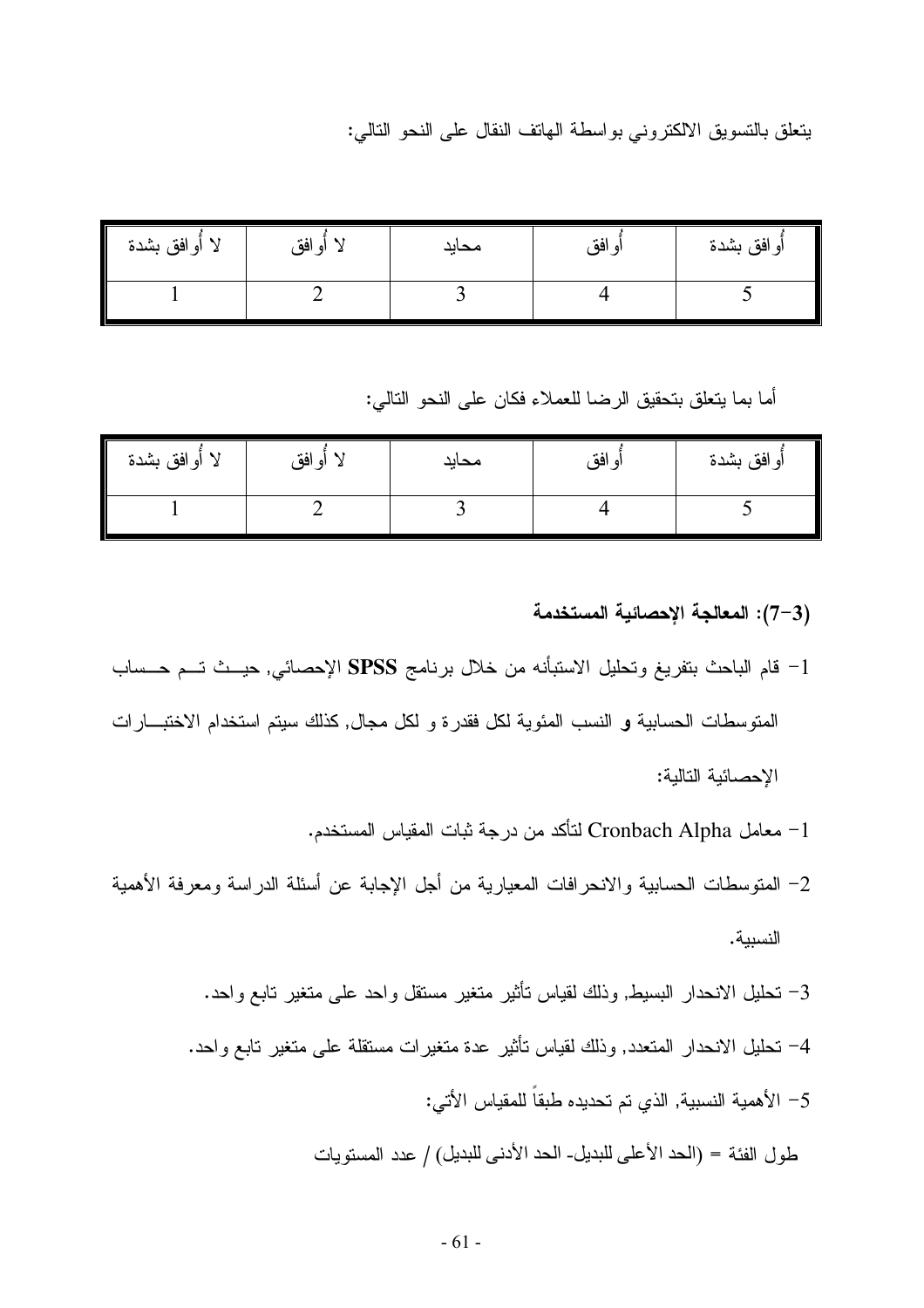- $1.33 = 3/4 = 3/(1-5) =$ وبذلك نكون الأهمية المنخفضة من 1 – اقل من 2.33 .  $.3.66 - 2.33$  الأهمية المتوسطة من الأهمية المرتفعة من 3.67 فأكثر . طنبار (ت) لعينتين مستقلتين -  $\sim$ 
	- (3–8): صدق أداة الدراسة وثباتها
		- (أ) الصدق الظاهر ي:

للتحقق من الصدق الظاهري للمقياس, تمت الاستعانة بمجموعة من أعضاء الهيئة الندريسية المنتمين لعلوم الإدارة والتسويق, بقصد الإفادة من خبرتهم العلمية والعملية, وقد بلغ عدد المحكمين (7), وبلغت نسبة الاستجابة الكلية (100%), أنظر الملحق رقم (1). مما زاد في الاطمئنان إلى صحة النتائج التي تم التوصل إليها.

(ب) ثبات أداة الدراسة:

من أجل البر هنة على أن الاستبأنه نقيس العوامل المراد قياسها, لقياس درجة الثبات, تم إجراء اختبار مدى الاتساق الداخلي لفقرات المقياس, إذ تم تقييم تماسك المقياس بحساب Cronbach Alpha, الذي يشير الى فوة الارتباط والتماسك بين فقدرات المقياس, ولتحقق من ثبات أداة الدراسة بهذه الطريقة, طبقت معادلة Cronbach Alpha على درجات أفراد عينة الثبات, وعلى الرغم من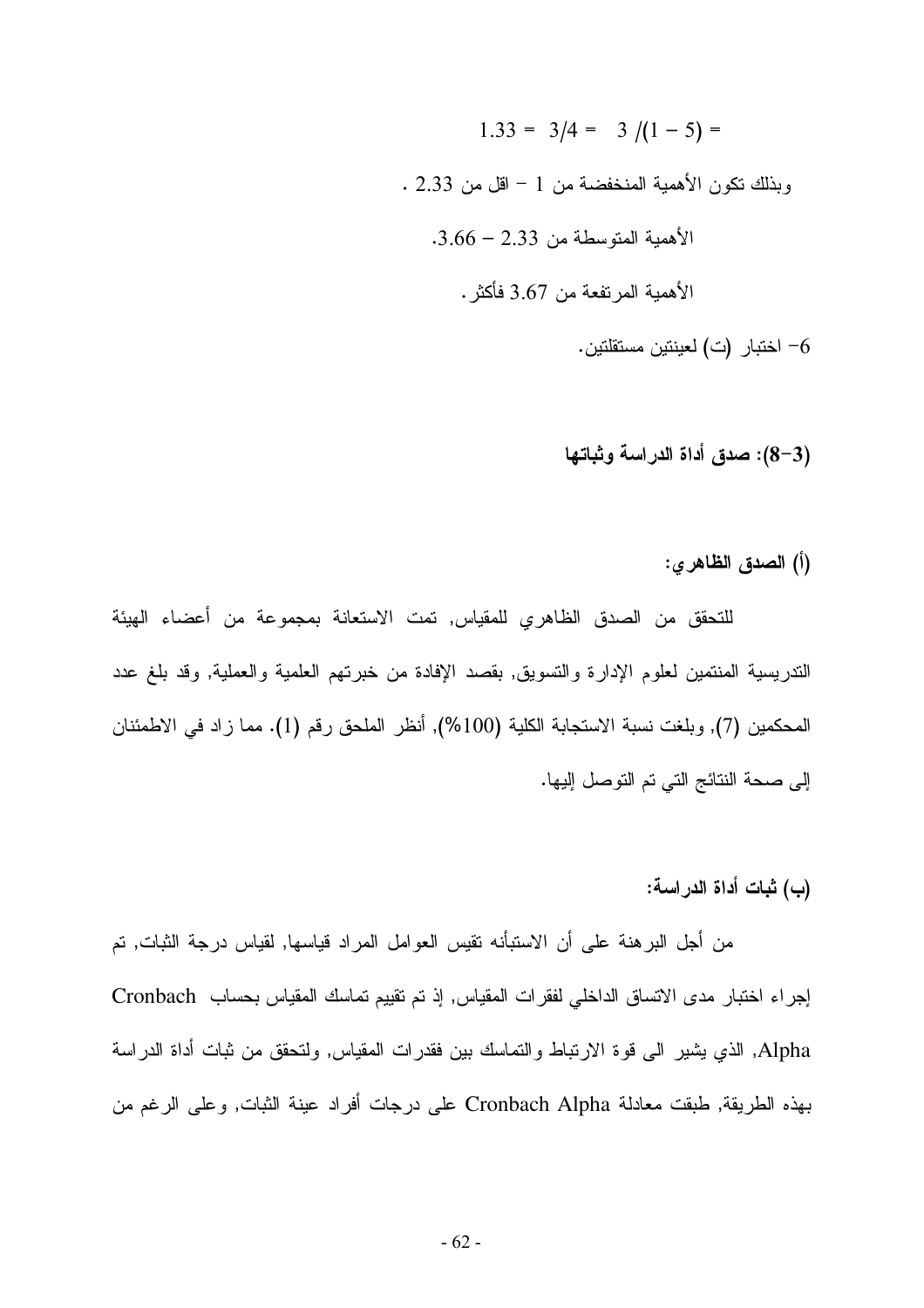عدم وجود قواعد قياسية بخصوص القيم المناسبة لــ(Alpha), لكن من الناحية التطبيقية يعد Alpha≥0.60 معقولاً في البحوث المتعلقة بالإدارة والعلوم الإنسانية. أُنظر الجدول (3−3).

الجدول (3-3)

معامل ألفا الفقر ات المتغير ات 0.70  $12 - 1$ سرعة الاستجابة  $0.75$ كفاءة الأداء  $23 - 13$  $0.79$ تحقبق رضا العملاء  $33 - 24$ 

معامل ثبات الاتساق الداخلي لإبعاد الاستبأنه (كرونباخ ألفا)

من الجدول (3–3) يتضح بأن معاملات الثبات لمتغيرات الدراسة نراوحت ما بين (0.70 – 0.79) وهذه المعاملات نعد مناسبة, لأنها أعلى من الدرجة (0.60) وهو الحــد الأدنــــى لمعامل الثبات المقبول، لذا فإن معاملات الثبات التي تم استخراجها هي مناســـبة وتفـــي بـــأغراض الدراسة الحالية.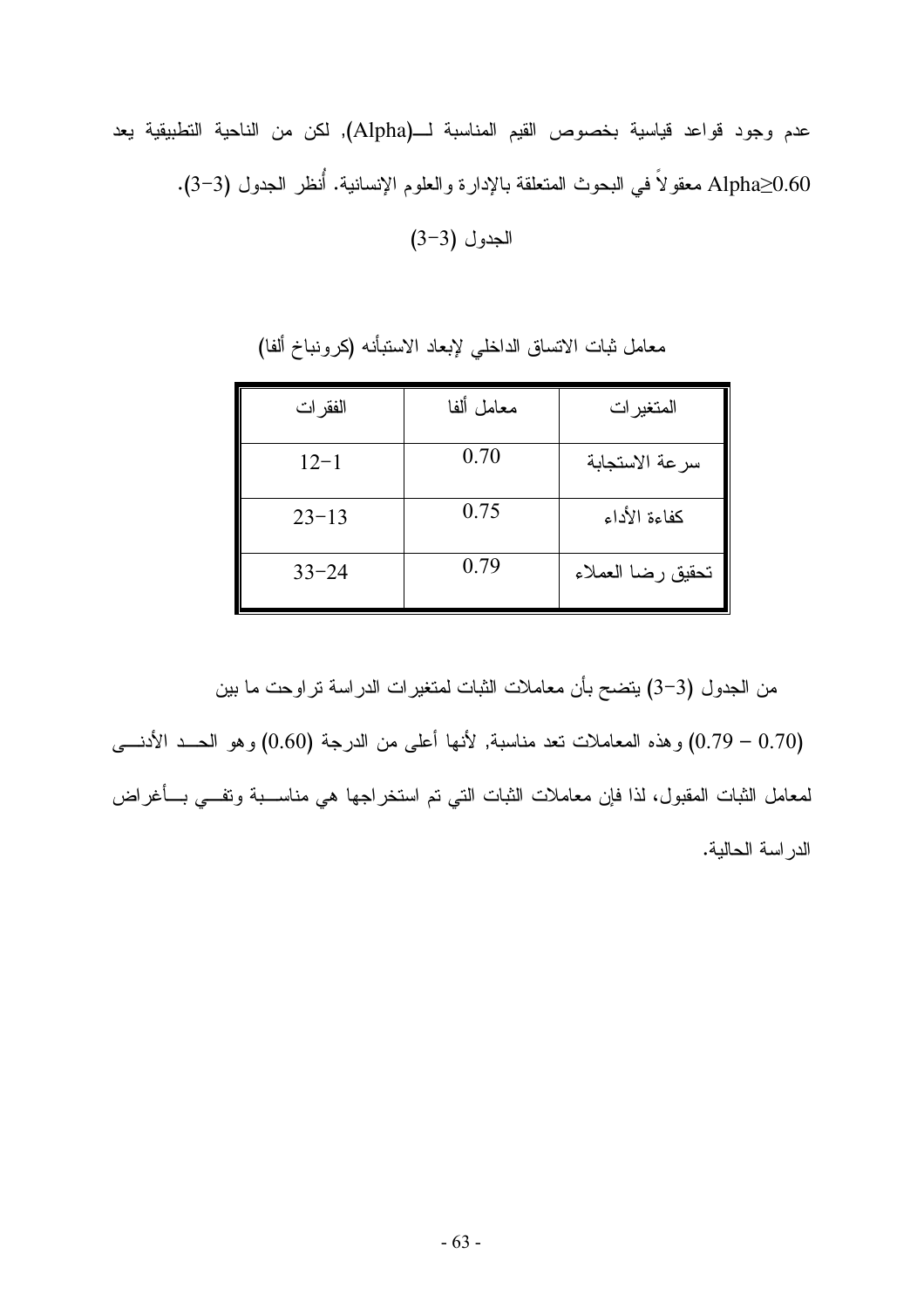## الفصل الرابع

# (تحليل النتائج واختبار الفرضيات)

(4–1): المقدمة. (4–2): التحليل الوصفي لمتغيرات الدراسة. (4–3): اختبار الفرضيات.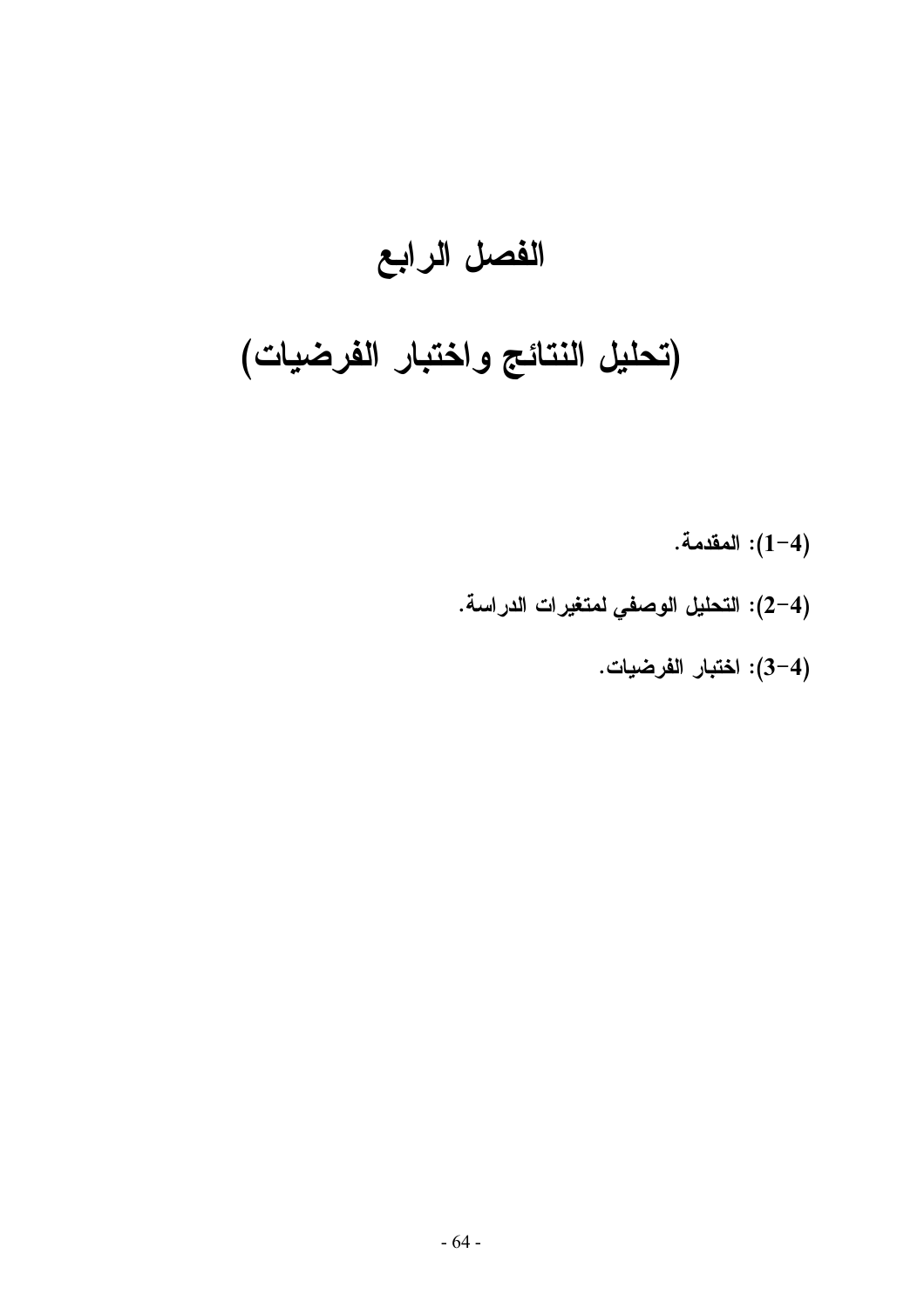(4–1): المسقدمة

يهدف هذا الفصل إلى عرض نتائج تحليل أراء أفراد عينة الدراسة حول متغيرات الدراسة المعتمدة, وتم استخدام الأوساط الحسابية لتقدير المستويات والانحرافات المعيارية, وقد تم عرض النتائج عبر ثلاثة محاور رئيسية تغطي متغيرات الدراسة وفقاً للتالي:

التحليل الوصفى لإجابات عينة الدراسة عن متغيرات الدراسة.

اختبار فرضيات الدراسة.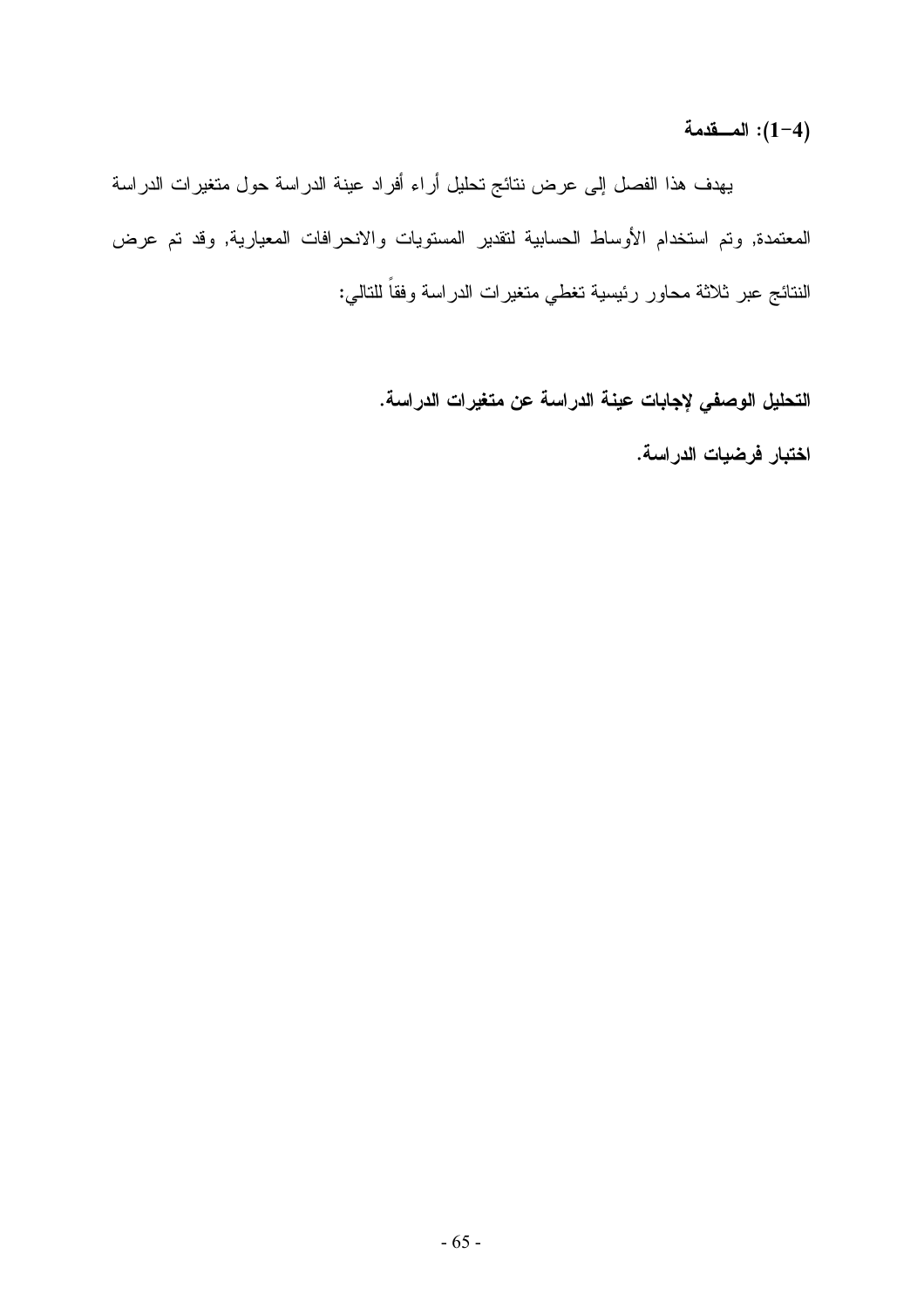(4–2): التحليل الوصفي لمتغيرات الدراسة

لوصف مستوى أهمية سرعة الاستجابة في البنوك التجارية الأردنية, لجأ الباحث إلى استخدام المتوسطات الحسابية والانحرافات المعيارية, لتحقق من معنوية الفقرة وأهمية الفقرة كما هو موضح بالجداول (4-1), (4-2), (4-3).

جدول (4–1): منوسط الحسابي والانحراف المعياري ومستوى الأهمية لاستجابات أفراد العينة على متغير سرعة الاستجابة.

| المستوى | الانحراف<br>المعياري | المتوسط<br>الحسابى | العصيب ارة                                                                                                                               | $\mathbb{F}_{q}$          |
|---------|----------------------|--------------------|------------------------------------------------------------------------------------------------------------------------------------------|---------------------------|
| مرتفع   | 4.18                 | 1.03               | المصرف الذي يقوم بمتابعة أخر التطـــورات فــــي أدوات<br>النسويق الالكتروني يعتبر أكثر استعداداً لخدمة عملائه.                           | $\boldsymbol{\mathit{1}}$ |
| مرتفع   | 3.93                 | 1.06               | يمكن النواصل مع البنك من خلال الهانف النقـــال, علــــي<br>مدار 24 ساعة ومن أي مكان.                                                     | $\overline{2}$            |
| متوسط   | 3.64                 | 1.19               | يمكنني التحكم بجميع الخدمات المصرفية من خلال هاتفي<br>النقال.                                                                            | 3                         |
| متوسط   | 3.48                 | 1.17               | يستخدم البنك الهاتف النقال كوسيلة للنعريسف بالخسدمات<br>المصرفية وزيادة حضوره بين عملائه.                                                | $\overline{4}$            |
| متوسط   | 3.45                 | 1.20               | يوفر استخدام الهاتف النقال في الخدمات المصرفية الوقت<br>على العملاء, لعدم حاجة العملاء الوصول إلىي فرع البنك<br>والوقوف في طوابير طويلة. | 5                         |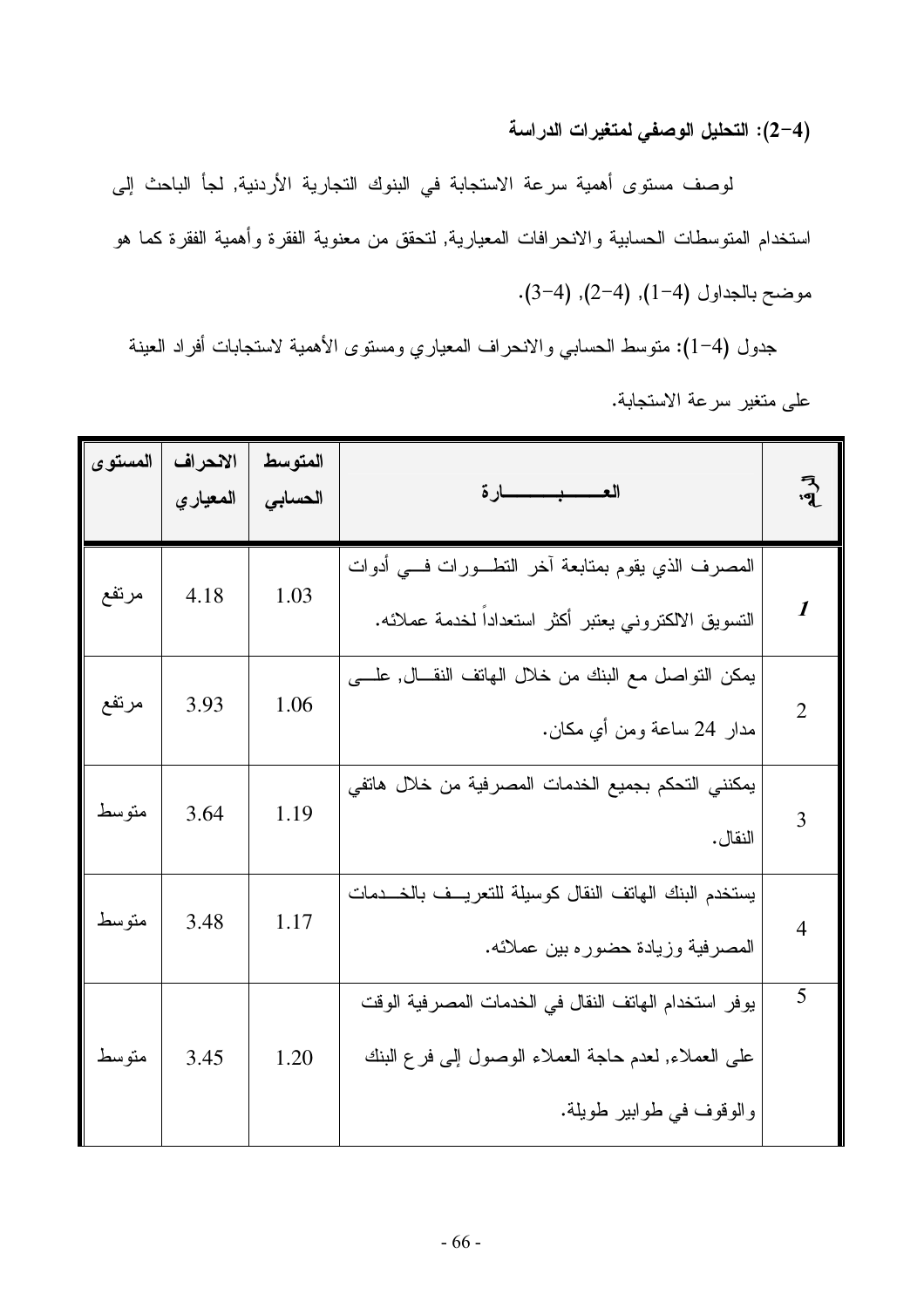| متوسط        | 3.43 | 1.32 | عند طلب العميل لأي استفسار من خلال الهاتف النقال،<br>فإن المصرف يتجاوب معه بشكل سريع.         | 6  |
|--------------|------|------|-----------------------------------------------------------------------------------------------|----|
| متوسط        | 3.36 | 1.29 | سرعة انجاز الخدمات المصرفية ودقتها من خلال استخدام<br>الهاتف النقال.                          | 7  |
| متوسط        | 3.34 | 1.33 | يوفر استخدام الهاتف النقال على عملاء البنك الجهد<br>المنزنب عليهم للوصول إلى البنك.           | 8  |
| متوسط        | 3.34 | 1.22 | البرامج التسويقية للبنك من خلال الهواتف النقالة, أسهمت<br>في إكساب البنك جودة في خدماته.      | 9  |
| متوسط        | 3.31 | 1.37 | نتوفر خدمات النسويق الالكتروني عبر الهساتف النقسال,<br>خلال أوقات العطلات والأعياد.           | 10 |
| متوسط        | 3.27 | 1.31 | يتميز المصرف الذي أتعامل معه بسرعة انجاز الخـــدمات<br>التي يقدمها للعملاء عبر الهاتف النقال. | 11 |
| 3.26   متوسط |      | 1.30 | تخفض التكلفة المترتبة على العملاء نتيجة استخدام الهاتف<br>النقال في الخدمات المصر فية.        | 12 |
| متوسط        | 3.52 | 1.23 | المتوسط العام                                                                                 |    |

من الجدول (4–1) يتضح بان المتوسطات الحسابية لاستجابات إفراد عينة الدراسة نزاوحت ما بين (3.26 – 4.18)، وأن أعلى متوسط حسابي كان للفقرة (1) التي نتص على " المصرف الذي يقوم بمنابعة أخر النطورات في أدوات النسويق الالكتروني يعتبر أكثر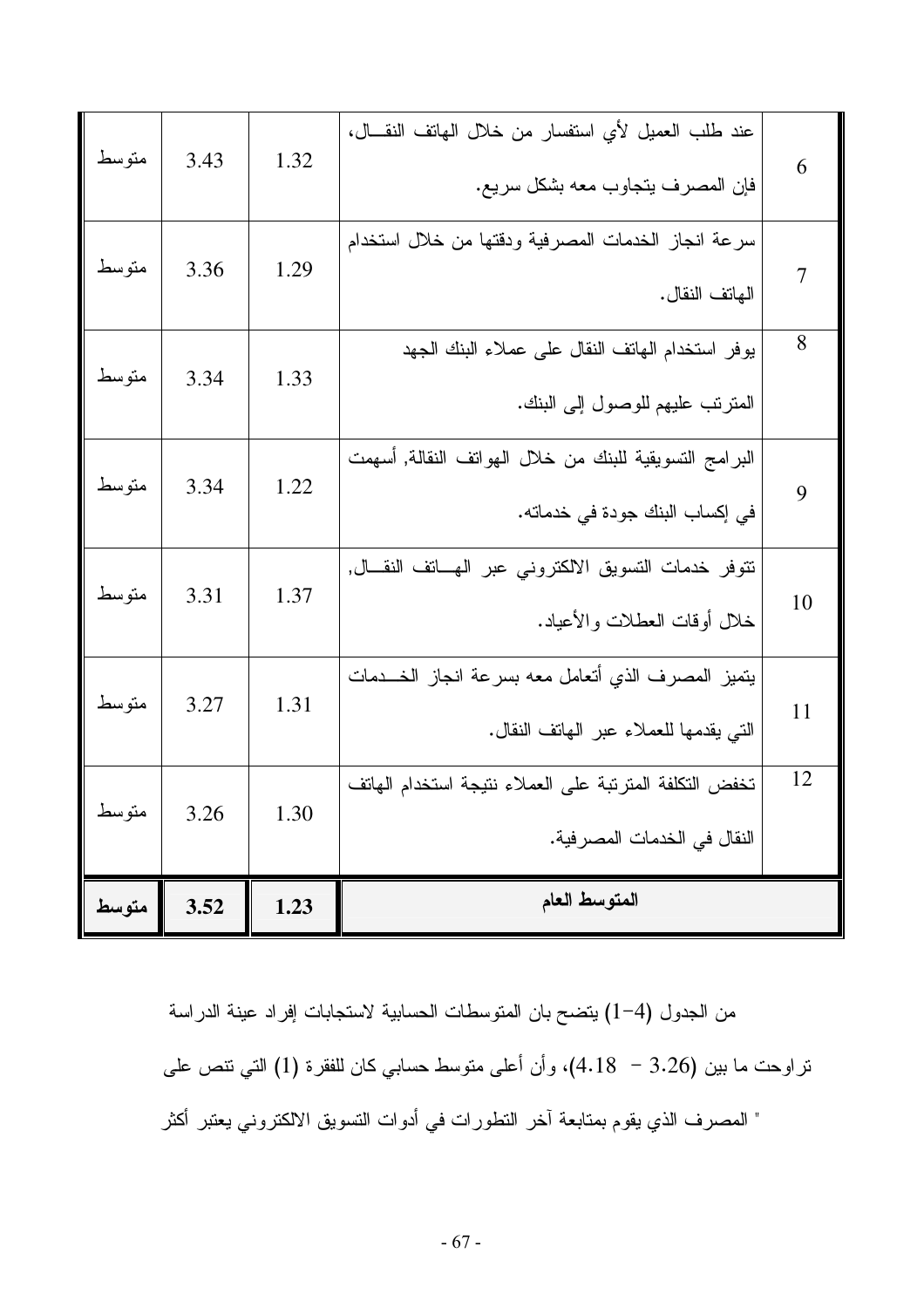استعداداً لخدمة عملائه " بمتوسط حسابي (4.18) وبانحراف معياري (1.03)، أما أقل متوسط حسابي فقد كان للفقرة (12) التي تتص على " تخفض التكلفة المترتبة على العملاء نتيجة استخدام الهاتف النقال في الخدمات المصرفية" بمتوسط حسابي (3.26) وبانحراف معياري (1.30). وبشكل عام فإن المتوسط الحسابي قد كان (3.52) وبانحراف معياري (1.23) وأن المتوسط العام يقع ضمن المستوى المتوسط، بمعنى أن الاستجابة في خدمات التسويق الالكتروني كانت متوسطة.

جدول (4–2): متوسط الحسابي والانحراف المعياري ومستوى الأهمية لاستجابات أفراد العينة على متغير كفاءة الأداء.

| المستوى | الانحراف<br>المعيار ي | المتوسط<br>الحسابى | العــــــــبـــــــــارة                         | $\bar{a}$ |
|---------|-----------------------|--------------------|--------------------------------------------------|-----------|
|         |                       |                    | يقوم البنك بتقديم الخدمة المسصرفية مسن خسلال     |           |
| مرتفع   | 3.85                  | 1.37               | الهاتف النقال بسرعة ودقة عالية.                  | 13        |
|         |                       |                    | أشعر بأن الخدمات المصرفية المقدمة من خــــلال    |           |
| متوسط   | 3.65                  | 1.22               | الهاتف النقال ساعدت في جذب عملاء جدد.            | 14        |
|         |                       |                    | نتميز خدمات البنك الذي أتعامل معه بنتوع كبيـــر  |           |
| متوسط   | 3.64                  | 1.22               | لتلائم الاحتياجات المختلفة للعملاء.              | 15        |
|         |                       |                    | اشعر بأن الخدمات المصرفية المقدمة من خــــلال    |           |
| متوسط   | 3.62                  | 1.42               | الهاتف النقال تشبع حاجات العملاء.                | 16        |
|         |                       |                    | يقدم البنك الذي أنعامل معه خدمانه للعملاء, بأحدث |           |
|         |                       |                    | أساليب النواصل النكنولوجي عبر الـهانف النقال.    | 17        |
| متوسط   | 3.52                  | 1.38               |                                                  |           |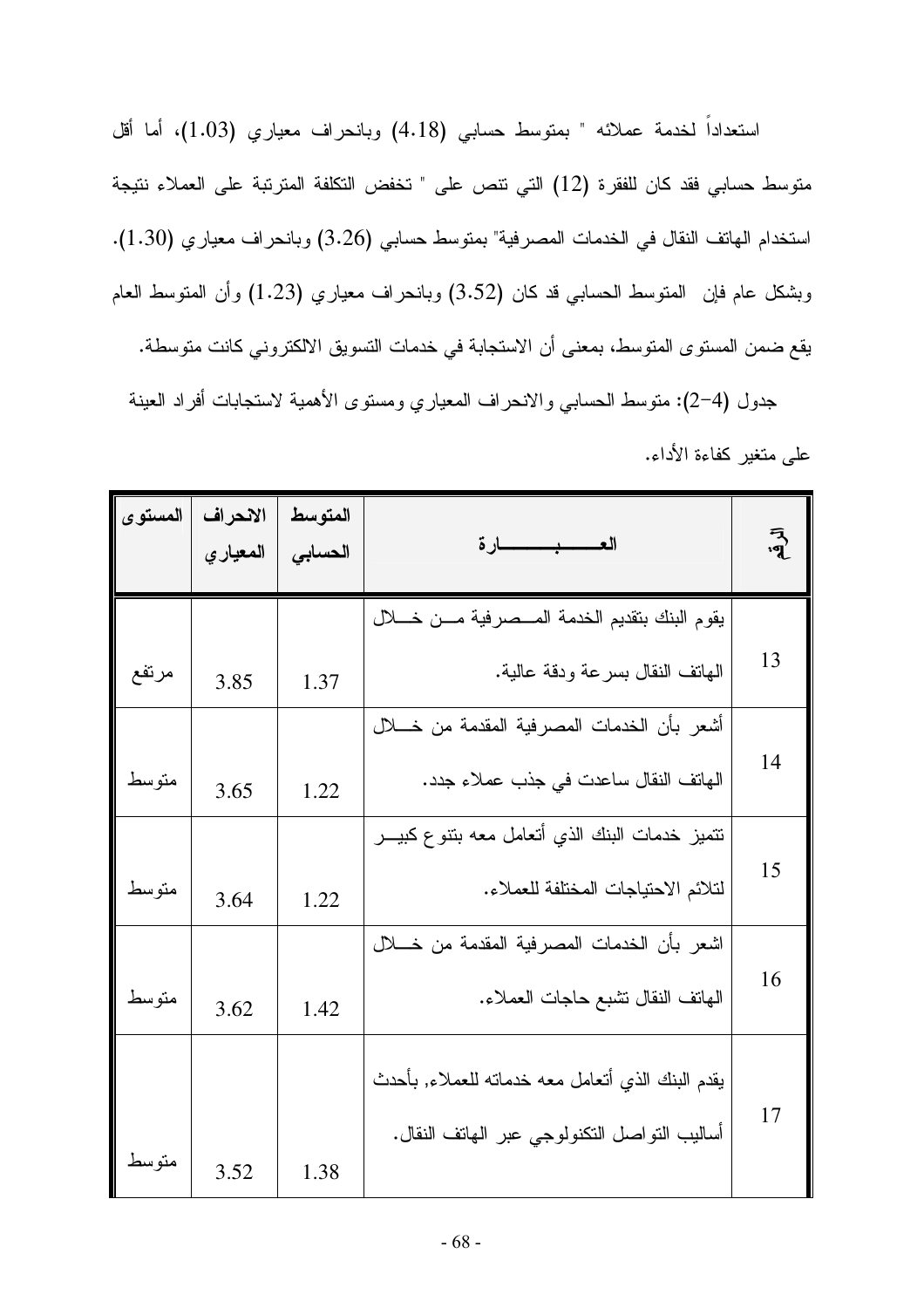|       |      |      | الالكتروني(الـهاتف النقال) برفع من كفـــاءة تقـــديم | 18 |
|-------|------|------|------------------------------------------------------|----|
| متوسط | 3.50 | 1.26 | الخدمة.                                              |    |
|       |      |      | كفاءة الأداء من خلال استخدام الهاتف النقال نقلـــل   |    |
| متوسط | 3.49 | 1.33 | الوقت على العملاء.                                   | 19 |
|       |      |      | استخدام المستصرف لوستائل التسسويق                    |    |
|       |      |      | الالكتروني(الهاتف النقال), خفضت التكلفة والوقت       | 20 |
| متوسط | 3.41 | 1.06 | و الجهد على العميل.                                  |    |
|       |      |      | استخدام الهاتف النقال في الخـــدمات المـــصرفية      |    |
|       |      |      | ساعد في انجاز الأعمال بصورة صحيحة وبدقــة            | 21 |
| متوسط | 3.37 | 1.17 | عالية.                                               |    |
|       |      |      | يؤدي التسويق من خلال الهاتف النقال الخــدمات         |    |
| متوسط | 3.33 | 1.30 | المصرفية المطلوبة على الوجه الصحيح.                  | 22 |
|       |      |      | لشعر بان كل موظف من مـــوظفـي البنـــك الــــذين     |    |
|       |      |      | أتواصل معهم عبر الهاتف النقال بتصفون بالمهنية        | 23 |
| متوسط | 3.31 | 1.30 | و اللباقة.                                           |    |
|       |      |      |                                                      |    |
| متوسط | 3.52 | 1.28 | المتوسط العام                                        |    |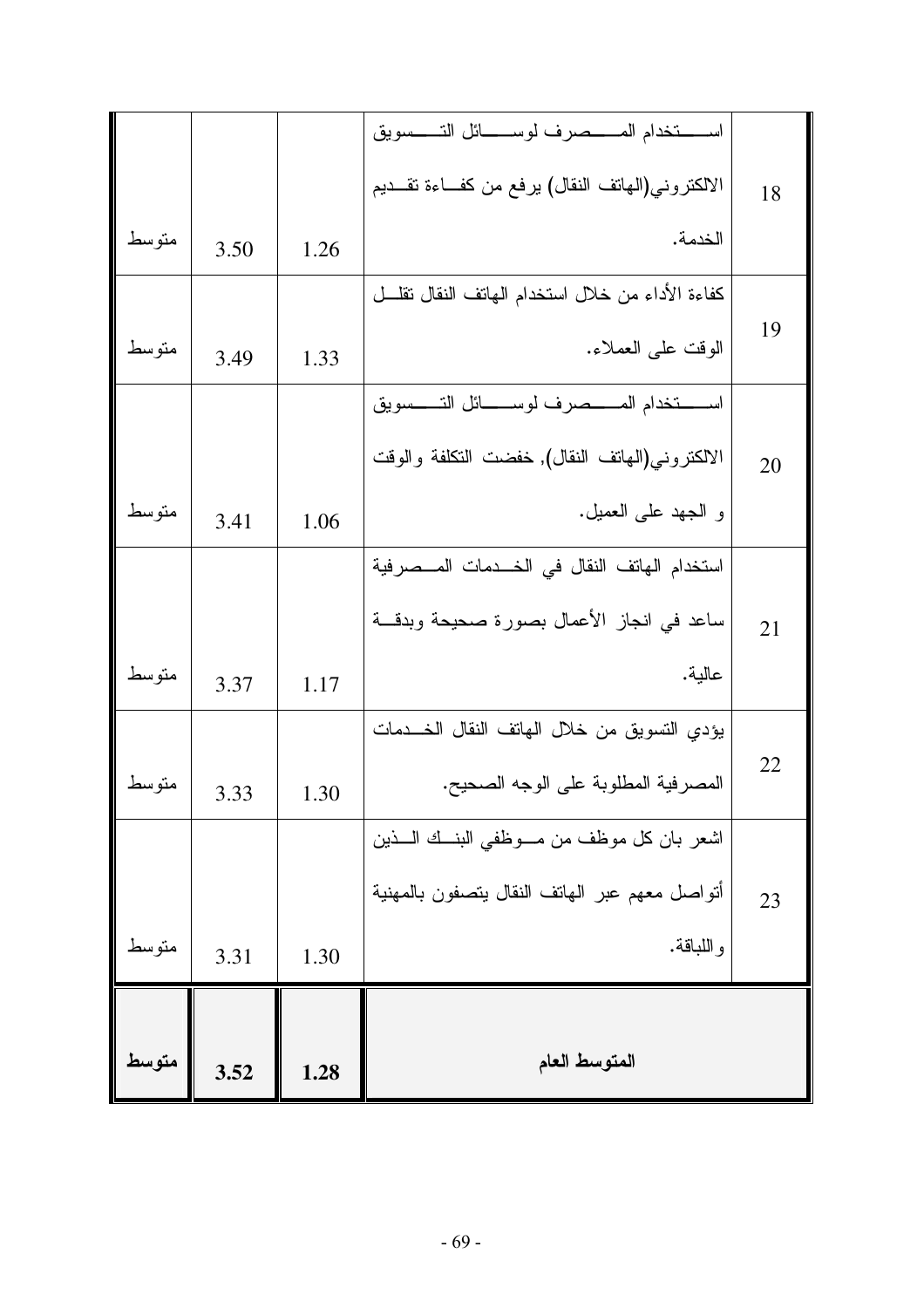من الجدول (4–2) يتضح بان المتوسطات الحسابية لاستجابات أفراد عينة الدراسة نراوحت مابين (3.31– 3.85)، وان أعلى متوسط حسابي كان للفقرة (13) التي نتص على " يقوم البنك بنقديم الخدمة المصرفية من خلال الهاتف النقال بسرعة ودقة عالية " بمتوسط حسابي (3.85) وبانحراف معياري (1.37)، أما اقل متوسط حسابي فقد كان للفقرة (23) التي نتص على " اشعر بان كل موظف من موظفى البنك الذين أتواصل معهم عبر الهاتف النقال يتصفون بالمهنية واللباقة" بمنوسط حسابي (3.31) وبانحراف معياري (1.30). وبشكل عام فإن المنوسط الحسابي قد كان (3.52) وبانحراف معياري (1.28) وان المنوسط العام يقع ضمن المسنوى المنوسط، بمعنى أن الكفاءة في خدمات التسويق الالكتروني كانت متوسطة.

جدول (4–3): منوسط الحسابي والانحراف المعياري ومستوى الأهمية لاستجابات أفراد العينة على متغير تحقيق الرضا لدى العملاء.

| المستوى | الانحراف<br>المعياري | المتوسط<br>الحسابي | العبـــــــــــــارة                                       | الرقم |
|---------|----------------------|--------------------|------------------------------------------------------------|-------|
|         |                      |                    | نوفر الأمان والسرية فسي النـــسويق الالكترونــــي          | 24    |
| مرتفع   | 1.23                 | 3.97               | بواسطة المهانف النقال.                                     |       |
|         |                      |                    | المعرفة بفوائد التسويق الالكتروني بواسطة استخدام           | 25    |
| متوسط   | 1.24                 | 3.63               | الهاتف النقال.                                             |       |
|         |                      |                    | كفاءة تسويق الخدمات المصرفية الكترونيا من قبـــل           | 26    |
| متوسط   | 1.23                 | 3.63               | البنك.                                                     |       |
|         |                      |                    | سهولة الاستخدام للعمليات المصرفية بواسطة الهاتف النقال     | 27    |
| متوسط   |                      |                    | (مثل سهولة استخدام الهاتف النقـــال, أو تـــوفر النـــشرات |       |
|         | 1.16                 | 3.61               | الإرشادية).                                                |       |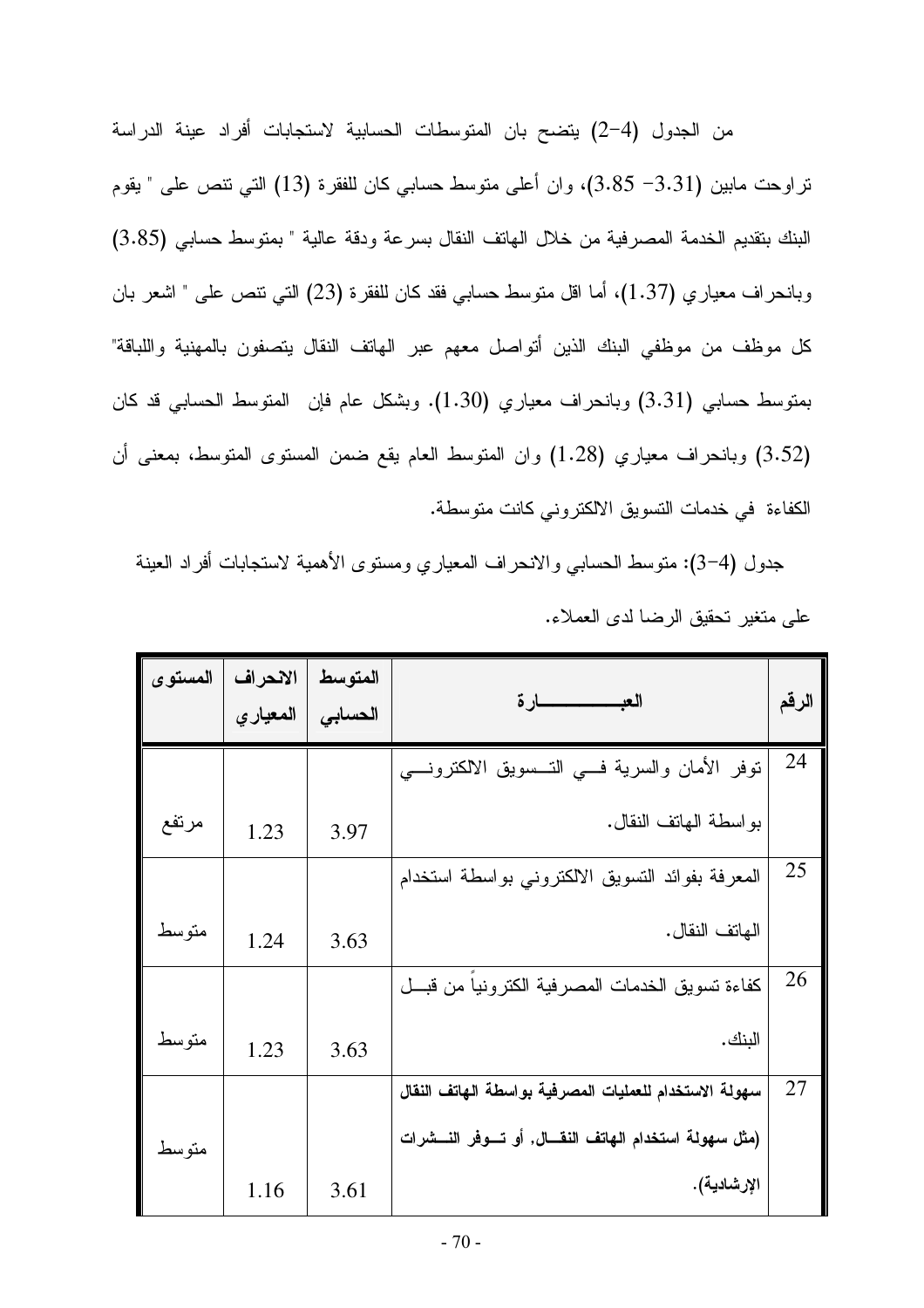|        |      |       | توفر المهارات اللازمة لاستخدام الخدمــة (مثــل            | 28 |
|--------|------|-------|-----------------------------------------------------------|----|
| متوسط  | 1.37 | 3.59  | المعرفة باستخدام الهاتف النقال).                          |    |
|        |      |       | تخفيض الكلفة المنزنبة علسى استخدام التسسويق               | 29 |
|        |      |       | الالكتروني بواسطة الـهاتف النقال, بما فيها الأعباء        |    |
| متوسط  | 1.41 | 3.54  | المالية الإضافية (مثل إجراء مكالمة هانفية).               |    |
|        |      |       | استخدام النسويق الالكتروني بواسطة الهاتف النقال           | 30 |
| متوسط  | 1.24 | 3.53  | في أي وقت تكون بحاجة لاستخدامه.                           |    |
|        |      |       | توفر الأجهزة اللازمة لاستخدام التسويق الالكتروني          | 31 |
| متو سط | 1.29 | 3.45  | بواسطة الهانف النقال (مثل نوفر الهانف النقال).            |    |
| متوسط  | 1.45 | 3.41  | تخفيض الوقت والجهد المترتبة علسى استخدام التسسويق         | 33 |
|        |      |       | الالكتروني بواسطة الهاتف النقال بما فيها الأعباء الإضافية |    |
|        |      |       | ( مثل الذهاب إلى فرع البنك,                               |    |
|        |      |       | تجنب الازدحامات المرورية)                                 |    |
| متوسط  | 1.29 | 3.578 | المتوسط الحسابى                                           |    |

من الجدول (4–3) يتضح بان المتوسطات الحسابية لاستجابات أفراد عينة الدراسة نراوحت مابين (3.41– 3.97)، وان أعلى متوسط حسابي كان للفقرة (24) التي تتص على " نوفر الأمان والسرية في التسويق الالكتروني بواسطة الهاتف النقال. " بمتوسط حسابي (3.97) وبانحراف معياري (1.23)، أما اقل منوسط حسابي فقد كان للفقرة (33) التي نتص على " تخفيض الوقت والجهد المنزنبة على استخدام التسويق الالكتروني بواسطة الهانف النقال بما فيها الأعباء الإضافية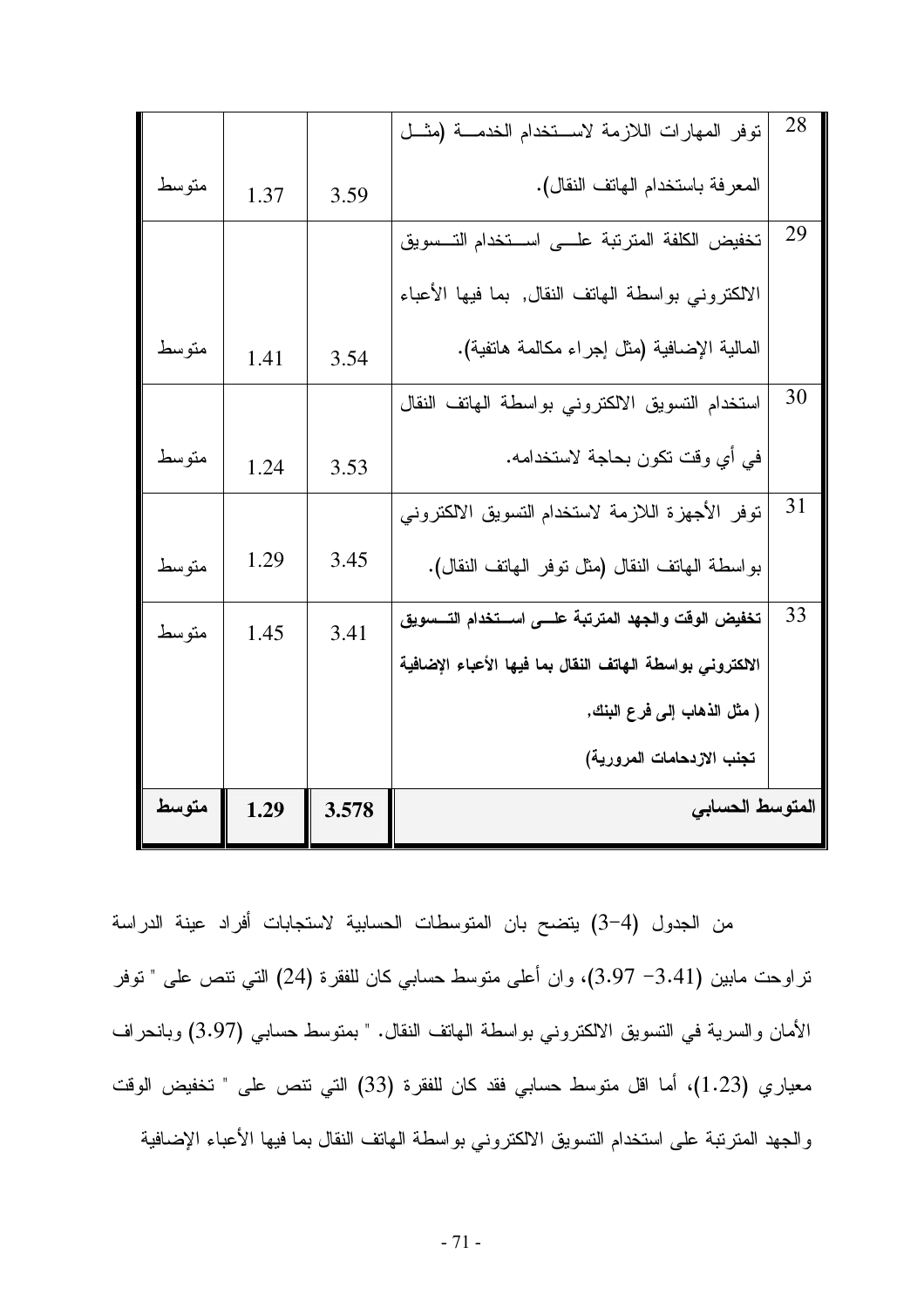(مثل الذهاب إلى فرع البنك, نجنب الازدحامات المرورية) " بمتوسط حسابي (3.41) وبانحراف معياري (1.45). وبشكل عام فإن المتوسط الحسابي قد كان (3.57) وبانحراف معياري (1.29) وان المنوسط العام يقع ضمن المستوى المتوسط، بمعنى إن الرضا العملاء عن خدمات التسويق الالكتروني كانت متوسطة.

(4–3): اختبار فرضيات الدراسة

الفرضية الرئيسية الأولى:

H01: لا يوجد تأثير ذو دلالة إحصائية لتأثير التسويق الإلكتروني بواسطة الهاتف النقال (الســـرعة, وكفاءة الأداء) على نحقيق رضا العملاء, عند مستوى دلالة (0.05 $\alpha \leq 0.05$ ). للإجابة عن هذه الفرضية تم إجراء تحليل الانحدار المتعدد والذي تظهر نتائجه في الجدول  $. (4-4)$ جدول (4–4) يوضح نتائج تحليل الانحدار المتعدد لتأثير التسويق الالكتروني بواسطة الهساتف

النقال على رضا العملاء.

| الدلالة | ف     | معامل التحديد<br>المعياري | $R^2$ | الارتباط |
|---------|-------|---------------------------|-------|----------|
| 0.00    | 30.88 | 0.13                      | 0.14  | 0.37     |

يتضح من الجدول (4–4) بان تأثير التسويق الالكتروني بواسطة الهاتف النقال على رضا العملاء بلغ (0.37)، وان قيمة الإحصائي (ف) بلغت 30.88 وهي دالة عند مستوى 0.05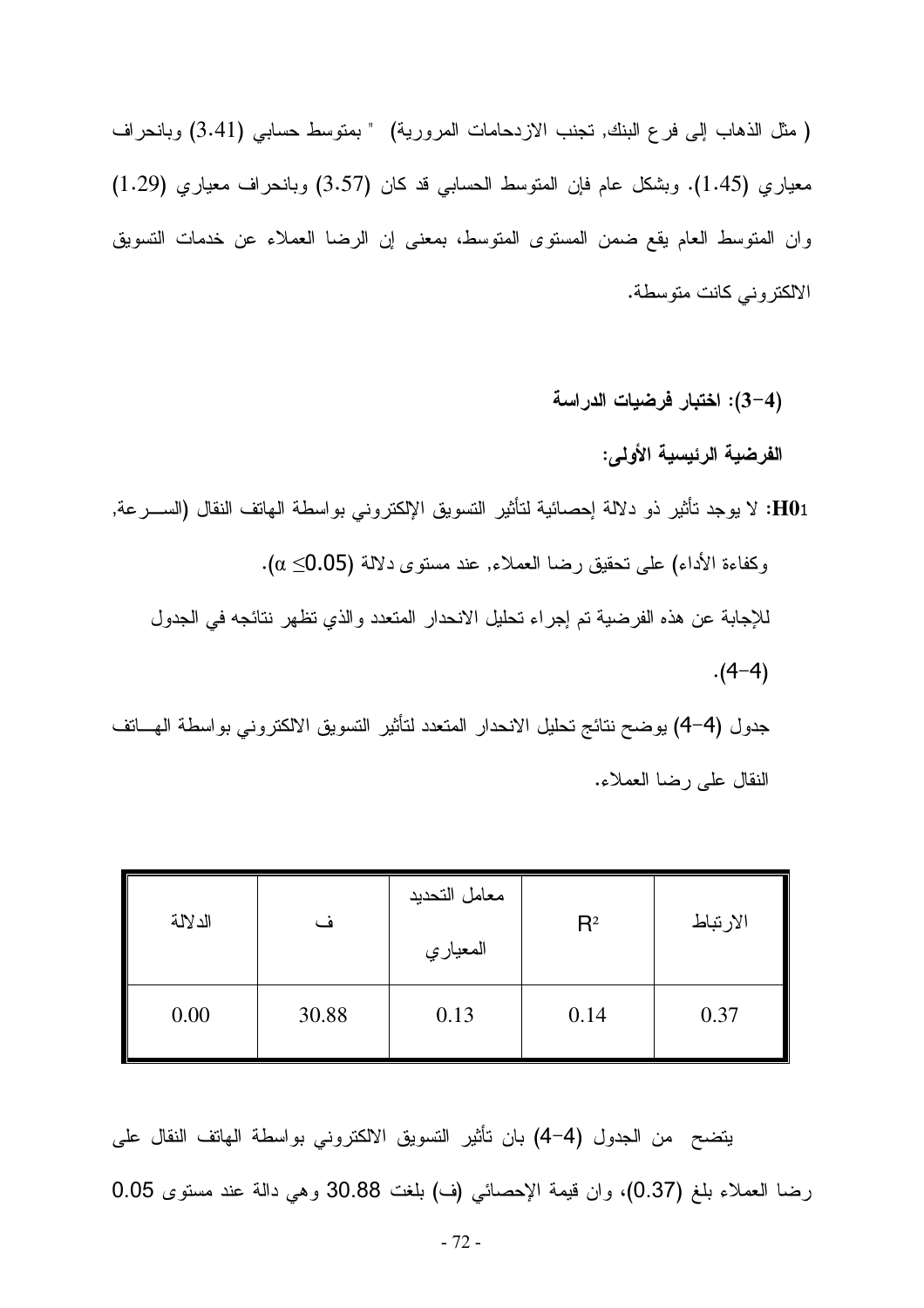فأقل، لذا يوجد أثر ذو دلالة اٍحصائية عند مستوى دلالة ( α ≤05) ) للتسويق الالكتروني بواسطة الهاتف النقال على رضا العملاء. كما نلاحظ بان نسبه ما فسره متغير التسويق الالكتروني من رضا العملاء بلغت 14% من إجمالي النباين (حجم P2).

وقد تم إختبار الفرضيات الفرعية وهي على النحو النالبي:

H01.1: لا يوجد تأثير لسرعة الاستجابة على تحقيق الرضا لدى عملاء البنوك التجارية الأردنية عند مستوى دلالة (0.05≥ α).

للإجابة عن هذه الفرضية تم استخدام تحليل الانحدار المتعدد والذي نظهر نتائجه في الجدول (4-5) الذي يوضح نتائج تحليل الانحدار المتعدد لتأثير سرعة الاستجابة على رضا العملاء.

| الدلالة | ف     | معامل التحديد<br>المعياري | $R^2$ | الارتباط |
|---------|-------|---------------------------|-------|----------|
| 0.00    | 22.37 | 0.05                      | 0.05  | 0.23     |

يتضح من الجدول (4–5) بان تأثير سرعة الاستجابة بواسطة الهاتف النقال على رضا العملاء بلغ (0.23)، وان قيمة الإحصائي (ف) بلغت (22.37) وهي دالة عند مستوى (0.05) فأقل، لذا يوجد أثر ذو دلالة إحصائية عند مستوى دلالة ( 05≥ α ) لسرعة الاستجابة بواسطة الهاتف النقال على رضا العملاء. كما نلاحظ بان نسبه ما فسره متغير سرعة الاستجابة من رضا العملاء بلغت (23%) من إجمالي التباين (حجم R2).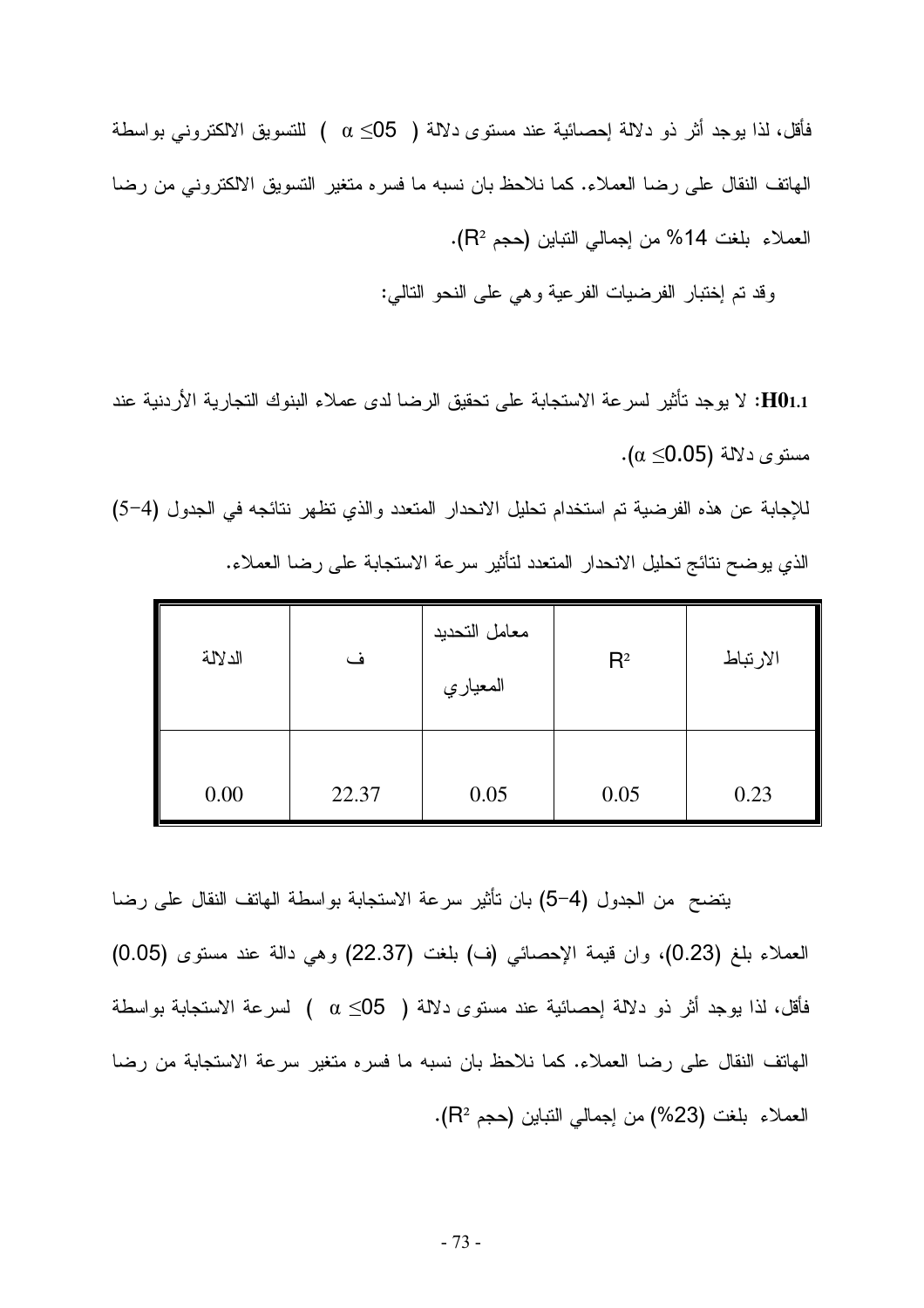H01.2: لا يوجد تأثير لكفاءة الأداء على تحقيق الرضا لدى عملاء البنوك التجارية الأردنية عنــد  $\alpha \leq 0.05$ ) مستوى الدلالة

للإجابة عن هذه الفرضية تم استخدام تحليل الانحدار المتعدد والذي تظهر نتائجه في الجدول (4–6) الذي يوضح نتائج تحليل الانحدار المتعدد لتأثير كفاءة الأداء على رضا العملاء.

| الدلالة | ف     | معامل التحديد<br>المعياري | $R^2$ | الارتباط |
|---------|-------|---------------------------|-------|----------|
| 0.00    | 54.77 | 0.12                      | 0.12  | 0.35     |

يتضح من الجدول (4–6) بان تأثير الكفاءة بواسطة الهاتف النقال على رضا العملاء بلغ (0.35)، وان قيمة الإحصائي (ف) بلغت (54.77) وهي دالة عند مستوى (0.05) فأقل، لذا بوجد أثر ذو دلالة اٍحصائية عند مستوى دلالة ( α ≤05) ) كفاءة الخدمات بواسطة الهاتف النقال على رضا العملاء. كما نلاحظ بان نسبه ما فسره منغير كفاءة الخدمات ً من رضا العملاء ً بلغت (12%) من إجمالي النباين (حجم R<sup>2</sup>).

الفرضية الرئيسية الثانية:

HO2: لا توجد فروق ذات دلالة اِحصائية لتأثير التسويق الإلكتروني بواسطة الـهاتف النقال,على تحقيق رضـا الـعملاء, عند مستوى دلالـة (Ω\_O.5) تعزى إلـى المتغيرات الديمغرافيـة (الـجنس, العمر , الدخل, المؤهل العلمي).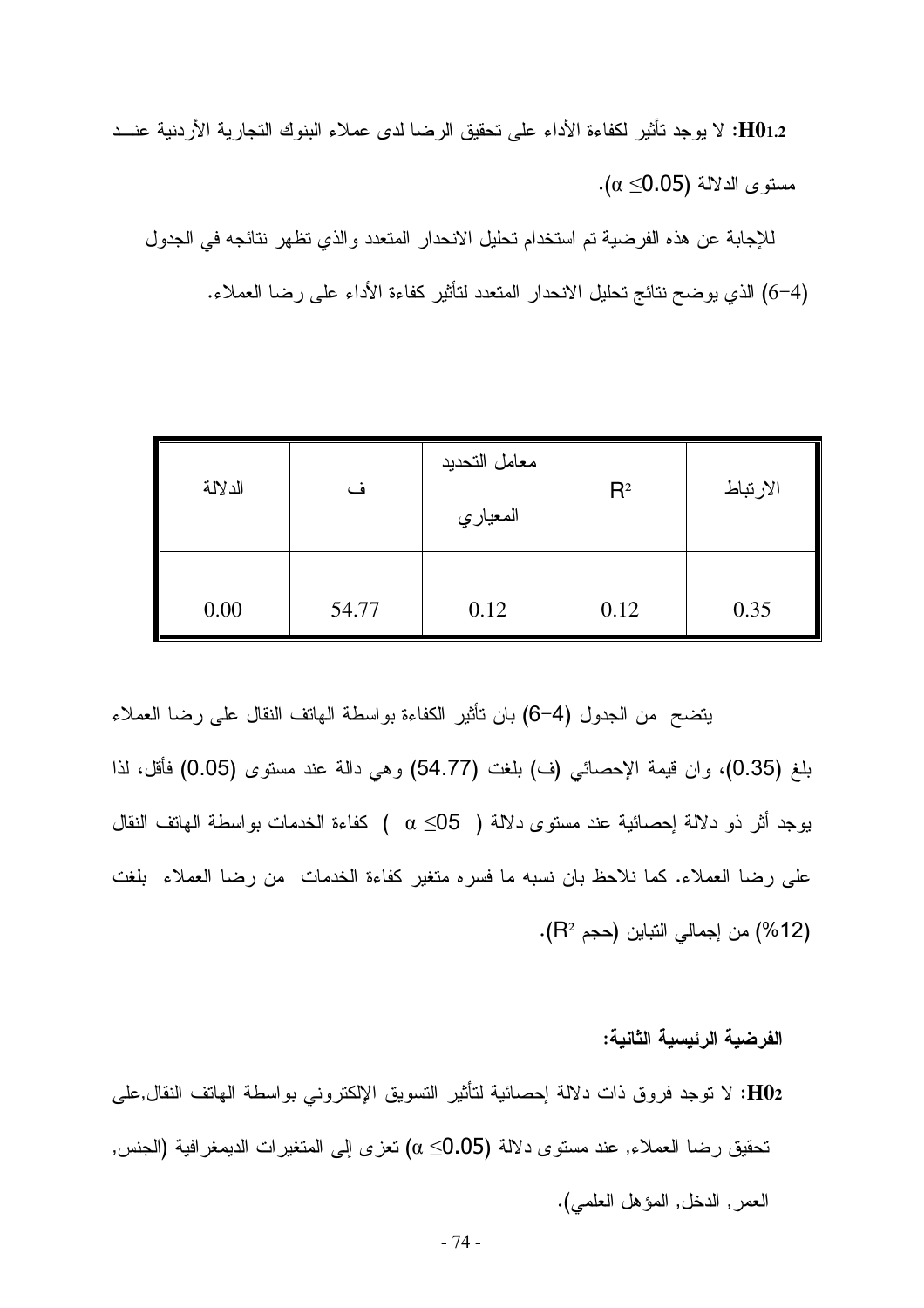1- متغير الجنس:

جدول (4−7) الذي يوضح نتائج اختبار (ت) للاختلاف في تأثير التسوق الالكتروني بواسطة الهاتف النقال على تحقيق رضا العملاء نبعاً لمتغير الجنس

| الدلالة | (ت)  | الانحراف | المتوسط | الجنس |
|---------|------|----------|---------|-------|
|         |      | المعياري | الحسابي |       |
| 0.16    | 1.39 | 5.28     | 35.41   | ذكور  |
| 0.16    | 1.39 | 5.16     | 34.68   | إناث  |

يتضح من الجدول (4–7) بان قيمة الإحصائي بلغت (1.39)، وهي ليست دلالة إحصائية عند مستوى (0.05) فأقل، لذا لا نوجد فروق ذات دلالة إحصائية عند مستوى دلالة ( 05≥ c) في تأثير التسوق الالكتروني بواسطة الهاتف النقال على تحقيق رضا العملاء نبعا لمتغير الجنس.

 $:$  العمر $-2$ 

جدول (4–8) الذي يوضح نتائج تحليل التباين الأحادي للاختلاف في تأثير التسوق الالكتروني بواسطة الهاتف النقال على تحقيق رضا العملاء نبعاً لمتغير العمر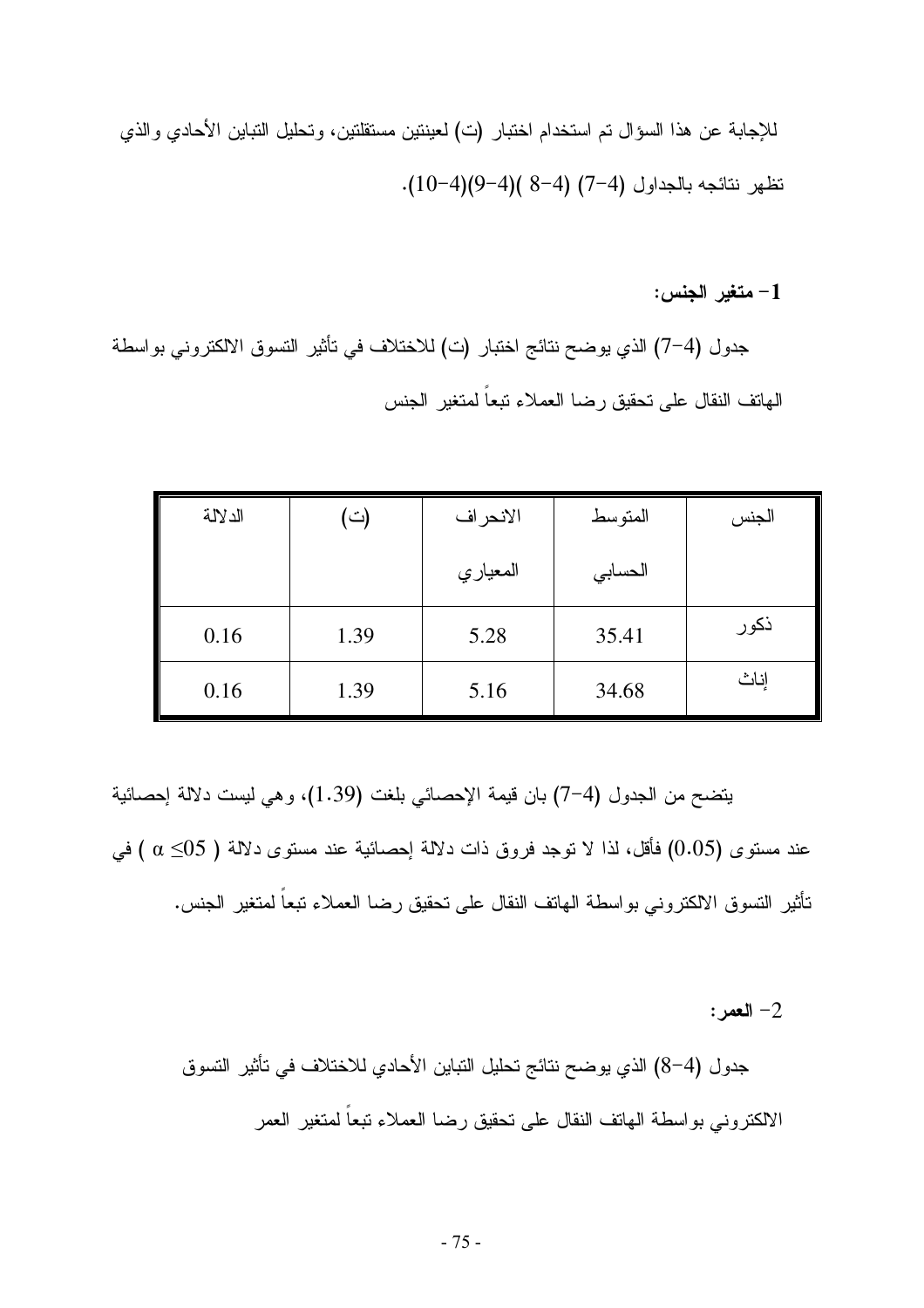| الدلالة | ف    | متوسط    | درجات  | مجموع    | مصدر التباين   |
|---------|------|----------|--------|----------|----------------|
|         |      | المربعات | الحرية | المربعات |                |
| 0.14    | 1.82 | 49.35    | 3      | 148.05   | بين المجموعات  |
|         |      | 27.14    | 394    | 10692.39 | داخل المجموعات |
|         |      |          | 397    | 10840.43 | المجموع        |

يتضـح من الـجدول (4–8) بان قيمة الإحصـائـي بلغت (1.82)، وهي ليست دلالة إحصـائية عند مسنوى (0.05) فأقل، لذا لا نوجد فروق ذات دلالة إحصائية عند مسنوى دلالة ( 05 $\alpha \leq$ 0 ) لنأثير النسوق الالكتروني بواسطة الهاتف النقال على تحقيق رضا العملاء تبعاً لمنغير العمر.

 $-3$ الدخل:

جدول (4−9) يوضح نتائج تحليل النباين الأحادي للاختلاف في تأثير التسوق الالكتروني بواسطة الهاتف النقال على تحقيق رضا العملاء نبعاً لمتغير الدخل

| الدلالة | ف    | متوسط    | درجات  | مجموع    | مصدر التباين   |
|---------|------|----------|--------|----------|----------------|
|         |      | المربعات | الحرية | المربعات |                |
| 0.26    | 1.31 | 35.76    | 4      | 143.06   | بين المجمو عات |
|         |      | 27.22    | 393    | 10697.38 | داخل المجموعات |
|         |      |          | 397    | 10840.43 | المجمو ع       |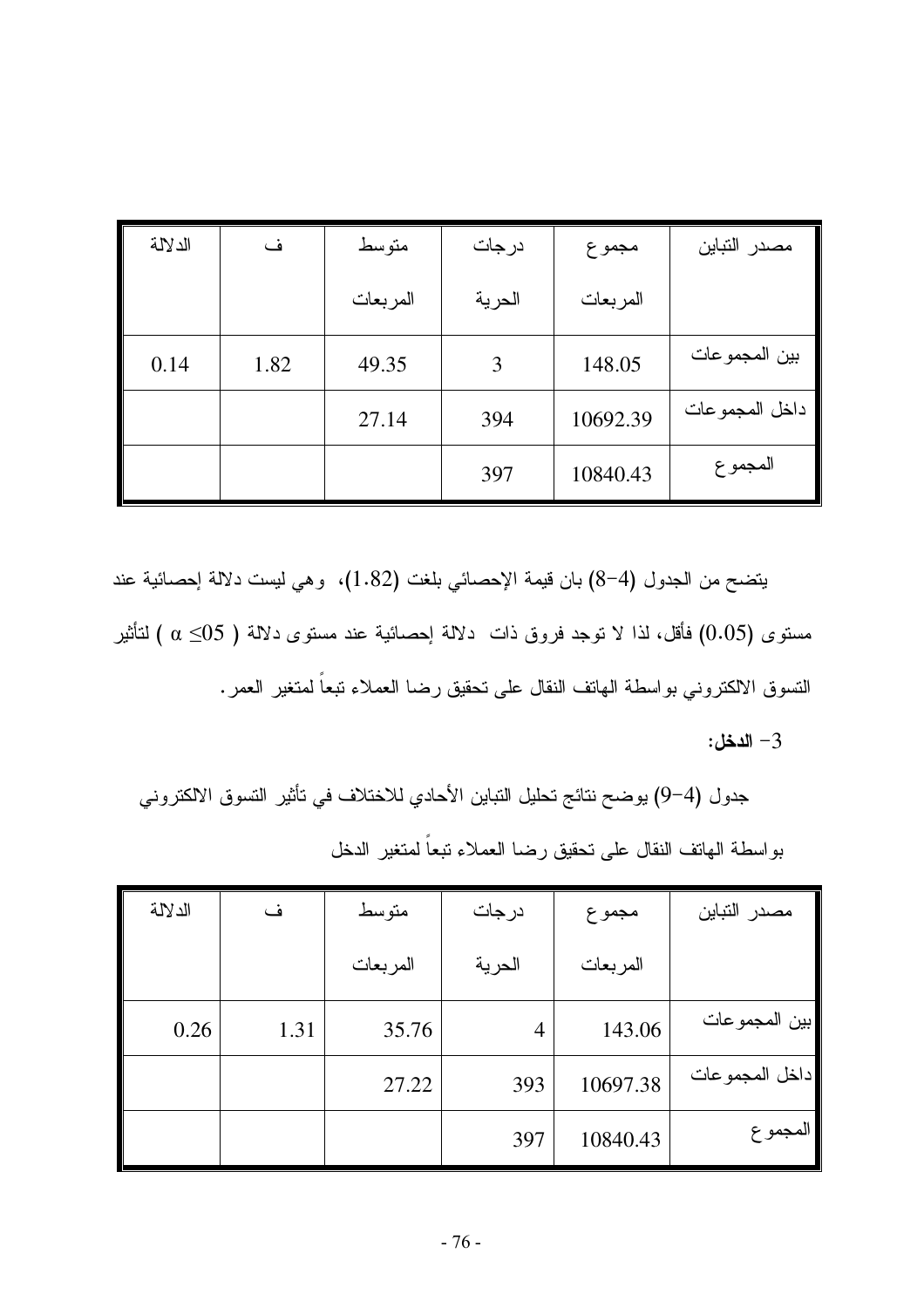يتضح من الجدول (4-9 ) بان قيمة الإحصائي بلغت (1.31)، وهي ليست دلالة إحصائية عند مستوى (0.05) فأقل، لذا لا نوجد فروق ذات دلالة إحصائية عند مستوى دلالة ( لتأثير التسوق الالكتروني بواسطة الهاتف النقال على تحقيق رضا العملاء تبعاً لمتغير  $\alpha \leq \! \! 05$ الدخل .

4– المؤهل العلمي

جدول (4−10) يوضح نتائج تحليل التباين الأحادي للاختلاف في تأثير التسوق الالكتروني بواسطة الهاتف النقال على تحقيق رضا العملاء نبعاً لمتغير المؤهل العلمى

| الدلالة | ف    | متوسط    | درجات  | مجموع    | مصدر التباين   |
|---------|------|----------|--------|----------|----------------|
|         |      | المربعات | الحرية | المربعات |                |
| 0.64    | 0.56 | 15.36    | 3      | 46.07    | بين المجمو عات |
|         |      | 27.40    | 394    | 10794.37 | داخل المجموعات |
|         |      |          | 397    | 10840.43 | المجمو ع       |

يتضح من الجدول (4−10) بان قيمة الإحصائي بلغت 0.56، وهي ليست دلالة إحصائية عند مستوى 0.05 فأقل، لذا لا نوجد فروق ذات دلالة إحصائية عند مستوى دلالة ( 05≥ c) لتأثير التسوق الالكتروني بواسطة الهاتف النقال على نحقيق رضا العملاء نبعا لمتغير المؤهل العلمي.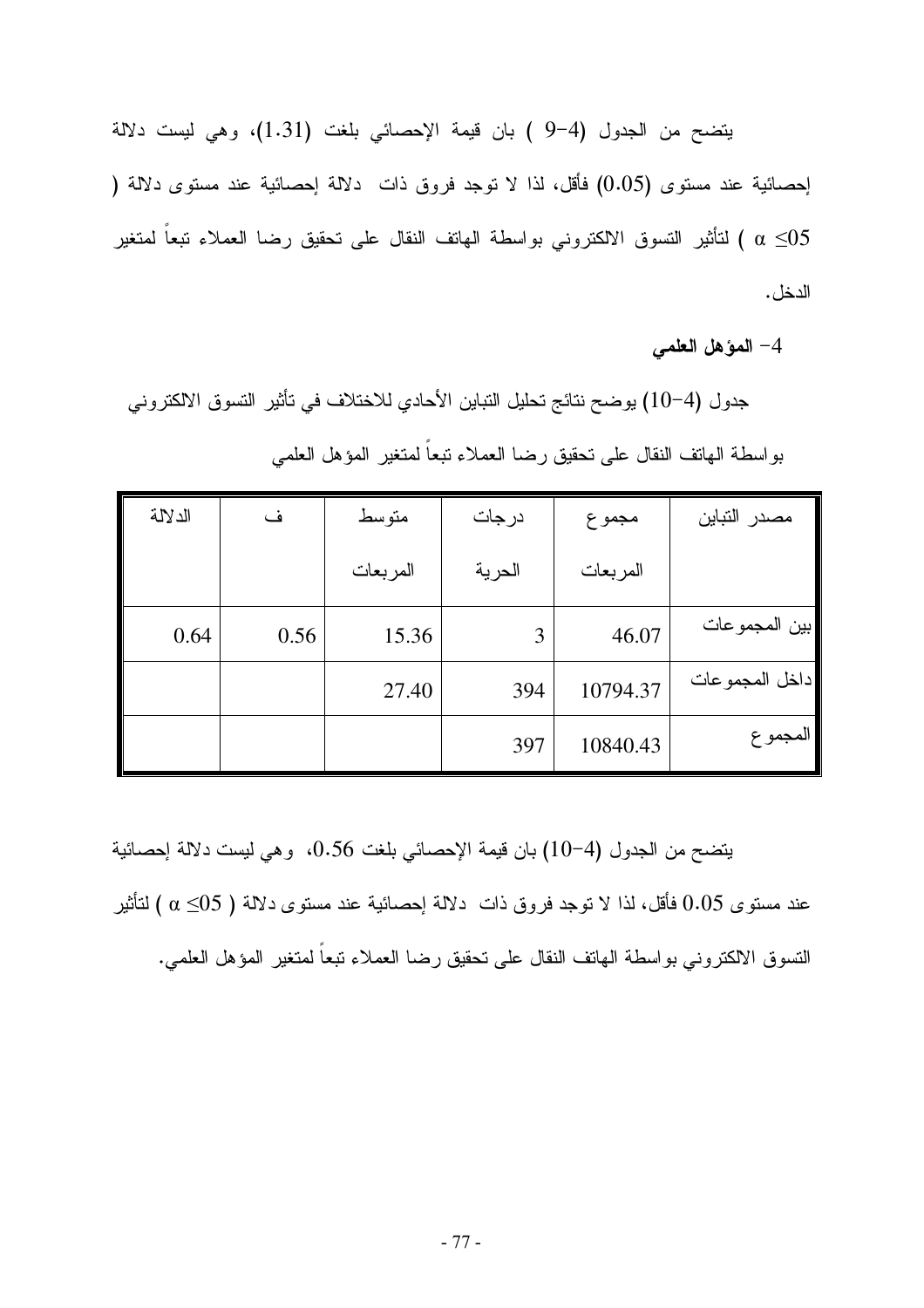### الفصل الخامس

# (الاستنتاجات و التوصيات)

- المقــدمة. $(1-5)$ 
	- النتائج. (1–2):  $(2\text{--}5)$
- (5–3): التوصيات.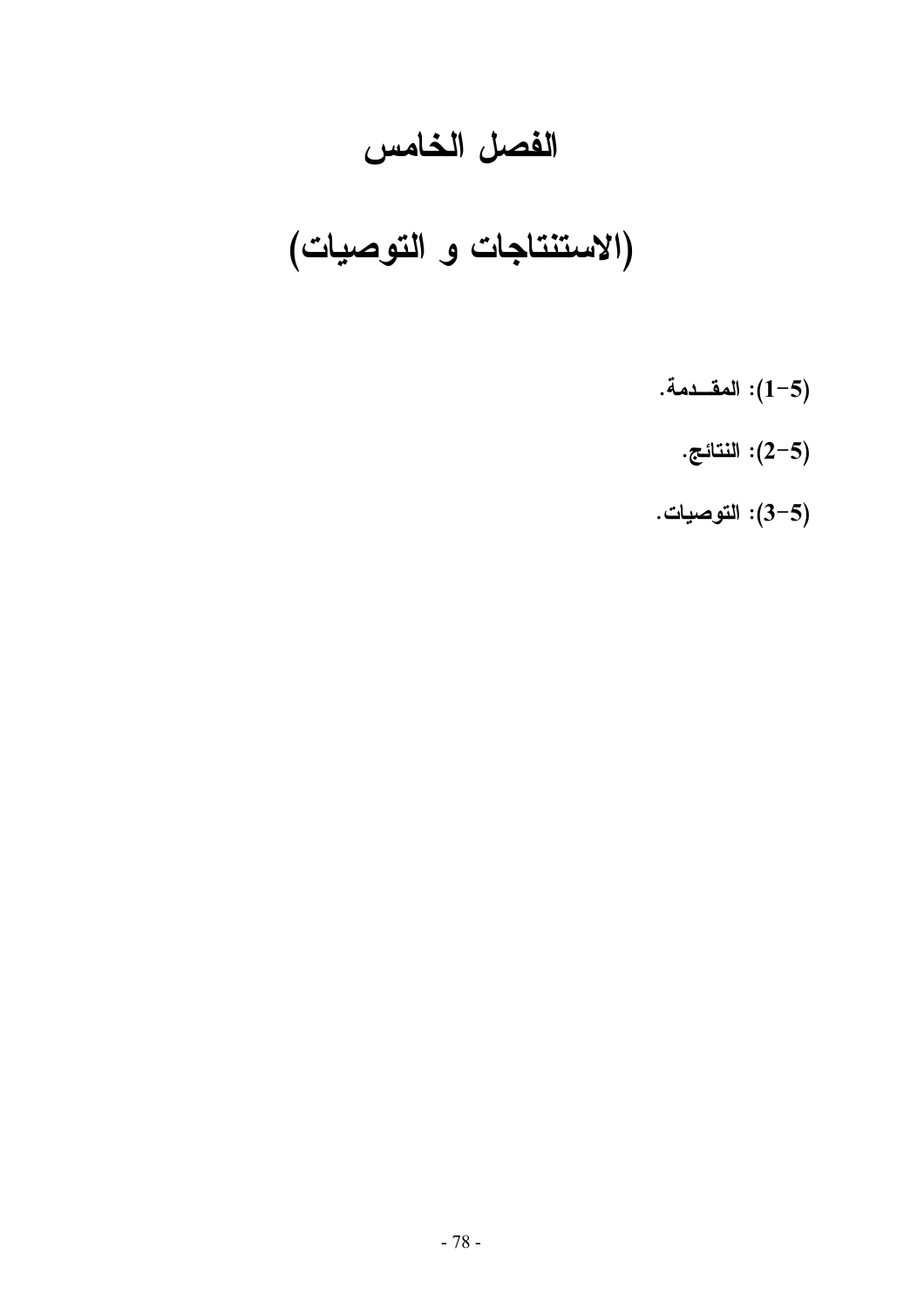(1-5): المقــدمة:

يستعرض الباحث في هذا الفصل أهم النتائج التي توصل إليها تلك المتعلقة بمتغيرات الدراسة, إضافة إلى النوصيات التي يعتقد أنها نسهم في تحسين أداء البنوك التجارية الأردنية, محل الدر اسة.

 $:2-5)$ : النتائج:

### 1– النتائج المتعلقة بوصف متغير سرعة الاستجابة:

أشارت النتائج المرتبطة في استجابات أفراد عينة الدراسة على متغير سرعة الاستجابة, بأن أعلى فقدرة كانت للفقرة (1) التي نتص على " المصرف الذي يقوم بمنابعة أخر النطورات في أدوات التسويق الالكترونـي يعتبر أكثر استعدادا لخدمة عملائه " بمتوسط حسابـي (4.18) وبانـحراف معياري (1.03)، أما اقل متوسط حسابي فقد كان للفقرة (12) التي نتص على " تخفض التكلفة المترتبة على العملاء نتيجة استخدام الهاتف النقال في الخدمات المصرفية" بمتوسط حسابي (3.26) وبانحراف معياري (1.30).

وبشكل عام فإن المنوسط الحسابي قد كان (3.52) وبانحراف معياري (1.23). ويعلل الباحث هذه النتيجة بان احد الأهداف الأساسية التي يحققها النسويق الالكتروني عبر الهاتف النقال هو سرعة الاستجابة لحاجات العملاء، وإمكانية الوصول إليها من مختلف الأماكن وعلى مدار الساعة، إلا انه في الوقت نفسه نجد أن العملاء المستفيدين من خدمات النسويق الالكتروني عبر الهاتف النقال، من الممكن انهم يتباينون في مستوى مهار اتهم في التعامل مع تطبيقات الهاتف النقال المختلفة.

مما يسهم في خلق معيقا للنواصل بين البنوك عبر الهانف النقال وبين العملاء من جهة ثانية، بسبب محدودية مهارات التعامل مع تطبيقات الهاتف النقال لدى بعض فئات العملاء، مما يؤثر على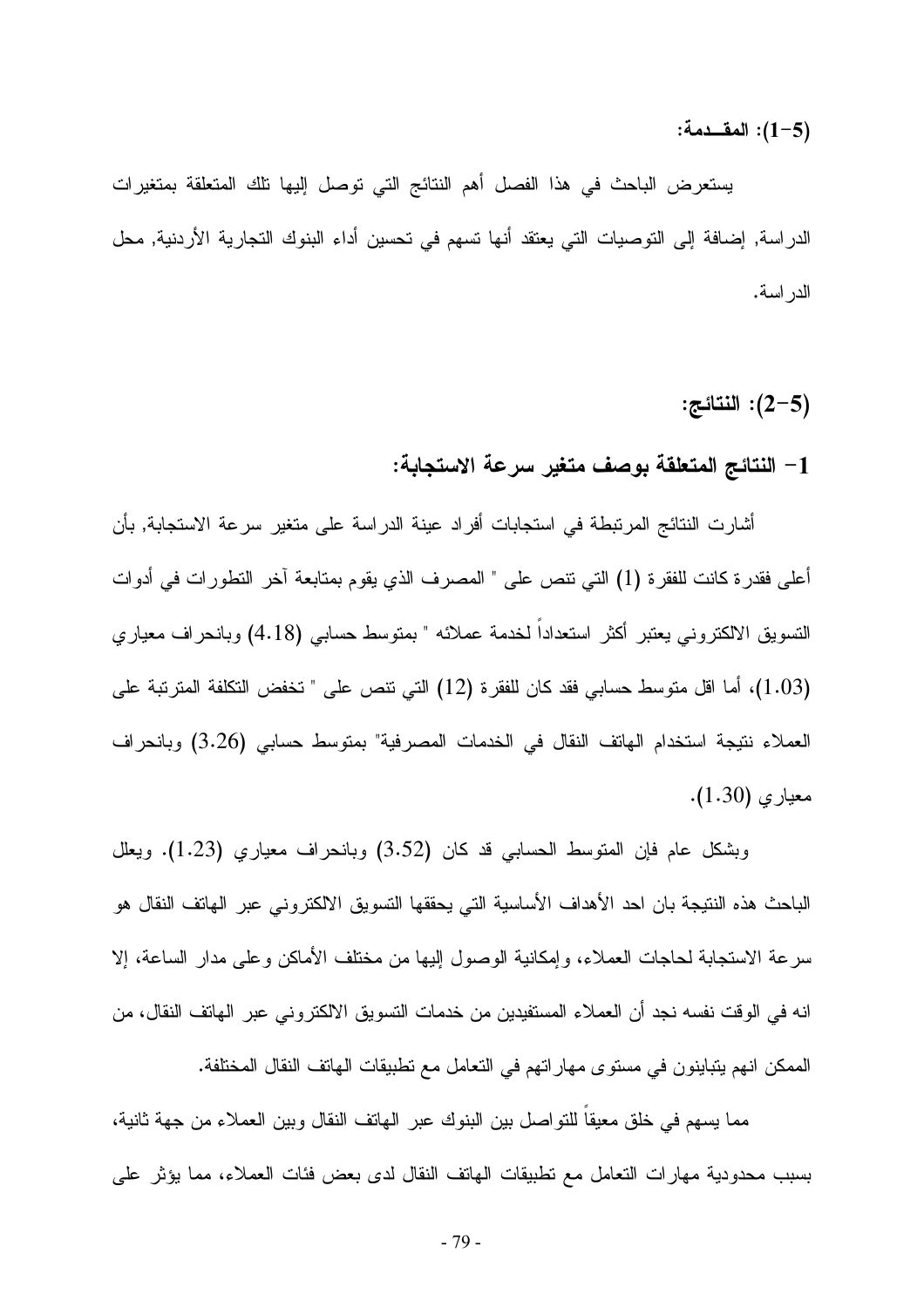مستوى الاستجابة حسب نقيبمات العملاء، وبالتالي بؤثر بشكل مباشر على مستوى استخدام وتفعيل خدمات النسويق عبر الهاتف النقال.

### 2– النتائج المتعلقة بوصف متغير كفاءة الأداء:

كما أشارت النتائج المرتبطة بكفاءة الأداء بأن متوسط استجابات أفراد عينة الدراســــة علــــى المتغير كان منوسطا، وان أعلى منوسط حسابي كان للفقرة (13) التي نتص على " يقوم البنك بنقديم الخدمة المصرفية من خلال الهاتف النقال بسرعة ودقة عالية " بمتوسط حسابي (3.85) وبسانحراف معياري (1.37)، أما اقل متوسط حسابي فقد كان للفقرة (23) التي نتص على " اشــــعر بــــان كـــل موظف من موظفى البنك الذين أنواصل معهم عبر الهانف النقال يتصفون بالمهنية واللباقة" بمنوســط حسابي (3.31) وبانحراف معياري (1.30).

وبشكل عام فإن المنوسط الحسابي قد كان (3.52) وبانحراف معياري (1.28). ويعلل الباحث هذه النتيجة بان استخدام خدمات النسويق الالكترونيي من قبل العملاء, مـــن شــــانـه أن ينعكس ايجابيا على مستوى كفاءة أداء الخدمة، إلا انه في بعض الأحيان، نجد أن الأنظمــــة الداعمــــة للنسويق الالكتروني على الرغم من كفاءتها إلا أنها قد نتعطل وضمن فترة حرجة ومهمــــة بالنـــسبة للعملاء خلال فنرات الذروة، أو بسبب نقص الدعم الفني المناسب، أو ننتيجة لوجود ضغط كبيرة على استخدام الخدمات مقابل محدودية الموارد المتاحة لداعم الخدمات الالكترونية, الأمر الذي يؤثر علـــي مستوى كفاءتها المدركة بالنسبة للعملاء.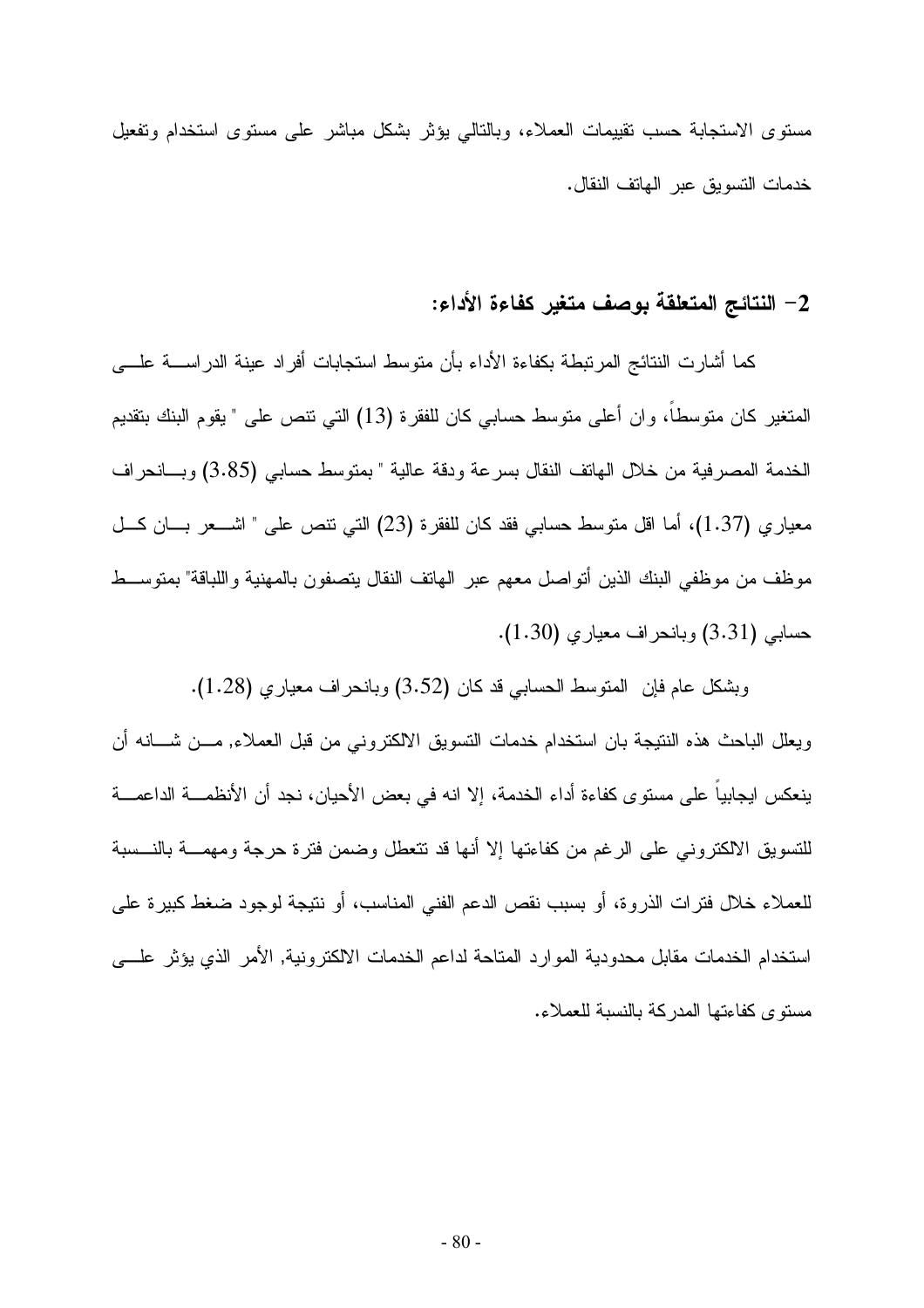### 3– النتائج المتعلقة بوصف متغير رضا العملاء:

أشارت النتائج المرتبطة في السؤال بأن متوسط استجابات أفراد عينة الدراسة على متغير رضا العملاء كان متوسطاً، إن أعلى متوسط حسابي كان للفقرة (24) التي تتص على " توفر الأمان والسرية في التسويق الالكتروني بواسطة الهاتف النقال. " بمتوسط حسابي (3.97) وبانحراف معياري (1.23)، أما اقل منوسط حسابي فقد كان للفقرة (33) التي نتص على " نخفيض الوقت والجهد المترتبة على استخدام التسويق الالكتروني بواسطة الهاتف النقال بما فيها الأعباء الإضافية ( مثل الذهاب إلى فرع البنك, تجنب الازدحامات المرورية) " بمنوسط حسابي (3.41) وبانحراف معياري (1.45). وبشكل عام فإن المنوسط الحسابي قد كان (3.57) وبانحراف معياري (1.29).

ويعلل الباحث هذه النتيجة من العناصر المكونة لرضا العملاء، حيث أن رضا العملاء لا يتشكل فقط من نوفر الخدمة فقط، ونوعيتها، كذلك فإن ملاءمة الخدمة لحاجاته، ومدركاته حول كفاءته لاستخدام خدمات التسويق الالكتروني، إضافة إلى أن التغير السريع في عالم الاتصالات، قد يسهم في تغير طبيعة بعض الخدمات التي من شانها أن تخلق بعض الإرباك لدى فئة معينة من العملاء الذين لا يتكيفون سريعا مع التغيرات المستمرة في عالم الاتصالات والخدمات المرتبطة فيها.

إضافة إلى أن بعض خدمات التسويق الالكتروني نتطلب أن يراجع فيها العميل احد فروع البنك، الأمر الذي يرفضه العميل باعتباره هدراً للوقت، والجهد عند الجمع ما بين أساليب التسويق الالكتروني باستخدام الهاتف النقال وأساليب التسويق التقليدى.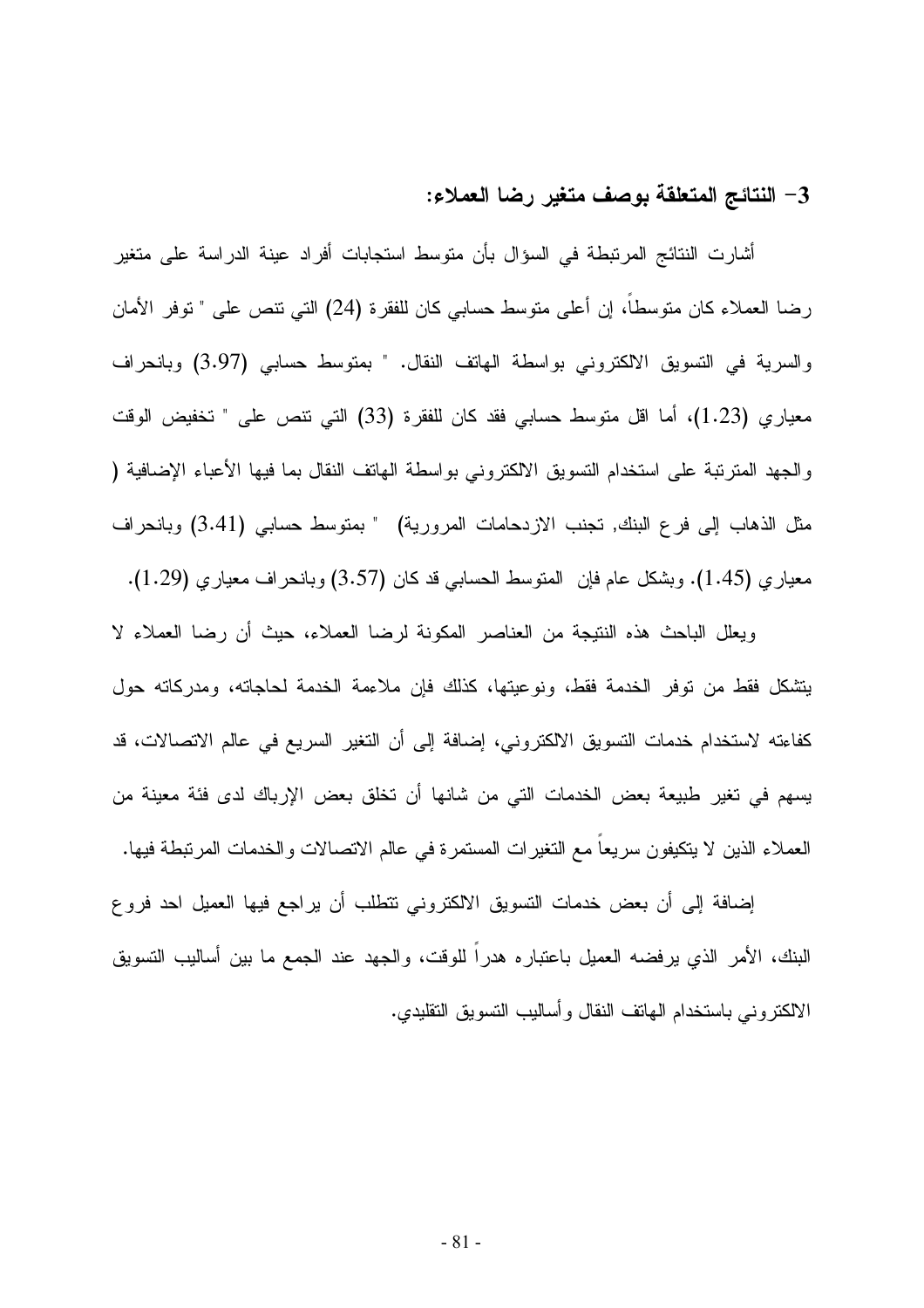#### 2– النتائج المتعلقة بالفرضيات

1– نتائج الفرضية الرئيسية الأولى:

أشارت النتائج المرتبطة بالفرضية الرئيسية الأولى, بأن تأثير التسويق الالكتروني بواسطة الهاتف النقال على رضا العملاء بلغ (0.37)، وان قيمة الإحصائي (ف) بلغت 30.88 وهي دالة عند مستوى 0.05 فأقل، لذا يوجد أثر ذو دلالة احصـائية عند مستوى دلالة ( 0,05) ) للتسويق الالكتروني بواسطة الهاتف النقال على رضا العملاء. كما نلاحظ بان نسبه ما فسره متغير التسويق الالكتروني من رضا العملاء بلغت 14% من إجمالي النباين.

ويعلل الباحث هذه النتيجة من خلال الهدف الأساسي للتسويق الالكتروني وهي سرعة الاستجابة لحاجات العملاء، وكفاءة الأداء في نقديم الخدمة، ولذا نجد أن التسويق الالكتروني باستخدام الهاتف النقال نتحقق فيه جزئيا سرعة الاستجابة، إلى جانب ذلك فإن المؤشرات على كفاءة نقديم الخدمة بتضمنها النسوبق عبر الهاتف النقال.

وعلى الرغم من وجود الارتباط والأثر ، فإنه لا يزال هناك نسبة مرتفعة من التباين المسئولة عن الرضا لدى العملاء غير مفسرة بمنغيرات النسويق الالكتروني, مثل ملاءمة الخدمة، والقدرة على تخصصيها ونطويعها في إطار حاجات العملاء التي يمكن أن نتشأ خلال استخدام أساليب التسويق الالكتروني عبر الهاتف النقال.

أ– نتائج الفرضية الفرعية الأولى:

أشارت النتائج المرتبطة بالفرضية الفرعية الأولى, أن نأثير سرعة الاستجابة بواسطة الهاتف النقال على رضا العملاء بلغ (0.23)، وإن قيمة الإحصائي (ف) بلغت 22.37 وهي دالة عند مستوى (0.05) فأقل، لذا يوجد أثر ذو دلالة اِحصائية عند مستوى دلالة (  $\alpha \leq 0.05$  ) لسرعة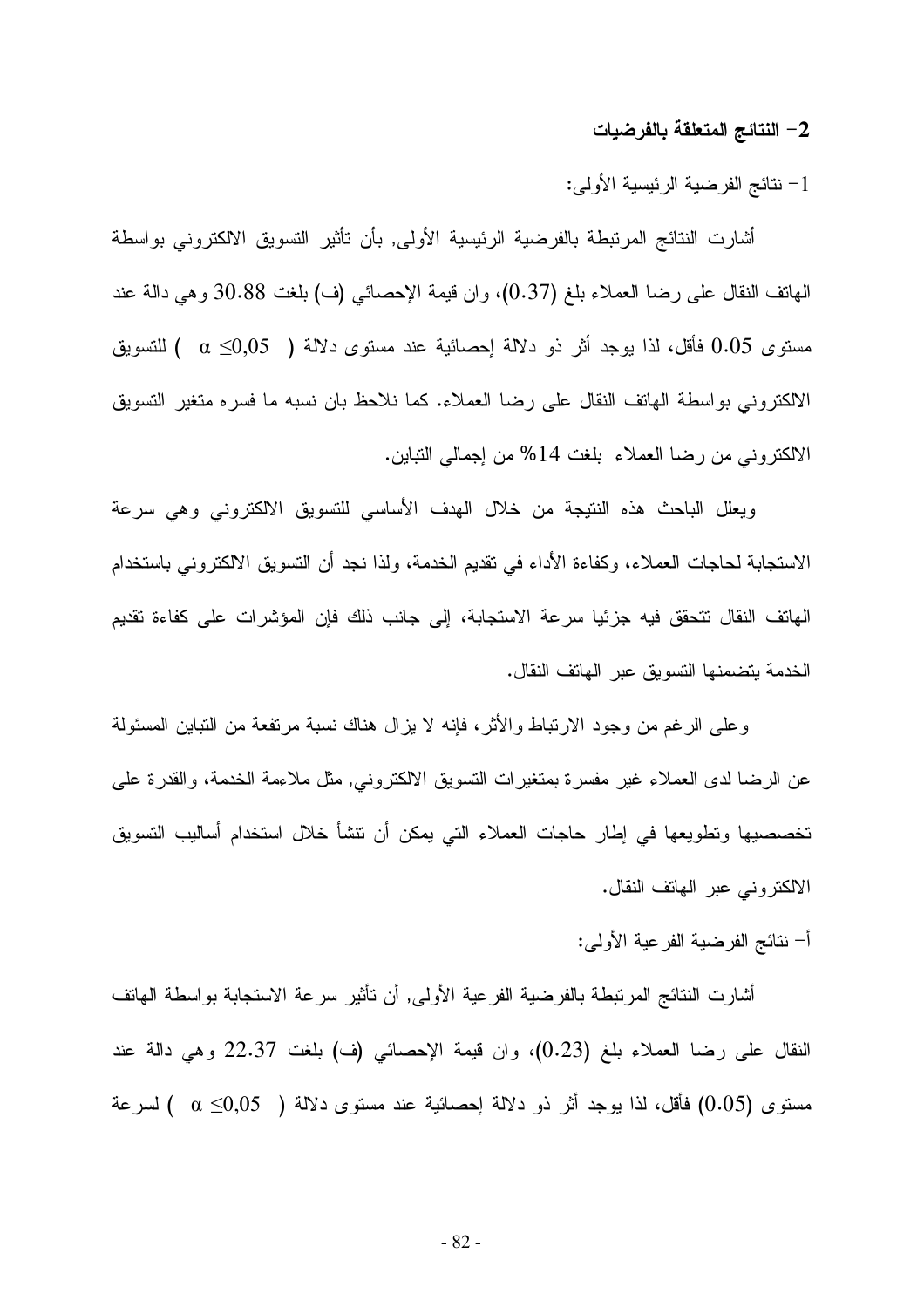الاستجابة بواسطة الهاتف النقال على رضا العملاء. كما نلاحظ بأن نسبه ما فسره متغير سرعة الاستجابة من رضا العملاء بلغ 23% من إجمالي التباين.

ويعلل الباحث هذه النتيجة من خلال الوظيفية الأساسية التي من المتوقع أن يؤديها التسويق الالكتروني، حيث أن استخدام خدمات التسويق الالكتروني من المتوقع أن تسهم في سرعة الاستجابة للعملاء وحاجاتهم وتوفير جهدهم ووقتهم، والعمل على تقديم خدمات معيارية نتناسب مع جميع فئات العملاء على أسس علمية، وواضحة، لذا من المتوقع أن نفس سرعة الاستجابة لحاجات العملاء التسويقية نسبة معقولة من التباين في رضا العملاء، وهذا ما نم التوصل إليه في الدراسة الحالية، حيث أن ربع النباين نقريباً في رضا العملاء قد فُسر من خلال عامل سرعة الاستجابة، وهذا يعني أن هناك عوامل أخرى مسئولة عن رضا العملاء, لم يتضمنها متغير سرعة الاستجابة. ب– نتائج الفرضية الفرعية الثانية:

أشارت النتائج المرتبطة بالفرضية الفرعية الثانية, أن تأثير كفاءة الأداء بواسطة الهاتف النقال على رضا العملاء بلغ (0.35)، وأن قيمة الإحصائي (ف) بلغت 54.77 وهي دالة عند مستوى (0.05) فأقل، لذا بوجد أثر ذو دلالة اِحصائية عند مستوى دلالة (  $\alpha \leq 0.05$  ) لكفاءة أداء الخدمات بو اسطة الهاتف النقال على رضا العملاء. كما نلاحظ بأن نسبه ما فسره متغير كفاءة الأداء للخدمات على رضا العملاء بلغت 12% من إجمالي التباين.

ويعلل الباحث هذه النتيجة من خلال مواصفات الخدمة التي تهتم البنوك في تقديمها لعملائها، وعلى الرغم من الإعدادات الكبيرة لمنلقى خدمات النسويق الالكتروني، فان نظم النسويق الالكتروني عبر الهاتف النقال مصممة بحيث تضمن توفير كفاءة أداء الخدمة على المستوى الكمي، والنوعي، من حيث نغطية أعداد كبيرة من العملاء، وأن نتلاءم الخدمة مع حاجات العملاء، ونتناسب مع مسنوى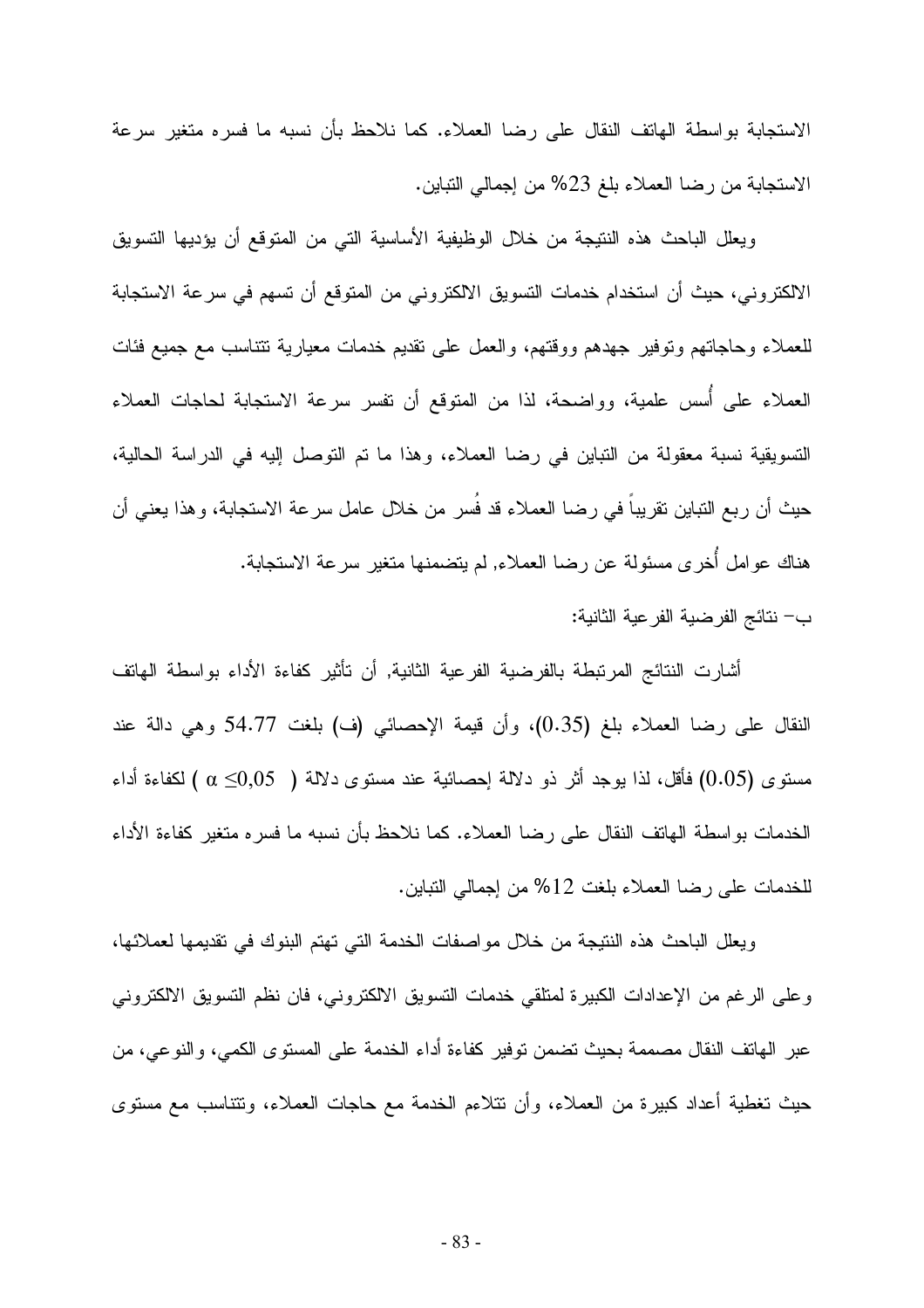مهاراتهم في استخدام الهواتف النقالة، ويتضمن توفير مستوى مقبول من التفاعلية بحيث تضمن للعميل الفرصة للتعبير عن نفسه أثناء تلقى الخدمة, أو الخدمات.

وبناءً على ذلك فأن نتائج الفرضية الرئيسية الأولى نتفق مع نتائج دراسة (ترزي, 2001) بعنوان " أثر تكنولوجيا المعلومات على رضا العملاء" والتي نوصلت إلى أن العملاء لديهم درجة عالية من الرضا عن الخدمات الالكترونية التي يقدمها البنك, وهذا ما نم التوصل إليه في هذه الدر اسة.

نتائج الفرضية الرئيسية الثانية  $-2$ 

أشارت النتائج المرتبطة بالفرضية الرئيسية الثانية, إلى عدم وجود فروق ذات دلالة إحصائية عند مستوى دلالة (α ≤0,05) في تأثير التسوق الالكتروني بواسطة الهاتف النقال على تحقيق رضا العملاء تبعا للمتغيرات الديمغر افية ( الجنس، العمر ، الدخل, المؤهل العلمي ).

يتضح من الجدول (4−8), بأن قيمة الإحصائي بلغت (1.82)، وهي ليست دلالة إحصائية عند مستوى 0.05 فأقل، لذا لا نوجد فروق ذات دلالة اِحصائية عند مستوى دلالة (0,05)  $\alpha \leq 0.05$ لْتَأْثِيرِ النَّسُوقِ الالكتروني بواسطة الهاتف النقال على تحقيق رضا العملاء تبعا لمتغير العمر .

ويُنضَّح من الجدول (4–9) بأن قَيْمَة الإحصائي بلغت (1.31)، وهي ليست دلالة إحصائية عند مستوى 0.05 فأقل، لذا لا نوجد فروق ذات دلالة إحصائية عند مستوى دلالة (0,05 $\alpha \leq$ 0,05 ) لنَأْثِيرِ النَّسوقِ الالكتروني بواسطة الـهاتف النقال على نَحقيقٍ رضا العملاء تبعا لمتغيرِ الدخل.

ويعلل الباحث هذه النتيجة من خلال أن استجابة العملاء لخدمات التسويق الالكتروني من مختلف الأجناس والأعمار، والخلفيات العلمية، هي في مستويات متشابه، يراها الباحث بحكم تعميم استخدام الهاتف النقال لدى معظم الشرائح الاجتماعية نقريبا، إضافة إلى وجود محاكاة بين الخدمات المستخدمة في التسويق عبر الهاتف النقال مع الخدمات التي يستخدمها العملاء بهواتفهم النقالة بشكل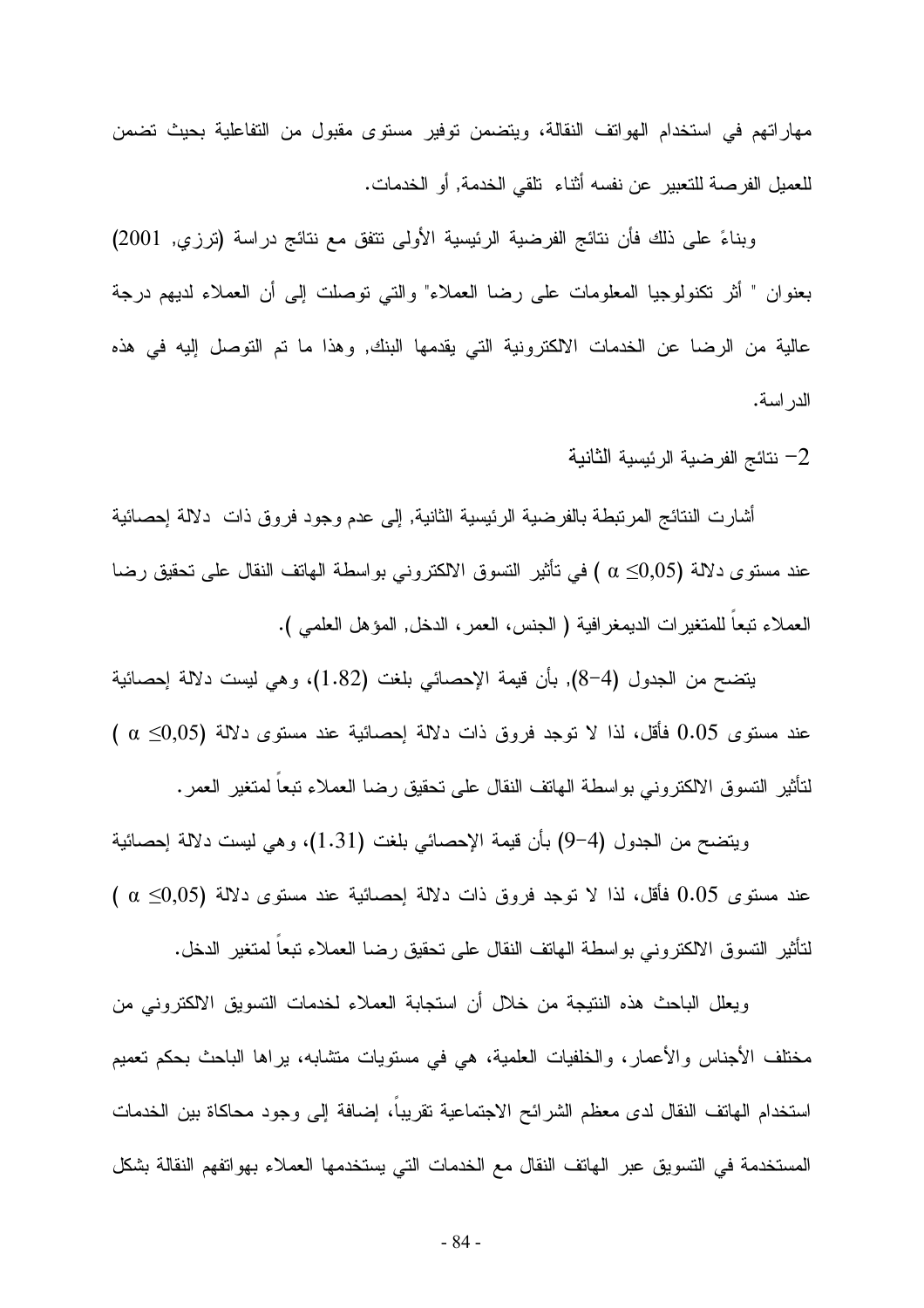يومي مثل الرسائل القصيرة، والنحدث مع مراكز الانصال المجانبي، حيث نعد هذه الخدمات منوائمة مع مهارات العملاء وهي منتشرة لدى مختلف الطبقات والشرائح الاجتماعية.

وبناءً على ذلك فإن نتائج الفرضية الرئيسية الثانية نتفق مع نتائج دراسة (العلوان, 2007) بعنوان "العوامل المؤثرة على نبني المستهلك الأردني لتكنولوجيا الخدمة الذاتية– تكنولوجيا الصراف الآلي" التي توصلت إلى ثبوت كافة العوامل المؤثرة في عملية التبني ما عدا بعض الخصائص الديمغرافية كالجنس والعمر, حيث لم يتأكد وجود اختلافات في حالة النبني تعزى إلى الجنس أو عمر الزبون, وهذا ما نم النوصل إليه في هذه الدراسة.

(5–2): التوصيات.

في ضوء النتائج التي توصلت إليها الدراسة, فأن الباحث ينقدم بمجموعة من التوصيات وهي على النحو النالي:

- ضرورة زبادة مستوى الاستجابة لحاجات العملاء عن تقديم خدمات التسويق باستخدام  $-1$ الماتف النقال.
- 2– ضرورة ابنكار أساليب نسويق الكترونية نضمن مستوى مقبول من النفاعل بين العملاء والبنوك ومقدمي الخدمة.
- 3– ضرورة زيادة ثقة العملاء بالنسويق الالكتروني، خصوصا وانه يتم استغلاله بشكل غير بناء من مؤسسات وشركات تهدف إلى الاحتيال على الزبائن، مما أسهم في زعزعة النَّقة بِأَساليبِ النِّسويقِ الإلكترِ ونبي عبرِ الْمَانفِ النِّقالِ.
- 4– ضرورة العمل بشكل جاد لنطوير خدمات نسويق الكتروني لاستقطاب عملاء جدد ضمن نطاق إقليمي ودولي.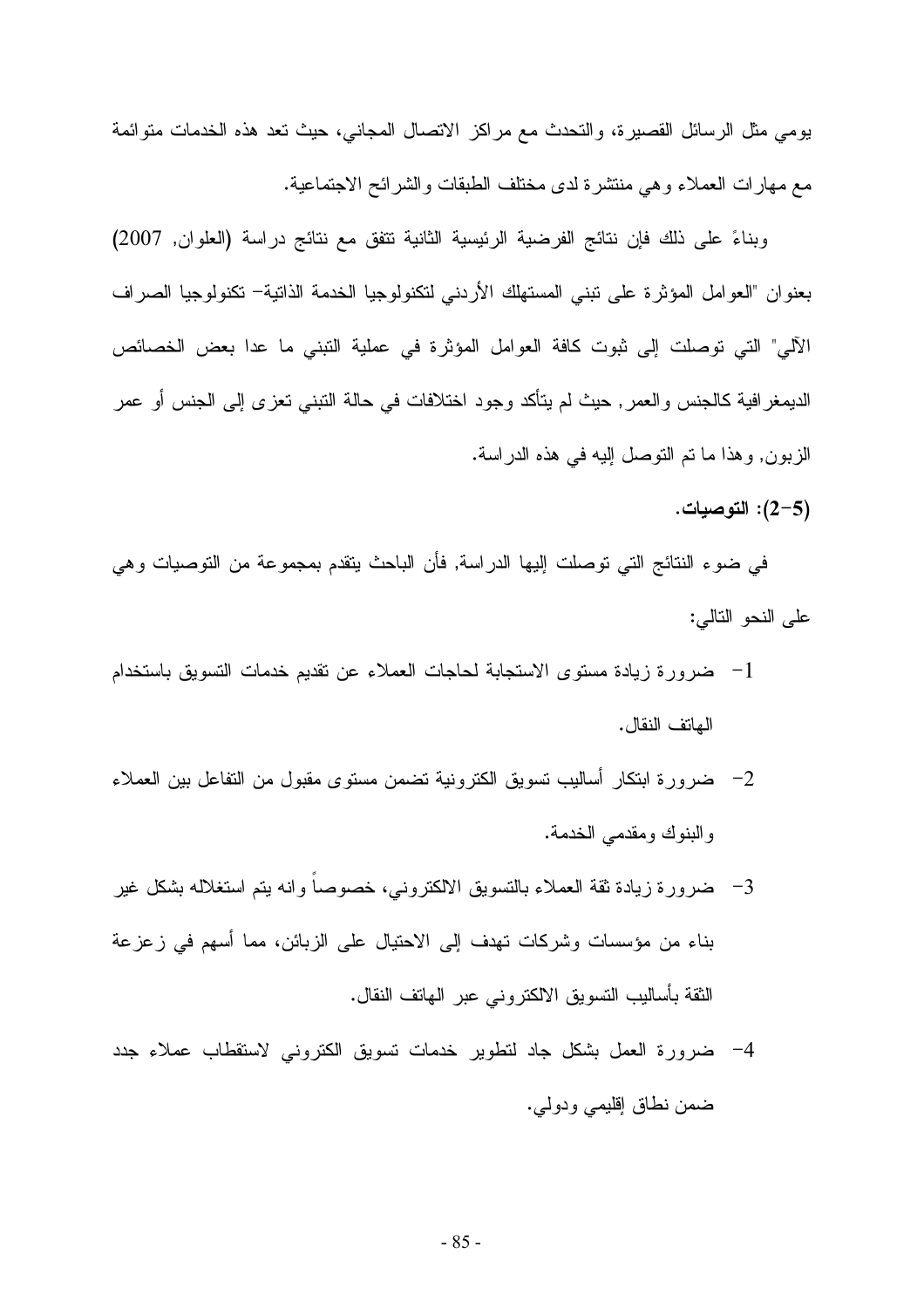- 5– ضرورة إجراء دراسة للتعرف على نأثير خدمات النسويق الالكتروني باستخدام المهاتف النقال على زيادة الحصة السوقية للبنوك الأردنية.
- ضرورة إجراء مزيد من الدراسات تتناول معيقات استخدام التسويق الالكتروني من قبل  $\epsilon$ الزبائن ضمن المراحل العمرية المختلفة.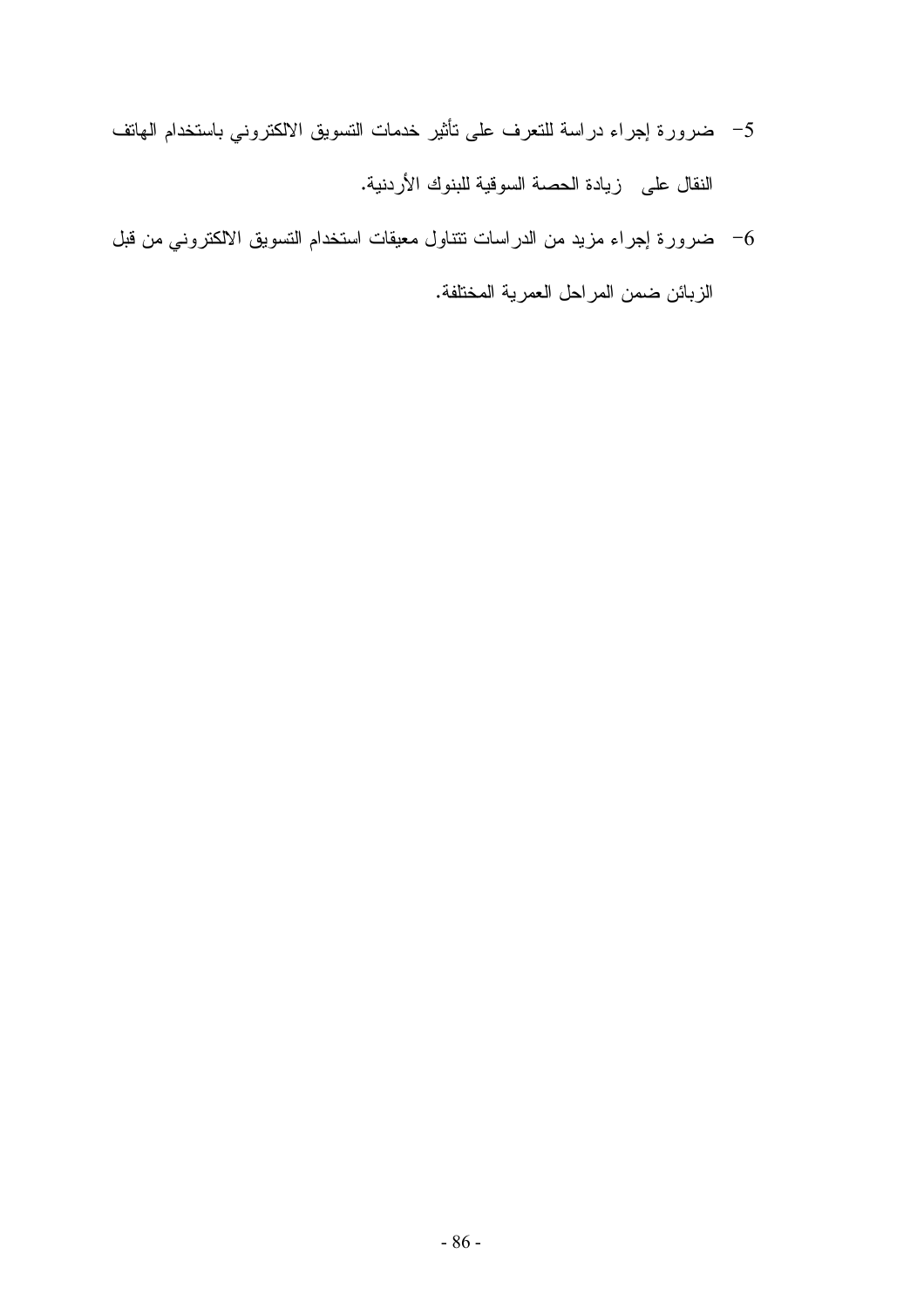قائمة المراجع.

أولاً المراجع العربية:

- إسماعيل,شاكر, " النسويق المصرفي الإلكتروني والقدرة النتافسية للمصارف الأردنية" , عمان–الأردن. كلية العلوم الإدارية والمالية– قسم النسويق, (2007).
- نزري, احمد, " أثر التكنولوجيا على رضا الزبائن", حالة دراسية على البنك البريطاني للشرق الأوسط (HSBC), مجلَّة البنوك الأردنية, المجلَّة الواحد و العشرون, العدد الرابع, عمان-الاردن, (2001).
- الجمل، رفاه, "تقييم جودة البنك الناطق المقدمة في العمل المصرفي من وجهة نظر الزبون"، دراسة نطبيقية على البنك العربي. رسالة ماجستير غير منشورة، جامعة اليرموك: إربد، الأردن,(2001).
- الحسيني، فلاح حسن عداي، الإدارة الإستر انيجية مفاهيمها، مداخلها، عملياتها المعاصرة، دار وائسل للنشر والتوزيع، عمان، 2000م.
- الحسين, حسن شحادة, "الجديد في أعمال المصارف من الوجهتين القانونية و الاقتصادية", الجزء الأول, الطبعة الأولى, منشورات الحلبي الحقوقية, (2002).
- حلاوي، محمد مصطفى، ادارة الجودة الشاملة وأثرها في نحسين الأداء المالي، دراسة نطبيقية في عينة من المصارف العربية، اطروحة دكتوراه فلسفة ادارة اعمال، كلية الادارة والاقتصاد – المستنصرية، غير منشورة2000م.
	- الرشيد, صالح , "أساسيات تسويق الخدمات" , عمان الأردن , ط1, (2008).
- السامر ائي، حفصـة عطـا الله حسين، "المزيج النسويقي وجودة الخدمة الصـعبة وأثر هما في تحقيق رضـا المرضى، دراسة على مجموعة من المستشفيات الحكومية الخاصة في مدينة بغداد"، ماجستير ، كلية الإدارة والاقتصاد/جامعة بغداد،(2002).
	- سقا,محمد, بعنوان, "التسويق عبر شبكة الانترنت في سوريا الواقع والأفاق". دمشق–سوريا, (2000).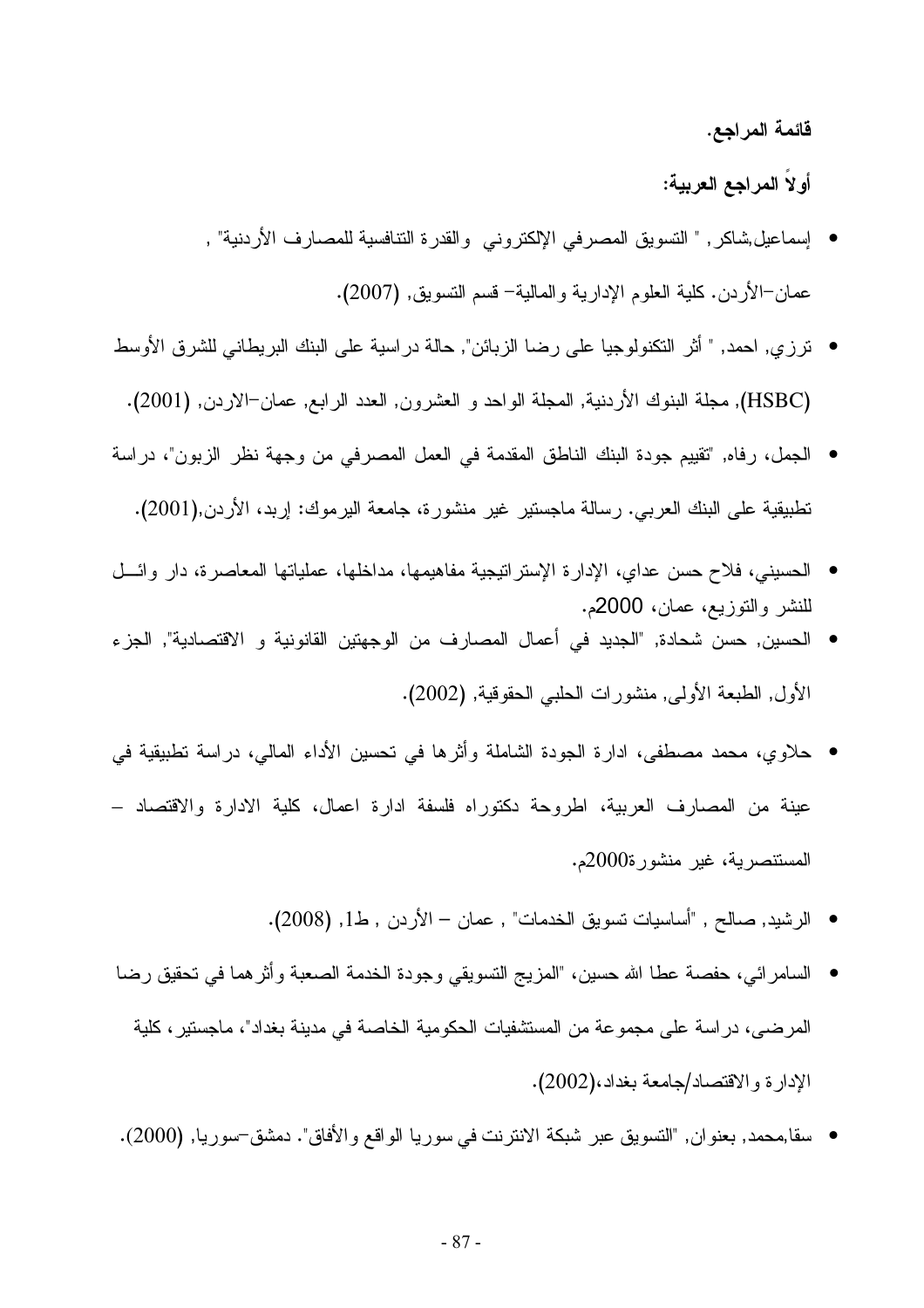- شفيق, محفوظ, حداد, جودة, "دراسة النسويق الالكتروني وأثره على جودة الخدمات المصرفية", عمان – الأردن,(2006).
- الشمري، ناظم، والعبدلات عبد الفتاح " الصبرفة الإلكترونية الأدوات والتطبيقات ومعيقات التوسع "/ دار وائل للنشر والتوزيع/ عمان/ الأردن/2006.
	- صلاح, تميمي، أرشيد, إمام، "العولمة وانعكاساتها على إمكانيات نطوير القطاع المالـي والمصرفـي العربي" دراسة نحليلية، ورقة عمل مقدمة لمؤنمر المناخ المالي والاستثماري، جامعة اليرموك، الأردن،(2002).
	- طايل, مجدي محمد محمود, "توظيف النسويق الالكتروني كأداة للتميز منظمات الإعمال ", ورقة عمل مقدمة إلى ندوة التجارة الالكترونية جامعة الملك خالد في السعودية (2007).
		- الطائبي، حميد وآخرون, "الأسس العلمية للتسويق الحديث", عمان الأردن, دار اليازوري، ط1,  $(2006)$
		- طراد، إسماعيل، ، "البنوك الإلكترونية المستقبل الذي أصبح واقعا" ورقة عمل مقدمة لمؤتمر المناخ المعالمي و الاستثمار ي، جامعة البر موك، الأردن، (2002).
			- عبد الغنـي،عمرو أبو اليمين، "فرص وتحديات النسويق الالكترونـي فـي ظل الاتجاه نـحو الـعولمة" ،جامعة الإمام محمد بن سعود الإسلامية، القصيبي، السعودية,(2006).
		- العبيدي، أز هار ٍ عزيز ِ جاسم، "دور ِ بحوث النسويق في نشر ٍ وظيفة الجودة لتحقيق رضا المستهلك، در اسة نطبيقية في الشر كة العامة للصناعات النسيجية، حله، ماجستير ، جامعة الكوفة، (2004).
	- أبو قحف و آخر إن, عبد السلام, "التسويق", المكتب الجامعي الحديث, الإسكندرية مصر , (2006).
	- المبيرك, وفا ء ناصر, "جود ة ا لخدمات ا لمصرفية ا لنسائية", المملكة العربية السعودية,(2002).
		- معلا، ناجي، "قياس جودة الخدمات المصرفية التي تقدمها المصارف التجارية الأردنية" ، دائرة المكتبة الوطنية، عمّان,(2001).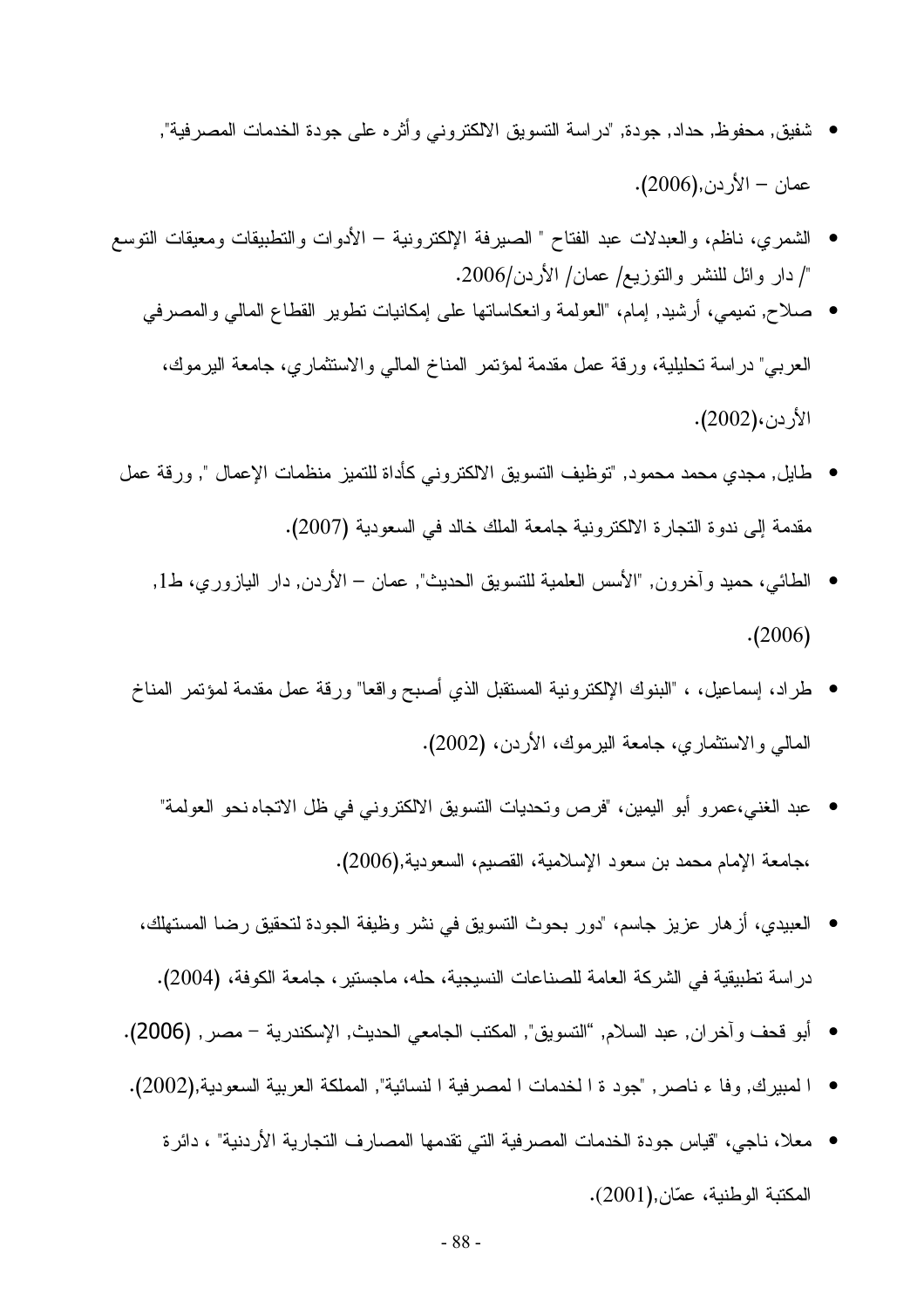- نجم, عبود نجم, " الإدارة الالكترونية و الإدارة الإستراتيجية و الوظائف و المشكلات" , الرياض , دار المريخ للنشر , ط1, (2001).
	- نعمه، نغم حسين، أثر استثمار رأس المال الفكري على الأداء المنظمي، رسالة ماجستير ، ادارة أعمال، كلية الادارة والاقتصاد، بغداد غير منشورة2002م.
- جيرسو, رينتثىارد, "كيف نقيس رضـاء العملاء", نرجمة د.خالد العامري, دار الفاروق للنشر والنوزيع ,القاهرة, جمهورية مصر العربية, (2003).

ثانيا: المراجع الأجنبية:

- Anguelov, C., & Hilgert, M. & Hogarth, J. (2004). "U. S. Consumers and Electronic Banking: 1995-2003". Federal Reserve Bulletin.
- Al-Ashban, A. Aref & Burney M. (2001). Customer Adoption of Telebanking Technology: The Case Study of Saudi Arabia, International Journal of Banking Marketing, Vol.19 No.5,pp.191-200.
- Casolaro, L. & Gobbi, G. (2004). "Information Technology and Productivity Changes in the Italian Banking Industry". Report Published by Bank of Italy Economic Research Department.
- De Primio, 1997, "Quality Assurance in Services Organization", London: Chilton Book Co.
- Drucker, P. ,  $(2003)$ ," Managing Organizations",  $1<sup>st</sup>$  ed , Texas.
- Gronroos,C., (1998),"Services Management and Marketing", Lexington: Lexington Book.
- Jamal, A. and Naser, K. (2003) Factors influencing customer satisfaction in the retail banking sector in Pakistan. International Journal of Commerce and Management, vol. 2, issue 1.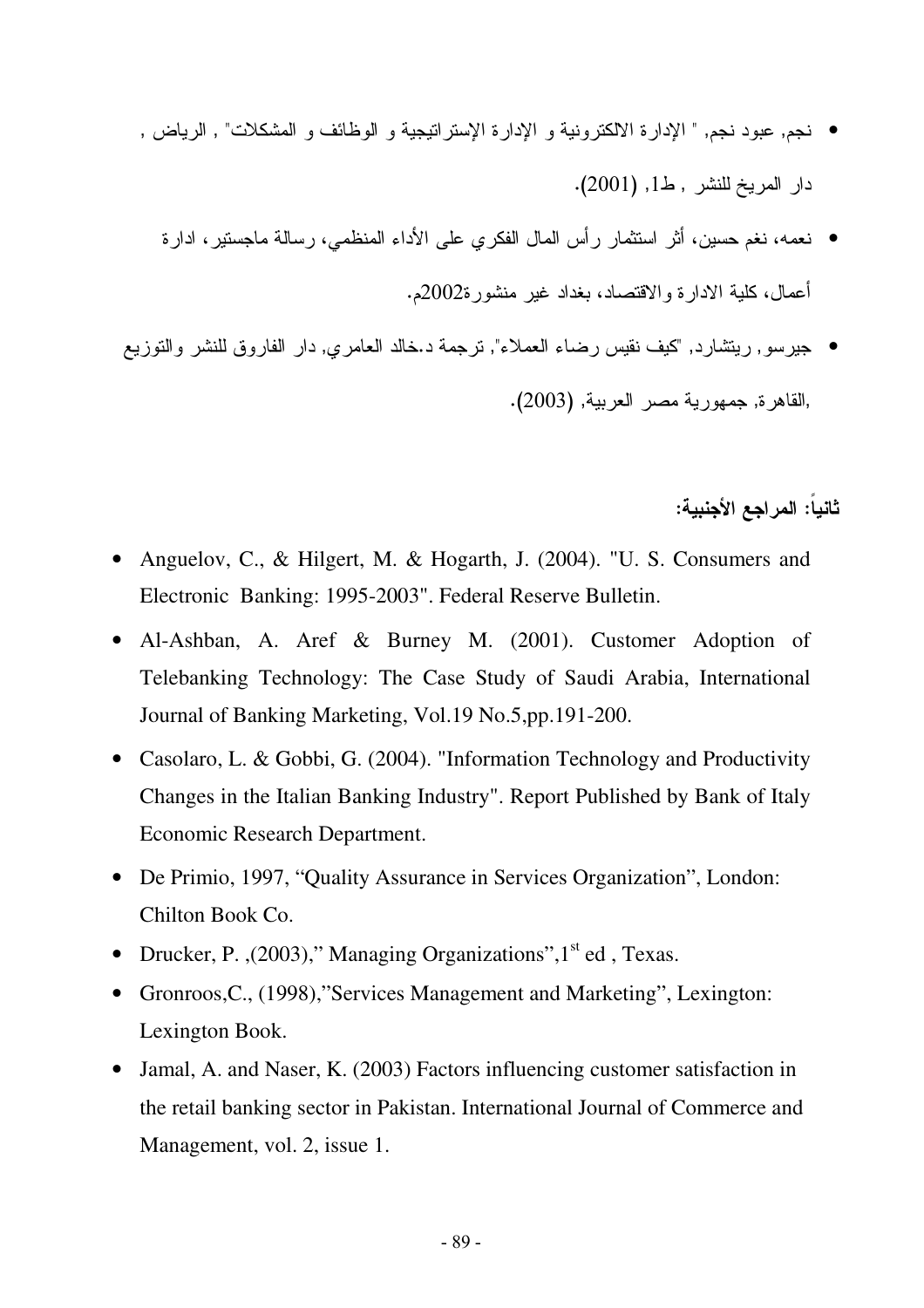- Johnson, M. D., Gustafsson, A, Andreassen, T. W, Lervic, L. and Cha, J (2001) The evolution and future of national customer satisfaction index models. Journal of Economic Psychology.
- Kolodinsky, Jane M.; Hogarth, Jeanne M. and Hilgert, Marianne A.(2004) ,"The adoption of electronic banking technologies byUS consumers",The International Journal of Bank Marketing,Vol. 22 No. 4,pp. 238-259
- Kolodinsky, J., & Hogarth, J. M. (2000). "Bricks or Clicks) Consumers' Adoption of Electronic Banking Technologies". Consumer Interest Annual.
- Kotler, P. (2003), "A framework for Marketing Management, 2ch. Ed, New Jersey.
- Kotler, P., (2001), marketing management, analysis, planning implementation and control, Englewood cliffs new jersey, entice-hall.
- Kotler, P, (2001), "Marketing Management: Analysis planning, implement and Control", prentice Hall, Inc., India.
- Kotler, P., and G. Armstrong, (2010), Principles of Marketing, 5th edition, Prentice-Hall, Englewood Cliffs, NJ.
- Kotler, P; Gary Armstrong, Veronica Wong, John Saunders (Marketing researcher) (2008). "Marketing defined". Principles of marketing (5th Ed).
- Kotler, P., G. Armstrong, J. Saunders, V. Wand (2002) Principles of marketing. Prentice Hall, 3<sup>rd</sup> ed.
- Kotler .P & B. Dubois, (2000)," marketing management"; publi- union; Paris ; 10<sup>ème</sup> edition.
- Kotler, P And Keller, K.L, (2006), "Marketing Management", Pearson Prentice Hall, Upper Saddle River, New Jersey.
- Mack, Tim, (2002), "The Growth of Electronic Marketing", USA Today (Magazine).
- Mcphail, J., & Fogarty, G. (2004). "Mature Australian Consumer of Self-Service Banking Technologies". Journal of Financial Services Marketing, vol 1, issue 2.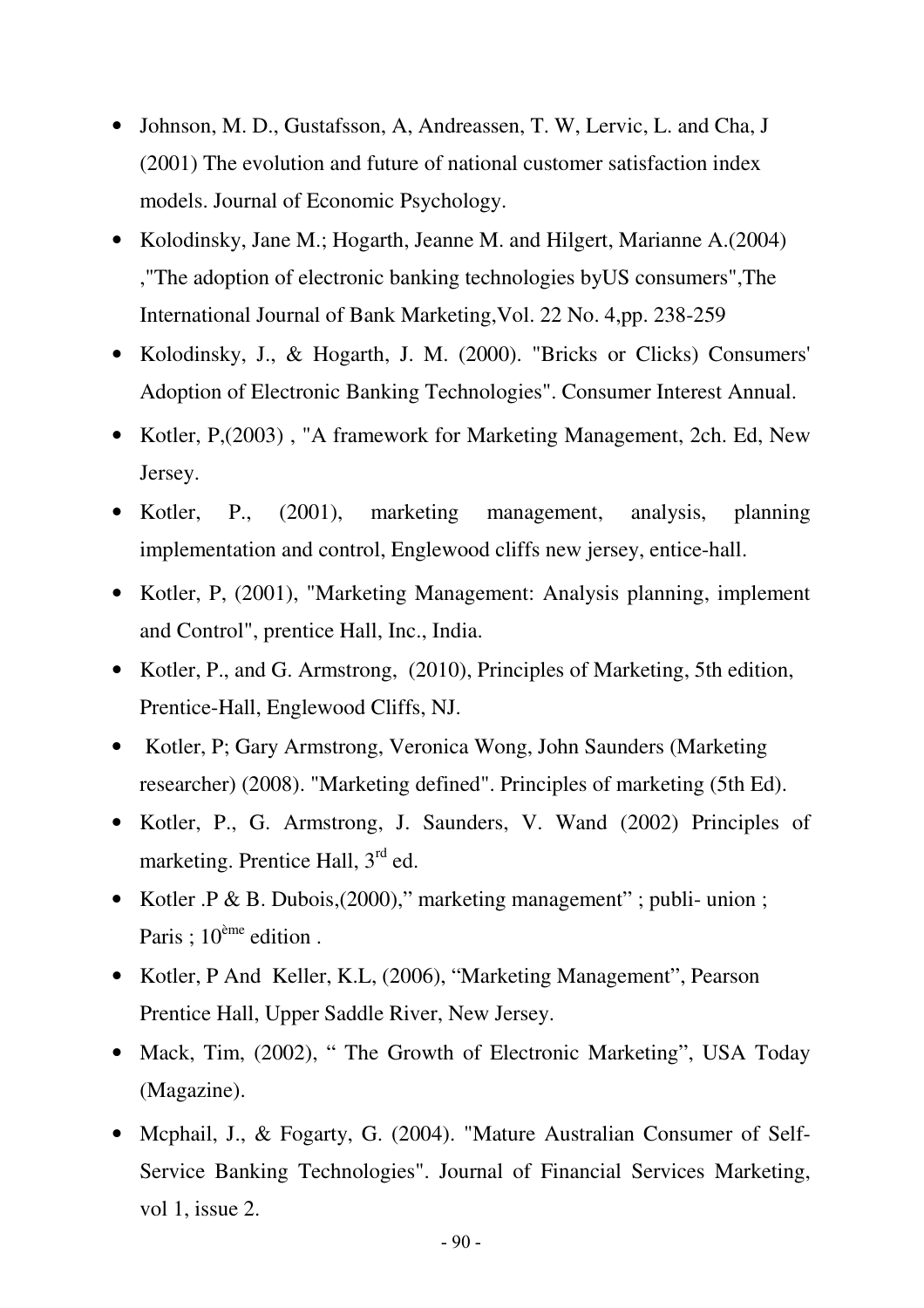- Palmer, A. (2001), Principles of Services Marketing, McGraw-Hill.
- Tiwari, R and Buse, S.(2007)."Mobile Banking", research project mobile prospect institute of technology and innovation management, Hamburg university of technology (TUHH),Germany.
- Wan, W., Luk, C. & Chow, C. (2005). Customers' Adoption of Banking Channels in Hong Kong. International Journal of Bank Marketing, 23(3), 255-272.
- Whie, H., & Nteli, F. (2004). "Internet Banking in the U.K.: Why are There not More Customers?" .Journal of financial Marketing Services.

ثالثا: المواقع الالكترونية:

- www.shatharat.net
- www.isamfin.go-fourm.net.
- www.markiting-taiz.org

• محاضرة بعنوان وسائل الاتصال الحديثة الـهاتف النقال (كتبتها صـالحة الدماري ,2010)

http://alola.maktoobblog.com

- Definition of Marketing". American Marketing Association. http://www.marketingpower.com
	- د.عرب بونس البنوك الألكتر ونبة

www.arablow.org.

• الكردي, احمد, "التسويق",2010

kenanaonline.com

• "Key Global Telecom Indicators for the World Telecommunication Service Sector www.itu.int/ITUD/ict/statistics/at\_glance/Keytelecom99.html.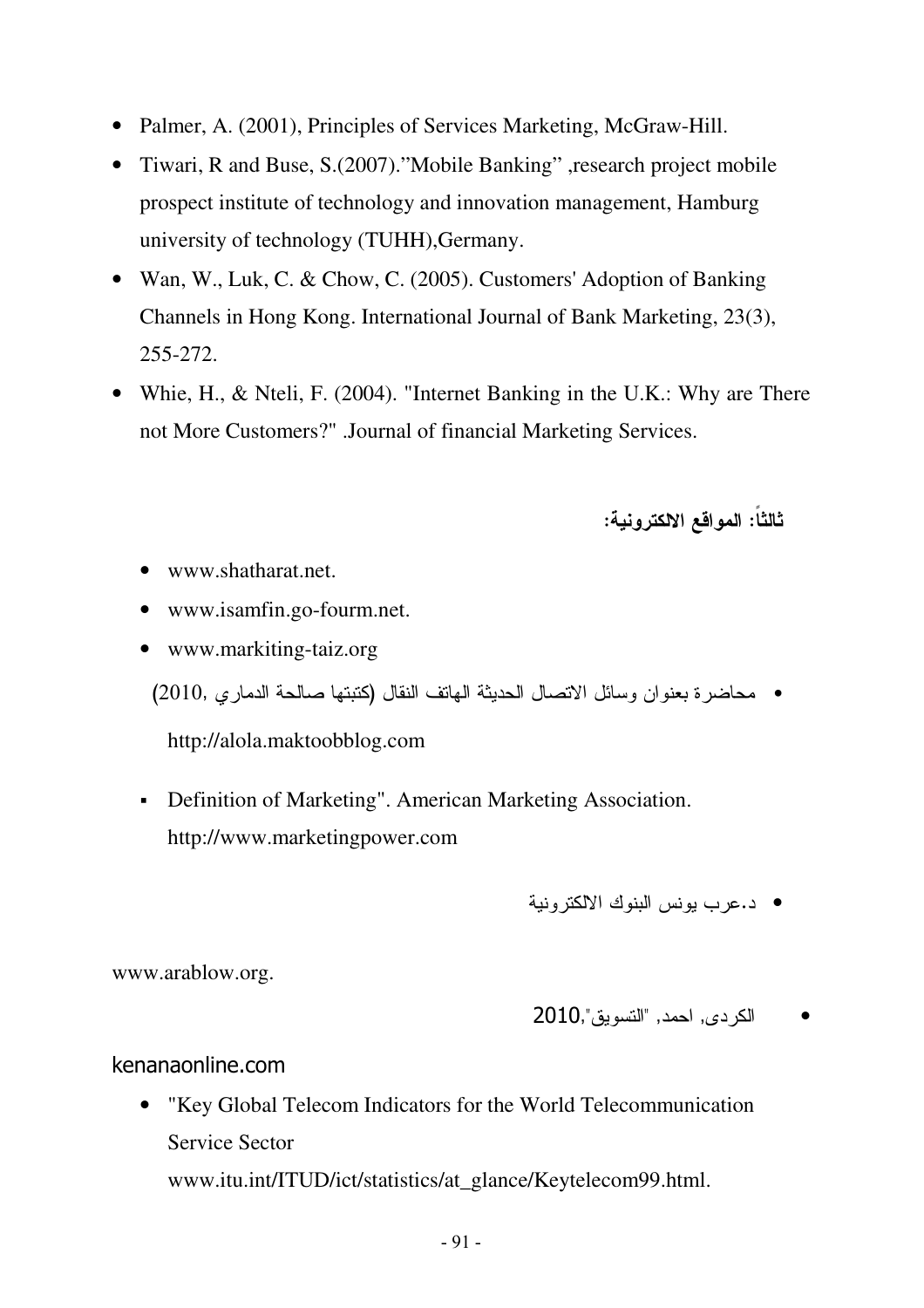- "Key Global Telecom Indicators for the World Telecommunication Service Sector www.itu.int/ITUD/ict/statistics/at\_glance/Keytelecom99.html.
- "Key Global Telecom Indicators for the World Telecommunication Service Sector

www.itu.int/ITUD/ict/statistics/at\_glance/Keytelecom99.html.

- Tiwari, R., Buse, S., 2007 "The Mobile: A Strategic Analysis of Opportunities in the Banking Sector" . Hamburg: Hamburg University Press. Available at http://hup.sub.unihamburg.de/purl/HamburgUP\_Tiwari\_ Commerce
- www.peter-drucker.com. (n.d.). Retrieved June 20, 2008, from The Drucker Institute: http://www.peter-drucker.com
- Macnap, $A$ ...,2007 ر ضبا الز بائن غاية لا تدر ك

www.arabianbusiness.com

• Tiwari, R and Buse, S.(2007)."Mobile Banking", research project mobile prospect institute of technology and innovation management, Hamburg university of technology (TUHH), Germany.

www.mobile-prospect.com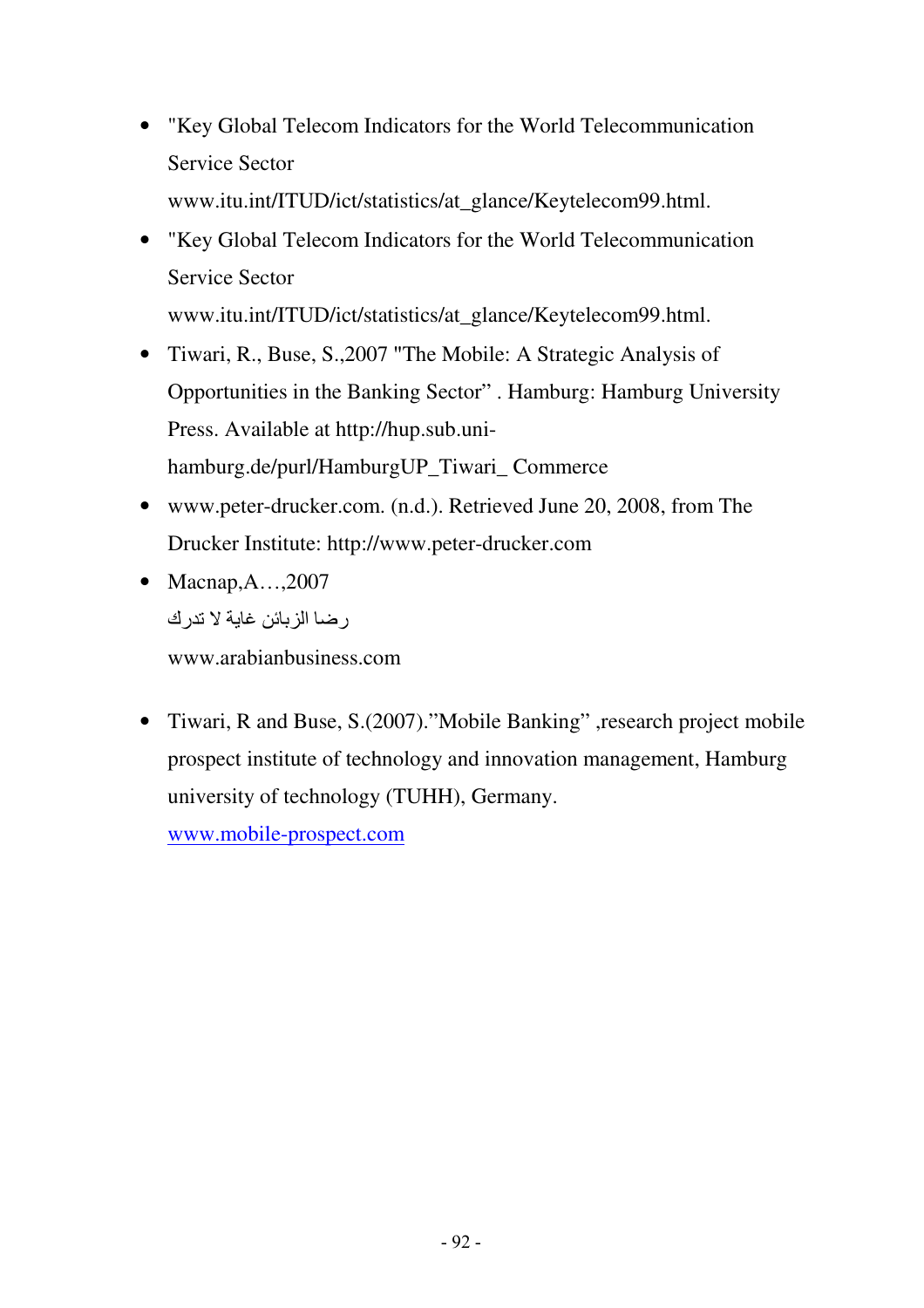### فائمة الملاحق

أولاً: قائمة بأسماء محكمي الاستبأنه. ثانياً: أداة الدراسة (الاستبأنه).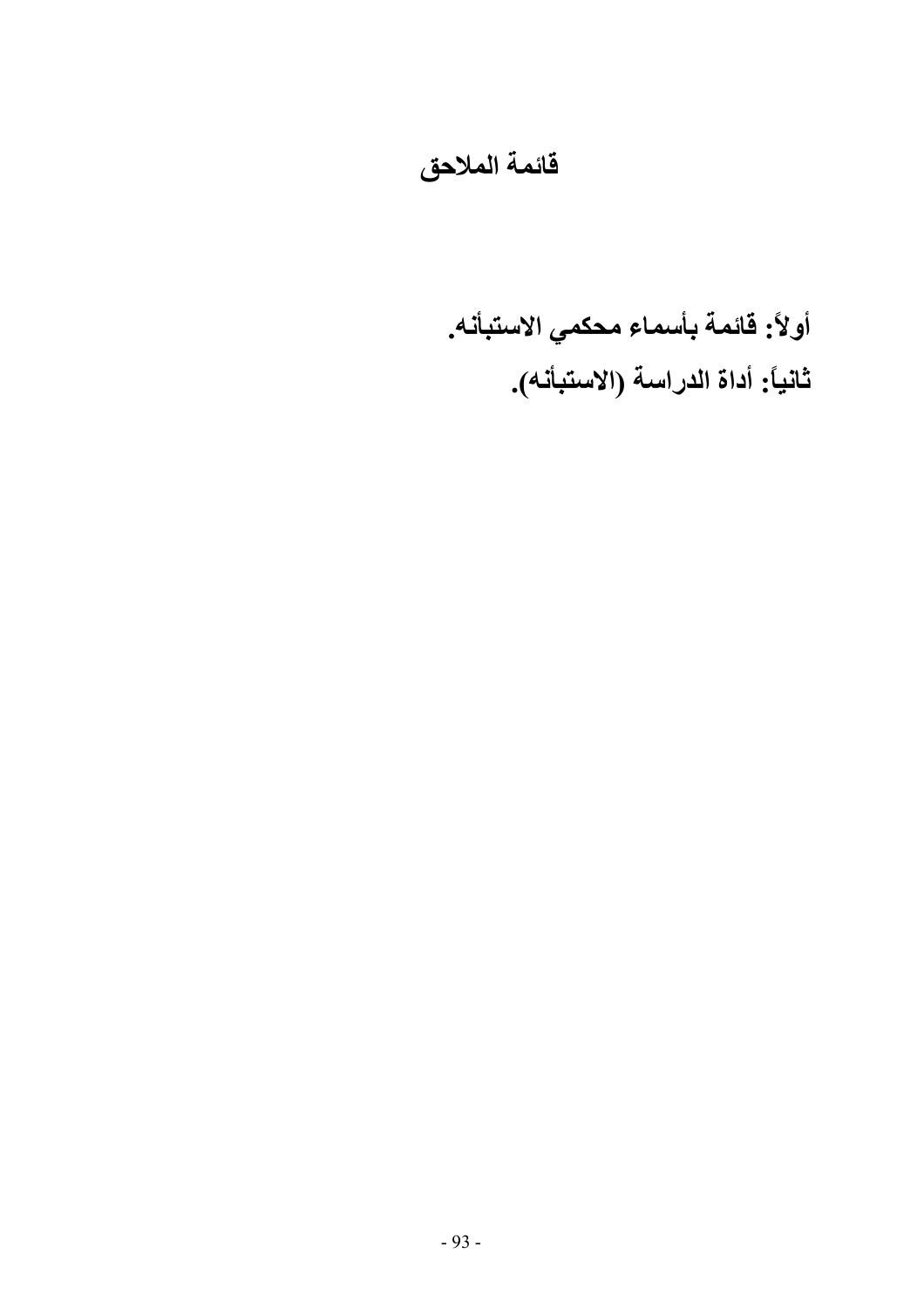# الملحق(1)

قائمة بأسماء المحكمين

| الجامعة          | التخصص        | اللقب العلمي والاسم       | الرقم                   |
|------------------|---------------|---------------------------|-------------------------|
| الشرق الأوسط     | إدارة الأعمال | أ.د. نجم عبدا لله العزاوي |                         |
| الشرق الأوسط     | إدارة الأعمال | د. حمزة خريم              | $\mathbf 2$             |
| الشرق الأوسط     | إدارة الأعمال | د. أشرف بن محمد           | $\overline{3}$          |
| الشرق الأوسط     | إدارة الأعمال | د علي عباس                | $\overline{\mathbf{4}}$ |
| العلوم التطبيقية | تسويق         | د محفوظ جودة              | $\overline{\mathbf{5}}$ |
| العلوم التطبيقية | إدارة الأعمال | د. محمد مرير              | 6                       |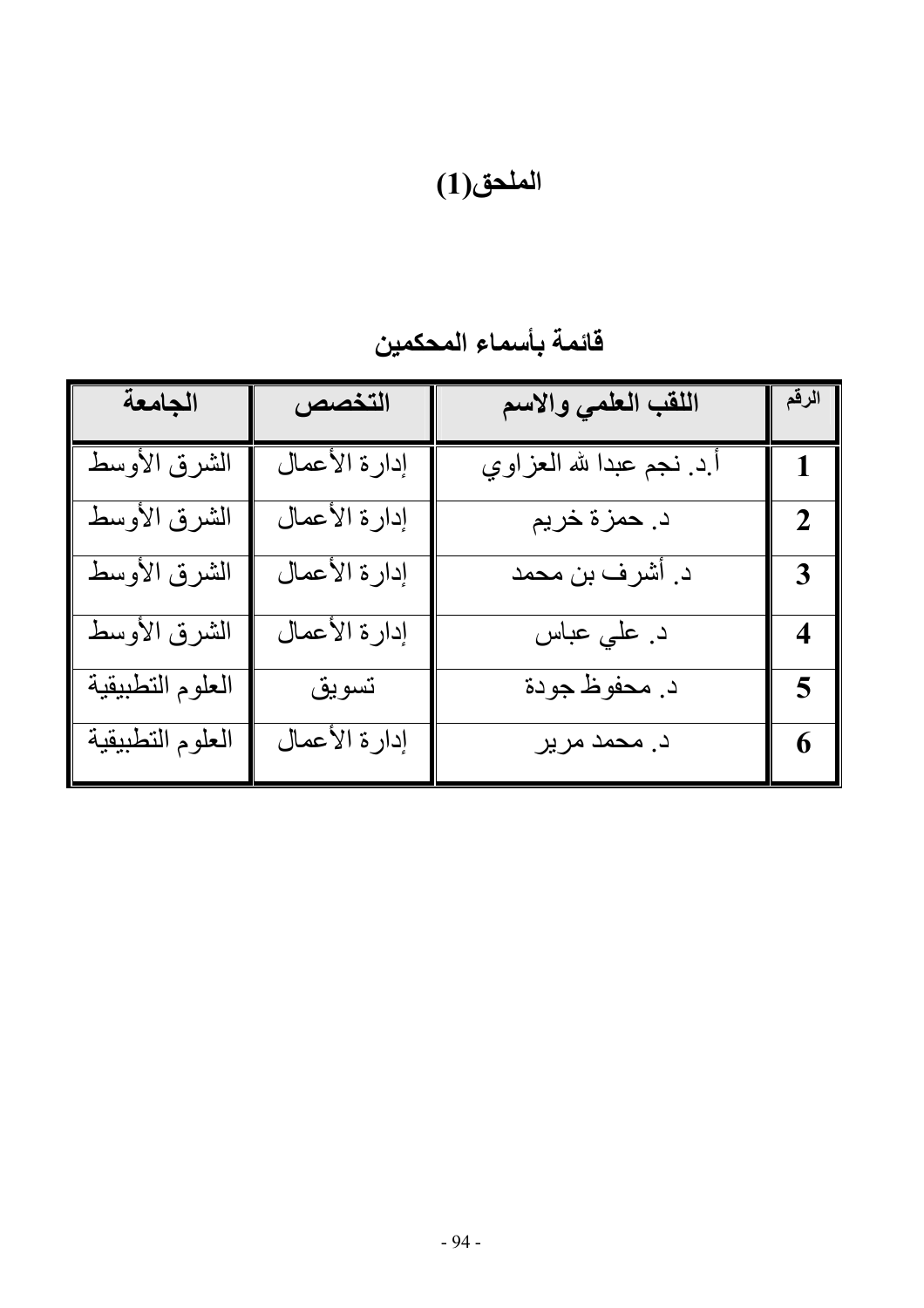

تحية واحترام:

إن هذه الدراسة جزء من منطلبات الحصول على درجة الماجستير في إدارة الأعمال من جامعة الشرق الأوسط لدراسات العليا، وتهدف إلى دراسة أ**ثر التسويق الالكتروني للخدمات** المصرفية بواسطة الهاتف النقال في تحقيق رضا العملاء لدى البنوك التجارية الأردنية.

(در اسة تطبيقية).

برجي النكرم بالإجابة على فقدرات الاستبأنه، وذلك من خلال واقع نعاملك مع البنوك، حيث أن لدقة إجابتكم على فقدرات الاستبأنه الأثر الكبير في مصداقية الدراسة ونجاحها, شاكرين لكم حسن تعاونكم ومقدرين دعمكم في تشجيع البحث العلمي، مؤكدين لكم حرصنا على سرية المعلومات التي ستقدمونها، وأنها ستستخدم لأغر اض البحث العلمي فقط.

#### مع بالغ التقدير والاحترام

إشراف

الباحث

الدكتور يونس مقدادي

محمد نبيل محمد عبد الرحيم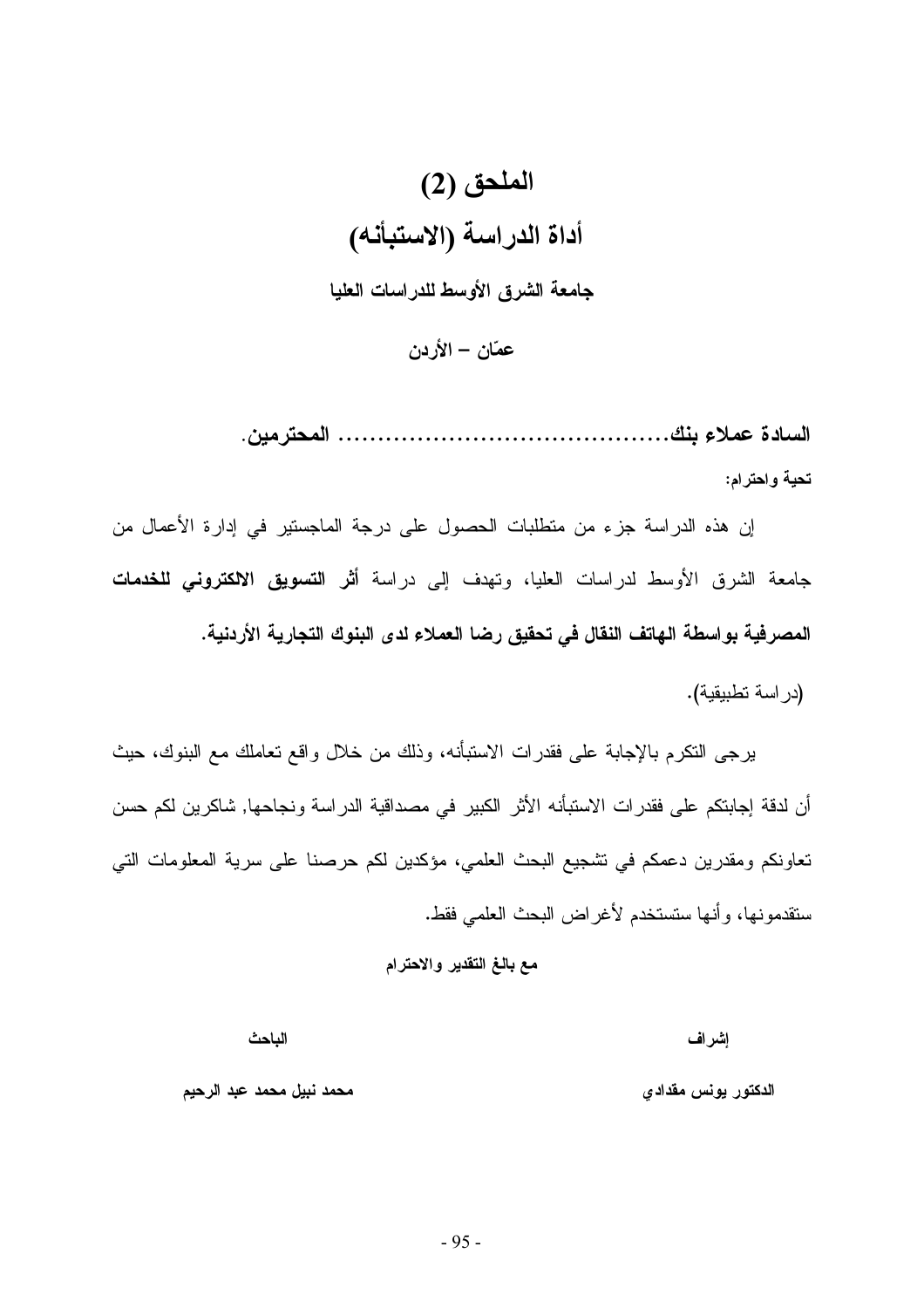### أولاً: المعلومات الديمغرافية:

|                                  | □ أنثى      | <b>□</b> ذکر         | الجنس:                         | $-1$ |
|----------------------------------|-------------|----------------------|--------------------------------|------|
|                                  |             |                      | العمر :                        | $-2$ |
| أكثر من 40 سنة<br>$\perp$        | 33−40 سنة   | 32−25 سنة<br>$\perp$ | 18−24 سنة<br>$\vert \ \ \vert$ |      |
|                                  |             |                      | 3– الدخل                       |      |
|                                  |             |                      | □    أقل من 150 دينار          |      |
|                                  |             | □ أكثر من 600 دينار  | □ 600−451 دينار                |      |
|                                  |             |                      | 4- المؤهل العلمي:              |      |
| ماجستیر أو أعلمي<br>$\mathbf{L}$ | □ بكالوريوس | دبلوم                |                                |      |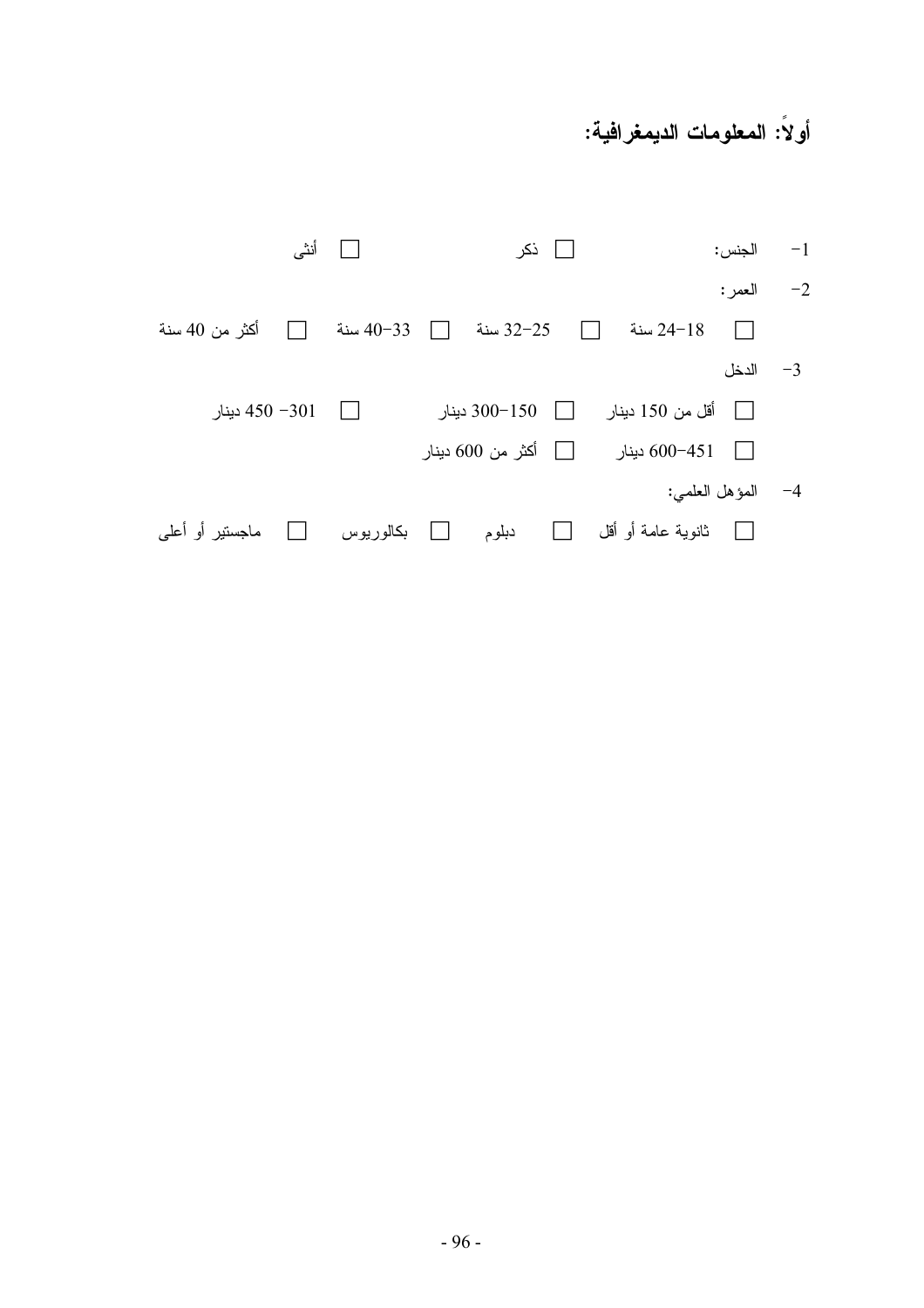## ثانياً: التسويق الالكتروني بواسطة بالهاتف النقال.

| أ– سرعة الاستجابة.         |                                                                                                                     |              |       |       |              |                 |
|----------------------------|---------------------------------------------------------------------------------------------------------------------|--------------|-------|-------|--------------|-----------------|
| $\mathbb{F}_q$             | العـــــــبــــــــارة                                                                                              | أوافق<br>جدا | أوافق | محايد | Y<br>أُو افق | لا أوافق<br>جدا |
| $\boldsymbol{\mathcal{I}}$ | المصرف الذي يقوم بمنابعة أخر النطورات فسي<br>أدوات التسويق الالكتروني يعتبر أكثــــر اســــنعداداً<br>لخدمة عملائه. |              |       |       |              |                 |
| $\overline{2}$             | يمكن النواصل مع البنك من خلال المهاتف النقـــال,<br>على مدار 24 ساعة ومن أي مكان.                                   |              |       |       |              |                 |
| $\overline{3}$             | يمكنني التحكم بجميع الخدمات المصرفية من خلال<br>هاتفي النقال.                                                       |              |       |       |              |                 |
| $\overline{4}$             | عند طلب العميل لأي استفسار من خلال المهـــاتف<br>النقال، فإن المصرف يتجاوب معه بشكل سريع.                           |              |       |       |              |                 |
| 5                          | يتميز المصرف الذي أتعامل معه بسرعة انجـــاز<br>الخدمات التي يقدمها للعملاء عبر الهاتف النقال.                       |              |       |       |              |                 |
| 6                          | نتوفر خدمات النسويق الالكتروني عبـــر الـهــــانف<br>النقال, خلال أوقات العطلات والأعياد.                           |              |       |       |              |                 |
| $\overline{7}$             | سرعة انجاز الخدمات المصرفية ودقتها من خلال<br>استخدام المهاتف النقال.                                               |              |       |       |              |                 |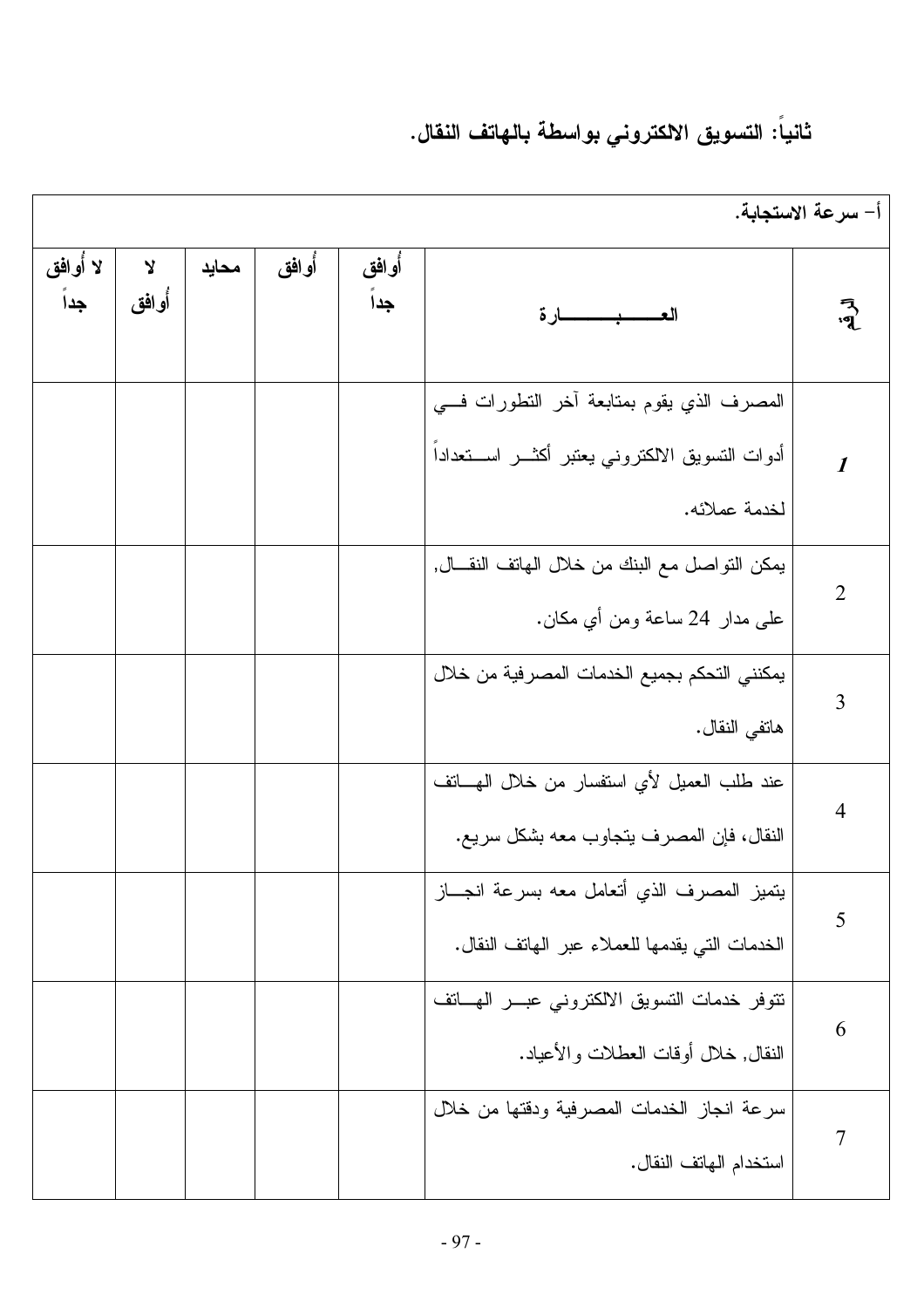| 8                | البرامج التسويقية للبنك من خلال الهواتف النقالة, |       |        |       |         |          |
|------------------|--------------------------------------------------|-------|--------|-------|---------|----------|
|                  | ساهمت في إكساب البنك جودة في خدماته.             |       |        |       |         |          |
| 9                | يستخدم البنك الهاتف النقسال كوسسيلة للتعريسف     |       |        |       |         |          |
|                  | بالخدمات المصرفية وزيادة حضوره بين عملائه.       |       |        |       |         |          |
| 10               | تخفض النكلفة المنزنبة على العملاء نتيجة استخدام  |       |        |       |         |          |
|                  | الهاتف النقال في الخدمات المصر فية.              |       |        |       |         |          |
| 11               | يوفر استخدام الهاتف النقال في الخدمات المصرفية   |       |        |       |         |          |
|                  | الوقت على العملاء, لعدم حاجة العملاء الوصول      |       |        |       |         |          |
|                  | إلى فرع البنك والوقوف في طوابير طويلة.           |       |        |       |         |          |
| 12               | يوفر استخدام الهاتف النقال على عملاء البنك       |       |        |       |         |          |
|                  | الجهد المنزنب عليهم للوصول إلىي البنك.           |       |        |       |         |          |
|                  |                                                  |       |        |       |         |          |
| ب- كفاءة الأداء. |                                                  |       |        |       |         |          |
|                  | <del>ــــــــــــــا</del> رة                    | أوافق | أو افق | محايد | Y       | لا أوافق |
| 气                |                                                  | جداً  |        |       | أُو افق | جداً     |
|                  | يقوم البنك بتقديم الخدمة المسصرفية مسن خسلال     |       |        |       |         |          |
| 13               | الهاتف النقال بسرعة ودقة عالية.                  |       |        |       |         |          |
|                  |                                                  |       |        |       |         |          |

| الهانف النقال بسر عة ودقة عالية.                             |  |  |  |
|--------------------------------------------------------------|--|--|--|
| <sup>ا</sup> نتميز خدمات البنك الذي أتعامل معه بتنوع كبيـــر |  |  |  |
| لتلاءم الاحتياجات المختلفة للعملاء.                          |  |  |  |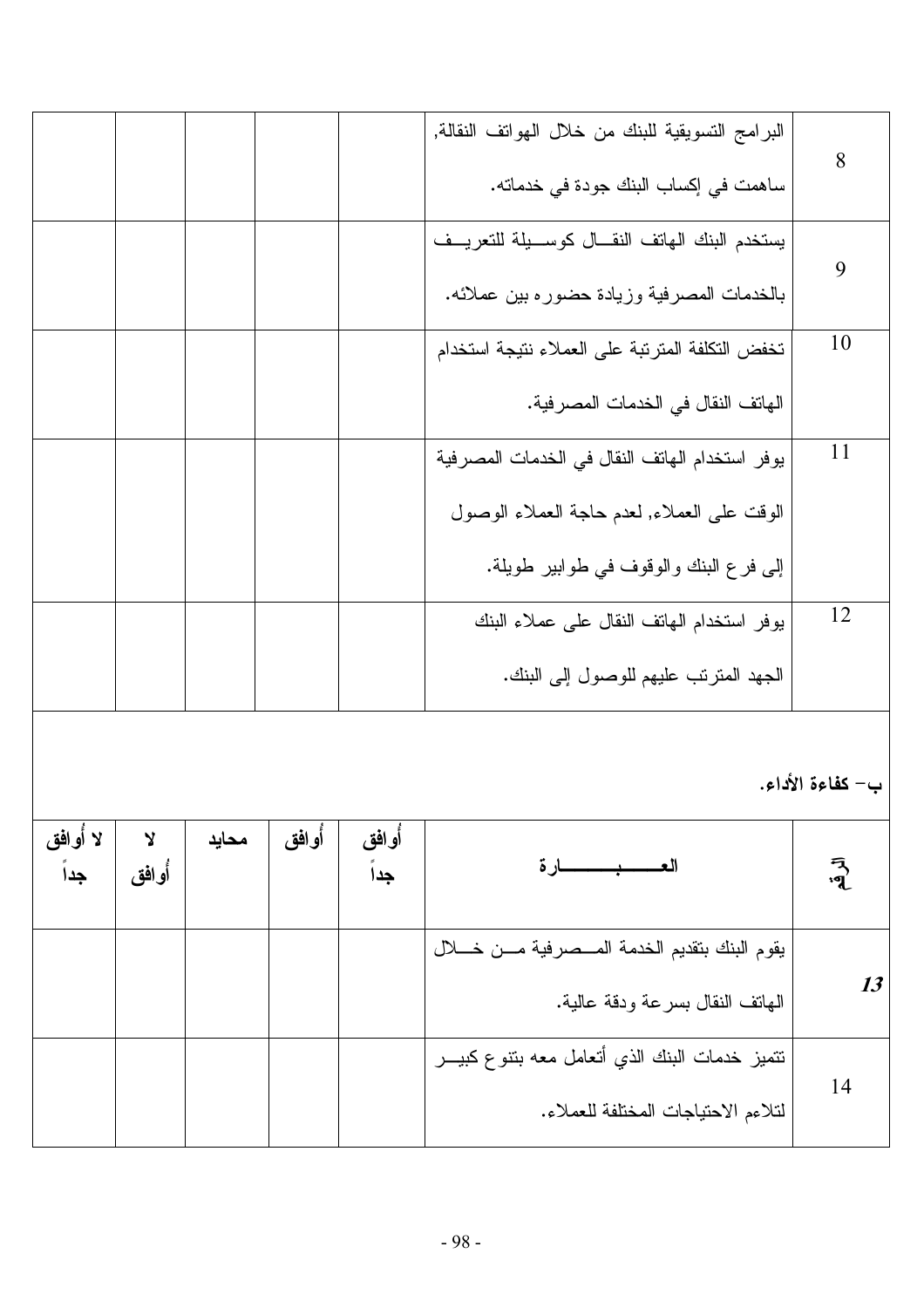| يقدم البنك الذي أنعامل معه خدمانه للعملاء, بأحدث<br>أساليب النواصل النكنولوجي عبر الهانف النقال.               | 15 |
|----------------------------------------------------------------------------------------------------------------|----|
| يؤدي التسويق من خلال الهاتف النقال الخــدمات<br>المصرفية المطلوبة على الوجه الصحيح.                            | 16 |
| استخدام المستصرف لوستائل التسسويق<br>الالكتروني(المهاتف النقال) يرفع من كفــاءة تقـــديم<br>الخدمة.            | 17 |
| لشعر بان كل موظف من مـــوظفى البنـــك الــــذين<br>أتواصل معهم عبر الهاتف النقال يتصفون بالمهنية<br>و اللباقة. | 18 |
| كفاءة الأداء من خلال استخدام الهاتف النقال نقلـــل<br>الوقت على العملاء.                                       | 19 |
| استخدام الهاتف النقال في الخـــدمات المـــصرفية<br>ساعد في انجاز الأعمال بصورة صحيحة وبدقـــة<br>عالية.        | 20 |
| أشعر بأن الخدمات المصرفية المقدمة من خــــلال<br>الهاتف النقال ساعدت في جذب عملاء جدد.                         | 21 |
| استخدام المستصرف لوستائل التسسويق<br>الالكتروني(المهاتف النقال), خفضت التكلفة والوقت<br>و الجهد على العميل.    | 22 |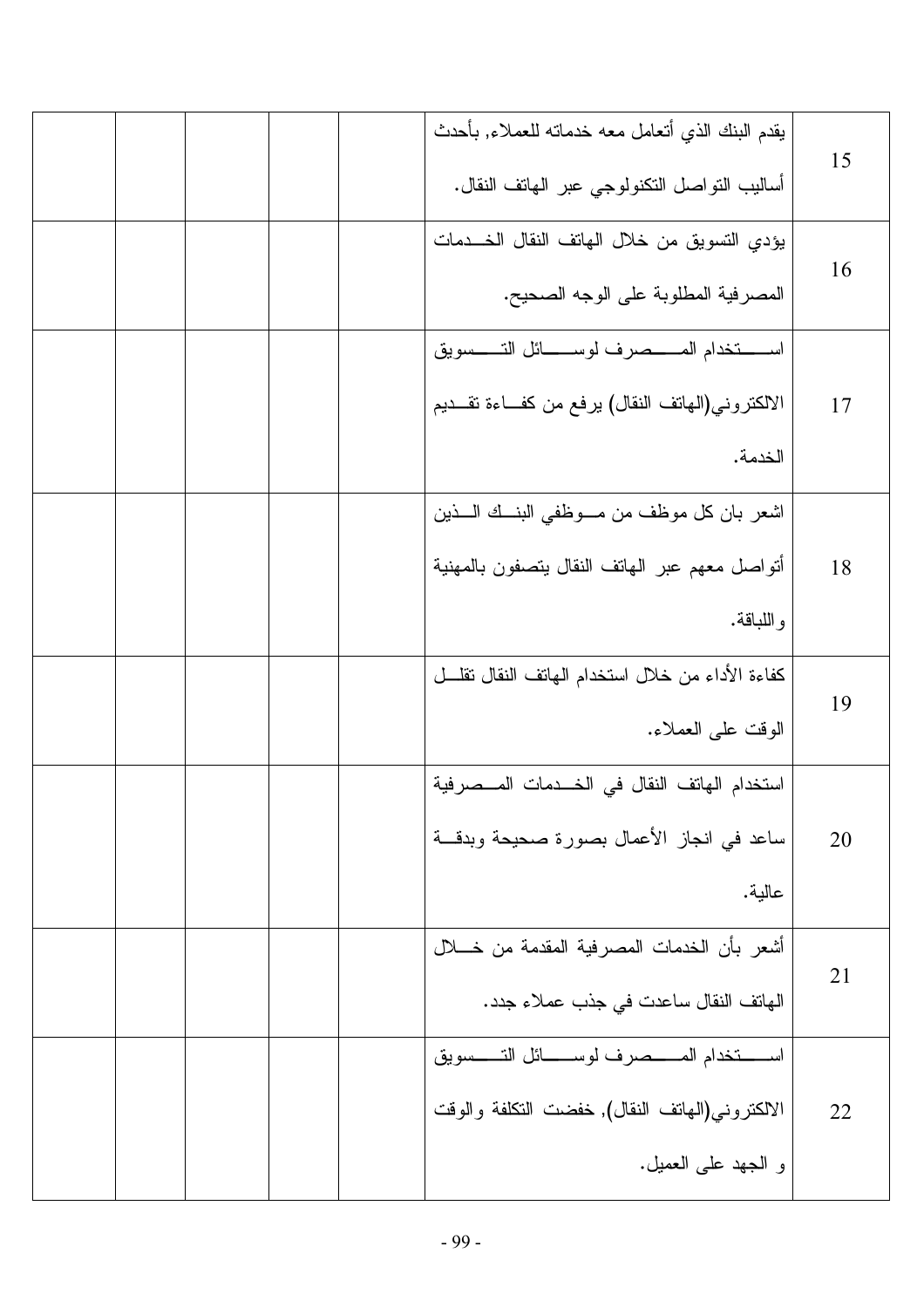|  |  | اشعر بأن الخدمات المصرفية المقدمة من خــــلال |  |
|--|--|-----------------------------------------------|--|
|  |  | الـهانف النقال تشبع حاجات الـعملاء.           |  |
|  |  |                                               |  |

ثالثاً: تحقيق رضا العملاء.

| لا   لا أوافق<br> <br>  جداً | أوافق | أوافق   محايد | أو افق جدا <sup>ا</sup> |                                                                   | الر قم |
|------------------------------|-------|---------------|-------------------------|-------------------------------------------------------------------|--------|
|                              |       |               |                         | 24     توفر  الأمان والسرية في النسويق الالكترونـــي <sup>ا</sup> |        |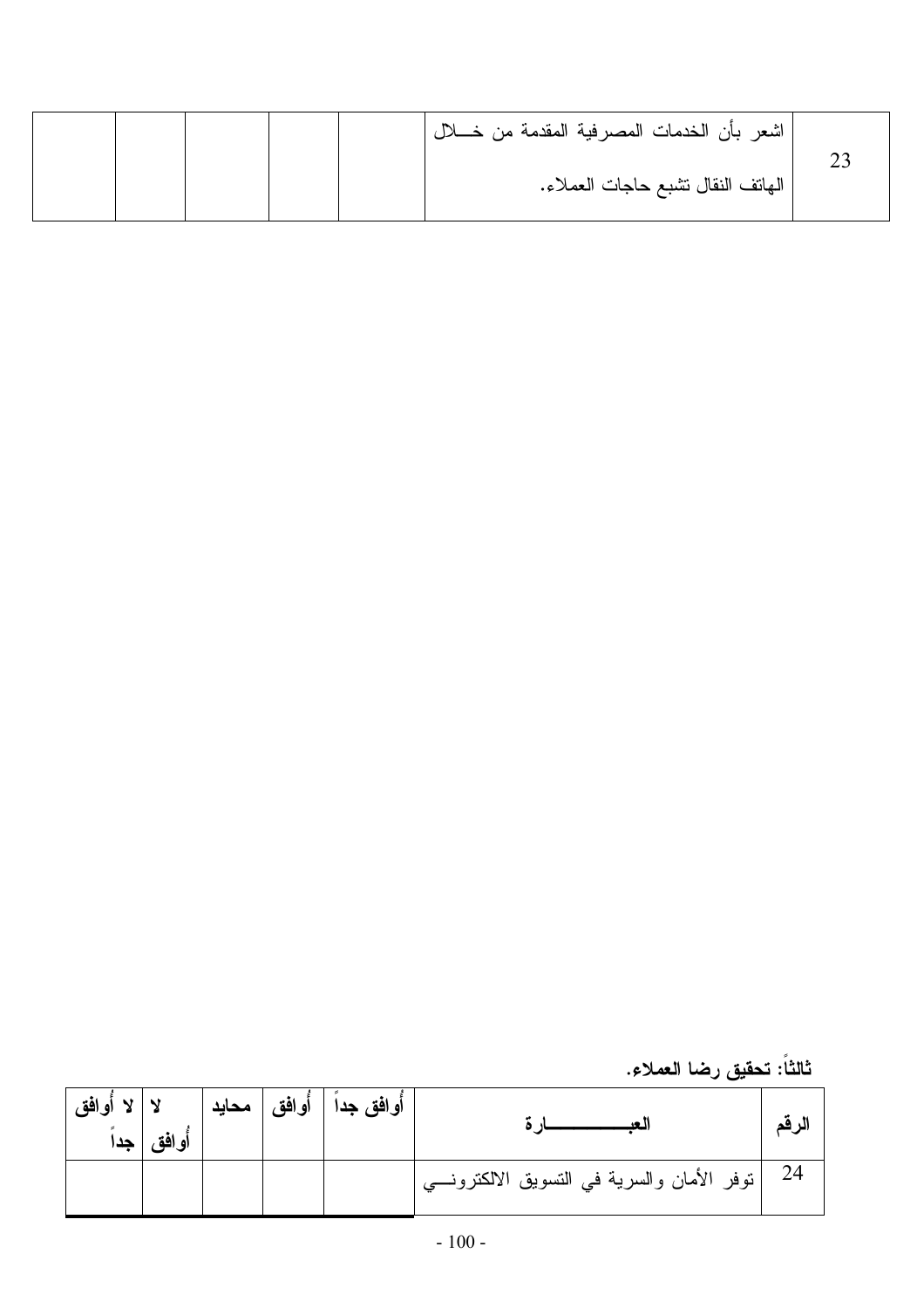|    | بواسطة المهاتف النقال.                            |  |  |
|----|---------------------------------------------------|--|--|
|    |                                                   |  |  |
| 25 | سهولة الاستخدام للعمليات المصرفية بواسـطة         |  |  |
|    | الهاتف النقال (مثل سهولة استخدام الهاتف           |  |  |
|    | النقال, أو نوفر النشرات الإرشادية).               |  |  |
| 26 | المعرفة بفوائد النسويق الالكترونسي بواســـطة      |  |  |
|    | استخدام الهاتف النقال.                            |  |  |
| 27 | تخفيض الكلفة المترتبة على استخدام التسسويق        |  |  |
|    | الالكتروني بواسطة الهاتف النقال, بمـا فيهـا       |  |  |
|    | الأعباء المالية الإضافية (مثل إجـــراء مكالمــــة |  |  |
|    | هانفية).                                          |  |  |
| 28 | توفر الأجهزة اللازمة لاستخدام التسويق             |  |  |
|    | الالكتروني بواسطة الهاتف النقال (مثل تسوفر        |  |  |
|    | الـهاتف النقال).                                  |  |  |
| 29 | توفر المهارات اللازمة لاستخدام الخدمة (مثــل      |  |  |
|    | المعرفة باستخدام الهاتف النقال).                  |  |  |
| 30 | استخدام التسويق الالكتروني بواسطة الهساتف         |  |  |
|    | النقال في أي وقت نكون بحاجة لاستخدامه.            |  |  |
| 31 | زيادة الثقة في استخدام التـــسويق الالكترونــــي  |  |  |
|    | بواسطة الهانف النقال والقناعة بالنعامل معهـــا,   |  |  |